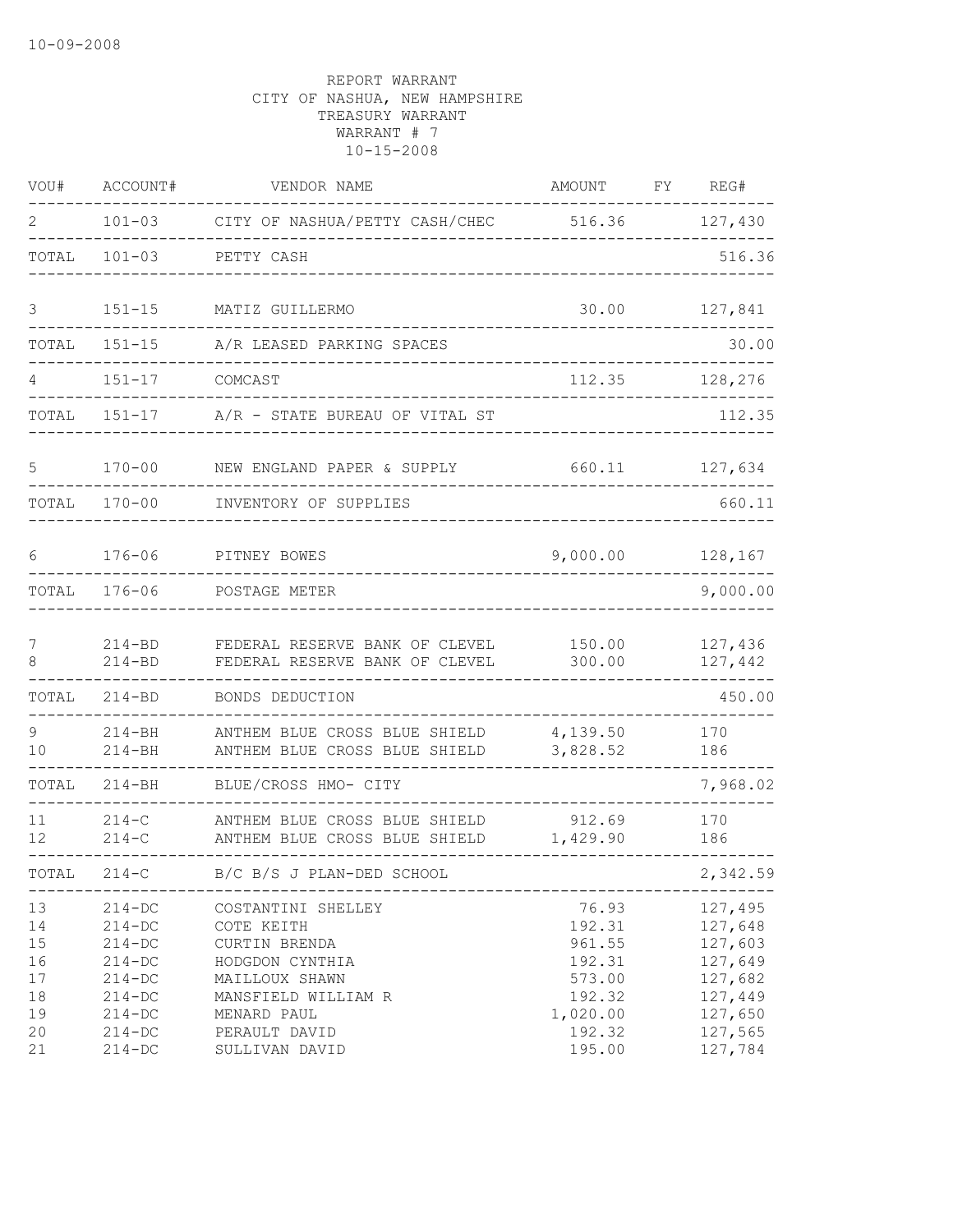| VOU#                 | ACCOUNT#                                             | VENDOR NAME                                                                                                    | AMOUNT                                     | FΥ | REG#                             |
|----------------------|------------------------------------------------------|----------------------------------------------------------------------------------------------------------------|--------------------------------------------|----|----------------------------------|
| TOTAL                | $214-DC$                                             | DEPENDENT CARE DEDUCTION                                                                                       |                                            |    | 3,595.74                         |
| 205,85               | $214-DI$                                             | UNUM LIFE INSURANCE                                                                                            | 3,109.46                                   |    | 128,168                          |
| TOTAL                | $214-DI$                                             | SCHOOL DISABILITY                                                                                              |                                            |    | 3,109.46                         |
| 22                   | $214-FR$                                             | HARVARD PILGRIM/FIRST SENIORIT                                                                                 | 30,457.80                                  |    | 173                              |
| TOTAL                | $214-FR$                                             | HARVARD FREEDOM                                                                                                |                                            |    | 30,457.80                        |
| 23                   | $214-FS$                                             | BENEFIT STRATEGIES INC                                                                                         | 13,733.08                                  |    | 175                              |
| TOTAL                | $214-FS$                                             | FLEXIBLE SPENDING ACCOUNT -                                                                                    |                                            |    | 13,733.08                        |
| 24                   | $214 - H$                                            | NORTHEAST DELTA                                                                                                | 794.19                                     |    | 174                              |
| TOTAL                | $214 - H$                                            | N.E.DELTA-SCHOOL                                                                                               |                                            |    | 794.19                           |
| 25<br>26             | $214-HC$<br>$214 - HC$                               | HARVARD PILGRIM HEALTH CARE<br>HARVARD PILGRIM HEALTH CARE                                                     | 1,176.00<br>7,062.00                       |    | 171<br>187                       |
| TOTAL                | $214 - HC$                                           | HARVARD COM HP                                                                                                 |                                            |    | 8,238.00                         |
| 27<br>28<br>29<br>30 | $214 - HJ$<br>$214 - HJ$<br>$214 - HJ$<br>$214 - HJ$ | ANTHEM BLUE CROSS BLUE SHIELD<br>ANTHEM BLUE CROSS BLUE SHIELD<br>BERTRAND ROGER<br>DARTMOUTH-HITCHCOCK NASHUA | 63,681.72<br>43,950.86<br>375.56<br>194.00 |    | 170<br>186<br>127,808<br>128,296 |
| TOTAL                | $214 - HJ$                                           | BC/BS J PLAN DED-CITY                                                                                          |                                            |    | 108,202.14                       |
| 31<br>32<br>33       | $214-P$<br>$214 - P$<br>$214-P$                      | BONENFANT HELEN<br>NORTHEAST DELTA<br>NORTHEAST DELTA                                                          | 86.23<br>16, 161.75<br>19,908.38           |    | 127,807<br>174<br>188            |
| TOTAL                | $214-P$                                              | NORTHEAST DELTA DEDUCTION                                                                                      |                                            |    | 36, 156. 36                      |
| 34                   | $214 - PO$                                           | ANTHEM BLUE CROSS BLUE SHIELD                                                                                  | 34,863.65                                  |    | 170                              |
|                      |                                                      | TOTAL 214-PO BC/BS POINT OF SERV- CITY                                                                         | _____________                              |    | 34,863.65                        |
|                      |                                                      | 35 214-SL SUN LIFE ASSURANCE COMPANY OF 3,392.58                                                               |                                            |    | 193                              |
|                      |                                                      | TOTAL 214-SL BPW GROUP INS-SUN LIFE                                                                            |                                            |    | 3,392.58                         |
|                      |                                                      | 205,85 214-V VISION SERVICE PLAN - NH                                                                          |                                            |    | 15.04 128,169                    |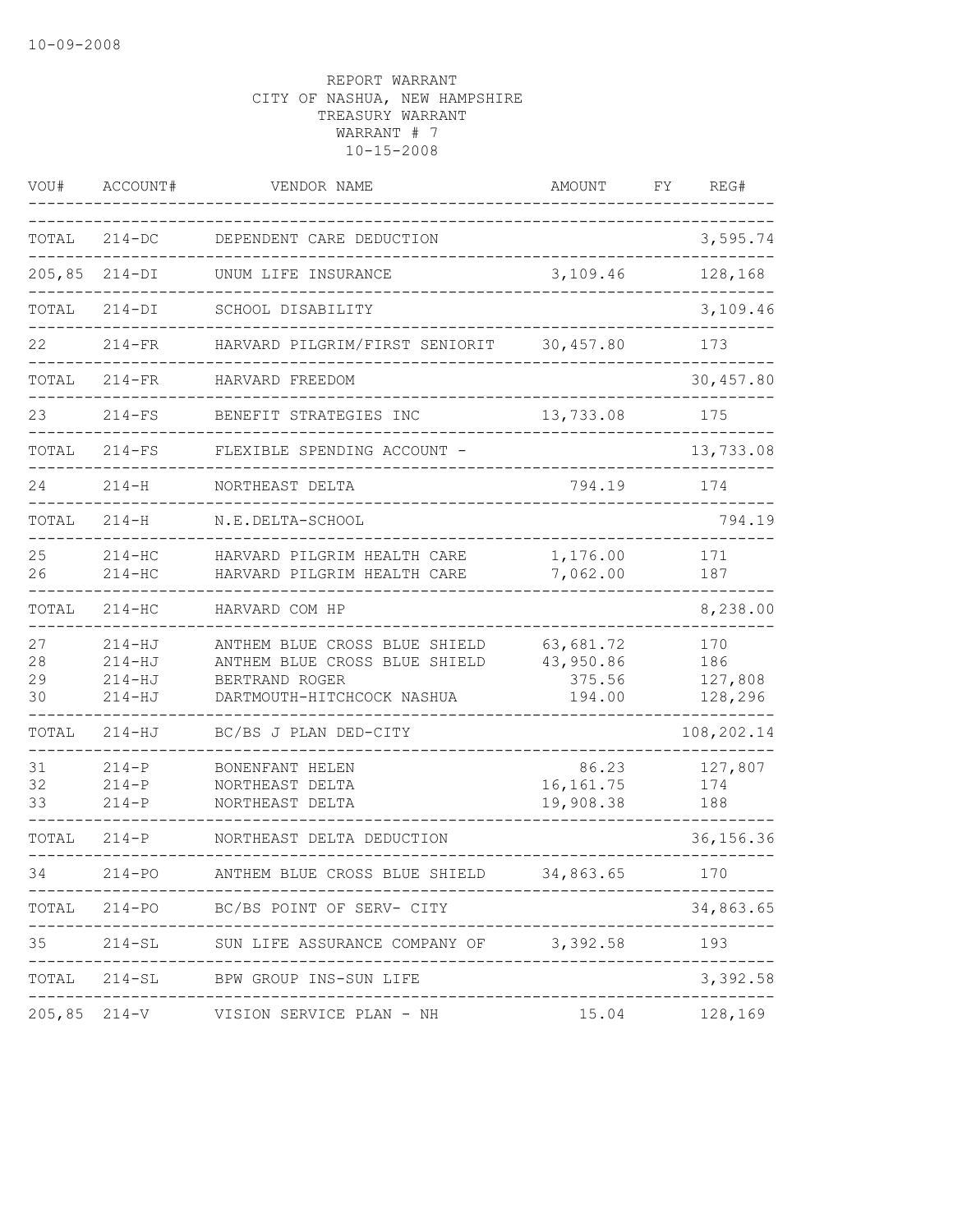|                                                              | VOU# ACCOUNT#                                                                                                                            | VENDOR NAME<br>______________                                                                                                                                                    | AMOUNT FY REG#                                                                                                                   |                                                                           |
|--------------------------------------------------------------|------------------------------------------------------------------------------------------------------------------------------------------|----------------------------------------------------------------------------------------------------------------------------------------------------------------------------------|----------------------------------------------------------------------------------------------------------------------------------|---------------------------------------------------------------------------|
|                                                              |                                                                                                                                          | TOTAL 214-V VISION CARE DEDUCTION                                                                                                                                                | ____________________________________                                                                                             | 15.04                                                                     |
| 36                                                           |                                                                                                                                          | 236-00 HEMP CHARLES C                                                                                                                                                            | 3,875.00 128,170                                                                                                                 |                                                                           |
|                                                              | TOTAL 236-00                                                                                                                             | POLICE TRAINING                                                                                                                                                                  |                                                                                                                                  | 3,875.00                                                                  |
| 37<br>38<br>39<br>40<br>41<br>42<br>43<br>$4\,4$<br>45<br>46 | $255 - 00$<br>$255 - 00$<br>$255 - 00$<br>$255 - 00$<br>$255 - 00$<br>$255 - 00$<br>$255 - 00$<br>$255 - 00$<br>$255 - 00$<br>$255 - 00$ | STATE OF NH-MV<br>STATE OF NH-MV<br>STATE OF NH-MV<br>STATE OF NH-MV<br>STATE OF NH-MV<br>STATE OF NH-MV<br>STATE OF NH-MV<br>STATE OF NH-MV<br>STATE OF NH-MV<br>STATE OF NH-MV | 9,647.80<br>23, 195.80<br>16, 102.35<br>16,193.00<br>16,823.30<br>13,676.80<br>29,510.70<br>17, 119.35<br>12,272.90<br>15,431.40 | 169<br>177<br>179<br>181<br>184<br>190<br>192<br>194<br>195<br>196        |
| 47                                                           | $255 - 00$                                                                                                                               | STATE OF NH-MV                                                                                                                                                                   | 13,904.10                                                                                                                        | 199                                                                       |
|                                                              | TOTAL 255-00                                                                                                                             | STATE MVR                                                                                                                                                                        |                                                                                                                                  | 183,877.50                                                                |
| 48                                                           |                                                                                                                                          | 257-00 NYOES TIMOTHY J                                                                                                                                                           | 130.70                                                                                                                           | 127,816                                                                   |
|                                                              | TOTAL 257-00                                                                                                                             | MV REFUND PENDING                                                                                                                                                                |                                                                                                                                  | 130.70                                                                    |
| 49<br>50<br>51<br>52<br>53<br>54<br>55                       | $258 - 00$<br>$258 - 00$<br>$258 - 00$<br>$258 - 00$<br>$258 - 00$<br>$258 - 00$<br>$258 - 00$                                           | BRAHMS MELISSA<br>CARLSON ROBERT H<br>JANDRE RENATA<br>KELLY LEEANNE<br>KENNEDY JOHN D<br>MACDONALD DANIELA<br>VAUGHAN CANDACE                                                   | 25.00<br>20.00<br>10.00<br>20.00<br>10.00<br>10.00<br>35.00                                                                      | 127,822<br>127,710<br>127,824<br>127,817<br>127,818<br>127,819<br>127,820 |
|                                                              | TOTAL 258-00                                                                                                                             | TVB REFUND PENDING                                                                                                                                                               |                                                                                                                                  | 130.00                                                                    |
|                                                              |                                                                                                                                          | 56 292-13 BROX INDUSTRIES INC 26,603.79 182                                                                                                                                      |                                                                                                                                  |                                                                           |
|                                                              |                                                                                                                                          | TOTAL 292-13 RETAINAGE PAYABLE-BROX INDUS.                                                                                                                                       |                                                                                                                                  | 26,603.79                                                                 |
|                                                              |                                                                                                                                          |                                                                                                                                                                                  |                                                                                                                                  |                                                                           |
|                                                              |                                                                                                                                          | TOTAL 292-14 INTEREST RETAINAGE-BROX INDUS.                                                                                                                                      |                                                                                                                                  | 1,604.83                                                                  |
|                                                              |                                                                                                                                          |                                                                                                                                                                                  |                                                                                                                                  |                                                                           |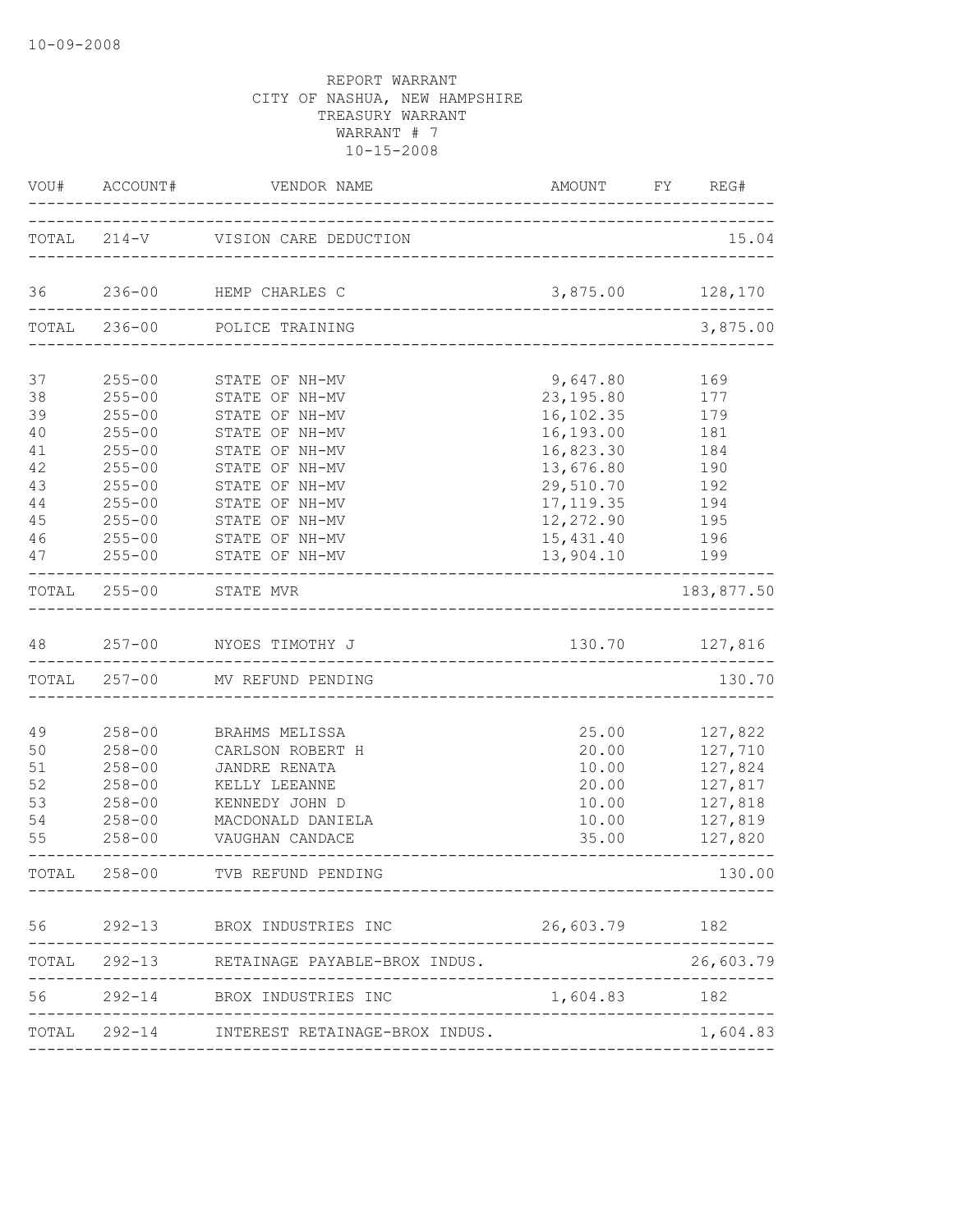| VOU#  | ACCOUNT#   | VENDOR NAME                    | AMOUNT   | FY | REG#     |
|-------|------------|--------------------------------|----------|----|----------|
| 57    | $292 - 25$ | HUDSON PAVING &EXCAVATION INC  | 1,000.00 |    | 183      |
| TOTAL | $292 - 25$ | RETAINAGE PAYABLE- HUDSON PAV  |          |    | 1,000.00 |
| 57    | $292 - 26$ | HUDSON PAVING & EXCAVATION INC | 23.20    |    | 183      |
| TOTAL | 292-26     | RETAINAGE INTEREST-HUDSON PAV  |          |    | 23.20    |
| 58    | $292 - 31$ | ENGELWOOD CONST CO INC         | 1,433.58 |    | 127,756  |
| TOTAL | $292 - 31$ | RETAINAGE PAYABLE-ENGELWOOD CO |          |    | 1,433.58 |
| 58    | $292 - 32$ | ENGELWOOD CONST CO INC         | 8.93     |    | 127,756  |
| TOTAL | $292 - 32$ | INTEREST PAYABLE-ENGELWOOD CO  |          |    | 8.93     |
|       |            |                                |          |    |          |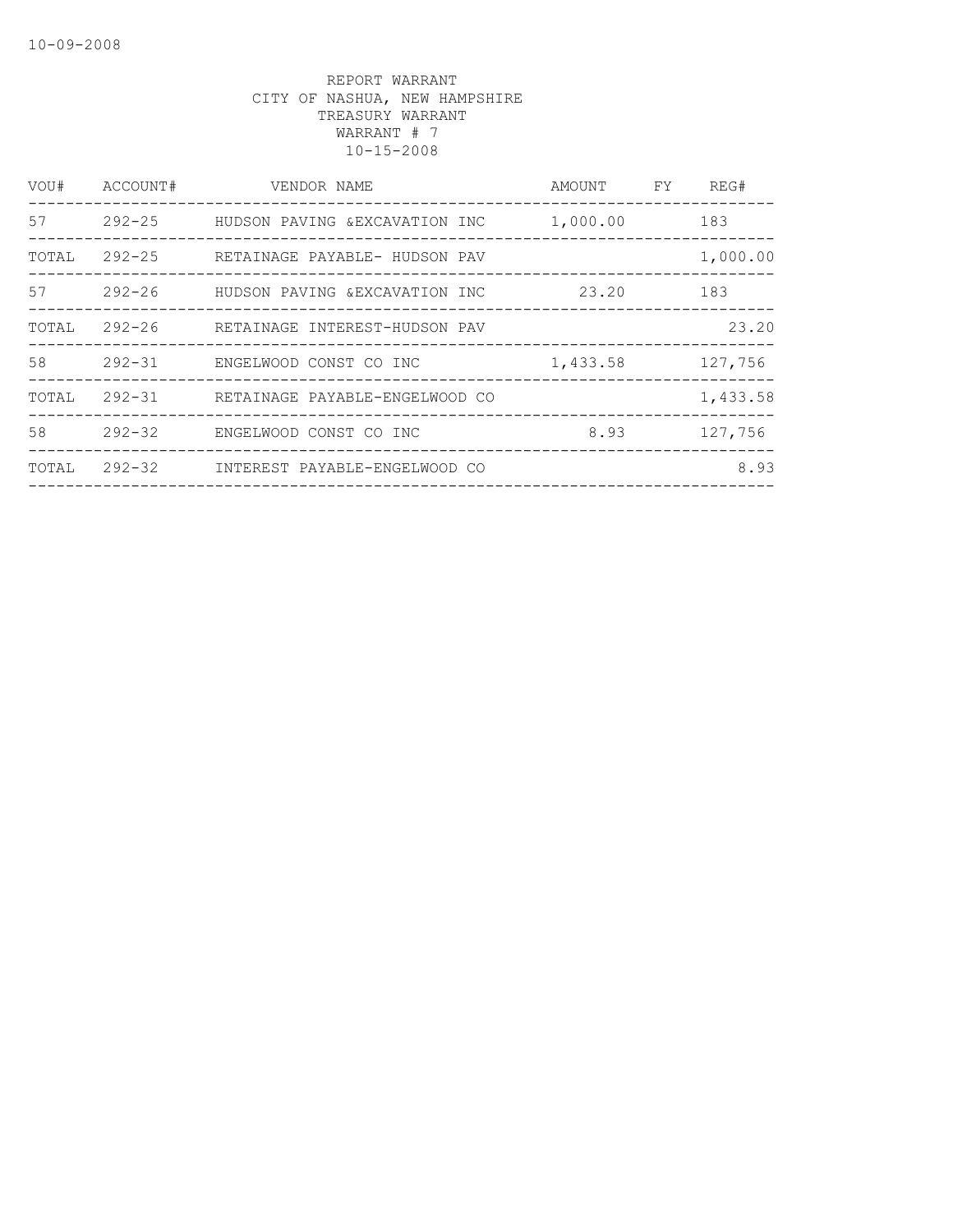| VOU#  | ACCOUNT#                                         | VENDOR NAME                                 | AMOUNT     | FY | REG#     |
|-------|--------------------------------------------------|---------------------------------------------|------------|----|----------|
| 59    | 305-59100                                        | ANDERSON CECIL                              | 112.50     |    | 127,680  |
| 60    | 305-59100                                        | COLLINS JOHN                                | 100.00     |    | 127,691  |
| 61    | 305-59100                                        | <b>JEYNES MIKE</b>                          | 312.50     |    | 127,557  |
| 62    | 305-59100                                        | MCLEAN JIM                                  | 50.00      |    | 127,654  |
| 63    | 305-59100                                        | NEXTEL COMMUNICATIONS                       | 32.16      |    | 128,256  |
| 64    | 305-59100                                        | O'NEIL TIM                                  | 212.50     |    | 127,656  |
| 65    | $305 - 64030$                                    | CITY OF NASHUA/PETTY CASH SLIP              | 34.27      |    | 127,431  |
| 66    |                                                  | 305-64030 GILBERT & COMPANY INC             | 835.57     |    | 127,832  |
| 67    | 305-83050<br>. _ _ _ _ _ _ _ _ _ _ _ _ _ _ _ _ _ | WALLENT FRANK J<br>________________________ | 50.00      |    | 127,533  |
| TOTAL | 305                                              | SRF - CIVIC & COMM ACTIVITIES               |            |    | 1,739.50 |
|       |                                                  |                                             |            |    |          |
| 68    | 308-83012                                        | ANTHEM BLUE CROSS BLUE SHIELD               | 142,166.04 |    | 170      |
| 69    | 308-83012                                        | ANTHEM BLUE CROSS BLUE SHIELD               | 166,260.96 |    | 186      |
| $70$  | 308-83013                                        | ANTHEM BLUE CROSS BLUE SHIELD               | 176,785.77 |    | 170      |
| 71    | 308-83013                                        | ANTHEM BLUE CROSS BLUE SHIELD               | 128,865.98 |    | 186      |
| 72    | 308-83013                                        | <b>BASIL HENRY</b>                          | 546.88     |    | 127,805  |
| 73    | 308-83014                                        | ANTHEM EAP                                  | 4,128.00   |    | 128,295  |
| 73    | 308-83015                                        | ANTHEM EAP                                  | 9,804.00   |    | 128,295  |
| 74    | 308-83016                                        | HARVARD PILGRIM HEALTH CARE                 | 23, 196.52 |    | 171      |
| 75    | 308-83016                                        | HARVARD PILGRIM HEALTH CARE                 | 25, 229.44 |    | 187      |
| 76    | 308-83017                                        | HARVARD PILGRIM HEALTH CARE                 | 41,010.55  |    | 171      |
| 77    | 308-83017                                        | HARVARD PILGRIM HEALTH CARE                 | 38,719.06  |    | 187      |
| 78    | 308-83018                                        | ANTHEM BLUE CROSS BLUE SHIELD               | 74,836.06  |    | 186      |
| 79    | 308-83019                                        | ANTHEM BLUE CROSS BLUE SHIELD               | 91,630.36  |    | 170      |
| 80    | 308-83019                                        | ANTHEM BLUE CROSS BLUE SHIELD               | 45, 326.95 |    | 186      |
| 81    | 308-83021                                        | NORTHEAST DELTA                             | 4,756.98   |    | 174      |
| 82    | 308-83021                                        | NORTHEAST DELTA                             | 5,492.70   |    | 188      |
| 83    | 308-83041                                        | COLLIMORE CULLEN PLLC                       | 625.00     |    | 127,786  |
| 84    | 308-83052                                        | WOLF RALPH R MD<br>W/C                      | 109.00     |    | 127,705  |
| 85    | 308-83053                                        | APPLE SERVICES NASHUA                       | 546.00     |    | 127,512  |
| 86    | 308-83053                                        | DARTMOUTH-HITCHCOCK CLINIC                  | 129.00     |    | 127,752  |
| 87    | 308-83053                                        | ELLIOT HOSPITAL                             | 25.00      |    | 127,703  |
| 88    | 308-83053                                        | FOUR SEASONS ORTHOPAEDIC CTR                | 11,607.00  |    | 127,732  |
| 89    | 308-83053                                        | GRANITE STATE ANESTHESIOLOGIST              | 1,425.00   |    | 127,485  |
| 90    | 308-83053                                        | KEVIN MALONE DO PC                          | 235.00     |    | 127,821  |
| 91    | 308-83053                                        | LEWIS PHYSICAL MEDICINE ASSOC               | 270.00     |    | 127,445  |
| 92    | 308-83053                                        | NASHUA RADIOLOGY PA                         | 28.00      |    | 127,695  |
| 93    | 308-83053                                        | NELSON HEATHER                              | 35.84      |    | 127,683  |
| 94    | 308-83053                                        | RS MEDICAL                                  | 80.00      |    | 127,452  |
| 95    | 308-83053                                        | SILISKI JOHN M MD PC W/C                    | 1,500.00   |    | 127,537  |
| 96    | 308-83053                                        | SO NH REGIONAL MEDICAL CENTER               | 5,785.31   |    | 127,696  |
| 97    | 308-83053                                        | ST JOSEPH'S HOSPITAL                        | 92.00      |    | 127,504  |
| 98    | 308-83053                                        | THIRD PARTY SOLUTIONS INC                   | 50.52      |    | 127,722  |
| 99    | 308-83054                                        | APPLE SERVICES NASHUA                       | 2,401.00   |    | 127,512  |
| 100   | 308-83054                                        | APPLE THERAPY SERVICES BEDFORD              | 666.00     |    | 127,447  |
| 101   | 308-83054                                        | DARTMOUTH-HITCHCOCK CLINIC                  | 239.00     |    | 127,752  |
|       |                                                  |                                             |            |    |          |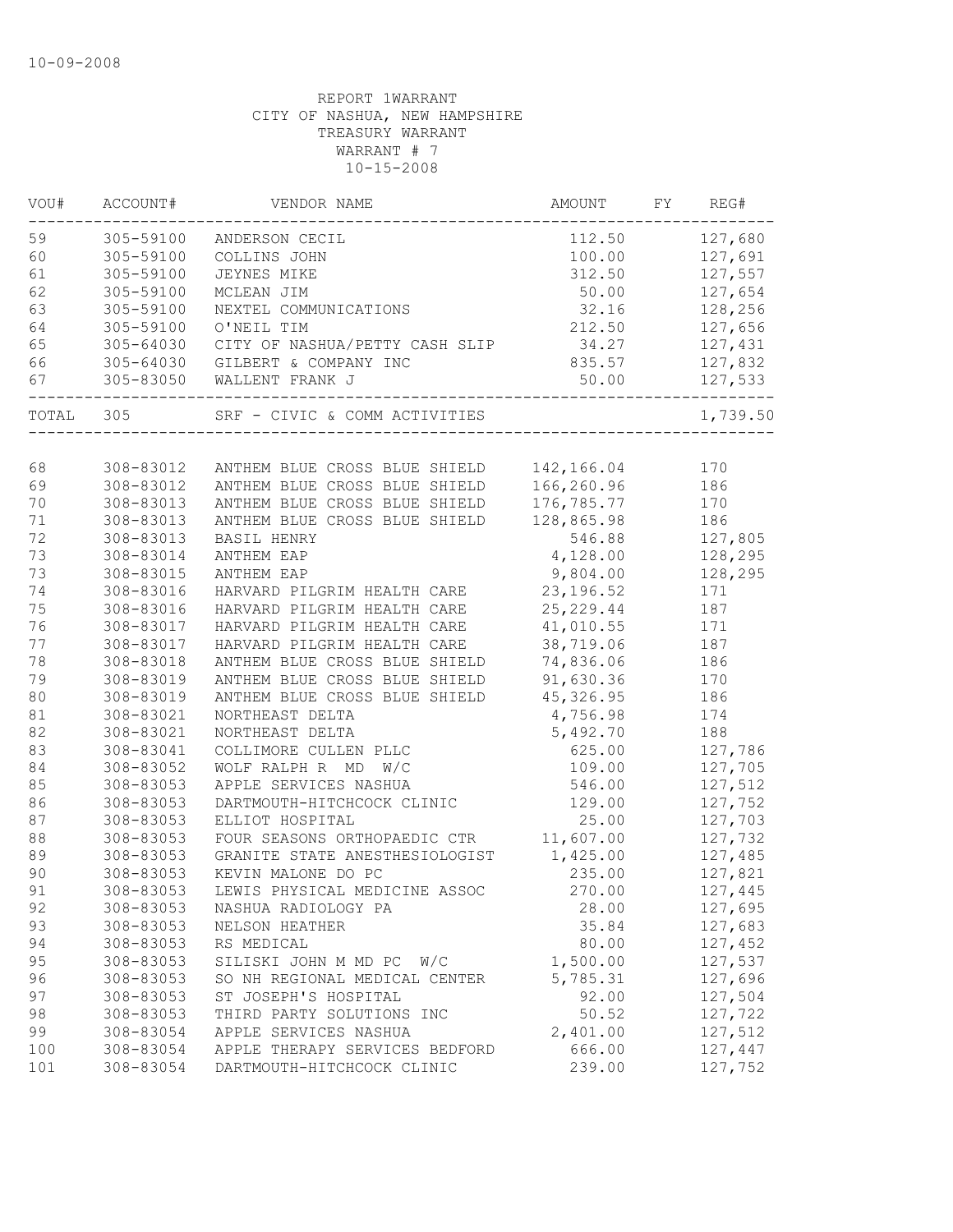| VOU#  | ACCOUNT#           | VENDOR NAME                    | AMOUNT     | FY | REG#         |
|-------|--------------------|--------------------------------|------------|----|--------------|
| 102   | 308-83054          | DH FAMILY MEDICINE NASHUA INC  | 199.00     |    | 127,690      |
| 103   | 308-83054          | DRAKOULAKOS JENNIFER L         | 117.43     |    | 127,679      |
| 104   | 308-83054          | FOUR SEASONS ORTHOPAEDIC CTR   | 116.00     |    | 127,732      |
| 105   | 308-83054          | MERRIMACK VALLEY PT LLC        | 250.00     |    | 127,543      |
| 106   | 308-83054          | NASHUA RADIOLOGY PA            | 36.00      |    | 127,695      |
| 107   | 308-83054          | NH ORTHOPAEDIC SURGERY PA W/C  | 105.00     |    | 127,708      |
| 108   | 308-83054          | SO NH REGIONAL MEDICAL CENTER  | 157.62     |    | 127,696      |
| 109   | 308-83054          | ST JOSEPH BUSINESS & HEALTH    | 184.00     |    | 127,580      |
| 110   | 308-83054          | ST JOSEPH'S HOSPITAL           | 931.25     |    | 127,504      |
| 111   | 308-83054          | THIRD PARTY SOLUTIONS INC      | 1,945.41   |    | 127,722      |
| 112   | 308-83055          | DEVINE MILLIMET & BRANCH PA    | 3, 211.78  |    | 127,700      |
| 113   | 308-83055          | LEONG PETER MD                 | 700.00     |    | 127,830      |
| 114   | 308-83063          | BATTERIES PLUS 400             | 720.00     |    | 127,771      |
| 115   | 308-83063          | BLACK BOX NETWORK SERVICES     | 277.50     |    | 127,666      |
| 116   | 308-83063          | MARVELL PLATE GLASS INC        | 272.00     |    | 127,727      |
| 117   | 308-83063          | MOTOROLA                       | 113,598.68 |    | 127,548      |
| 118   | 308-83075          | FISCHER MARJORIE & DELMA LANGI | 7,725.00   |    | 127,791      |
| 119   | 308-83076          | FRED C CHURCH INC              | 81,419.00  |    | 176          |
| 120   | 308-83077          | AMERICAN STOP LOSS             | 59,799.75  |    | 172          |
| 121   | 308-83160          | OCCUPATIONAL HEALTH CENTERS    | 5,055.50   |    | 127,632      |
| 122   | 308-83199          | STANLEY ELEVATOR COMPANY INC   | 3,565.26   |    | 128,271      |
| TOTAL | 308                | SRF - INSURANCE                |            |    | 1,284,991.10 |
|       |                    |                                |            |    |              |
|       | 205,856 3086-43005 | ST GERMAIN IRENE               | 5.85       |    | 127,906      |
|       | 205,857 3086-49075 | BLAUVELT DARCY                 | 46.39      |    | 128,041      |
|       | 205,858 3086-83004 | VISION SERVICE PLAN - NH       | 16.29      |    | 128,172      |
|       | 205,859 3086-83102 | UNUM LIFE INSURANCE            | 24.94      |    | 128,171      |
| TOTAL | 308                | JAVITS GRANT PROGRAM           |            |    | 93.47        |
|       |                    |                                |            |    |              |
|       | 205,860 3097-41015 | GUSTIN KAREN                   | 25.00      |    | 127,961      |
|       | 205,861 3097-41015 | STAPLES BUSINESS ADVANTAGE     | 118.83     |    | 127,765      |
|       | 205,862 3097-44005 | ACE PRINTING COMPANY           | 7,063.00   |    | 127,726      |
|       | 205,863 3097-49075 | CENTRAL PAPER                  | 11, 133.99 |    | 127,953      |
|       | 205,864 3097-49075 | CLEAN SOURCE                   | 204.80     |    | 128,067      |
|       | 205,865 3097-49085 | ALL RIGHT PROVISIONS, INC.     | 787.32     |    | 128,062      |
|       | 205,866 3097-49085 | COCA COLA                      | 5,503.50   |    | 127,907      |
|       | 205,867 3097-49085 | COSTA FRUIT & PRODUCE CO INC   | 20,936.83  |    | 128,164      |
|       | 205,867 3097-49085 | COSTA FRUIT & PRODUCE CO INC   | 26,626.71  |    | 128,165      |
|       | 205,868 3097-49085 | FANTINI BAKING CO., INC.       | 2,864.10   |    | 128,006      |
|       | 205,868 3097-49085 | FANTINI BAKING CO., INC.       | 3,150.55   |    | 128,007      |
|       | 205,869 3097-49085 | GARELICK FARMS-LYNN            | 13,626.68  |    | 127,681      |
|       | 205,870 3097-49085 | GILL'S PIZZA CO.               | 9,390.00   |    | 127,989      |
|       | 205,871 3097-49085 | M SAUNDERS INC                 | 5,881.75   |    | 127,971      |
|       | 205,871 3097-49085 | M SAUNDERS INC                 | 3,610.06   |    | 127,972      |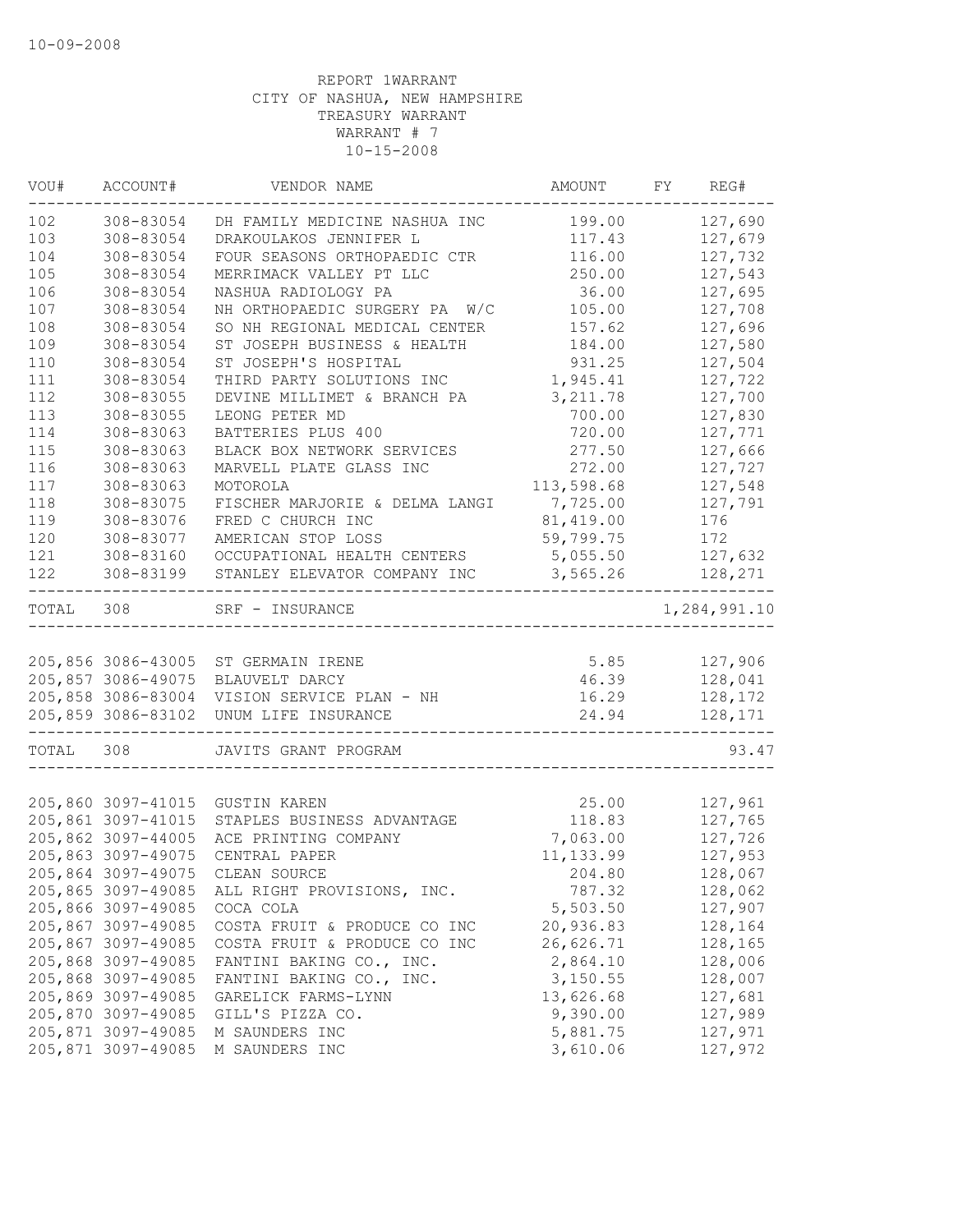| VOU#      | ACCOUNT#                                                 | VENDOR NAME                    | AMOUNT          | REG#<br>FY         |
|-----------|----------------------------------------------------------|--------------------------------|-----------------|--------------------|
|           | 205,872 3097-49085                                       | MCKEE FOODS CORP               | 786.24          | 127,594            |
|           | 205,873 3097-49085                                       | NEW ENGLAND ICE CREAM          | 3,373.42        | 127,999            |
|           | 205,874 3097-49085                                       | SURPLUS DISTRIBUTION SECTION   | 1,628.00        | 127,664            |
|           | 205,875 3097-64335                                       | NORTHEAST FOOD SVC EQUIPMENT & | 1,107.90        | 127,493            |
|           | 205,876 3097-707                                         | <b>JACKSON SHAWN</b>           | 27.62           | 128,123            |
|           | 205,877 3097-707                                         | KLASNER KATIE                  | 24.00           | 128,093            |
|           | 205,878 3097-707                                         | SO YANG YONG                   | 30.00           | 128,124            |
|           | 205,879 3097-74092                                       | BASSETT SERVICES CORPORATION   | 517.85          | 127,931            |
|           | 205,880 3097-83004                                       | VISION SERVICE PLAN - NH       | 130.32          | 128,174            |
|           | 205,881 3097-83102                                       | UNUM LIFE INSURANCE            | 189.03          | 128,173            |
|           | 205,882 3097-91005                                       | DONOVAN BEVERLY                | 103.11          | 127,880            |
|           | 205,883 3097-91005                                       | <b>GUSTIN KAREN</b>            | 86.67           | 127,961            |
|           | 205,884 3097-91005                                       | RALPH PAULE                    | 50.25           | 127,879            |
|           | 205,885 3097-91005                                       | REARDON JHOSEY                 | 12.87           | 128,084            |
| TOTAL 309 |                                                          | SRF - FOOD SERVICES            |                 | 118,990.40         |
|           |                                                          |                                |                 |                    |
|           | 205,886 3098-49075                                       | CENTRAL PAPER                  | 1,458.13        | 127,953            |
|           | 205,887 3098-49075                                       | COSTA FRUIT & PRODUCE CO INC   | 82.60           | 128,165            |
|           | 205,888 3098-49085                                       | M SAUNDERS INC                 | 9,923.36        | 127,972            |
|           | 205,888 3098-49085                                       | M SAUNDERS INC                 | 1,605.70        | 127,973            |
| TOTAL 309 |                                                          | FRESH FRUIT & VEGETABLE GRANT  |                 | 13,069.79          |
|           |                                                          |                                |                 |                    |
|           | 205,889 3117-66005 LVR INC<br>205,890 3117-78007 DFA INC |                                | 207.40<br>75.00 | 127,898<br>127,897 |
|           |                                                          |                                |                 |                    |
| TOTAL 311 |                                                          | DRIVER'S EDUCATION             |                 | 282.40             |
|           |                                                          |                                |                 |                    |
| 123       | 312-43005                                                | PRINTGRAPHICS OF MAINE         | 126.34          | 127,538            |
| 124       | $312 - 705$                                              | D & R TOWING INC               | 95.00           | 128,133            |
| 125       | $312 - 705$                                              | DECELLES AUTO CLINIC INC       | 95.00           | 127,747            |
| 126       | $312 - 705$                                              | GUARINO GERALD J               | 115.00          | 127,815            |
| 127       | $312 - 705$                                              | ROQUET JOHN                    | 35.00           | 127,814            |
| 128       | $312 - 705$                                              | STRONG GARY & OR AMANDA        | 10.00           | 127,813            |
| 129       |                                                          | 312-74092 CITIZENS BANK        | 255.00          | 180                |
| TOTAL     | 312                                                      | SRF - FINANCIAL SERVICES       |                 | 731.34             |
|           |                                                          |                                |                 |                    |
|           | 205,891 3122-49050                                       | NASHUA HIGH SCHOOL NORTH       | 80.00           | 128,175            |
|           | 205,892 3122-705                                         | BELANGER DENA                  | 305.00          | 128,111            |
|           | 205,893 3122-705                                         | WIGHT ALICIA                   | 650.00          | 128,119            |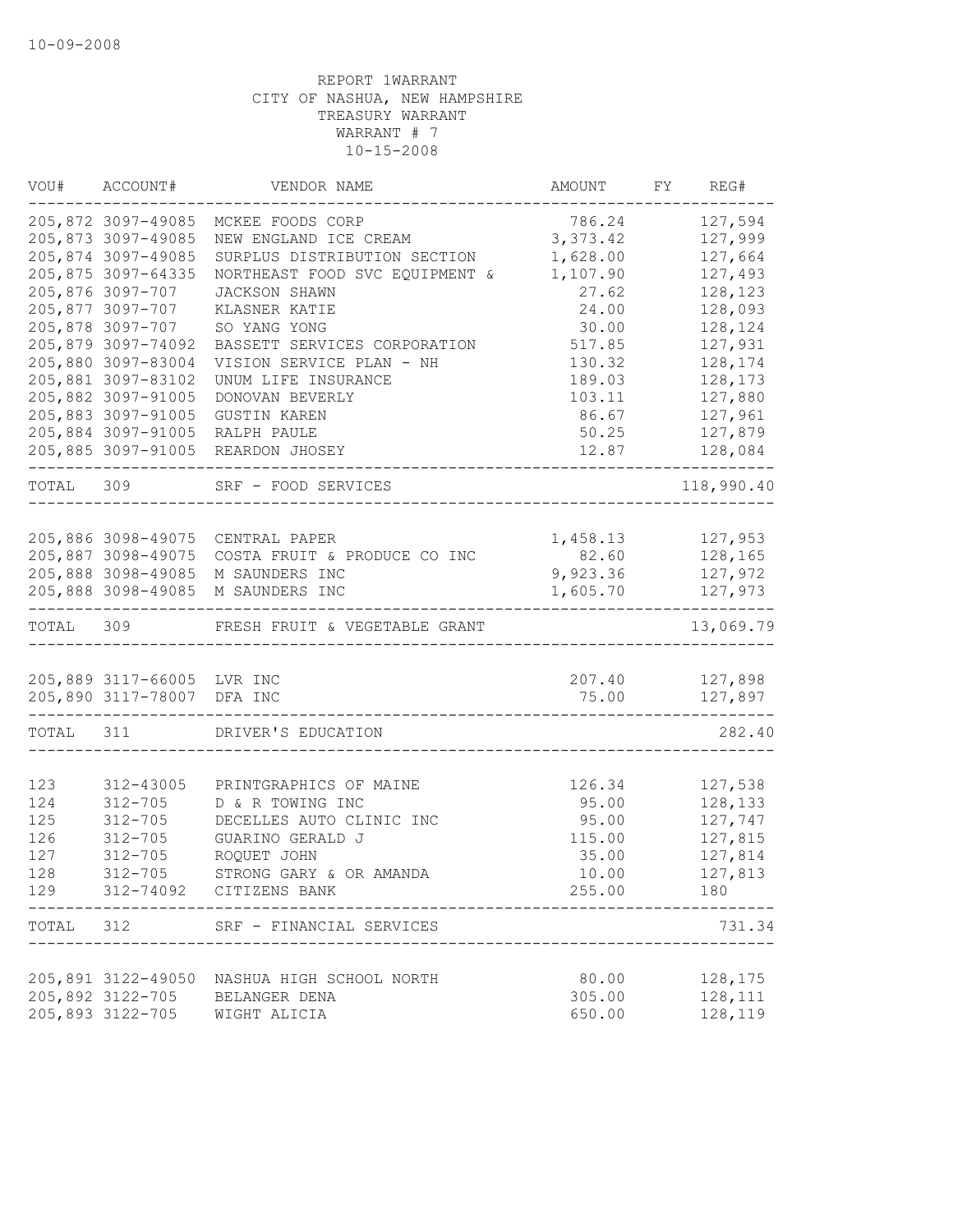| VOU#                                                               | ACCOUNT#                                                                                                                           | VENDOR NAME                                                                                                                                                                                                                                      | AMOUNT FY REG#                                                                                             |                                                                                                        |
|--------------------------------------------------------------------|------------------------------------------------------------------------------------------------------------------------------------|--------------------------------------------------------------------------------------------------------------------------------------------------------------------------------------------------------------------------------------------------|------------------------------------------------------------------------------------------------------------|--------------------------------------------------------------------------------------------------------|
|                                                                    |                                                                                                                                    | TOTAL 312 ADULT ED/CONTINUING ED                                                                                                                                                                                                                 |                                                                                                            | 1,035.00                                                                                               |
|                                                                    |                                                                                                                                    | 205,894 3247-49075 M & N SPORTS LLC                                                                                                                                                                                                              | 251.70 127,608                                                                                             |                                                                                                        |
|                                                                    |                                                                                                                                    | TOTAL 324 ATHLETICS-ENTERPRISE FUND                                                                                                                                                                                                              |                                                                                                            | 251.70                                                                                                 |
|                                                                    |                                                                                                                                    | 205,895 3269-91040 COTE MARIE                                                                                                                                                                                                                    |                                                                                                            | 908.34 127,937                                                                                         |
| TOTAL 326                                                          |                                                                                                                                    | NH ALTERNATE ASSESSMENT COACH                                                                                                                                                                                                                    |                                                                                                            | 908.34                                                                                                 |
| 130<br>131<br>132<br>133<br>134<br>135<br>136<br>137<br>138<br>139 | 331-01298<br>331-01500<br>331-01500<br>331-53100<br>331-59100<br>331-64030<br>331-64192<br>$331 - 64345$<br>331-94005<br>331-94005 | NORTHEAST KUSTOM KREATIONS LLC<br>LAW REALTY CO INC<br>RAPID REAL ESTATE LLC<br>PRECISION PLANNING & SIMULATIO<br>COMCAST<br>DEFENSE SECURITY PRODUCTS<br><b>NECS</b><br>RILEY'S SPORT SHOP INC<br>CITIZENS BANK<br>THE INTERNATIONAL ASSOCATION | 970.00<br>416.67<br>1,500.00<br>30,000.00<br>107.00<br>140.85<br>420.00<br>13,530.00<br>2,880.00<br>350.00 | 127,591<br>128,303<br>128,272<br>127,675<br>128,277<br>127,811<br>127,459<br>127,455<br>180<br>127,837 |
| TOTAL                                                              | 331 331                                                                                                                            | SRF - POLICE DEPARTMENT                                                                                                                                                                                                                          |                                                                                                            | 50, 314.52                                                                                             |
| TOTAL 332                                                          |                                                                                                                                    | 205,896 3328-49075 SCHOOL SPECIALTY<br>TITLE I SCHL IMPRV LEDGE ST                                                                                                                                                                               | 18.80 127,899                                                                                              | 18.80                                                                                                  |
|                                                                    |                                                                                                                                    | 205,897 3358-49050 SCHOLASTIC INCORPORATED                                                                                                                                                                                                       |                                                                                                            | 291.03 128,154                                                                                         |
| TOTAL                                                              | 335                                                                                                                                | TITLE IB READ 1ST MT PLEASANT                                                                                                                                                                                                                    |                                                                                                            | 291.03                                                                                                 |
|                                                                    |                                                                                                                                    | 205,898 3359-83004 VISION SERVICE PLAN - NH<br>205,899 3359-83102 UNUM LIFE INSURANCE<br>205,900 3359-91040 MOREHOUSE LINDA<br>205,901 3359-91040 PIKE STEPHANIE<br>205,902 3359-91040 TINTLE MARY-FRANCES                                       | 16.29<br>17.86                                                                                             | 128,177<br>128,176<br>44.95 127,890<br>44.95 128,072<br>44.95 128,090                                  |
| TOTAL 335                                                          |                                                                                                                                    | TITLE IB READ 1ST MT PLEASANT                                                                                                                                                                                                                    |                                                                                                            | -----------<br>169.00                                                                                  |
|                                                                    |                                                                                                                                    | 205,903 3368-49075 HARCOURT ACHIEVE                                                                                                                                                                                                              | 686.40                                                                                                     | 127,994                                                                                                |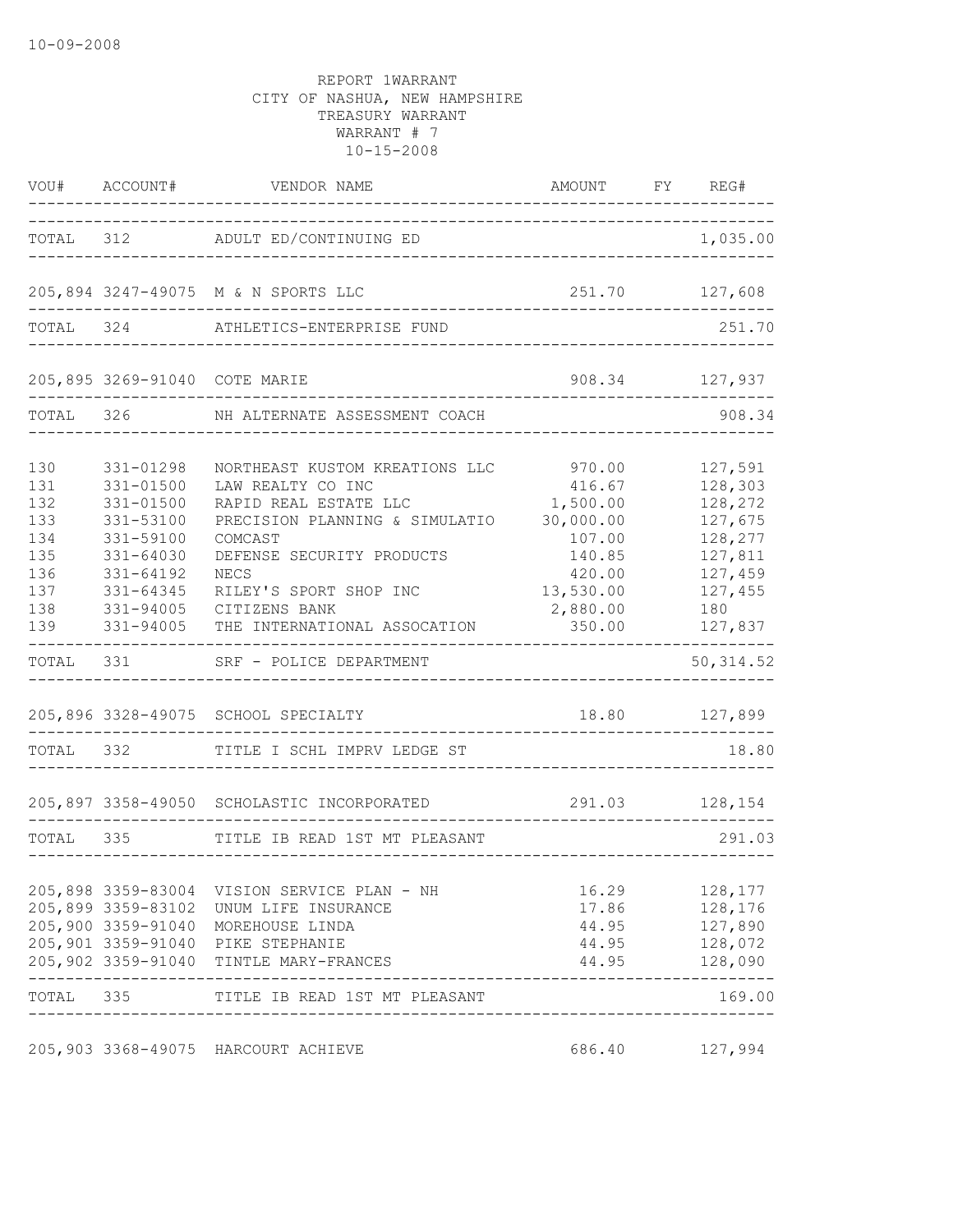|                                        | VOU# ACCOUNT#                                                                                                                      | VENDOR NAME AMOUNT                                                                                                                                                                                                                   | AMOUNT FY REG#                                                              |                                                                                      |
|----------------------------------------|------------------------------------------------------------------------------------------------------------------------------------|--------------------------------------------------------------------------------------------------------------------------------------------------------------------------------------------------------------------------------------|-----------------------------------------------------------------------------|--------------------------------------------------------------------------------------|
|                                        |                                                                                                                                    | TOTAL 336 TITLE I SCHL IMPR DR CRISP                                                                                                                                                                                                 |                                                                             | 686.40                                                                               |
|                                        |                                                                                                                                    | 205,904 3389-53103 YOUTH COUNCIL (THE)                                                                                                                                                                                               | 8,603.30                                                                    | 127,958                                                                              |
|                                        | TOTAL 338                                                                                                                          | TITLE IV SDF YOUTH COUNCIL                                                                                                                                                                                                           |                                                                             | 8,603.30                                                                             |
| 140<br>141<br>142<br>143<br>144<br>145 | 341-31045<br>341-41015<br>341-47010<br>341-49050<br>341-53018<br>341-64008                                                         | NEXTEL COMMUNICATIONS<br>STAPLES BUSINESS ADVANTAGE<br>EVOLVE TECHNOLOGIES CORPORATIO<br>UNIVERSITY OF NM - CDD<br>GRANOK ALEXANDER MD FACP<br>EVOLVE TECHNOLOGIES CORPORATIO                                                        | 278.11<br>345.62<br>9,601.23<br>2,727.69<br>600.00<br>1,279.08              | 128,256<br>127,857<br>127,844<br>127,801<br>127,530<br>127,844                       |
| TOTAL 341                              |                                                                                                                                    | SRF - COMMUNITY SERVICES                                                                                                                                                                                                             |                                                                             | 14,831.73                                                                            |
|                                        |                                                                                                                                    | 146 342-31045 NEXTEL COMMUNICATIONS                                                                                                                                                                                                  | 32.36 128,256                                                               |                                                                                      |
| TOTAL 342                              |                                                                                                                                    | SRF - COMMUNITY HEALTH<br>-----------------------                                                                                                                                                                                    |                                                                             | 32.36                                                                                |
|                                        |                                                                                                                                    | 205,905 3438-53109 BERKOWITZ JENNIFER<br>205,906 3438-53109 COLBY ROSE L                                                                                                                                                             | 375.00                                                                      | 724.59 128,069<br>128,053                                                            |
|                                        |                                                                                                                                    | TOTAL 343 TITLE IV 21ST CENT QUAL.STAFF                                                                                                                                                                                              |                                                                             | 1,099.59                                                                             |
|                                        | 205,907 3440-49075<br>205,908 3440-49075<br>205,909 3440-49075<br>205,910 3440-49075<br>205, 911 3440-49075<br>205, 912 3440-49075 | AC MOORE INC<br>ACTORSINGERS<br>ALMEIDA SUSAN<br>BOSTEELS DIANE<br>CHUNKY'S CORPORATE OFFICES<br>COGSWELL CATHERINE                                                                                                                  | 497.00<br>181.00<br>8.40<br>34.94<br>1,373.75<br>120.41                     | 127,951<br>128,180<br>127,947<br>128,002<br>128,179<br>127,942                       |
|                                        | 205, 913 3440-49075<br>205, 917 3440-49075<br>205, 918 3440-49075<br>205, 919 3440-49075<br>205,920 3440-49075                     | DANIEL WEBSTER COUNCIL INC<br>205,914 3440-49075 GARELICK FARMS-LYNN<br>205,915 3440-49075 HOME DEPOT CREDIT SERVICES<br>205,916 3440-49075 JACK'S PIZZA<br>LAFLAMME LINDA<br>MARKET BASKET<br>ORIENTAL TRADING CO INC<br>POSTMASTER | 3,000.00<br>198.54<br>106.14<br>61.50<br>40.28<br>257.01<br>346.53<br>84.00 | 128,092<br>127,681<br>127,895<br>127,753<br>128,083<br>127,624<br>127,909<br>128,178 |
|                                        | 205, 921 3440-49075<br>205, 922 3440-49075<br>205, 923 3440-49075<br>205,924 3440-55020                                            | SAM'S CLUB<br>STAPLES BUSINESS ADVANTAGE<br>WALMART COMMUNITY<br>FIRST STUDENT INC                                                                                                                                                   | 651.42<br>620.12<br>291.43<br>1,657.53                                      | 128,325<br>127,719<br>127,862<br>127,925                                             |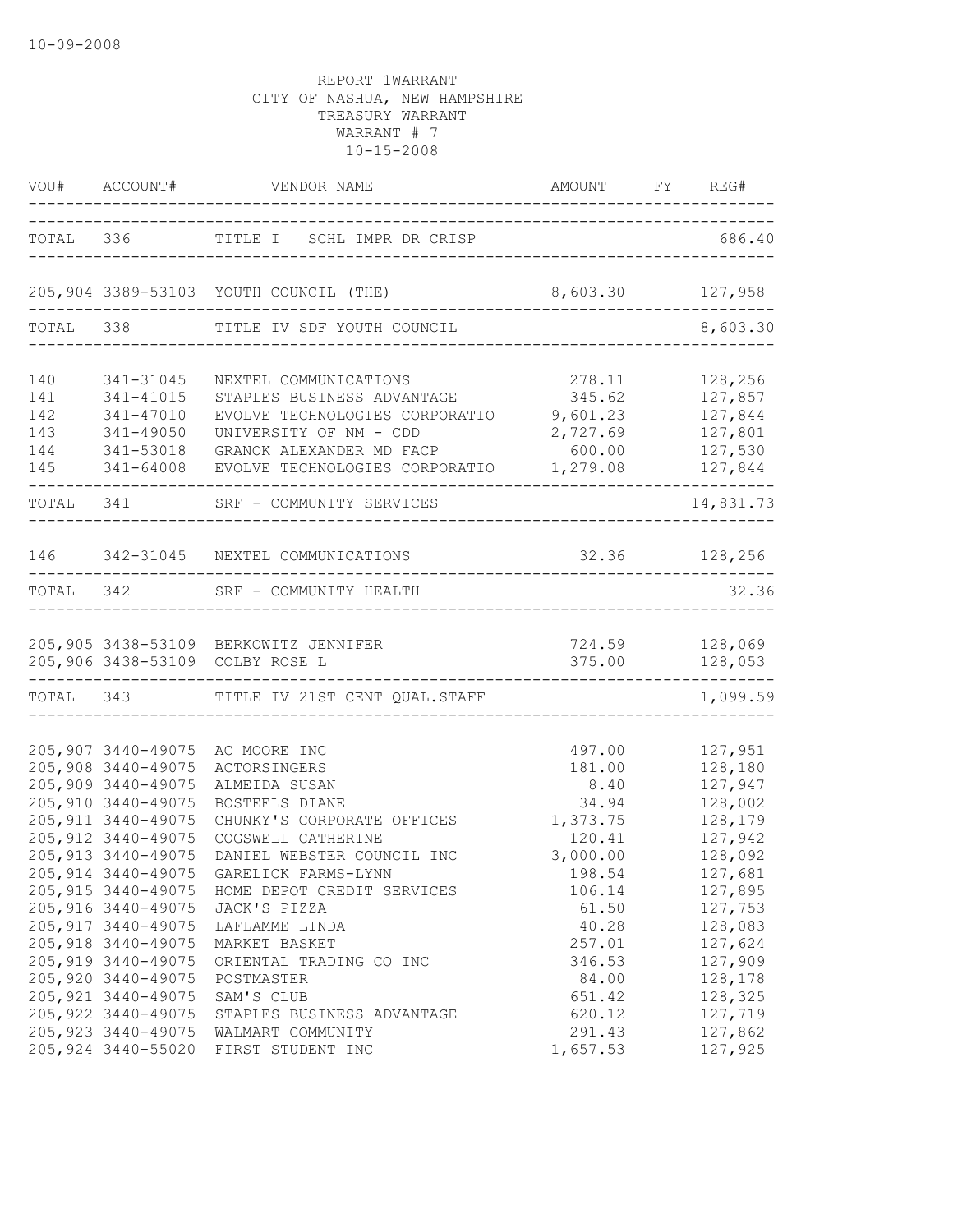| VOU#                                          | ACCOUNT#                                                                                      | VENDOR NAME                                                                                                                                                  | AMOUNT                                                                 | FY REG#                                                                   |
|-----------------------------------------------|-----------------------------------------------------------------------------------------------|--------------------------------------------------------------------------------------------------------------------------------------------------------------|------------------------------------------------------------------------|---------------------------------------------------------------------------|
|                                               |                                                                                               | 205, 925 3440-91040 CEPAITIS JOHN                                                                                                                            | 279.40                                                                 | 127,884                                                                   |
| TOTAL 344                                     |                                                                                               | AFTER SCHOOL PROGRAM                                                                                                                                         |                                                                        | 9,809.40                                                                  |
|                                               | 3468-91040                                                                                    | 205,926 3468-53102 DIGIULIO PETER<br>205, 927 3468-53102 MEASURED PROGRESS INC<br>CITIZENS BANK                                                              | 1,000.00<br>15, 177.36<br>479.74                                       | 127,987<br>128,000<br>180                                                 |
| TOTAL 346                                     |                                                                                               | SMALLER LEARNING COMMUNITY                                                                                                                                   |                                                                        | 16,657.10                                                                 |
|                                               | 205, 928 3508-49035<br>205, 929 3508-49035<br>205,930 3508-49035                              | <b>HEINEMANN</b><br>NORTHEAST FOUNDATION FOR CHILD<br>SCIENCE EDUCATION NEW HAMPSHIR<br>205,931 3508-53102 PUBLIC CONSULTING GROUP INC.                      | 834.63<br>196.35<br>1,000.00<br>7,180.00                               | 127,905<br>127,913<br>128,087<br>128,060                                  |
| TOTAL 350                                     |                                                                                               | TITLE 11A TEACHER QUALITY                                                                                                                                    |                                                                        | 9,210.98                                                                  |
| 148<br>148<br>148<br>149<br>150<br>151<br>152 | 352-01310<br>$352 - 18$<br>$352 - 24$<br>352-59020<br>352-59055<br>$352 - 705$<br>$352 - 705$ | ENGELWOOD CONST CO INC<br>ENGELWOOD CONST CO INC<br>ENGELWOOD CONST CO INC<br>SILVER FOX MOTORCOACHES<br>A TOUCH OF KI, LLC<br>MELLIN NANCY<br>PAINTER BRIAN | 23,593.15<br>8,806.30<br>42.31<br>1,265.00<br>910.00<br>75.00<br>60.00 | 127,756<br>127,756<br>127,756<br>127,781<br>127,836<br>127,757<br>127,783 |
| TOTAL                                         | 352                                                                                           | SRF - PARKS AND RECREATION                                                                                                                                   |                                                                        | 34,751.76                                                                 |
|                                               |                                                                                               | 205,932 3539-49035 BARNES & NOBLE INC<br>205,933 3539-54009 TELEGRAPH PUBLISHING COMPANY                                                                     | 107.40<br>1,343.05                                                     | 127,443<br>128,334                                                        |
| TOTAL 353                                     |                                                                                               | ADULT BASIC EDUCATION                                                                                                                                        |                                                                        | 1,450.45                                                                  |
|                                               | 205,935 3548-91040 SERESC                                                                     | 205,934 3548-49050 SCIENCE EDUCATION NEW HAMPSHIR<br>205,934 3548-53102 SCIENCE EDUCATION NEW HAMPSHIR 600.00 128,087                                        | 5,200.00<br>4, 225.00 127, 461                                         | 128,087<br>___________                                                    |
| TOTAL 354                                     |                                                                                               | TITLE II A WRITING CTE                                                                                                                                       |                                                                        | 10,025.00                                                                 |
|                                               |                                                                                               | 205,936 3558-49035 SPEED FULLFILLMENT & CALL CENT 549.68 127,996                                                                                             |                                                                        |                                                                           |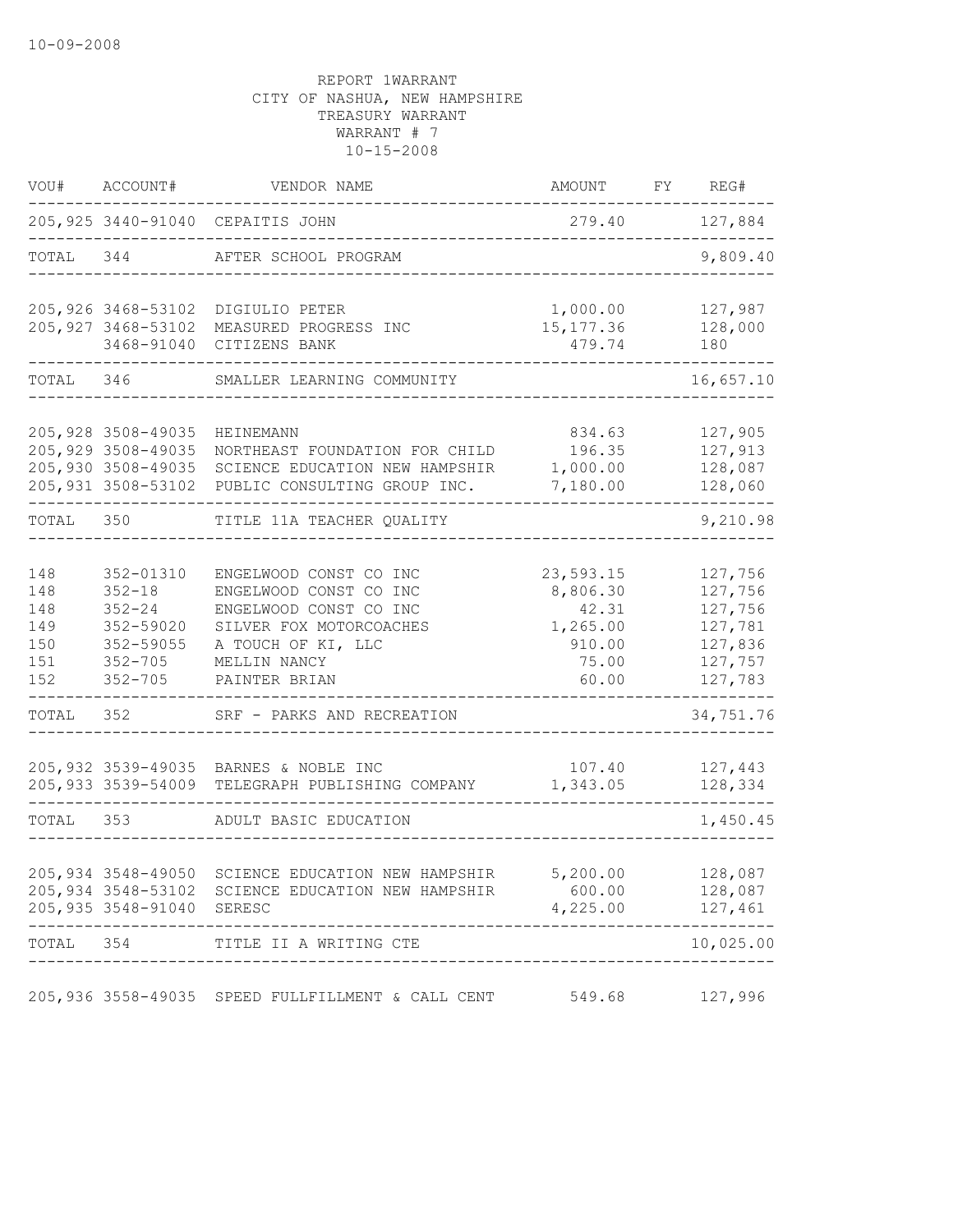|     |                    | VOU# ACCOUNT# VENDOR NAME AMOUNT FY RE                        |                                                                          | FY REG#  |
|-----|--------------------|---------------------------------------------------------------|--------------------------------------------------------------------------|----------|
|     |                    | TOTAL 355 TITLE IB READING 1ST FES                            | ___________________________________<br>_________________________________ | 549.68   |
|     |                    | 205,937 3559-49075 WALMART COMMUNITY                          | 95.70                                                                    | 127,862  |
|     | 205,938 3559-83004 | VISION SERVICE PLAN - NH                                      | 32.58                                                                    | 128,181  |
|     | 205,939 3559-91040 | HEALEY CHARLES                                                | 56.65                                                                    | 127,923  |
|     | 205,940 3559-91040 | KORN KRISTA                                                   | 125.19                                                                   | 128,110  |
|     |                    | 205,941 3559-91040 LUMBRA VIRGINIA                            |                                                                          |          |
|     |                    | TOTAL 355 TITLE IB READING 1ST FES<br>----------------------- |                                                                          | 396.02   |
|     |                    | 153 371-53025 TRC ENVIRONMENTAL CORP 3,437.49 127,645         |                                                                          |          |
|     |                    |                                                               |                                                                          |          |
|     | TOTAL 371          | SRF - COMMUNITY DEVELOPMENT                                   |                                                                          | 3,437.49 |
|     |                    | 154 373-53025 LOAN PACKAGING LLC                              | 640.00 127,668                                                           |          |
|     |                    | TOTAL 373 SRF - ECONOMIC DEVELOPMENT                          |                                                                          | 640.00   |
|     |                    |                                                               | ---------------------                                                    |          |
| 155 | 374-07090          | NASHUA SOUP KITCHEN & SHELTER                                 | 6,014.36                                                                 | 127,576  |
| 156 | 374-07120          | NASHUA AREA HEALTH CENTER                                     | 2,436.36                                                                 | 127,770  |
| 157 | 374-07145          | NEIGHBORHOOD HOUSING SERVICES                                 | 3,636.36                                                                 | 127,639  |
| 158 | 374-07159          | FRIENDSHIP CLUB FOR THE HANDIC                                | 12,000.00                                                                | 128,183  |
| 159 | 374-07188          | NEIGHBORHOOD HOUSING SERVICES                                 | 2,298.91                                                                 | 127,639  |
| 160 | 374-07258          | CORP FOR NATIONAL & COMMUNITY                                 | 908.60                                                                   | 127,659  |
| 161 | 374-07340          | HILLSBOROUGH COUNTY TREASURER                                 | 36.00                                                                    | 128,147  |
| 162 | 374-07368          | NARDONE SAND & GRAVEL CO INC                                  | 3,519.03                                                                 | 127,595  |
| 163 | 374-07506          | GRABER MARKETING/CHRISTINE GRA                                | 1,500.00                                                                 | 127,677  |
| 164 | 374-07600          | O'DONNELL ALBERT & PATRICIA AN                                | 15,000.00                                                                | 128,191  |
| 165 | 374-07600          | THE 41-41 1/2 PERHAM ST REALTY                                | 5,000.00                                                                 | 128,184  |
| 166 | 374-07620          | BRENNAN PATRICIA                                              | 400.00                                                                   | 128,186  |
| 167 | 374-07620          | COLANTONIO CRISTINA                                           | 400.00                                                                   | 128,189  |
| 168 | 374-07620          | FIORE JOHN                                                    | 400.00                                                                   | 128,190  |
| 169 | 374-07620          | JOHNSTON KAYLENE                                              | 400.00                                                                   | 128,188  |
| 170 | 374-07620          | STEVENS THERESA                                               | 400.00                                                                   | 128,187  |
| 171 | 374-08041          | POWER WASHER SALES                                            | 5,103.00                                                                 | 127,846  |
| 172 | 374-09023          | TRANSIT MANAGEMENT OF NASHUA I                                | 21.77                                                                    | 128,192  |
| 173 | 374-09031          | TRANSIT MANAGEMENT OF NASHUA                                  | 169.76                                                                   | 189      |
| 174 | 374-09031          | TRANSIT MANAGEMENT OF NASHUA                                  | 165.05                                                                   | 198      |
| 175 | 374-09061          | ARAMARK UNIFORM SERVICES                                      | 39.58                                                                    | 127,559  |
| 176 | 374-09061          | CHEM-DRY OF FOUR SEASONS                                      | 435.00                                                                   | 127,468  |
| 177 | 374-09061          | CUMMINS NORTHEAST INC                                         | 398.29                                                                   | 127,759  |
| 178 | 374-09061          | NEXTEL COMMUNICATIONS                                         | 522.50                                                                   | 128,256  |
| 179 | 374-09071          | SHATTUCK MALONE OIL CO                                        | 31, 155.20                                                               | 128,249  |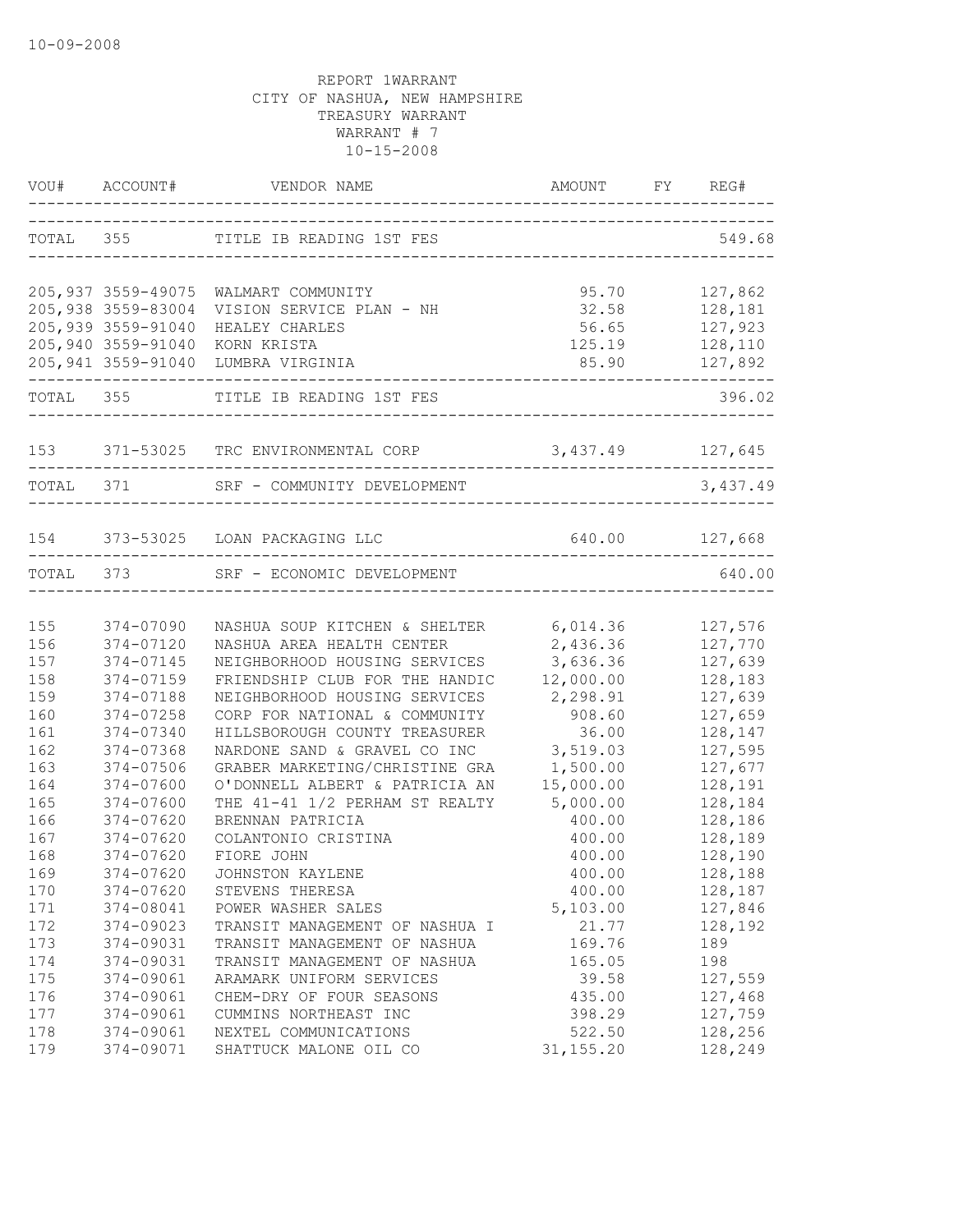| VOU#      | ACCOUNT#  | VENDOR NAME                                                                 | AMOUNT             | FY | REG#               |
|-----------|-----------|-----------------------------------------------------------------------------|--------------------|----|--------------------|
| 180       | 374-09091 | BEST FORD/BEST CYCLE                                                        | 74.62              |    | 127,473            |
| 181       | 374-09091 | BLETHEN RAYMOND                                                             | 199.99             |    | 128,182            |
| 182       | 374-09091 | CUMMINS NORTHEAST INC                                                       | 356.70             |    | 127,759            |
| 183       | 374-09091 | FLEETWAY HEAVY DUTY PARTS INC                                               | 96.58              |    | 127,534            |
| 184       | 374-09091 | GILLIG LLC                                                                  | 577.85             |    | 127,706            |
| 185       | 374-09091 | GRAINGER                                                                    | 3.79               |    | 127,523            |
| 186       | 374-09091 | HOME DEPOT CREDIT SERVICES                                                  | 86.84              |    | 128,261            |
| 187       | 374-09091 | NAPA AUTO PARTS                                                             | 341.83             |    | 127,737            |
| 188       | 374-09091 | NOMAC TOOLS LLC                                                             | 160.00             |    | 127,646            |
| 189       | 374-09091 | ROBBINS AUTO PARTS INC                                                      | 177.26             |    | 127,638            |
| 190       | 374-09091 | RYDER FLEET PRODUCTS.COM INC                                                | 79.57              |    | 127,740            |
| 191       | 374-09091 | STAPLES BUSINESS ADVANTAGE                                                  | 45.36              |    | 127,857            |
| 192       | 374-09101 | PSNH                                                                        | 1,160.29           |    | 128,299            |
| 193       | 374-09102 | PUBLIC SERVICE OF NH                                                        | 788.50             |    | 128,305            |
| 194       | 374-09112 | METROMEDIA ENERGY INC                                                       | 5.68               |    | 128,288            |
| 195       | 374-09114 | NATIONAL GRID                                                               | 30.48              |    | 128,285            |
| 196       | 374-09115 | METROMEDIA ENERGY INC                                                       | 18.64              |    | 128,288            |
| 197       | 374-09120 | PENNICHUCK WATER                                                            | 80.96              |    | 128,264            |
| 197       | 374-09125 | PENNICHUCK WATER                                                            | 53.23              |    | 128,264            |
| 198       | 374-09133 | FAIRPOINT COMMUNICATIONS INC                                                | 50.00              |    | 128,289            |
| 199       | 374-09133 | NEXTEL COMMUNICATIONS                                                       | 302.15             |    | 128,256            |
| 200       | 374-09201 | TRANSIT MANAGEMENT OF NASHUA                                                | 18, 131.57         |    | 189                |
| 201       | 374-09201 | TRANSIT MANAGEMENT OF NASHUA                                                | 17,549.37          |    | 198                |
| 202       | 374-09209 | TRANSIT MANAGEMENT OF NASHUA                                                | 802.35             |    | 189                |
| 203       | 374-09209 | TRANSIT MANAGEMENT OF NASHUA                                                | 802.30             |    | 198                |
| 204       | 374-09211 | EDWARD JONES                                                                | 1,851.36           |    | 128,286            |
| 205       | 374-09261 | ARAMARK UNIFORM SERVICES                                                    | 60.68              |    | 127,559            |
| 206       | 374-09261 | BLUEWATER WIRELESS                                                          | 126.98             |    | 127,655            |
|           |           |                                                                             |                    |    |                    |
| 207       | 374-09261 | CITY OF NASHUA                                                              | 25.00              |    | 128,185            |
| 208       | 374-59188 | INSTITUTE FOR ENVIRONMENTAL ED                                              | 115.00             |    | 127,778            |
| TOTAL     | 374       | SRF - URBAN PROGRAMS                                                        |                    |    | 136,514.70         |
| 209       |           | 375-45050 POLK CITY DIRECTORIES                                             | 745.50             |    | 127,513            |
| 210       | 375-75023 | BLINDS UNLIMITED INC                                                        | 2,592.00           |    | 127,852            |
|           |           |                                                                             |                    |    |                    |
| TOTAL     | 375       | SRF - PUBLIC LIBRARIES                                                      |                    |    | 3,337.50           |
|           |           | 205,942 3768-49035 HARCOURT ACHIEVE                                         | 66.40              |    | 127,994            |
|           |           |                                                                             |                    |    |                    |
|           |           | 205,943 3768-49050 PEARSON EDUCATION<br>205,944 3768-49075 SCHOOL SPECIALTY | 184.80<br>1,275.83 |    | 127,981<br>127,899 |
|           |           |                                                                             |                    |    | --------           |
| TOTAL 376 |           | TITLE I ESEA                                                                |                    |    | 1,527.03           |
|           |           | 205,945 3769-49035 SCHOLASTIC BOOK CLUBS INC                                | 31.00              |    | 127,590            |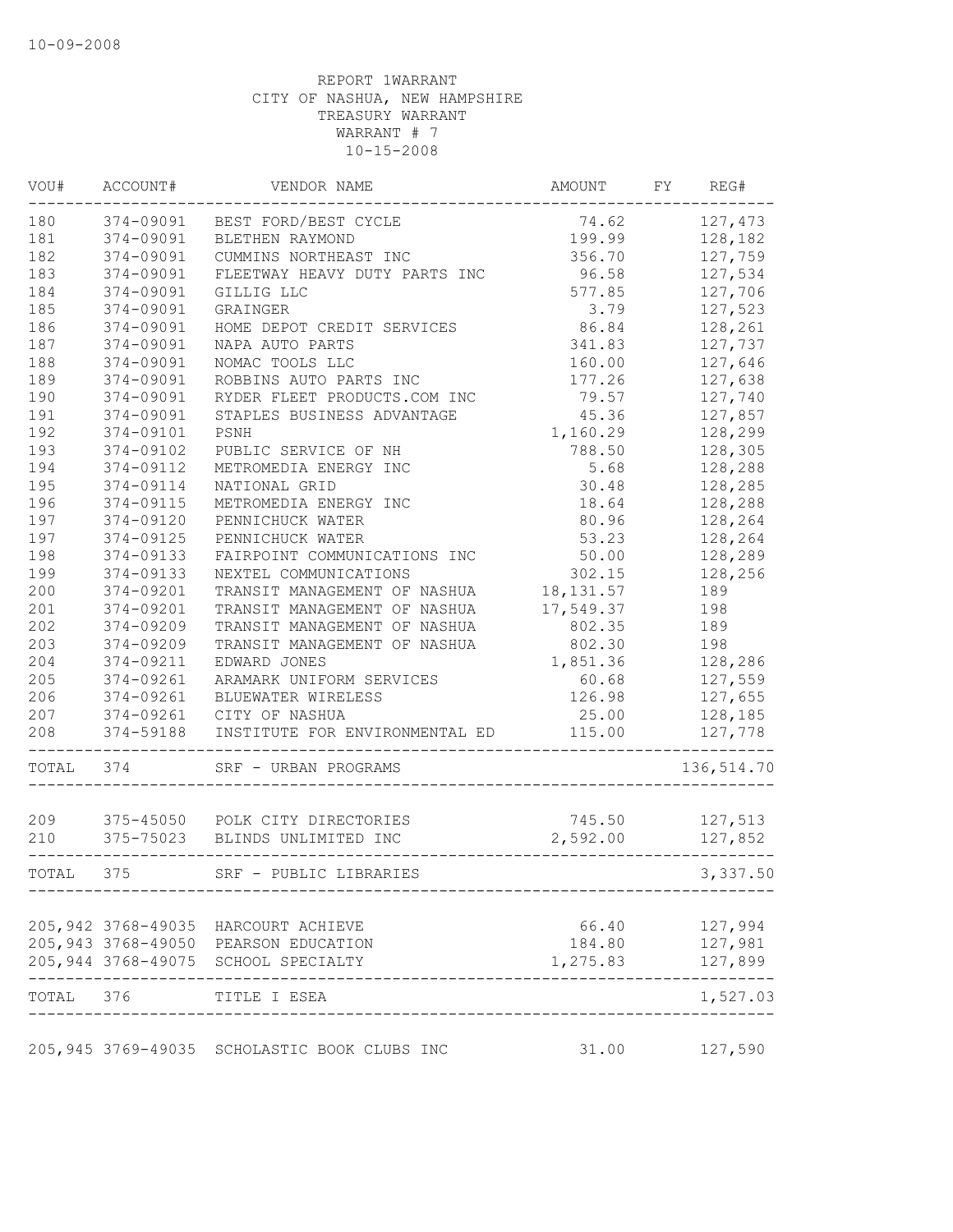|           | VOU# ACCOUNT#       | VENDOR NAME                                   | AMOUNT    | FY REG#   |
|-----------|---------------------|-----------------------------------------------|-----------|-----------|
|           | 205,946 3769-49050  | CHISHOLM JUNE                                 | 135.38    | 127,882   |
|           | 205, 947 3769-49050 | HAYES SCHOOL PUBLISHING CO                    | 13.85     | 127,944   |
|           | 205,948 3769-49050  | MICHAUD CYNTHIA                               | 201.41    | 127,885   |
|           | 205,949 3769-49050  | NASCO                                         | 21.66     | 128,151   |
|           | 205,950 3769-49050  | PELLETIER VIVIAN                              | 179.01    | 127,883   |
|           | 205, 951 3769-49050 | SCHOOL SPECIALTY                              | 161.85    | 127,899   |
|           | 205,952 3769-49050  | STAPLES BUSINESS ADVANTAGE                    | 3.02      | 127,719   |
|           | 205, 953 3769-49050 | UPSTART                                       | 44.90     | 127,600   |
|           | 205, 954 3769-49075 | STAPLES BUSINESS ADVANTAGE                    | 257.21    | 127,719   |
|           | 205, 955 3769-53101 | BODDEN VERONICA                               | 575.00    | 128,104   |
|           | 205,956 3769-53101  | CHADWELL GARY                                 | 1,250.00  | 127,986   |
|           | 205, 957 3769-53101 | CROWDER LUCIE L                               | 710.79    | 127,868   |
|           | 205, 958 3769-53101 | LIPMAN LAWRENCE                               | 4,000.00  | 128,088   |
|           | 205,959 3769-53101  | SHEA DENISE C                                 | 950.00    | 128,057   |
|           | 205,960 3769-56020  | FIRST CHURCH                                  | 3,323.00  | 127,545   |
|           | 205,961 3769-83004  | VISION SERVICE PLAN - NH                      | 16.29     | 128,194   |
|           | 205,962 3769-83102  | UNUM LIFE INSURANCE                           | 24.74     | 128,193   |
|           | 205,963 3769-94030  | CHOICE LITERACY INC                           | 295.00    | 128,101   |
|           | 205,964 3769-94030  |                                               |           |           |
|           |                     | LESLEY UNIVERSITY                             | 11,200.00 | 127,875   |
|           | 205,965 3769-94030  | SERESC                                        | 125.00    | 127,461   |
| TOTAL 376 |                     | TITLE I ESEA                                  |           | 23,519.11 |
|           |                     | 205,966 3909-91040 EASTERN REGION PARTNERSHIP | 600.00    | 127,948   |
| TOTAL 390 |                     | VOC ED SECONDARY PERKINS                      |           | 600.00    |
|           |                     |                                               |           |           |
|           |                     | 205,967 3927-53100 D A BUCCI & SONS INC       | 79.00     | 127,487   |
|           |                     | 205,968 3927-53100 LAKES REGION LINEN INC     | 429.02    | 127,974   |
| TOTAL     | 392                 | CULINARY ARTS                                 |           | 508.02    |
|           |                     |                                               |           |           |
|           |                     | 205,969 3937-83004 VISION SERVICE PLAN - NH   | 16.29     | 128,196   |
|           |                     | 205,970 3937-83102 UNUM LIFE INSURANCE        | 10.20     | 128,195   |
| TOTAL     | 393                 | DAY CARE                                      |           | 26.49     |
|           |                     |                                               |           |           |
|           | 205, 971 3959-53109 | SILVA ARLENE E                                | 1,650.00  | 128,073   |
|           | 205,972 3959-64045  | HEWLETT PACKARD COMPANY                       | 1,135.50  | 127,550   |
|           | 205, 973 3959-64045 | STAPLES BUSINESS ADVANTAGE                    | 243.93    | 127,719   |
|           | 205,974 3959-91040  | NHASEA                                        | 1,200.00  | 127,993   |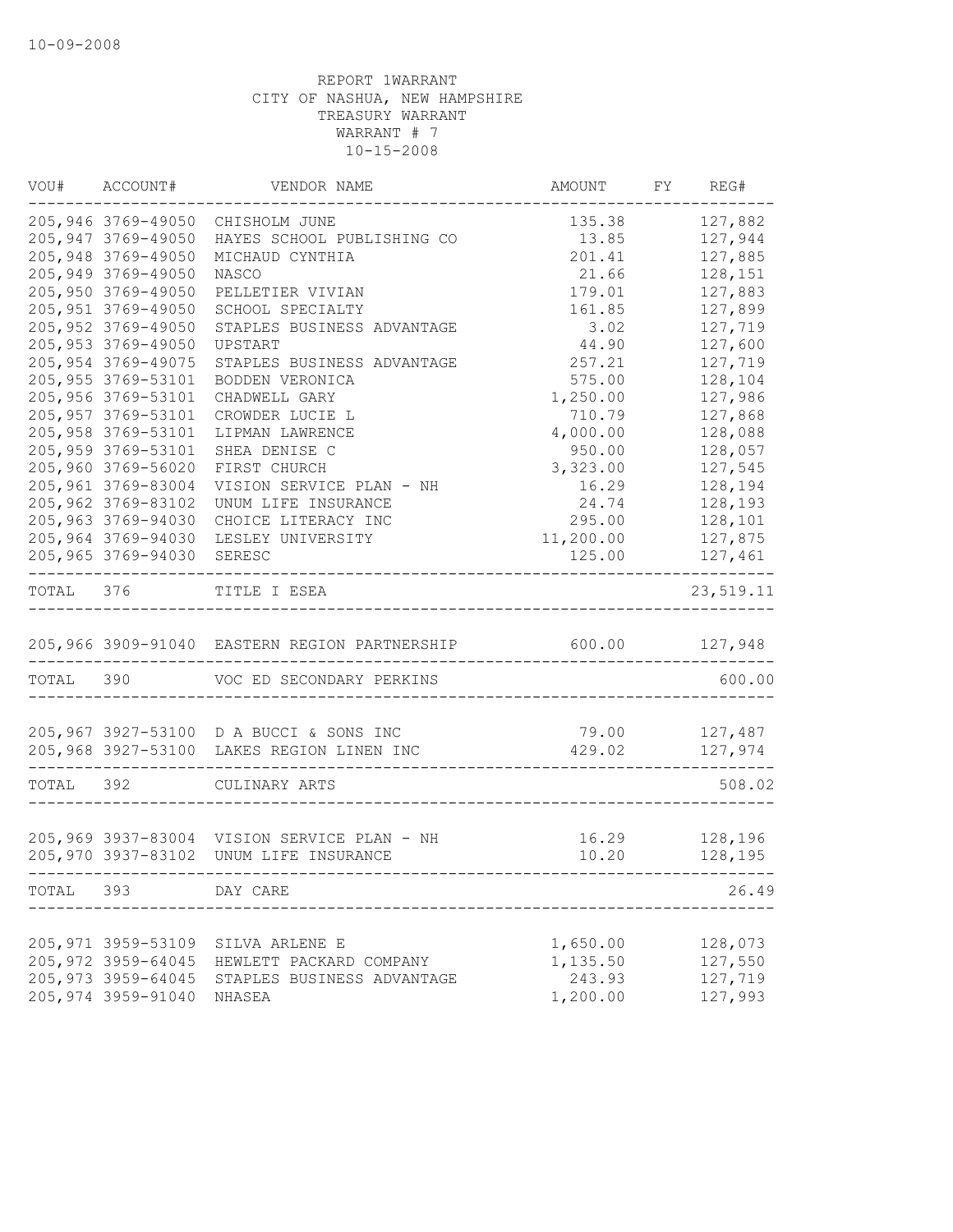| VOU#      | ACCOUNT# | VENDOR NAME        | AMOUNT | <b>FY</b> | REG#     |
|-----------|----------|--------------------|--------|-----------|----------|
|           |          |                    |        |           |          |
| TOTAL 395 |          | IDEA BASIC SPEC ED |        |           | 4,229.43 |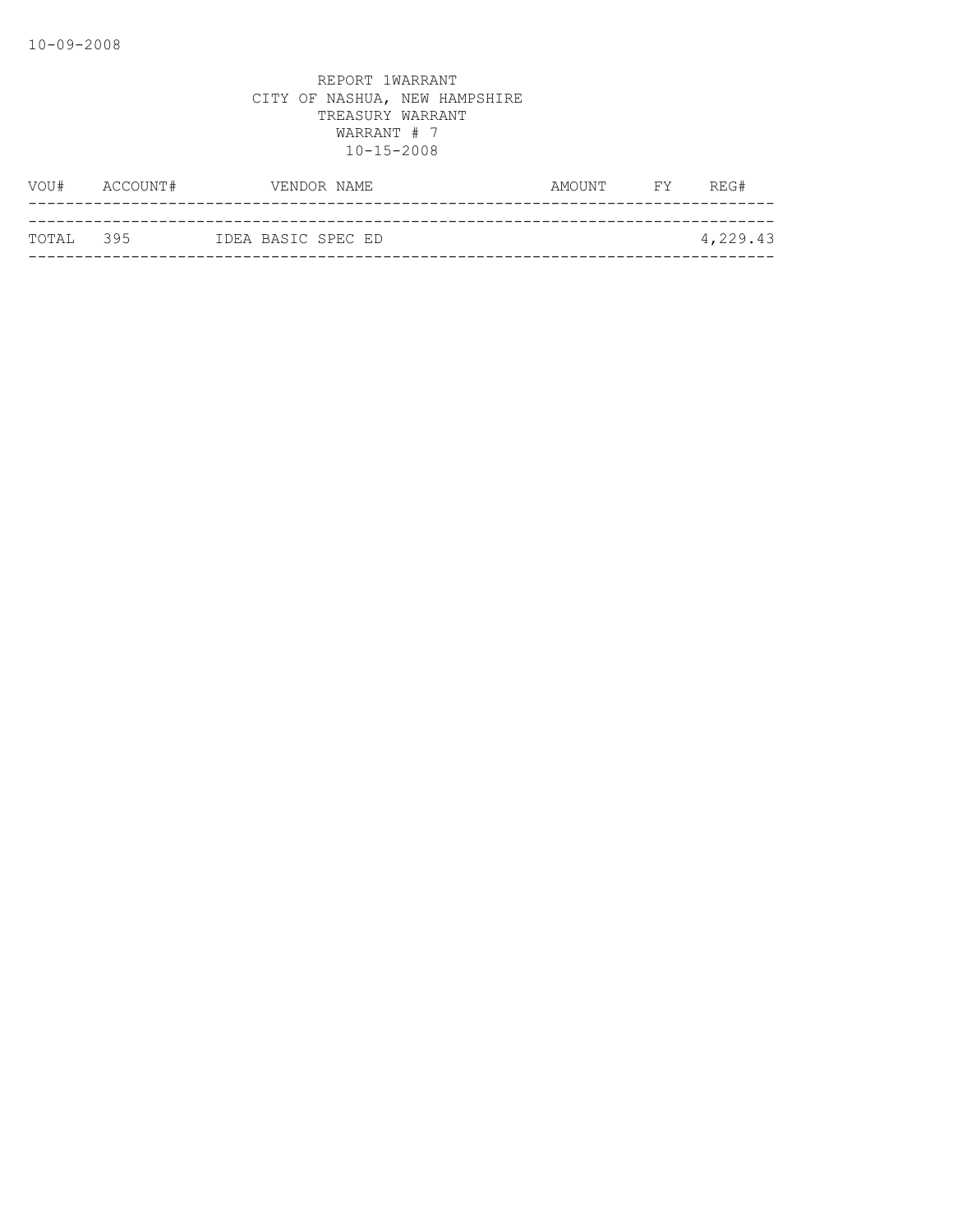| INT & COST ON REDEMPTION |                                                                                                                                                                                                                                                                                                           | 175.95                                                                                                                                       |
|--------------------------|-----------------------------------------------------------------------------------------------------------------------------------------------------------------------------------------------------------------------------------------------------------------------------------------------------------|----------------------------------------------------------------------------------------------------------------------------------------------|
|                          |                                                                                                                                                                                                                                                                                                           | 127,432<br>127,826<br>127,825                                                                                                                |
| AUTO PERMITS             |                                                                                                                                                                                                                                                                                                           | 858.00                                                                                                                                       |
|                          |                                                                                                                                                                                                                                                                                                           |                                                                                                                                              |
| BUS TRANSPORTATION       |                                                                                                                                                                                                                                                                                                           | 25.00                                                                                                                                        |
|                          | VOU# ACCOUNT# VENDOR NAME<br>TOTAL 412-16 FINANCIAL SERVICES<br>412-180 BEARDSLEY MICHAEL<br>412-180 CITY OF NASHUA/MVR<br>412-180 PAETZOLD PETER<br>215  412-180  PINILLA JOSE P<br>TOTAL 412-18 FINANCIAL SERVICES<br>205,975 481-624 KANNARD-WALTERS MAUREEN<br>TOTAL 481-62 SCHOOL DEPARTMENT REVENUE | AMOUNT FY REG#<br>211  412-162  HILLSBOROUGH COUNTY TREASURER  175.95  128,147<br>64.00 127,799<br>702.00<br>58.00<br>34.00<br>25.00 127,969 |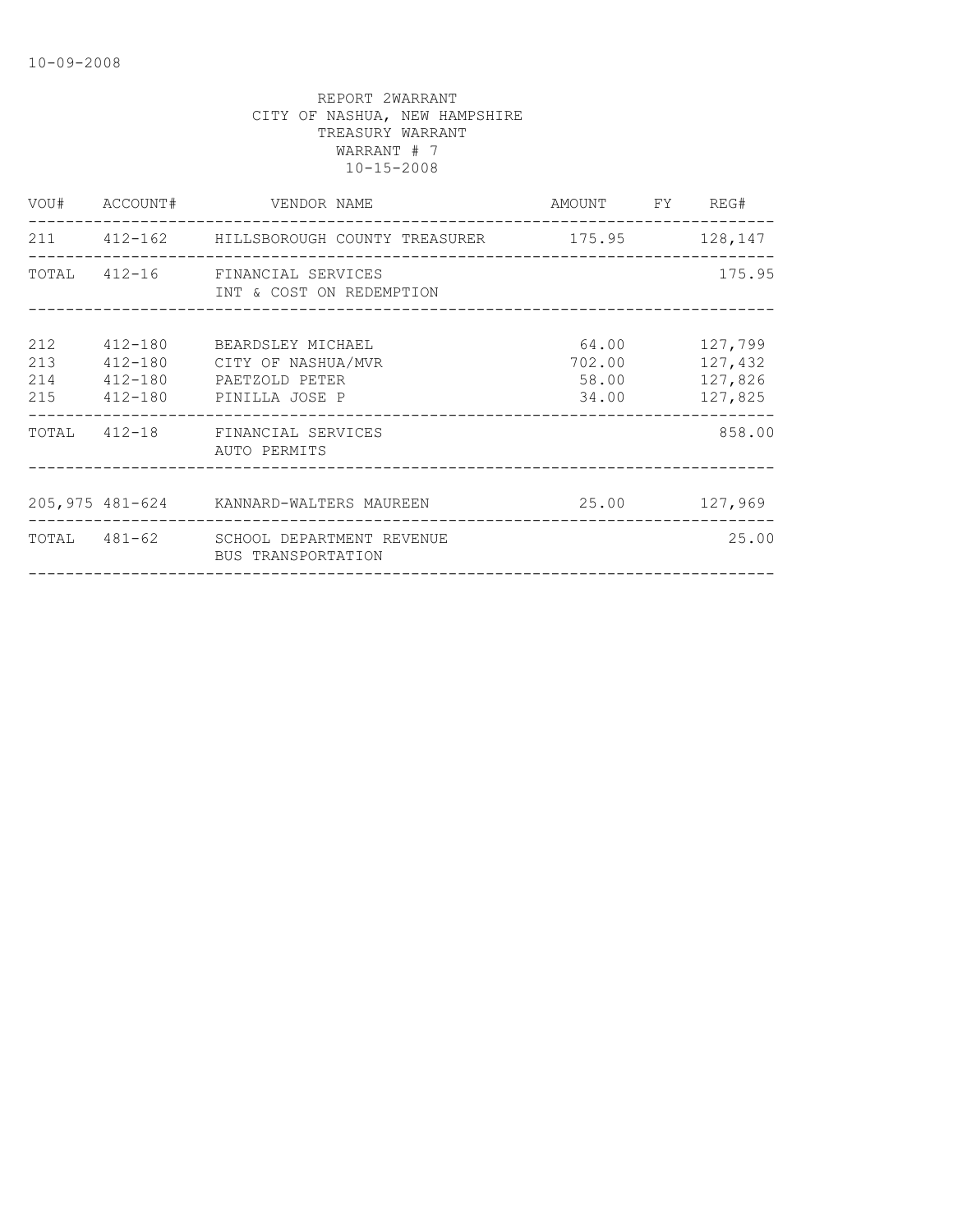| VOU#                                                        | ACCOUNT#                                                                                                          | VENDOR NAME                                                                                                                                                                                                                                                             | AMOUNT                                                                                                   | FY | REG#                                                                                            |
|-------------------------------------------------------------|-------------------------------------------------------------------------------------------------------------------|-------------------------------------------------------------------------------------------------------------------------------------------------------------------------------------------------------------------------------------------------------------------------|----------------------------------------------------------------------------------------------------------|----|-------------------------------------------------------------------------------------------------|
| 216                                                         | 501-31050                                                                                                         | VERIZON WIRELESS                                                                                                                                                                                                                                                        | 65.07                                                                                                    |    | 128,278                                                                                         |
| TOTAL                                                       | 501                                                                                                               | MAYOR'S OFFICE                                                                                                                                                                                                                                                          |                                                                                                          |    | 65.07                                                                                           |
| 217<br>218                                                  | 502-51010<br>502-51030                                                                                            | HILLSBOROUGH COUNTY TREASURER<br>SULLIVAN & GREGG PA                                                                                                                                                                                                                    | 14.00<br>2,768.92                                                                                        |    | 128,147<br>127,588                                                                              |
| TOTAL                                                       | 502                                                                                                               | LEGAL DEPARTMENT                                                                                                                                                                                                                                                        |                                                                                                          |    | 2,782.92                                                                                        |
| 219<br>220<br>221<br>222<br>223<br>224<br>224<br>225<br>226 | 505-81120<br>505-81058<br>505-81135<br>505-81039<br>505-81115<br>505-81073<br>505-81074<br>505-81068<br>505-81078 | BOYS & GIRLS CLUB OF GREATER N<br>BRIDGES DOMESTIC & SEXUAL VIOL<br>CITY YEAR NH<br>HUMANE SOCIETY OF NEW ENGLAND<br>MARGUERITE'S PLACE INC<br>NASHUA PASTORAL CARE CENTER<br>NASHUA PASTORAL CARE CENTER<br>NASHUA YOUTH COUNCIL INC<br>ST JOSEPH COMMUNITY SERVICES I | 4,000.00<br>7,500.00<br>2,500.00<br>7,756.75<br>3,750.00<br>7,000.00<br>5,500.00<br>7,250.00<br>2,228.80 |    | 127,496<br>127,500<br>128,293<br>127,568<br>127,707<br>127,856<br>127,856<br>127,465<br>128,145 |
| TOTAL                                                       | 505                                                                                                               | CIVIC & COMM. ACTIVITIES                                                                                                                                                                                                                                                |                                                                                                          |    | 47, 485.55                                                                                      |
| 227<br>228<br>229<br>230                                    | 506-31005<br>506-31005<br>506-31005<br>506-31005                                                                  | COMCAST<br>FAIRPOINT COMMUNICATIONS INC<br>LOVERING SUE<br>PAETEC COMMUNICATIONS INC                                                                                                                                                                                    | 68.48<br>625.05<br>65.99<br>5,637.35                                                                     |    | 128,283<br>128,289<br>128,197<br>128,252                                                        |
| TOTAL                                                       | 506                                                                                                               | TELECOMMUNICATIONS                                                                                                                                                                                                                                                      |                                                                                                          |    | 6,396.87                                                                                        |
| 231                                                         | $507 - 82020$                                                                                                     | NH RETIREMENT SYSTEM                                                                                                                                                                                                                                                    | 9,239.53                                                                                                 |    | 127,435                                                                                         |
| TOTAL                                                       | 507                                                                                                               | PENSIONS                                                                                                                                                                                                                                                                |                                                                                                          |    | 9,239.53                                                                                        |
| 232<br>232                                                  | 508-83100 NHES<br>508-83101                                                                                       | NHES                                                                                                                                                                                                                                                                    | 1,685.64<br>4,180.42                                                                                     |    | 128,284<br>128,284                                                                              |
| TOTAL                                                       | 508                                                                                                               | INSURANCE - POLICY COSTS                                                                                                                                                                                                                                                |                                                                                                          |    | 5,866.06                                                                                        |
| 233                                                         |                                                                                                                   | 511-91005 GIFTOS DEAN                                                                                                                                                                                                                                                   | 73.13                                                                                                    |    | 128,198                                                                                         |
| TOTAL                                                       |                                                                                                                   | 511 CITI-STAT (FORMERLY ADMIN SVS)                                                                                                                                                                                                                                      |                                                                                                          |    | 73.13                                                                                           |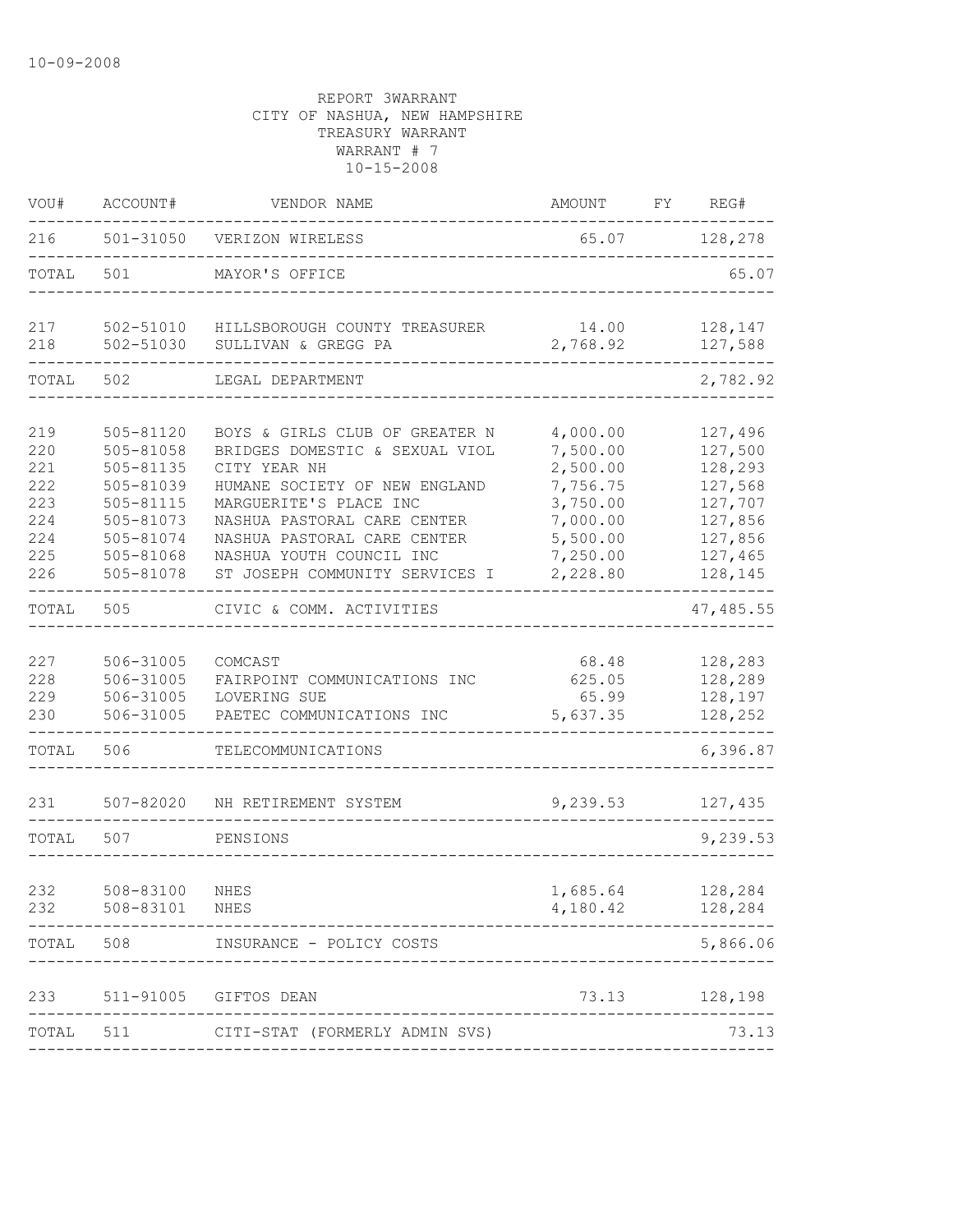| VOU#  | ACCOUNT#  | VENDOR NAME                    | AMOUNT   | FY REG#   |
|-------|-----------|--------------------------------|----------|-----------|
| 234   | 512-53025 | ANDERSON CAROL                 | 750.00   | 127,782   |
| 235   | 512-49025 | ASPEN PUBLISHERS INC           | 227.28   | 128,297   |
| 236   | 512-59266 | CBCINNOVIS INC                 | 12.25    | 128,287   |
| 237   | 512-41015 | CITIZENS BANK                  | 28.73    | 180       |
| 238   | 512-59182 | PRINTGRAPHICS OF MAINE         | 715.91   | 127,538   |
| 239   | 512-41055 | STANDARD REGISTER COMPANY      | 1,016.94 | 127,501   |
| 240   | 512-41015 | STAPLES BUSINESS ADVANTAGE     | 26.81    | 127,857   |
| 241   | 512-59267 | STATE OF NH CRIMINAL RECORDS   | 15.00    | 127,441   |
| TOTAL | 512       | FINANCIAL SERVICES             |          | 2,792.92  |
| 242   | 513-41015 | BERGERON PAUL                  | 81.98    | 128,199   |
| 242   | 513-49075 | BERGERON PAUL                  | 226.65   | 128,199   |
| 243   | 513-49075 | CITY OF NASHUA/PETTY CASH SLIP | 12.07    | 127,431   |
| 243   | 513-59115 | CITY OF NASHUA/PETTY CASH SLIP | 70.00    | 127,431   |
|       |           |                                |          |           |
| TOTAL | 513       | CITY CLERK'S OFFICE            |          | 390.70    |
| 244   |           | 514-94010 DESHAINES JENNIFER   | 1,215.00 | 128,200   |
|       |           |                                |          |           |
| TOTAL | 514       | INSURANCE-PROPERTY & CASUALTY  |          | 1,215.00  |
|       |           |                                |          |           |
| 245   | 516-54016 | APWA PUBLICATIONS              | 234.00   | 128,311   |
| 246   | 516-41015 | CITY OF NASHUA/PETTY CASH SLIP | 9.45     | 127,431   |
| 247   | 516-54016 | JOBSINTHEUS.COM                | 3,700.00 | 128,269   |
| 248   | 516-66030 | PITNEY BOWES                   | 1,020.00 | 128,304   |
| 249   | 516-41015 | PITNEY BOWES INC               | 486.41   | 128,312   |
| 250   | 516-54016 | THE LOWELL PUBLISHING CO       | 4,111.05 | 128,260   |
| 251   | 516-54006 | UNION LEADER CORPORATION       | 330.30   | 128,255   |
| 251   | 516-54016 | UNION LEADER CORPORATION       | 526.59   | 128,255   |
| TOTAL | 516       | PURCHASING DEPARTMENT          |          | 10,417.80 |
|       |           |                                |          |           |
| 252   |           | 517-75023 B & S LOCKSMITH INC  | 82.50    | 127,665   |
| 253   | 517-75160 | HARRY W WELLS & SON INC        | 84.00    | 127,960   |
| 254   | 517-75130 | J LAWRENCE HALL INC            | 189.53   | 128,163   |
| 255   | 517-78100 | MAYNARD & LESIEUR INCORPORATED | 66.75    | 128,141   |
| 256   | 517-34015 | METROMEDIA ENERGY INC          | 142.25   | 128,288   |
| 257   | 517-34015 | NATIONAL GRID                  | 117.97   | 128,285   |
| 258   | 517-74085 | NEVERETTS SEW & VAC INC        | 92.95    | 127,488   |
| 259   | 517-31050 | NEXTEL COMMUNICATIONS          | 47.52    | 128,256   |
| 260   | 517-32005 | PSNH                           | 1,734.79 | 128,299   |
| 261   | 517-79030 | SIMPLEX GRINNELL               | 126.00   | 128,036   |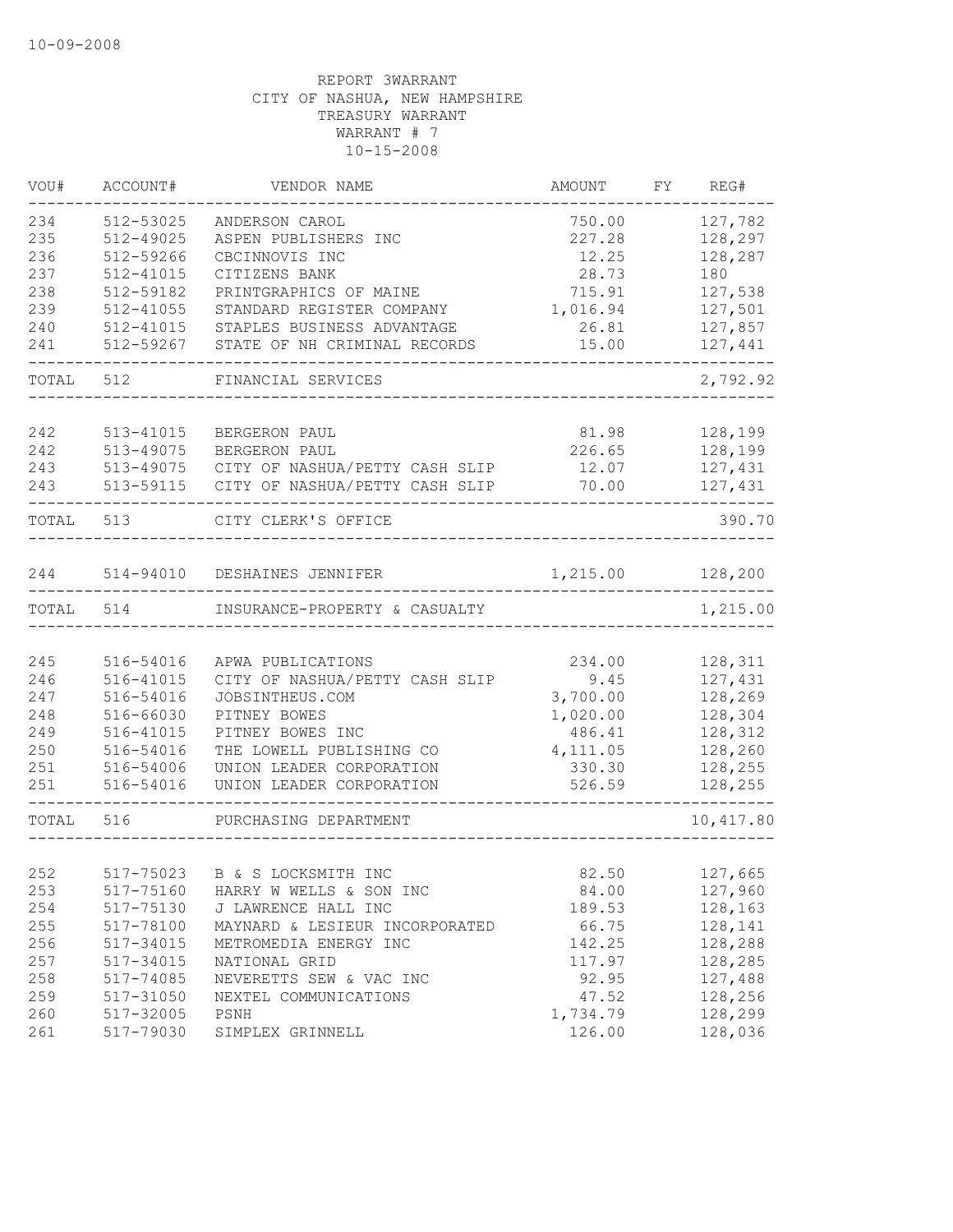| VOU#       | ACCOUNT#               | VENDOR NAME                                      | AMOUNT           | FY | REG#               |
|------------|------------------------|--------------------------------------------------|------------------|----|--------------------|
| TOTAL      | 517                    | BUILDING MAINT - CITY ADMIN                      |                  |    | 2,684.26           |
| 262        | 519-91005              | GAGNE ROBERT                                     | 63.77            |    | 127,774            |
| 263        | 519-94005              | LOCAL GOVERNMENT CENTER                          | 240.00           |    | 128,282            |
| 264        | 519-94005              | <b>NHAAO</b>                                     | 105.00           |    | 128,290            |
| 265        | 519-95005              | TREASURER, STATE OF NH                           | 300.00           |    | 128,292            |
| 266        | 519-91005              | TURGISS GARY                                     | 218.79           |    | 127,551            |
| TOTAL      | 519                    | ASSESSORS                                        |                  |    | 927.56             |
| 267        | 520-34015              | NATIONAL GRID                                    | 29.53            |    | 128,285            |
| 268        | 520-74092              | SIMPLEXGRINNELL                                  | 101.00           |    | 127,457            |
| TOTAL      | 520                    | HUNT BUILDING                                    |                  |    | 130.53             |
|            |                        |                                                  |                  |    |                    |
| 269        | 522-41015              | CITIZENS BANK                                    | 36.62            |    | 180                |
| 270        | $522 - 41015$          | CITY OF NASHUA/PETTY CASH SLIP                   | 13.49            |    | 127,431            |
| 271        | 522-74030              | COCCI COMPUTER SERVICES INC                      | 212.00           |    | 127,607            |
| 272<br>272 | 522-45120              | COMPUTER HUT OF N E INC                          | 29.94            |    | 128,155            |
| 273        | 522-74030              | COMPUTER HUT OF N E INC                          | 314.00<br>322.00 |    | 128,155            |
| 274        | 522-74030<br>522-31050 | HEWLETT PACKARD COMPANY<br>NEXTEL COMMUNICATIONS | 252.78           |    | 127,550<br>128,256 |
| 275        | $522 - 41015$          | STAPLES BUSINESS ADVANTAGE                       | 97.62            |    | 127,857            |
| 276        | 522-31040              | TYRRELL KEN                                      | 45.95            |    | 127,728            |
| 277        | 522-43005              | UNITED PARCEL SERVICE                            | 30.75            |    | 128,315            |
| TOTAL      | 522                    | INFORMATION TECHNOLOGY                           |                  |    | 1,355.15           |
|            |                        |                                                  |                  |    |                    |
| 278        | 523-94005              | MARINO ANGELO                                    | 191.80           |    | 127,694            |
| TOTAL      | 523                    | GIS                                              |                  |    | 191.80             |
|            |                        |                                                  |                  |    |                    |
| 279        | $531 - 46040$          | ALEC'S SHOE STORE INC                            | 2,577.11         |    | 127,592            |
| 280        | $531 - 46040$          | ALLARD CRAIG                                     | 314.52           |    | 128,208            |
| 281        | 531-75023              | B & S LOCKSMITH INC                              | 51.00            |    | 127,665            |
| 281        | 531-78007              | B & S LOCKSMITH INC                              | 234.60           |    | 127,665            |
| 282        | 531-59100              | BAER ALEXANDRA                                   | 93.30            |    | 127,628            |
| 283        | 531-49075              | BATTERIES PLUS 400                               | 94.99            |    | 127,771            |
| 284        | 531-78007              | BELLETETES INC                                   | 56.47            |    | 127,605            |
| 285        | $531 - 46040$          | BEN'S UNIFORMS                                   | 1,362.99         |    | 128,158            |
| 286        | 531-78007              | BEST FORD/BEST CYCLE                             | 165.06           |    | 127,473            |
| 287        | $531 - 46040$          | BOLTON THOMAS                                    | 150.00           |    | 128,204            |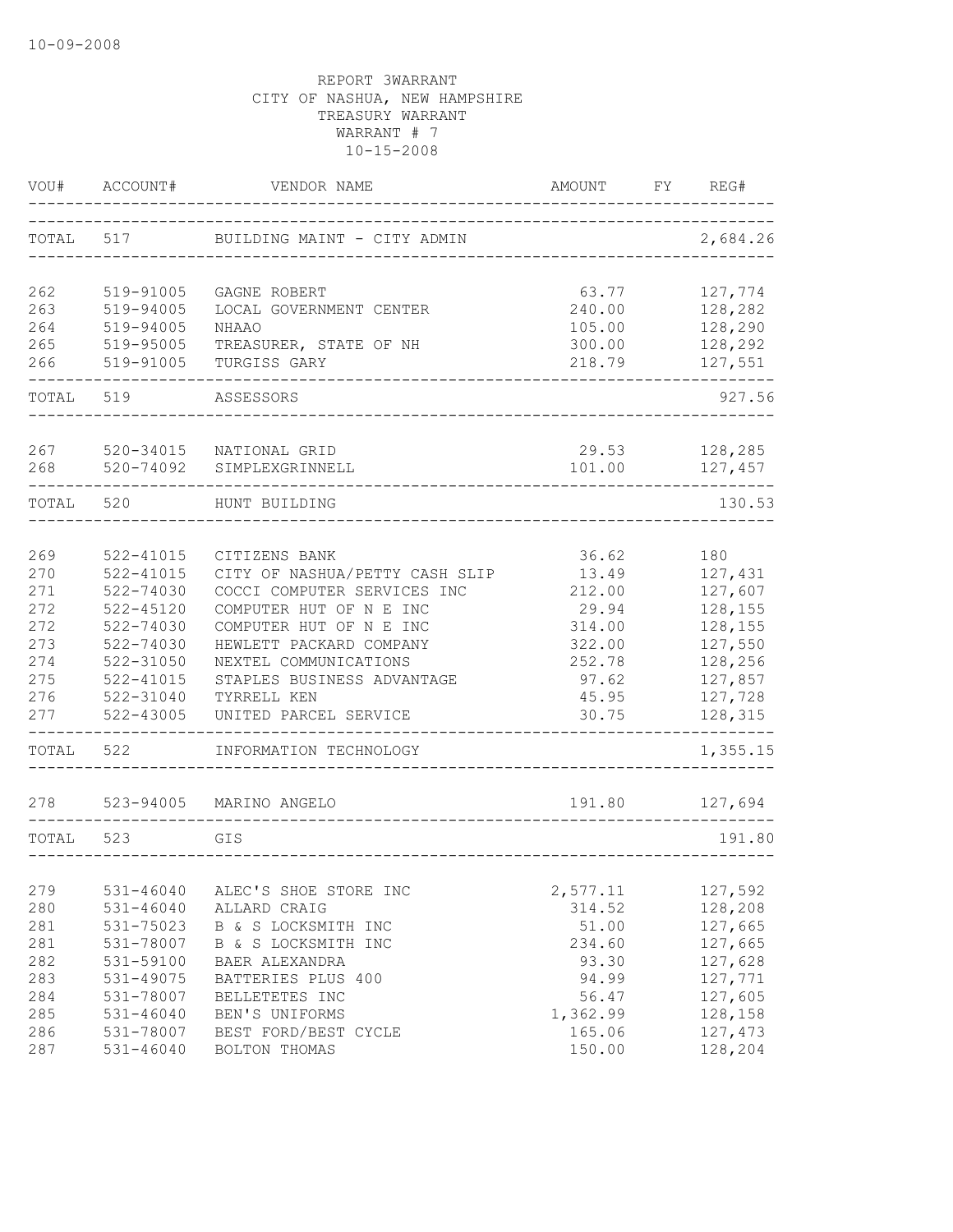| VOU# | ACCOUNT#      | VENDOR NAME                            | AMOUNT   | FY | REG#    |
|------|---------------|----------------------------------------|----------|----|---------|
| 288  |               | 531-47010 BOUND TREE MEDICAL LLC       | 387.09   |    | 127,653 |
| 289  |               | 531-45220 BRYAN'S GUITARS & MUSIC, INC | 241.90   |    | 127,809 |
| 290  | 531-94005     | BURKE ED                               | 955.00   |    | 127,810 |
| 291  | $531 - 46045$ | CAMBRIDGE EMBROIDERY/GLENN TUR         | 522.00   |    | 127,657 |
| 292  | 531-45920     | CAMERALAND                             | 110.00   |    | 127,779 |
| 293  | 531-42000     | CENTRAL PAPER PRODUCTS CO              | 978.41   |    | 127,806 |
| 294  | 531-94005     | CHARTRAND LINDA                        | 25.74    |    | 128,214 |
| 295  | 531-31025     | CINFO PETER                            | 45.96    |    | 128,203 |
| 296  | 531-91025     | CITIZENS BANK                          | 450.00   |    | 180     |
| 296  | 531-94005     | CITIZENS BANK                          | 1,219.12 |    | 180     |
| 297  | 531-53125     | COLLINS KEVIN                          | 200.00   |    | 128,202 |
| 298  | $531 - 46040$ | CONNORS JEFFREY                        | 118.00   |    | 128,222 |
| 299  | 531-59100     | D & R TOWING INC                       | 320.00   |    | 128,133 |
| 300  | 531-94005     | DELISLE KATHLEEN                       | 59.88    |    | 128,217 |
| 301  | 531-94005     | DUMAIS RANDY                           | 41.43    |    | 128,223 |
| 302  | 531-78007     | E W SLEEPER CO                         | 418.18   |    | 127,855 |
| 303  | 531-31025     | FAIRPOINT COMMUNICATIONS INC           | 28.59    |    | 128,289 |
| 304  | 531-94005     | GAPHARDT CLARK                         | 374.40   |    | 128,209 |
| 305  | 531-46040     | GEORGE'S APPAREL                       | 433.00   |    | 127,526 |
| 306  | 531-91025     | GILBERT CALEB                          | 46.80    |    | 128,215 |
| 307  | 531-69025     | GLOBAL EQUIPMENT CO                    | 206.78   |    | 127,532 |
| 308  | 531-94005     | GOODRIDGE PATRICK                      | 183.11   |    | 128,207 |
| 309  | 531-78065     | GOODYEAR AUTO SERVICE CENTER           | 5,676.77 |    | 127,446 |
| 309  | 531-78100     | GOODYEAR AUTO SERVICE CENTER           | 144.00   |    | 127,446 |
| 310  | 531-41015     | GRANITE STATE STAMPS INC               | 9.73     |    | 127,758 |
| 311  | 531-78007     | GRAPPONE AUTOMOTIVE GROUP              | 34.78    |    | 127,823 |
| 312  | 531-42000     | HOME DEPOT CREDIT SERVICES             | 128.32   |    | 128,279 |
| 313  | 531-94005     | HOWE SCOTT                             | 376.20   |    | 128,218 |
| 314  | 531-94005     | HUDON SCOTT                            | 72.54    |    | 128,226 |
| 315  | 531-75130     | J LAWRENCE HALL INC                    | 1,338.00 |    | 128,163 |
| 316  | 531-94005     | JOHN E REID AND ASSOCIATES, IN         | 1,050.00 |    | 127,838 |
| 317  | $531 - 46040$ | LEDOUX MICHAEL                         | 115.96   |    | 128,210 |
| 318  | 531-42000     | LOWE'S                                 | 113.27   |    | 128,280 |
| 319  | 531-78007     | MAC MULKIN CHEVROLET INC               | 416.99   |    | 128,135 |
| 320  | 531-94005     | MARTYNY TODD T                         | 46.80    |    | 128,225 |
| 321  | 531-34015     | METROMEDIA ENERGY INC                  | 3,051.13 |    | 128,288 |
| 323  | 531-78007     | MHQ MUNICIPAL VEHICLES                 | 4,767.60 |    | 127,434 |
| 322  | 531-78007     | MHQ MUNICIPAL VEHICLES                 | 284.90   |    | 127,662 |
| 324  | 531-91025     | MORIARTY TODD                          | 46.80    |    | 128,206 |
| 325  | 531-94005     | NEDIAI                                 | 300.00   |    | 128,281 |
| 326  | 531-78007     | NEW G.H. BERLIN OIL COMPANY            | 171.80   |    | 127,641 |
| 327  | $531 - 46040$ | NEWELL JOHN T                          | 239.44   |    | 128,224 |
| 328  | 531-94005     | NHBA                                   | 129.00   |    | 128,273 |
| 329  | 531-94005     | NORDENGREN ERIC                        | 57.33    |    | 128,201 |
| 330  | 531-45005     | NORTHEAST TACTICAL INC                 | 237.50   |    | 127,516 |
| 330  | $531 - 46040$ | NORTHEAST TACTICAL INC                 | 110.00   |    | 127,516 |
| 331  | 531-45005     | NORTHERN SAFETY CO INC                 | 485.25   |    | 127,509 |
| 332  | 531-31040     | PAETEC COMMUNICATIONS INC              | 276.21   |    | 128,252 |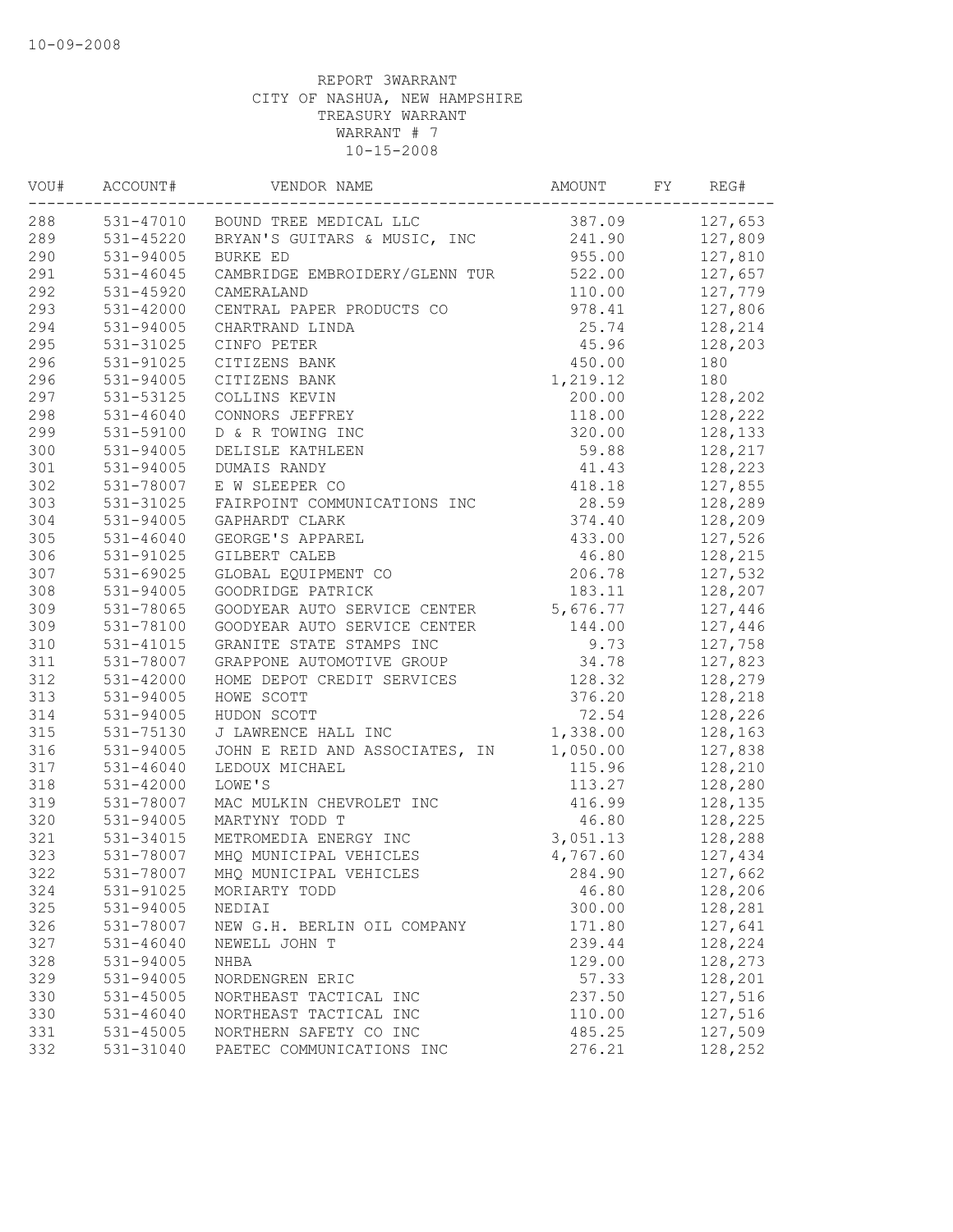| VOU# | ACCOUNT#      | VENDOR NAME                                         | AMOUNT    | FY | REG#           |
|------|---------------|-----------------------------------------------------|-----------|----|----------------|
| 332  |               | 531-74040 PAETEC COMMUNICATIONS INC                 | 617.29    |    | 128,252        |
| 333  |               | 531-46040 PEACH CHRISTOPHER                         |           |    | 139.00 128,220 |
| 334  | 531-33005     | PENNICHUCK WATER                                    | 814.56    |    | 128,264        |
| 335  | 531-98035     | PETTY CASH                                          | 168.31    |    | 128,211        |
| 336  | 531-98035     | PETTY CASH                                          | 63.00     |    | 128,212        |
| 337  | 531-41015     | PETTY CASH                                          | 8.00      |    | 128,213        |
| 337  | 531-43005     | PETTY CASH                                          | 40.16     |    | 128,213        |
| 337  | 531-45125     | PETTY CASH                                          | 14.97     |    | 128,213        |
| 337  | 531-75023     | PETTY CASH                                          | 3.94      |    | 128,213        |
| 337  | 531-94005     | PETTY CASH                                          | 36.35     |    | 128,213        |
| 337  | 531-98035     | PETTY CASH                                          | 13.98     |    | 128,213        |
| 338  | 531-32035     | PSNH                                                | 28.69     |    | 128,299        |
| 339  | 531-32005     | PUBLIC SERVICE OF NH                                | 18,380.53 |    | 128,305        |
| 339  | 531-32035     | PUBLIC SERVICE OF NH                                | 362.29    |    | 128,305        |
| 340  | 531-78007     | RAPID FINISHING CORPORATION                         | 125.00    |    | 127,772        |
| 341  | 531-94005     | REIDY R SCOTT                                       | 93.60     |    | 128,221        |
| 342  | 531-46030     | RILEY'S SPORT SHOP INC                              | 6,590.65  |    | 127,455        |
| 343  | 531-78007     | ROBBINS AUTO PARTS INC                              | 138.99    |    | 127,638        |
| 344  | 531-94005     | ROONEY RYAN                                         | 234.00    |    | 128,216        |
| 345  | 531-74040     | SALIENT STILLS, INC                                 | 2,400.00  |    | 127,843        |
| 346  | 531-78007     | SAM'S CLUB DIRECT                                   | 25.76     |    | 128,270        |
| 347  | 531-91025     | SANTIAGO JOSUE                                      | 40.40     |    | 128,205        |
| 348  | $531 - 69025$ | SNAP ON TOOLS                                       | 117.08    |    | 127,498        |
| 349  | 531-91025     | SPRANKLE RICHARD                                    | 46.80     |    | 128,219        |
| 350  | 531-41005     | STAPLES BUSINESS ADVANTAGE                          | 266.46    |    | 127,857        |
|      |               |                                                     |           |    |                |
| 350  | 531-41015     | STAPLES BUSINESS ADVANTAGE                          | 1,942.85  |    | 127,857        |
| 350  | 531-45920     | STAPLES BUSINESS ADVANTAGE                          | 39.98     |    | 127,857        |
| 351  | $531 - 45005$ | SUREFIRE LLC                                        | 839.00    |    | 127,633        |
| 352  | 531-64080     | TACTICAL MEDICAL SOLUTIONS                          | 586.50    |    | 127,812        |
| 353  | 531-45005     | TASER INTERNATIONAL                                 | 1,993.48  |    | 127,663        |
| 354  | 531-68025     | THE IRWIN ZONE                                      | 5,600.00  |    | 127,439        |
| 355  | 531-75130     | THE METRO GROUP INC                                 | 132.00    |    | 127,672        |
| 356  | 531-59100     | TILDEN AUTOMOTIVE & TRUCK CTRS                      | 563.50    |    | 127,669        |
| 357  | 531-78007     | TOWERS MOTOR PARTS CORP                             | 70.00     |    | 127,743        |
| 358  | 531-74145     | TREASURER STATE OF NH                               | 127.80    |    | 127,558        |
| 359  | 531-43005     | UNITED PARCEL SERVICE                               | 39.54     |    | 128,315        |
| 360  | 531-43005     | UNITED STATES POSTAL SERVICE                        | 1,000.00  |    | 197            |
| 361  |               | 531-75023 WINCO IDENTIFICATION CORP                 | 1,308.00  |    | 127,620        |
|      |               | TOTAL 531 POLICE DEPARTMENT<br>____________________ |           |    | 77,158.21      |
|      |               |                                                     |           |    |                |
| 362  | 532-46015     | AGAN WAYNE                                          | 23.00     |    | 127,596        |
| 363  | $532 - 46040$ | ALEC'S SHOE STORE INC                               | 72.95     |    | 127,592        |
| 364  | 532-41015     | ANCO SIGNS & STAMPS INC                             | 224.00    |    | 127,715        |
| 365  | 532-59100     | ARISTATEK INC                                       | 1,250.00  |    | 127,671        |
| 366  | 532-75901     | B & S LOCKSMITH INC                                 | 2.30      |    | 127,665        |
| 367  | 532-75901     | BELLETETES INC                                      | 19.94     |    | 127,605        |
|      |               |                                                     |           |    |                |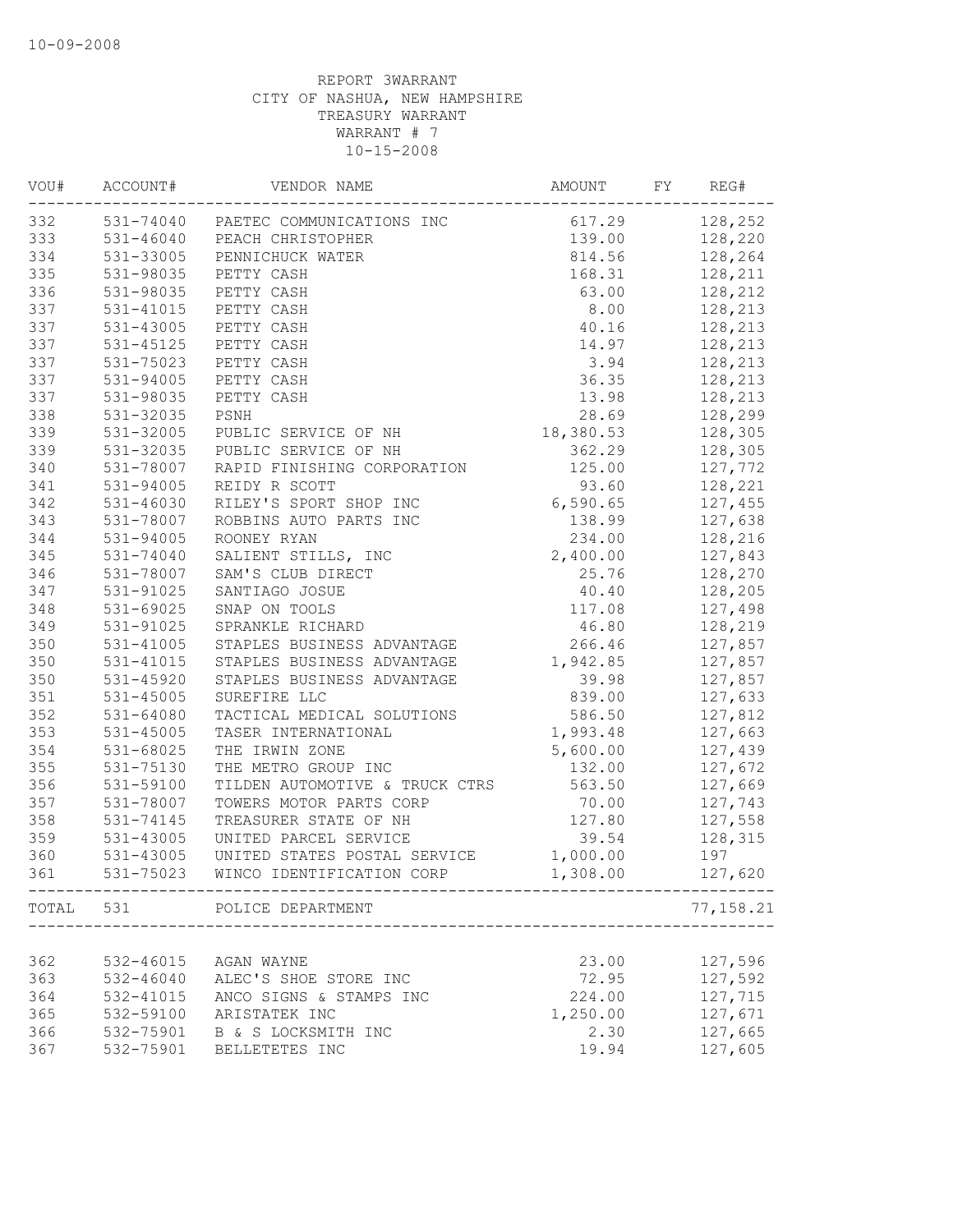| VOU#  | ACCOUNT#  | VENDOR NAME                    | AMOUNT     | FY | REG#       |
|-------|-----------|--------------------------------|------------|----|------------|
| 368   | 532-46030 | BERGERON PROTECTIVE CLOTHING   | 1,705.31   |    | 127,839    |
| 369   | 532-78020 | CHELMSFORD AUTO ELECTRIC INC   | 1,040.00   |    | 127,471    |
| 370   | 532-79020 | CLIFFORD OF VERMONT            | 148.79     |    | 127,661    |
| 371   | 532-64192 | COMPUTER HUT OF N E INC        | 3,778.00   |    | 128,155    |
| 372   | 532-46045 | COTE STEPHEN                   | 50.00      |    | 127,702    |
| 373   | 532-78020 | CUMMINS NORTHEAST INC          | 185.58     |    | 127,759    |
| 374   | 532-75160 | DRAIN-MEDIC                    | 375.00     |    | 127,670    |
| 375   | 532-64080 | FIRE TECH & SAFETY OF NEW ENGL | 1,262.75   |    | 127,750    |
| 376   | 532-94005 | GREATER NASHUA CHAMBER OF COMM | 1,000.00   |    | 127,751    |
| 377   | 532-78075 | GREENFIELD INDUSTRIES INC      | 128.00     |    | 127,502    |
| 378   | 532-46030 | INDUSTRIAL PROTECTION SERVICES | 659.88     |    | 127,518    |
| 379   | 532-75130 | J LAWRENCE HALL INC            | 3,542.32   |    | 128,163    |
| 380   | 532-78007 | JACK YOUNG COMPANY, INC        | 129.79     |    | 127,787    |
| 381   | 532-78100 | KUSSMAUL ELECTRONICS CO INC    | 1,711.86   |    | 127,546    |
| 382   | 532-78020 | LIBERTY INTN'L TRUCKS OF NH LL | 525.00     |    | 128,138    |
| 383   | 532-78065 | MAYNARD & LESIEUR INCORPORATED | 3,815.04   |    | 128,141    |
| 384   | 532-34015 | METROMEDIA ENERGY INC          | 1,031.30   |    | 128,288    |
| 385   | 532-64080 | MOORE MEDICAL LLC              | 3,399.90   |    | 127,748    |
| 386   | 532-34015 | NATIONAL GRID                  | 45.59      |    | 128,285    |
| 387   | 532-31040 | NEXTEL COMMUNICATIONS          | 381.94     |    | 128,256    |
| 388   | 532-43005 | NFPA                           | 8.95       |    | 127,763    |
| 388   | 532-49025 | NFPA                           | 420.76     |    | 127,763    |
| 389   | 532-31040 | PAETEC COMMUNICATIONS INC      | 17.13      |    | 128,252    |
| 390   | 532-33005 | PENNICHUCK WATER               | 190.95     |    | 128,264    |
| 391   | 532-64094 | PHYSIO-CONTROL INC             | 1,431.00   |    | 127,735    |
| 392   | 532-63065 | PIONEER NETWORK, INC           | 2,558.00   |    | 127,840    |
| 393   | 532-32005 | PSNH                           | 5,150.97   |    | 128,299    |
| 394   | 532-79045 | REXEL CLS                      | 22.05      |    | 128,042    |
| 395   | 532-98029 | SAM'S CLUB DIRECT              | 72.28      |    | 128,270    |
| 396   | 532-78007 | SANEL AUTO PARTS CO            | 119.21     |    | 127,611    |
| 396   | 532-78100 | SANEL AUTO PARTS CO            | 259.77     |    | 127,611    |
| 397   | 532-59100 | TRUE BLUE CLEANERS             | 326.45     |    | 127,651    |
| 398   | 532-78020 | YANKEE TRUCKS                  | 43.22      |    | 127,483    |
| 398   | 532-78080 | YANKEE TRUCKS                  | 731.61     |    | 127,483    |
| TOTAL | 532       | FIRE DEPARTMENT                |            |    | 37,860.59  |
|       |           |                                |            |    |            |
| 399   | 533-33010 | PENNICHUCK WATER               | 177,754.82 |    | 128,264    |
| TOTAL | 533       | WATER SUPPLY (PUBLIC HYDRANTS) |            |    | 177,754.82 |
| 400   | 534-32020 | PSNH                           | 45.51      |    | 128,299    |
| 401   | 534-64297 | PSNH                           | 623.93     |    | 128,306    |
| 402   | 534-32020 | PUBLIC SERVICE OF NH           | 54, 574.82 |    | 128,305    |
|       |           |                                |            |    |            |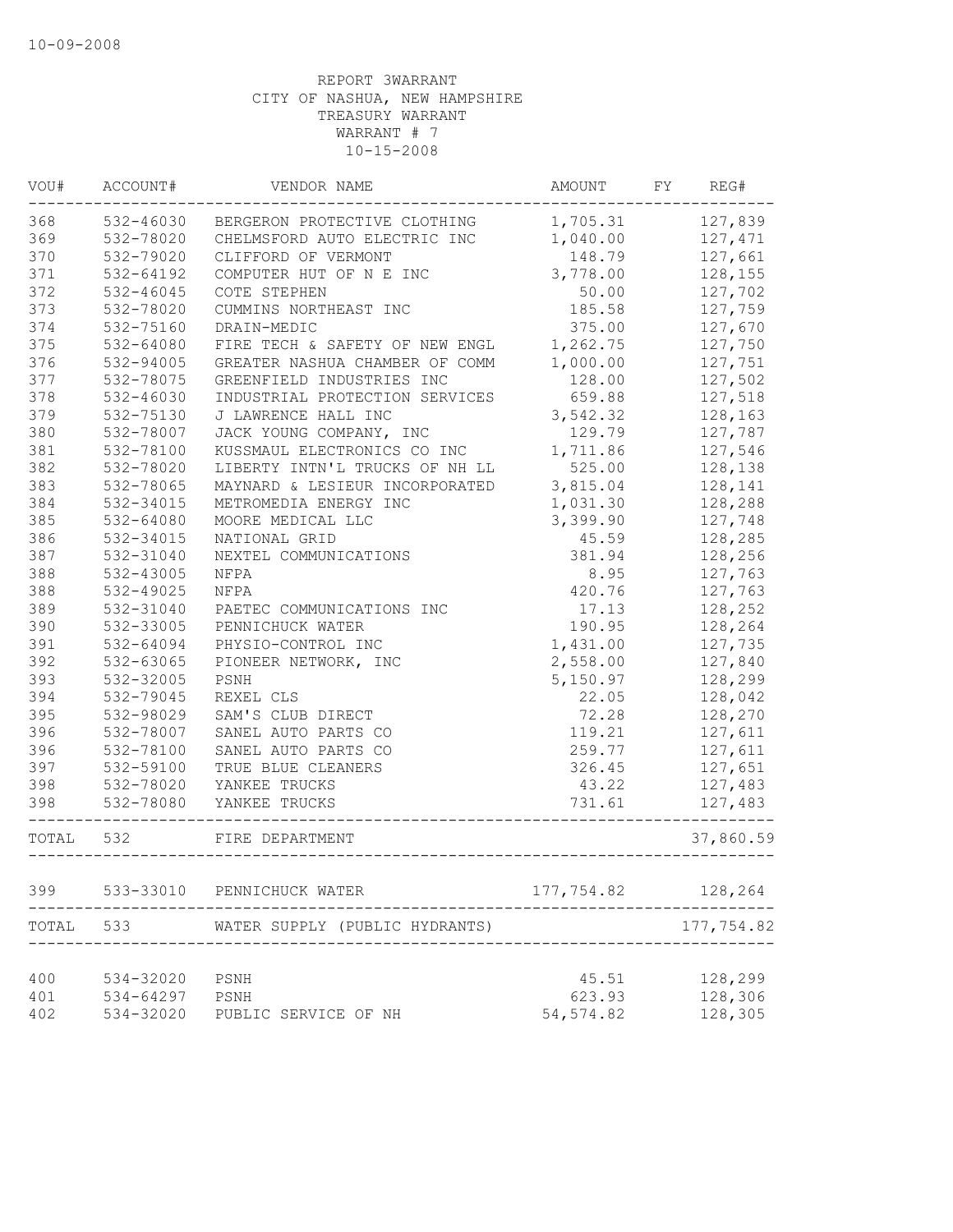| VOU#                                   | ACCOUNT#                                                                   | VENDOR NAME                                                                                                                                 | AMOUNT FY REG#<br>_____________                        |                                                                |
|----------------------------------------|----------------------------------------------------------------------------|---------------------------------------------------------------------------------------------------------------------------------------------|--------------------------------------------------------|----------------------------------------------------------------|
|                                        | TOTAL 534                                                                  | STREET LIGHTING<br>_________________________                                                                                                |                                                        | 55, 244.26                                                     |
| 403                                    |                                                                            | 535-81023 NEXTEL COMMUNICATIONS                                                                                                             |                                                        | 279.63 128,256                                                 |
| TOTAL                                  | 535                                                                        | EMERGENCY MANAGEMENT                                                                                                                        |                                                        | 279.63                                                         |
| 404<br>405<br>406<br>407               | 536-64192<br>536-53065<br>536-64192<br>536-64255                           | BLACK BOX NETWORK SERVICES<br>CITIZENS BANK<br>DELL MARKETING LP<br>PETTY CASH                                                              | 277.50<br>160.00<br>2,201.77<br>37.08                  | 127,666<br>180<br>127,547<br>128,227                           |
| 408<br>409<br>410                      | 536-32035<br>536-64255<br>536-74092                                        | PSNH<br>TESSCO TECHNOLOGIES INC<br>TRANSTECTOR SYSTEMS INC                                                                                  | 59.53<br>929.69<br>657.71                              | 128,299<br>127,616<br>127,762                                  |
| TOTAL                                  | 536                                                                        | CITYWIDE COMMUNICATIONS                                                                                                                     |                                                        | 4,323.28                                                       |
| 411                                    |                                                                            | 541-41015 STAPLES BUSINESS ADVANTAGE                                                                                                        | 47.69 127,857                                          |                                                                |
|                                        | TOTAL 541                                                                  | COMMUNITY SERVICES DIVISION                                                                                                                 |                                                        | 47.69                                                          |
| 412                                    |                                                                            | 542-31050 NEXTEL COMMUNICATIONS                                                                                                             | 32.36                                                  | 128,256                                                        |
| TOTAL                                  | 542                                                                        | COMMUNITY HEALTH                                                                                                                            |                                                        | 32.36                                                          |
| 413<br>414<br>415<br>416<br>417<br>418 | 543-49070<br>543-31050<br>543-91005<br>543-49070<br>543-91005<br>543-49070 | BAILEY'S TEST STRIPS & THERMOM<br>NEXTEL COMMUNICATIONS<br>PRICE HOWARD<br>TAYLOR TECHNOLOGIES INC<br>TORHAN APRIL<br>VWR INTERNATIONAL INC | 111.00<br>38.91<br>115.27<br>121.53<br>93.60<br>717.12 | 127,453<br>128,256<br>127,631<br>127,709<br>127,689<br>127,860 |
| TOTAL 543                              |                                                                            | ENVIRONMENTAL HEALTH DEPT.                                                                                                                  |                                                        | 1,197.43                                                       |
|                                        |                                                                            | 419 544-41015 STAPLES BUSINESS ADVANTAGE                                                                                                    |                                                        | 158.81 127,857                                                 |
|                                        |                                                                            | TOTAL 544 WELFARE ADMINISTRATION                                                                                                            |                                                        | 158.81                                                         |
| 420<br>421<br>422                      |                                                                            | 545-97020 11 GRANITE ST LLC<br>545-97020 23-25 TEMPLE ST REALTY LLC<br>545-97020 28-34 RR SQUARE LLC                                        | 370.00<br>1,303.00<br>489.53                           | 127,803<br>127,704<br>127,486                                  |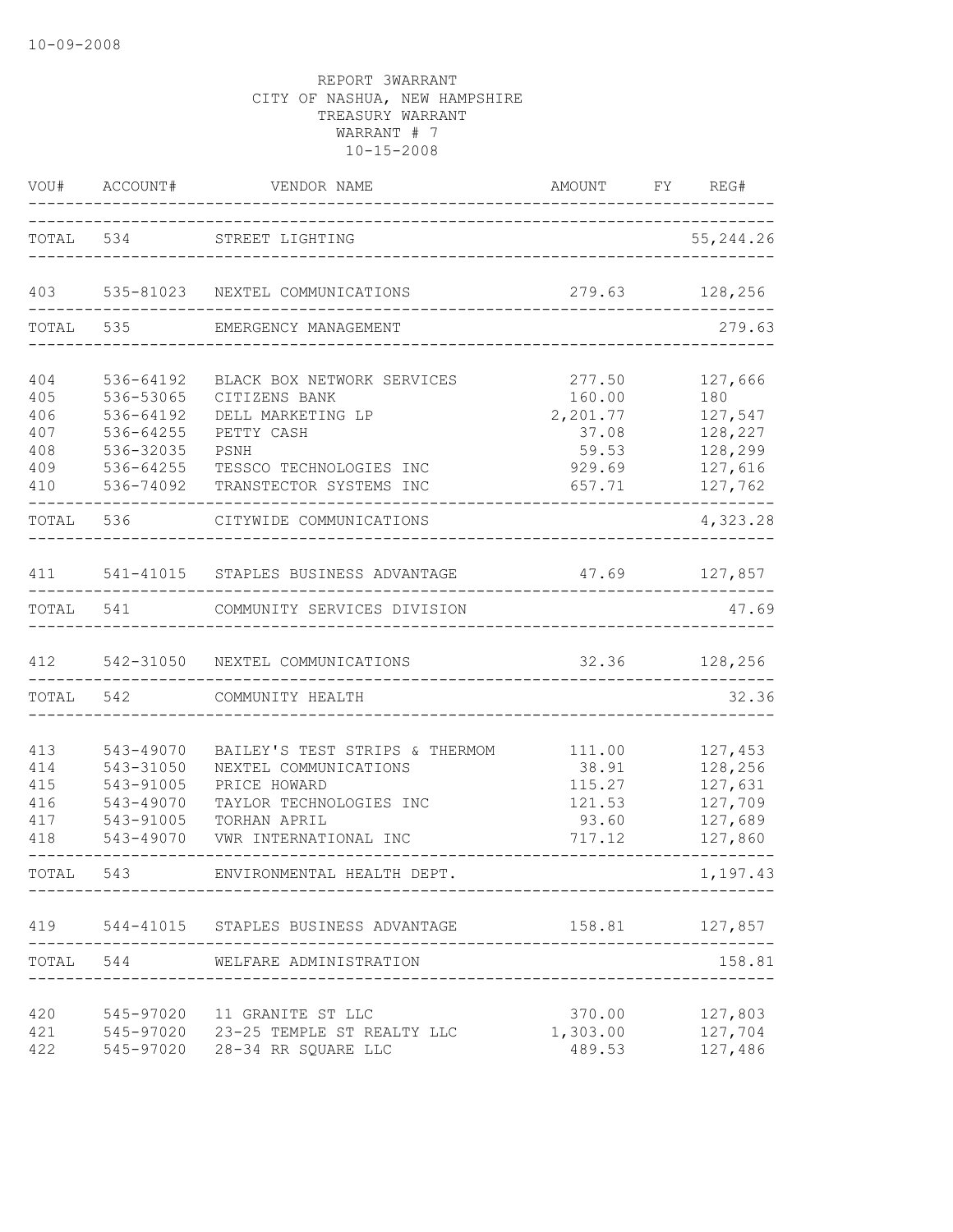| VOU# | ACCOUNT#  | VENDOR NAME                     | AMOUNT   | FY | REG#    |
|------|-----------|---------------------------------|----------|----|---------|
| 423  |           | 545-97020 82 WEST HOLLIS ST LLC | 607.75   |    | 127,724 |
| 424  | 545-97020 | ACCEL REALTY DBA THC INVESTMEN  | 1,640.81 |    | 127,688 |
| 425  | 545-97020 | AFFORDABLE PROPERTY MGMT        | 500.00   |    | 127,847 |
| 426  | 545-97020 | ALLISAN REALTY CORP             | 809.00   |    | 127,773 |
| 427  | 545-97020 | AMHERST PARK APARTMENTS LLC     | 931.00   |    | 127,599 |
| 428  | 545-97020 | BAILEY SASKIA                   | 600.00   |    | 127,438 |
| 429  | 545-97020 | BEAULIEU FRANCIS                | 680.32   |    | 127,561 |
| 430  | 545-97020 | BISHOP PROPERTY MANAGEMENT INC  | 528.00   |    | 127,711 |
| 431  | 545-97020 | BROOK VILLAGE NORTH ASSOCIATES  | 636.00   |    | 127,642 |
| 432  | 545-97020 | BYRD WILLIAM J                  | 400.00   |    | 127,602 |
| 433  | 545-97020 | CAHILL CHRISTOPHER              | 415.00   |    | 127,775 |
| 434  | 545-97020 | CAMPBELL GILBERT DBA WOODLANDS  | 655.27   |    | 127,503 |
| 435  | 545-97020 | CANTERBURY APARTMENTS           | 723.28   |    | 127,469 |
| 436  | 545-97020 | CARDIN RICHARD                  | 675.00   |    | 127,622 |
| 437  | 545-97020 | CAREY RALPH SR                  | 875.00   |    | 128,228 |
| 438  | 545-97020 | CENTRAL REALTY                  | 1,664.00 |    | 127,629 |
| 439  | 545-97020 | CHARLAND LORRAINE               | 500.00   |    | 127,514 |
| 440  | 545-97020 | CONNOLLY DAVID                  | 340.00   |    | 127,848 |
| 441  | 545-97020 | CROWS NEST REALTY LLC           | 953.91   |    | 127,552 |
| 442  | 545-97020 | DOBENS SUSAN                    | 600.00   |    | 127,541 |
| 443  | 545-97020 | DRURY DANA                      | 850.00   |    | 127,667 |
| 444  | 545-97015 | FRED FULLER OIL CO              | 714.80   |    | 128,267 |
| 445  | 545-97020 | GAUTHIER REALTY/CONNIE GAUTHIE  | 2,290.89 |    | 127,792 |
| 446  | 545-97020 | GOULET DANNY                    | 338.32   |    | 127,687 |
| 447  | 545-97020 | HAYES DOUG                      | 675.00   |    | 127,802 |
| 448  | 545-97020 | JENSENS'S INC                   | 389.00   |    | 127,585 |
| 449  | 545-97020 | KOLOCOTRONIS CHARLES            | 468.87   |    | 127,529 |
| 450  | 545-97020 | LAMERAND ENTERPRISES/KYLE LAME  | 710.00   |    | 127,738 |
| 451  | 545-97020 | LIGHT PARTNERS                  | 1,474.00 |    | 127,684 |
| 452  | 545-97020 | MONACO KEVIN P                  | 705.90   |    | 127,477 |
| 453  | 545-97020 | MOTEL 6                         | 2,539.52 |    | 127,741 |
| 454  | 545-97020 | NASHUA DISTRICT COURT           | 314.00   |    | 128,319 |
| 455  | 545-97015 | NATIONAL GRID                   | 2,445.06 |    | 128,318 |
| 456  | 545-97020 | OTD REALTY LLC                  | 624.50   |    | 127,511 |
| 457  | 545-97020 | PAQUIN EDWARD                   | 495.00   |    | 127,470 |
| 458  | 545-97015 | PETERS PHARMACY                 | 5.00     |    | 127,474 |
| 459  | 545-97015 | PSNH                            | 1,458.61 |    | 128,302 |
| 460  | 545-97020 | R J REAL ESTATE                 | 453.34   |    | 127,589 |
| 461  | 545-97015 | RICE'S PHARMACY INC             | 600.65   |    | 128,317 |
| 462  | 545-97020 | ROSA JUSSARA                    | 353.68   |    | 127,612 |
| 463  | 545-97020 | SPIROU CHARLES                  | 325.00   |    | 127,510 |
| 464  | 545-97015 | ST JOSEPH PHARMACY              | 293.45   |    | 127,490 |
| 465  | 545-97020 | SUND ANDERS                     | 621.05   |    | 127,849 |
| 466  | 545-97020 | TREMBLAY RONALD R               | 728.85   |    | 127,609 |
| 467  | 545-97015 | WINGATE'S PHARMACY INC          | 9,456.98 |    | 128,250 |
| 468  | 545-97020 | WOOD REALTY TRUST / ANDRE WOOD  | 698.75   |    | 127,850 |
| 469  | 545-97020 | WRN REAL ESTATE LLC             | 1,243.66 |    | 127,717 |
| 470  | 545-97020 | YOUNGHUSBAND ROBERT A           | 713.33   |    | 127,610 |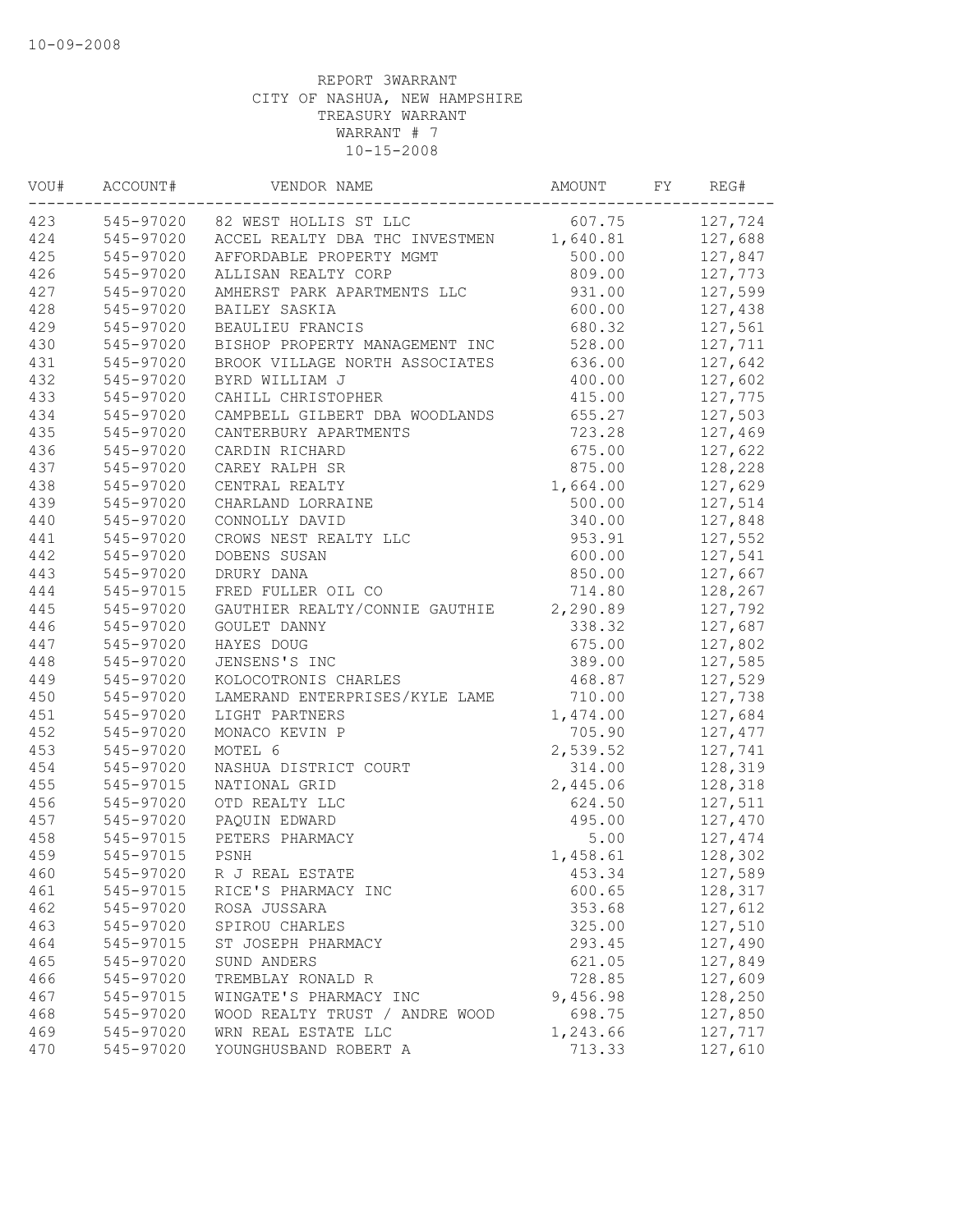|           | VOU# ACCOUNT# |                                         |          | REG#      |
|-----------|---------------|-----------------------------------------|----------|-----------|
| TOTAL 545 |               | WELFARE COSTS                           |          | 48,884.08 |
|           |               |                                         |          |           |
| 471       | 551-59100     | CORBETT CLEANING CO/STEPHEN CO          | 400.00   | 127,626   |
| 472       | 551-59100     | J P PEST SERVICES                       | 115.41   | 127,652   |
| 473       | $551 - 64300$ | LO INK SPECIALTIES                      | 83.35    | 127,658   |
| 474       | 551-34015     | METROMEDIA ENERGY INC                   | 7.05     | 128,288   |
| 475       | $551 - 41015$ | NEW ENGLAND PAPER & SUPPLY              | 53.27    | 127,634   |
| 476       | 551-31050     | NEXTEL COMMUNICATIONS                   | 301.76   | 128,256   |
| 477       | 551-31040     | PAETEC COMMUNICATIONS INC               | 3.15     | 128,252   |
| 478       | 551-33005     | PENNICHUCK WATER                        | 53.23    | 128,264   |
| 479       | 551-32005     | PUBLIC SERVICE OF NH                    | 980.31   | 128,305   |
| 480       | $551 - 46045$ | ROCKY BRANDS RETAIL LLC                 | 82.00    | 127,789   |
| 481       | 551-94005     | UNH TECHNOLOGY TRANSFER CTR             | 75.00    | 128,258   |
| TOTAL 551 |               | PUBLIC WORKS DIV & ENGINEERING          |          | 2,154.53  |
|           |               |                                         |          |           |
| 482       | 552-75021     | ARCOA INDUSTRIES, LLC                   | 114.52   | 127,800   |
| 483       | 552-75022     | ASAP FIRE & SAFETY CORPORATION          | 256.00   | 127,562   |
| 483       | 552-75135     | ASAP FIRE & SAFETY CORPORATION 1,103.50 |          | 127,562   |
| 484       | 552-75022     | BELLETETES INC                          | 7.00     | 127,605   |
| 485       | 552-78007     | BEST FORD/BEST CYCLE                    | 110.95   | 127,473   |
| 486       | 552-78007     | CARPARTS OF NASHUA                      | 8.03     | 127,472   |
| 487       | 552-75040     | COMPREHENSIVE ENVIRONMENTAL IN          | 1,028.00 | 127,854   |
| 488       | 552-75021     | CONSERV FLAG CO                         | 1,640.15 | 127,749   |
| 489       | 552-75022     | CORBETT CLEANING CO/STEPHEN CO          | 300.00   | 127,626   |
| 490       | 552-78100     | D & R TOWING INC                        | 190.00   | 128,133   |
| 491       | 552-48015     | DENNIS K BURKE INC                      | 2,369.55 | 128,316   |
| 492       | 552-31040     | FAIRPOINT COMMUNICATIONS INC            | 82.93    | 128,289   |
| 493       | $552 - 45110$ | FILLION ASSOCIATES INC                  | 214.00   | 127,506   |
| 494       | 552-75022     | FIMBEL PAUNET CORP                      | 147.00   | 127,755   |
| 495       | 552-75021     | GATE CITY FENCE CO INC                  | 420.00   | 127,579   |
| 495       | 552-75040     | GATE CITY FENCE CO INC                  | 375.00   | 127,579   |
| 496       | 552-59050     | GILLIS MIKE                             | 180.00   | 128,044   |
| 497       | 552-75135     | GREENHAVEN TURF CARE/BRIAN LIN          | 312.50   | 127,780   |
| 498       | 552-66000     | HANDY HOUSE INC                         | 110.00   | 128,274   |
| 499       | $552 - 46045$ | HASKELL PAUL                            | 129.98   | 128,229   |
| 500       | 552-69035     | HOME DEPOT CREDIT SERVICES              | 39.92    | 128,261   |
| 500       | 552-75021     | HOME DEPOT CREDIT SERVICES              | 476.48   | 128,261   |
| 500       | 552-75022     | HOME DEPOT CREDIT SERVICES              | 117.18   | 128,261   |
| 500       | 552-75135     | HOME DEPOT CREDIT SERVICES              | 186.37   | 128,261   |
| 501       | 552-64192     | HUDSON SMALL ENGINE                     | 320.00   | 127,593   |
| 501       | 552-74085     | HUDSON SMALL ENGINE                     | 75.00    | 127,593   |
| 501       | 552-74092     | HUDSON SMALL ENGINE                     | 138.00   | 127,593   |
| 502       | 552-46045     | JORDAN PATRICK                          | 28.58    | 128,230   |
| 503       | 552-59050     | LARAMIE MERL                            | 180.00   | 127,790   |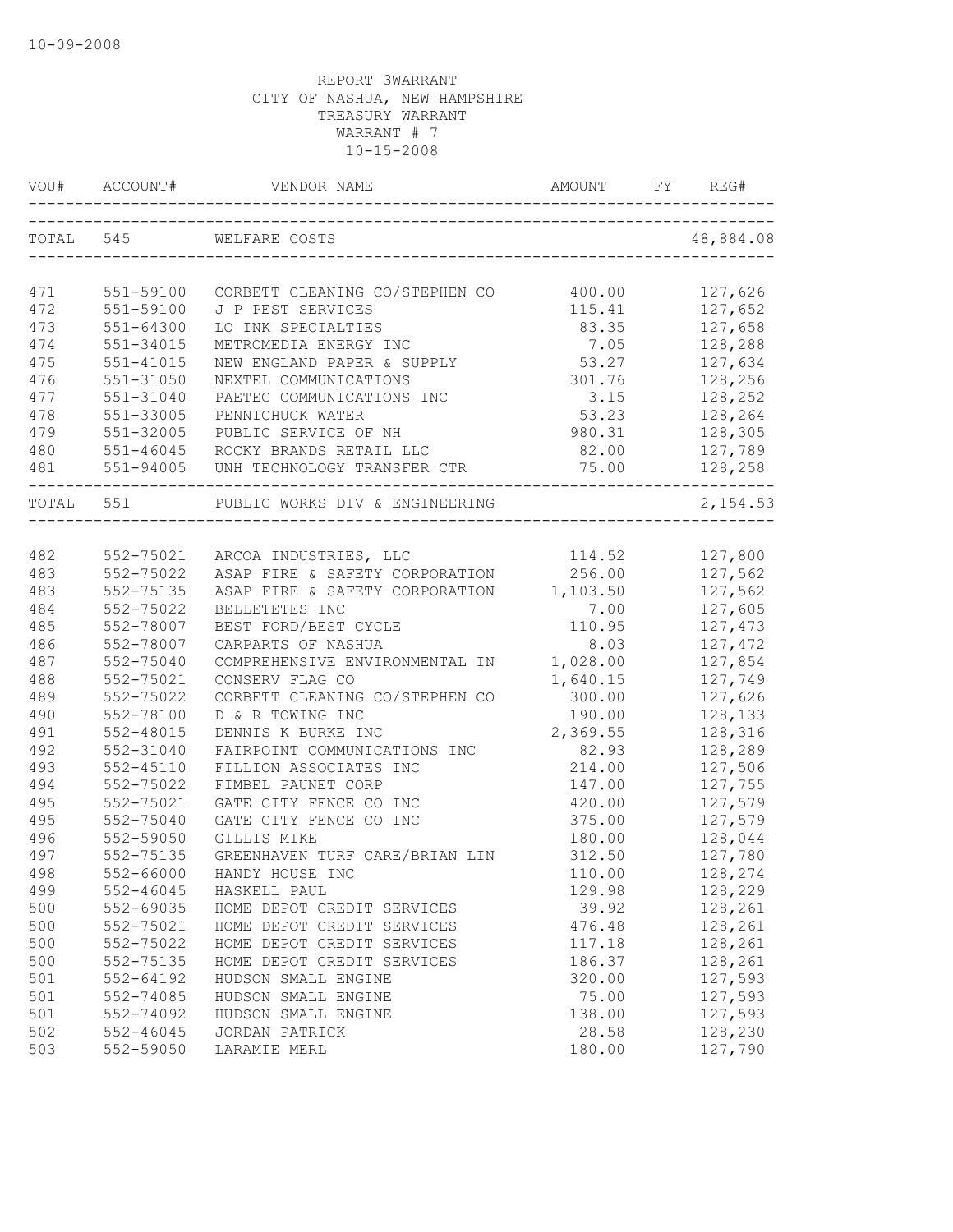| VOU#  | ACCOUNT#  | VENDOR NAME                           | AMOUNT    | FY | REG#      |
|-------|-----------|---------------------------------------|-----------|----|-----------|
| 504   | 552-78100 | LIBERTY INTN'L TRUCKS OF NH LL 402.98 |           |    | 128,138   |
| 505   | 552-78100 | LIONEL'S WHEEL ALIGNMENT INC          | 95.95     |    | 127,583   |
| 506   | 552-45290 | M & N SPORTS LLC                      | 2,076.75  |    | 127,608   |
| 507   | 552-78065 | MAYNARD & LESIEUR INCORPORATED        | 339.20    |    | 128,141   |
| 508   | 552-34015 | METROMEDIA ENERGY INC                 | 70.74     |    | 128,288   |
| 508   | 552-34045 | METROMEDIA ENERGY INC                 | 655.46    |    | 128,288   |
| 509   | 552-78007 | NAPA AUTO PARTS                       | 120.36    |    | 127,737   |
| 510   | 552-75021 | NARDONE SAND & GRAVEL CO INC          | 546.21    |    | 127,595   |
| 511   | 552-75021 | NASHUA FARMERS EXCHANGE INC           | 51.00     |    | 128,153   |
| 512   | 552-78007 | NASHUA OUTDOOR POWER EQUIP            | 93.58     |    | 127,619   |
| 513   | 552-75022 | NASHUA WALLPAPER & PAINT CO           | 57.98     |    | 127,623   |
| 513   | 552-75135 | NASHUA WALLPAPER & PAINT CO           | 91.24     |    | 127,623   |
| 514   | 552-34015 | NATIONAL GRID                         | 29.91     |    | 128,285   |
| 514   | 552-34045 | NATIONAL GRID                         | 77.99     |    | 128,285   |
| 515   | 552-31050 | NEXTEL COMMUNICATIONS                 | 180.94    |    | 128,256   |
| 516   | 552-75021 | NORTHERN NURSERIES INC                | 615.00    |    | 127,921   |
| 517   | 552-31040 | PAETEC COMMUNICATIONS INC             | 20.74     |    | 128,252   |
| 518   | 552-33005 | PENNICHUCK WATER                      | 3,194.02  |    | 128,264   |
| 519   | 552-32005 | PSNH                                  | 1,358.86  |    | 128,299   |
| 519   | 552-32005 | PSNH                                  | 2,925.43  |    | 128,300   |
| 519   | 552-32030 | PSNH                                  | 2,712.96  |    | 128,299   |
| 520   | 552-32040 | PUBLIC SERVICE OF NH                  | 3,891.10  |    | 128,305   |
| 521   | 552-75021 | PURELY ORGANIC                        | 800.00    |    | 127,829   |
| 522   | 552-74085 | R WHITE EQUIPMENT CENTER INC          | 693.65    |    | 128,143   |
| 522   | 552-75021 | R WHITE EQUIPMENT CENTER INC          | 30.00     |    |           |
|       |           |                                       |           |    | 128,143   |
| 523   | 552-78007 | SANEL AUTO PARTS CO                   | 153.98    |    | 127,611   |
| 524   | 552-41015 | STAPLES BUSINESS ADVANTAGE            | 244.89    |    | 127,857   |
| 525   | 552-78007 | TURF PRODUCTS CORP                    | 7.88      |    | 127,861   |
| 526   | 552-46045 | UNIFIRST CORPORATION                  | 24.95     |    | 127,761   |
| 527   | 552-75135 | UNITED SUPPLY COMPANY INC             | 61.59     |    | 128,148   |
| TOTAL | 552       | PARKS AND RECREATION                  |           |    | 32,285.98 |
|       |           |                                       |           |    |           |
| 528   |           | 553-45175 ARCSOURCE INC               | 33.99     |    | 127,614   |
| 529   | 553-49075 | BELLETETES INC                        | 5.39      |    | 127,605   |
| 529   | 553-69025 | BELLETETES INC                        | 18.55     |    | 127,605   |
| 529   | 553-75023 | BELLETETES INC                        | 6.24      |    | 127,605   |
| 530   | 553-45015 | BROX INDUSTRIES INC                   | 3,124.59  |    | 127,499   |
| 530   | 553-45025 | BROX INDUSTRIES INC                   | 45.00     |    | 127,499   |
| 530   | 553-45190 | BROX INDUSTRIES INC                   | 270.96    |    | 127,499   |
| 531   | 553-49075 | CCP INDUSTRIES INC                    | 291.60    |    | 127,618   |
| 532   | 553-62000 | COMPUTER HUT OF N E INC               | 210.00    |    | 128,155   |
| 533   | 553-59105 | CORBETT CLEANING CO/STEPHEN CO        | 500.00    |    | 127,626   |
| 534   | 553-45060 | CORRIVEAU ROUTHIER INC                | 153.00    |    | 128,132   |
| 534   | 553-69025 | CORRIVEAU ROUTHIER INC                | 33.60     |    | 128,132   |
| 535   | 553-48015 | DENNIS K BURKE INC                    | 16,343.78 |    | 128,316   |
| 536   | 553-78100 | DONOVAN SPRING COMPANY INC            | 2,399.59  |    | 127,497   |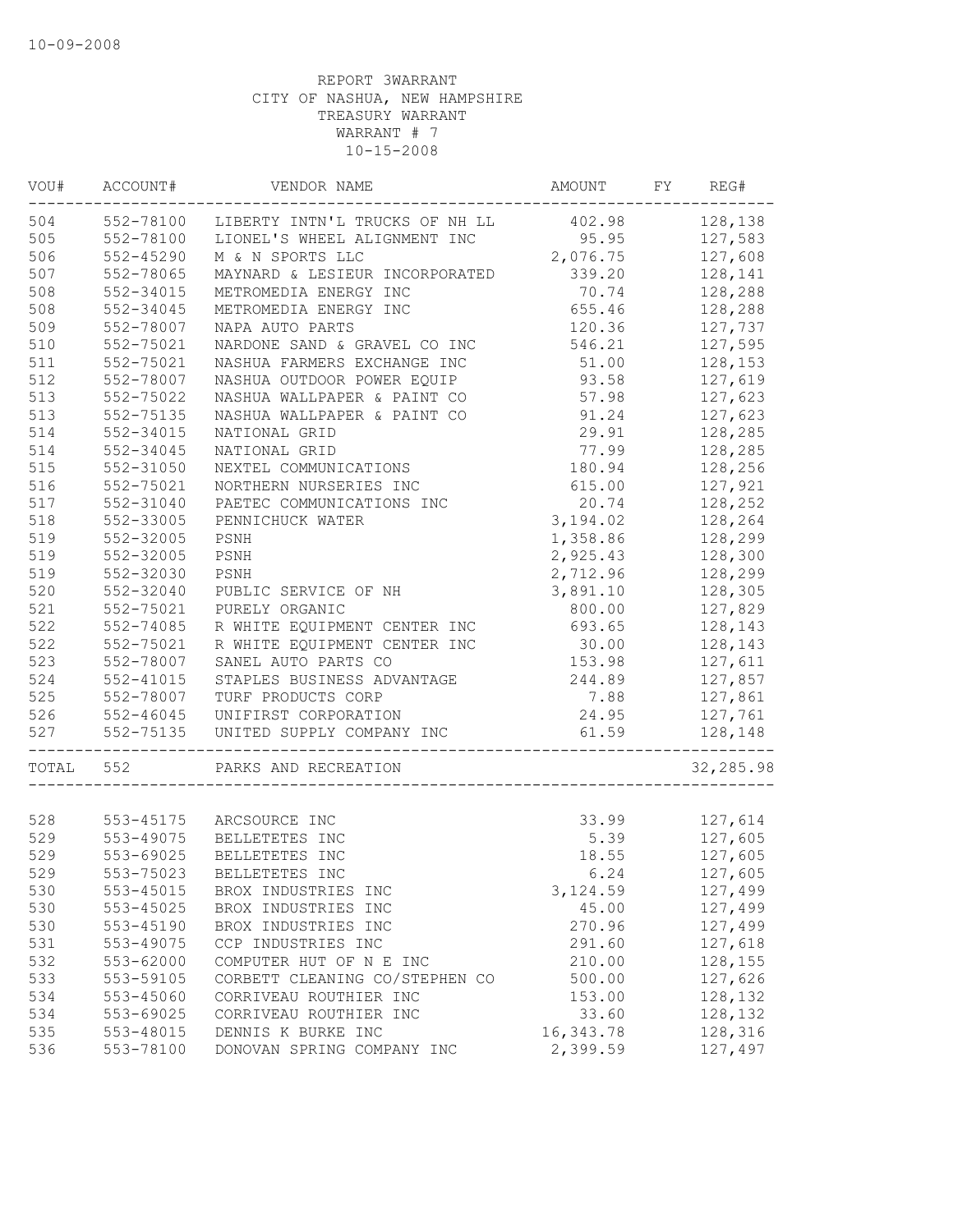| VOU#  | ACCOUNT#                         | VENDOR NAME                                | AMOUNT   | FY | REG#                      |
|-------|----------------------------------|--------------------------------------------|----------|----|---------------------------|
| 537   | 553-78100                        | DUNN BATTERY LLC                           | 260.85   |    | 127,701                   |
| 538   | 553-78100                        | F W WEBB COMPANY                           | 17.93    |    | 127,539                   |
| 539   | 553-78100                        | FREIGHTLINER OF NH INC                     | 189.20   |    | 127,760                   |
| 540   | 553-78100                        | HOWARD P FAIRFIELD INC                     | 4,102.66 |    | 128,035                   |
| 541   | 553-94005                        | LIBERTY INTERNATIONAL TRUCKS               | 1,100.00 |    | 128,257                   |
| 542   | 553-78100                        | LIBERTY INTN'L TRUCKS OF NH LL             | 3,250.79 |    | 128,138                   |
| 543   | 553-78100                        | MAC MULKIN CHEVROLET INC                   | 58.66    |    | 128,135                   |
| 544   | 553-78100                        | MAYNARD & LESIEUR INCORPORATED             | 66.75    |    | 128,141                   |
| 545   | 553-49075                        | NAPA AUTO PARTS                            | 13.23    |    | 127,737                   |
| 545   | 553-69025                        | NAPA AUTO PARTS                            | 10.78    |    | 127,737                   |
| 545   | 553-78100                        | NAPA AUTO PARTS                            | 156.73   |    | 127,737                   |
| 546   | 553-45060                        | NEW ENGLAND POSITIONING SYSTEM 9,568.00    |          |    | 127,601                   |
| 547   | 553-31050                        | NEXTEL COMMUNICATIONS                      | 169.75   |    | 128,256                   |
| 548   | 553-75023                        | NH SAFE & LOCK CO INC                      | 217.40   |    | 127,692                   |
| 549   | 553-31040                        | PAETEC COMMUNICATIONS INC                  | 19.01    |    | 128,252                   |
| 550   | 553-33005                        | PENNICHUCK WATER                           | 258.25   |    | 128,264                   |
| 551   | 553-32005                        | PUBLIC SERVICE OF NH                       | 3,336.52 |    | 128,305                   |
| 552   | 553-45060                        | REDIMIX COMPANIES INC                      | 320.00   |    | 127,627                   |
| 553   | 553-49075                        | SANEL AUTO PARTS CO                        | 29.28    |    | 127,611                   |
| 553   | 553-78100                        | SANEL AUTO PARTS CO                        | 463.46   |    | 127,611                   |
| 554   | 553-48005                        | SHATTUCK MALONE OIL CO                     | 8,216.77 |    | 128,249                   |
| 555   | 553-78100                        | TENNANT SALES & SERVICE COMPAN             | 67.95    |    | 127,519                   |
| 556   | 553-46045                        | UNIFIRST CORPORATION                       | 387.05   |    | 127,761                   |
| 557   | 553-78100                        | USP OF NEW ENGLAND                         | 26.48    |    | 127,730                   |
| 558   | 553-46045                        | VALARAS MIKE                               | 82.00    |    | 128,231                   |
| 559   | 553-78100<br>------------------- | WILLARDS AUTO RADIATOR SHOP<br>___________ | 250.00   |    | 128,157                   |
| TOTAL | 553                              | STREET DEPARTMENT                          |          |    | 56,075.79                 |
| 560   | 555-49075                        | BELLETETES INC                             | 5.92     |    | 127,605                   |
| 561   | 555-59105                        | CORBETT CLEANING CO/STEPHEN CO             | 400.00   |    | 127,626                   |
| 562   | 555-75023                        | F W WEBB COMPANY                           | 175.40   |    | 127,539                   |
| 563   | 555-74170                        | GLOBAL TRAFFIC TECHNOLOGIES LL             | 190.00   |    | 127,776                   |
| 564   | 555-94005                        | KENNAMER JEAN MARIE                        | 40.00    |    | 128,232                   |
| 565   | 555-45288                        | M & M ELECTRICAL SUPPLY CO INC             | 149.34   |    | 128,129                   |
| 566   | 555-31050                        | NEXTEL COMMUNICATIONS                      | 269.93   |    | 128,256                   |
| 567   | 555-31040                        | PAETEC COMMUNICATIONS INC                  | 19.02    |    | 128,252                   |
| 568   | 555-45285                        | PERMA-LINE CORP OF NEW ENGLAND             | 569.20   |    | 127,481                   |
| 569   | 555-32025                        | PSNH                                       | 840.15   |    | 128,300                   |
| 569   | 555-32025                        | PSNH                                       | 831.50   |    | 128,301                   |
| 570   | 555-78140                        | SANEL AUTO PARTS CO                        | $-35.42$ |    | 127,611                   |
| 571   | 555-94005                        | UNH TECHNOLOGY TRANSFER CTR                | 75.00    |    | 128,258                   |
| 572   | 555-75023                        | UNIFIRST CORPORATION                       | 23.75    |    | 127,761                   |
| TOTAL | 555                              | TRAFFIC DEPARTMENT                         |          |    | -------------<br>3,553.79 |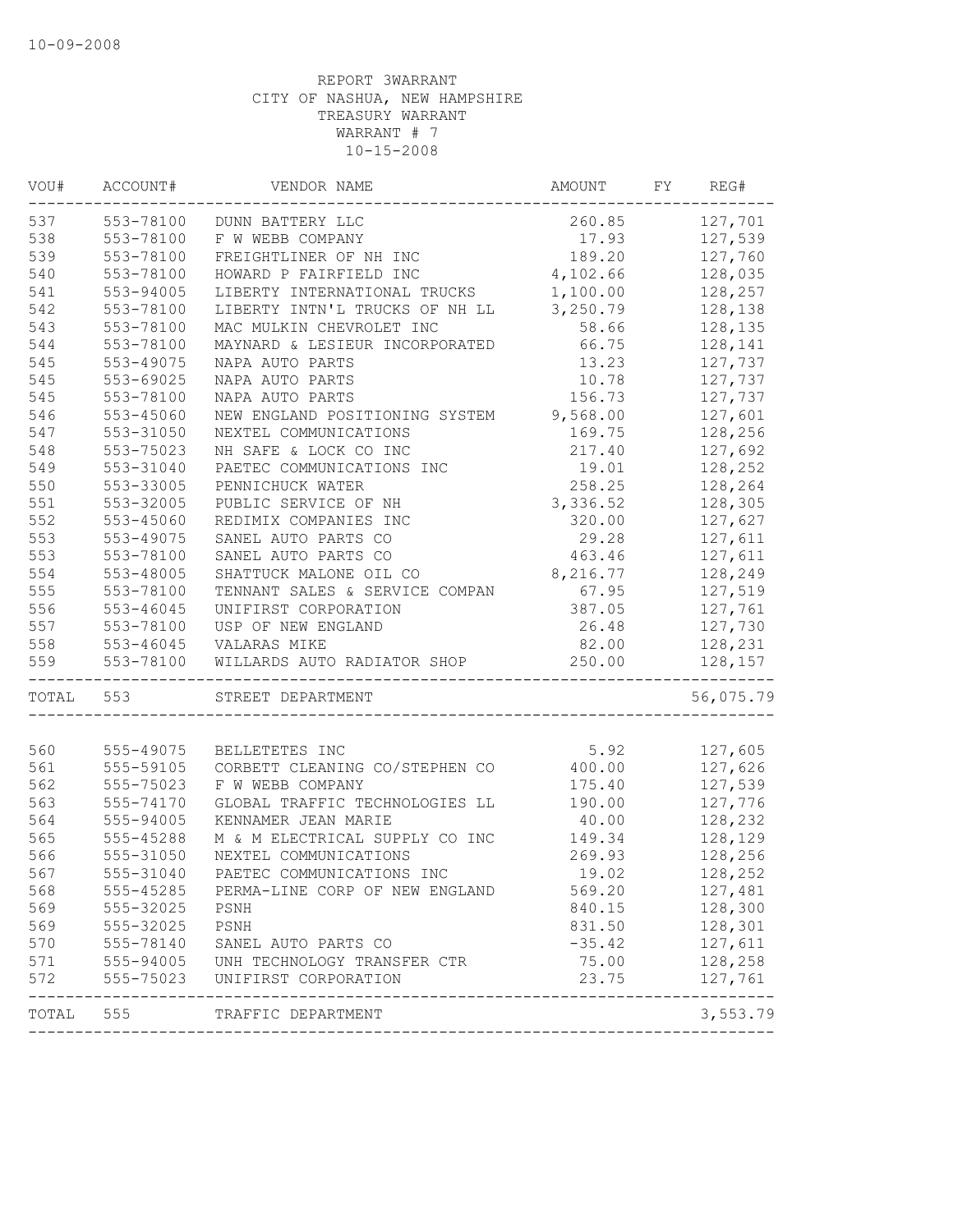| VOU#       | ACCOUNT#               | VENDOR NAME                                                      | AMOUNT         | FY REG#            |
|------------|------------------------|------------------------------------------------------------------|----------------|--------------------|
| 573        | 557-78140              | D & R TOWING INC                                                 | 95.00          | 128,133            |
| 574        | 557-31040              | PAETEC COMMUNICATIONS INC                                        | 2.71           | 128,252            |
| 575        | 557-32005              | PSNH                                                             | 258.97         | 128,301            |
| 576        | 557-44005              | RYDIN DECAL                                                      | 1,816.94       | 127,699            |
| TOTAL      | 557                    | PARKING LOTS                                                     |                | 2,173.62           |
| 577        | 561-78007              | CARPARTS OF NASHUA                                               | 148.04         | 127,472            |
| 578        | 561-75023              | HOME DEPOT CREDIT SERVICES                                       | 55.91          | 128,261            |
| 579        | 561-78100              | MAFFEE'S GARAGE INC                                              | 91.80          | 128,130            |
| 580        | $561 - 74085$          | NASHUA OUTDOOR POWER EQUIP                                       | 15.45          | 127,619            |
| 581        | 561-32005              | PSNH                                                             | 94.50          | 128,301            |
| 582        | 561-95010              | TREASURER STATE OF NH                                            | 22.00          | 128,262            |
| TOTAL      | 561                    | EDGEWOOD CEMETERY                                                |                | 427.70             |
|            |                        |                                                                  |                |                    |
| 583        | 563-75023              | HOME DEPOT CREDIT SERVICES                                       | 16.95          | 128,261            |
| 584        | 563-34015              | METROMEDIA ENERGY INC                                            | .17            | 128,288            |
| 585        | 563-31040              | PAETEC COMMUNICATIONS INC                                        | 8.09           | 128,252            |
| 586        | 563-78007              | SANEL AUTO PARTS CO                                              | 76.04          | 127,611            |
| TOTAL      | 563                    | WOODLAWN CEMETERY                                                |                | 101.25             |
| 587        |                        | 571-94005 CITY OF NASHUA/PETTY CASH SLIP 69.96                   |                | 127,431            |
|            |                        |                                                                  |                |                    |
| TOTAL      | 571                    | COMMUNITY DEVELOPMENT                                            |                | 69.96              |
|            |                        |                                                                  |                |                    |
| 587<br>587 | 572-91005<br>572-98029 | CITY OF NASHUA/PETTY CASH SLIP<br>CITY OF NASHUA/PETTY CASH SLIP | 43.29<br>28.84 | 127,431<br>127,431 |
| 588        | 572-91005              | FALK CARTER                                                      | 118.17         | 127,736            |
| 589        | 572-91005              | HOUSTON ROGER                                                    | 175.50         | 127,697            |
| 590        | 572-94005              | LOCAL GOVERNMENT CENTER                                          | 80.00          | 128,282            |
| 591        | 572-31050              | NEXTEL COMMUNICATIONS                                            | 12.16          | 128,256            |
| 592        | 572-94005              | NH PLANNERS ASSOCATION                                           | 20.00          | 128,310            |
|            | TOTAL 572              | PLANNING DEPARTMENT                                              |                | 477.96             |
|            |                        |                                                                  |                |                    |
| 593        |                        | 573-98029 LOZEAU DONNALEE                                        | 108.23         | 127,437            |
| 594        |                        | 573-98029 ROGERS PATTI                                           | 51.65          | 128,233            |
|            | TOTAL 573              | ECONOMIC DEVELOPMENT                                             |                | 159.88             |
|            |                        |                                                                  |                |                    |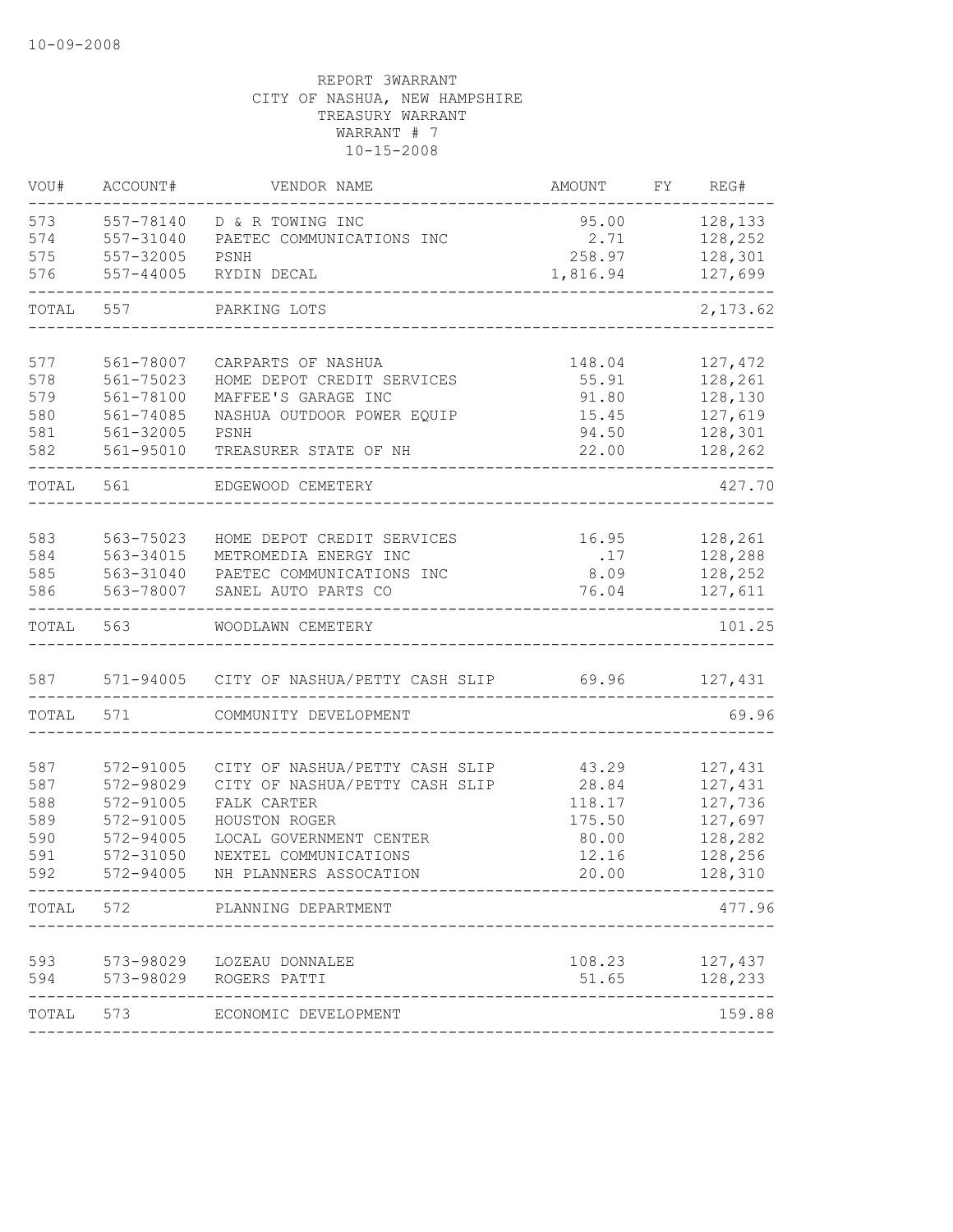| WOU#  | ACCOUNT#      | VENDOR NAME                    | AMOUNT   | FY | REG#       |
|-------|---------------|--------------------------------|----------|----|------------|
| 595   |               | 575-45090 AC MOORE INC         | 9.58     |    | 127,635    |
| 595   | 575-45150     | AC MOORE INC                   | 57.97    |    | 127,635    |
| 596   | 575-45050     | ALIBRIS                        | 37.50    |    | 127,508    |
| 597   | 575-95005     | AMERICAN LIBRARY ASSN          | 170.00   |    | 128,308    |
| 598   | 575-45050     | AMERICAN LIBRARY ASSOCIATION   | 121.00   |    | 127,464    |
| 599   | 575-41015     | ANCO SIGNS & STAMPS INC        | 243.35   |    | 127,715    |
| 600   | 575-45050     | BAKER & TAYLOR                 | 2,136.81 |    | 127,535    |
| 600   | 575-45050     | BAKER & TAYLOR                 | 442.80   |    | 127,536    |
| 601   | 575-45085     | BAKER & TAYLOR ENTERTAINMENT   | 33.28    |    | 127,524    |
| 601   | 575-45315     | BAKER & TAYLOR ENTERTAINMENT   | 1,233.89 |    | 127,524    |
| 602   | 575-45220     | BRODART COMPANY                | 90.33    |    | 128,137    |
| 603   | 575-72060     | COCCI COMPUTER SERVICES INC    | 505.00   |    | 127,607    |
| 604   | 575-57010     | COMPUTERS BY DESIGN INC        | 2,100.00 |    | 127,845    |
| 605   | 575-45050     | COUNCIL OF STATE GOVERNMENTS   | 112.50   |    | 127,466    |
| 606   | 575-45220     | DEMCO INC                      | 30.58    |    | 127,531    |
| 607   | 575-75023     | DIRECT SAFETY COMPANY          | 49.73    |    | 127,578    |
| 608   | 575-91005     | EYMAN CAROL                    | 1.76     |    | 127,489    |
| 608   | 575-91015     | EYMAN CAROL                    | 34.51    |    | 127,489    |
| 609   | $575 - 45050$ | <b>GALE</b>                    | 2,221.75 |    | 127,744    |
| 610   | 575-75160     | GRANITE GROUP (THE)            | 101.80   |    | 127,754    |
| 611   | 575-95005     | GREATER NASHUA CHAMBER OF COMM | 290.00   |    | 128,259    |
| 612   | 575-42005     | HOME DEPOT CREDIT SERVICES     | 150.95   |    | 128,261    |
| 613   | 575-75023     | J P PEST SERVICES              | 125.00   |    | 127,652    |
| 614   | 575-75130     | JOHNSON CONTROLS INC           | 894.87   |    | 127,574    |
| 615   | 575-34015     | METROMEDIA ENERGY INC          | 28.04    |    | 128,288    |
| 616   | 575-45085     | MICROMARKETING LLC             | 148.58   |    | 127,604    |
| 617   | 575-57010     | MV COMMUNICATIONS INC          | 141.00   |    | 127,463    |
| 618   | 575-75160     | NEWTON DISTRIBUTING CO INC     | 880.00   |    | 127,769    |
| 619   | 575-31040     | NEXTEL COMMUNICATIONS          | 104.28   |    | 128,256    |
| 620   | 575-31040     | PAETEC COMMUNICATIONS INC      | 10.38    |    | 128,252    |
| 621   | 575-32005     | PENNICHUCK WATER               | 264.48   |    | 128,264    |
| 622   | 575-59100     | PRESTON JULIA                  | 302.13   |    | 127,851    |
| 623   | 575-32005     | PUBLIC SERVICE OF NH           | 7,739.70 |    | 128,305    |
| 624   | 575-45085     | RANDOM HOUSE INC               | 127.65   |    | 127,863    |
| 625   | 575-45085     | RECORDED BOOKS LLC             | 1,054.81 |    | 127,766    |
| 626   | 575-42015     | REXEL CLS                      | 515.75   |    | 128,042    |
| 627   | 575-45050     | SIMON & SCHUSTER               | 30.14    |    | 127,525    |
| 628   | 575-41015     | STAPLES BUSINESS ADVANTAGE     | 411.95   |    | 127,857    |
| 628   | 575-45220     | STAPLES BUSINESS ADVANTAGE     | 312.82   |    | 127,857    |
| TOTAL | 575           | PUBLIC LIBRARIES               |          |    | 23, 266.67 |
|       |               |                                |          |    |            |
| 629   | 576-91005     | CITY OF NASHUA/PETTY CASH SLIP | 149.82   |    | 127,431    |
| 630   | 576-91005     | COLLINS MARK                   | 119.34   |    | 127,721    |
| 631   | 576-94005     | INTERNATIONAL CODE COUNCIL     | 50.00    |    | 128,268    |
| 632   | 576-31065     | NEXTEL COMMUNICATIONS          | 71.35    |    | 128,256    |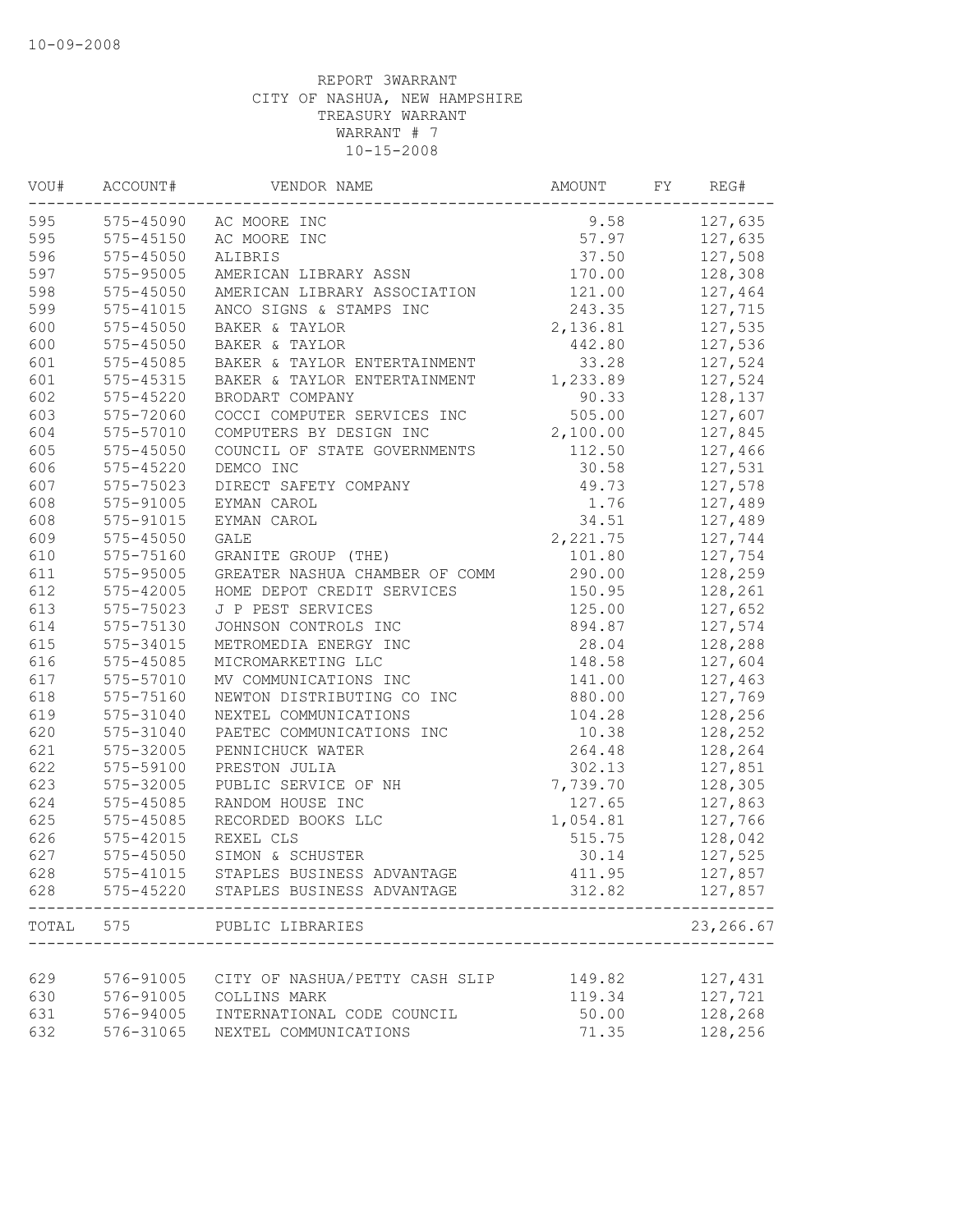|                                                              | VOU# ACCOUNT# VENDOR NAME AMOUNT FY REG#                                                                        |                                |                               |
|--------------------------------------------------------------|-----------------------------------------------------------------------------------------------------------------|--------------------------------|-------------------------------|
|                                                              | TOTAL 576 BUILDING DEPARTMENT                                                                                   |                                | 390.51                        |
|                                                              | 633 577-91005 CITY OF NASHUA/PETTY CASH SLIP 93.60 127,431<br>634 577-31050 NEXTEL COMMUNICATIONS 46.38 128,256 |                                |                               |
|                                                              | TOTAL 577 CODE ENFORCEMENT                                                                                      |                                | 139.98                        |
| 205,976 581-53103<br>205, 977 581-41015                      | ACUCARE NURSING PROFESSIONALS 547.62<br>ADM VENDING                                                             | 189.99                         | 127,887<br>127,575            |
| 205,978 581-53101<br>205,978 581-84030<br>205, 979 581-42110 | ADULT LEARNING CENTER 25,000.00<br>ADULT LEARNING CENTER<br>ALARMAX DISTRIBUTORS INC                            | 25, 312.50<br>1,122.50         | 127,764<br>127,764<br>127,874 |
| 205,980 581-46040<br>205,981 581-91005<br>205,982 581-49050  | ALEC'S SHOE STORE INC<br>ALMEIDA SARAH<br>ALPHAGRAPHICS                                                         | 299.90<br>94.77<br>421.81      | 127,592<br>127,919<br>127,615 |
| 205,983 581-31005<br>205,984 581-59130<br>205,985 581-49910  | ALTERNATIVE COMMUNICATIONS SER<br>ANDRICK JOHN<br>ARCSOURCE INC                                                 | 601.25<br>58.00<br>59.51       | 127,731<br>128,074<br>127,614 |
| 205,986 581-41015<br>205,987 581-53100<br>205,988 581-75023  | ASCD<br>ATC ASSOCIATES INC                                                                                      | 79.00<br>1,531.25<br>590.96    | 128,322<br>127,625            |
| 205,989 581-91005<br>205,990 581-49050                       | B & S LOCKSMITH INC<br>BAGLEY MARCIA<br>BARNES & NOBLE                                                          | 131.78<br>225.00               | 127,665<br>128,065<br>128,243 |
| 205,991 581-49035<br>205,992 581-42110<br>205,993 581-31005  | BARNES & NOBLE INC<br>BATTERY SPECIALISTS OF NH LLC<br>BAYRING COMMUNICATIONS                                   | 31.95<br>93.95<br>2,414.64     | 127,443<br>128,078<br>128,333 |
| 205,994 581-94010<br>205,995 581-42130<br>205,996 581-49050  | BEACH CARRIE<br>BEARINGS SPECIALTY CO INC<br>BELLETETES INC                                                     | 4,005.60<br>284.71<br>586.06   | 128,117<br>127,768<br>127,605 |
| 205,996 581-75023<br>205,997 581-59130<br>205,998 581-49050  | BELLETETES INC<br>BIENVENUE RAY                                                                                 | 908.01<br>58.00<br>694.42      | 127,605<br>128,051            |
| 205,999 581-49050<br>206,000 581-49050                       | BINGHAM LUMBER INC<br>BLICK ART MATERIALS<br>BRODHEAD GARRETT                                                   | 239.21<br>545.35               | 127,484<br>128,039<br>128,086 |
| 206,001 581-49910<br>206,002 581-55010<br>206,003 581-59130  | BROX INDUSTRIES INC<br>BUDGET CAR & TRUCK RENTAL<br>BURKHART DENNIS                                             | 190.38<br>90.47<br>58.00       | 127,499<br>127,945<br>127,586 |
| 206,004 581-49050<br>206,005 581-59130<br>206,006 581-55015  | C & M DISTRIBUTING CO<br>CALEY JONATHAN<br>CANFIELD BRAD                                                        | 1,826.95<br>136.00<br>1,228.50 | 127,950<br>128,022<br>127,966 |
| 206,007 581-55015<br>206,008 581-53100<br>206,009 581-49050  | CARING HANDS TRANSPORTATION LL<br>CARON ROBERT<br>CARTRIDGE WORLD                                               | 13,320.00<br>62.50<br>1,138.93 | 128,055<br>128,121<br>128,024 |
| 206,009 581-64192<br>206,010 581-84030                       | CARTRIDGE WORLD<br>CEDARCREST INC                                                                               | 416.98<br>7,813.62             | 128,024<br>127,460            |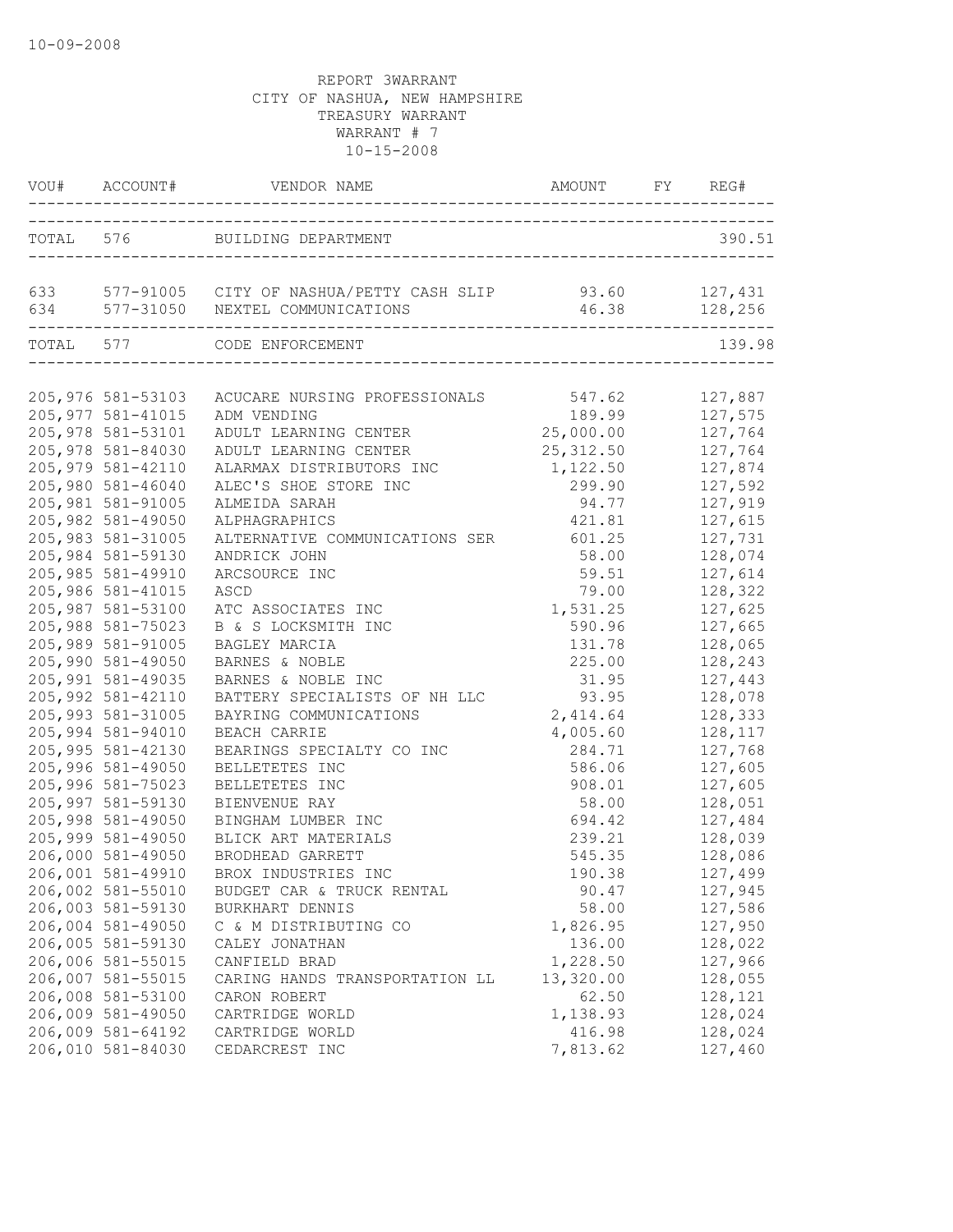| VOU# | ACCOUNT#          | VENDOR NAME                    | AMOUNT    | FY | REG#    |
|------|-------------------|--------------------------------|-----------|----|---------|
|      | 206,011 581-49050 | CEN-COM                        | 389.00    |    | 127,462 |
|      | 206,012 581-91040 | CENTER FOR ASSESSMENT          | 150.00    |    | 128,116 |
|      | 206,013 581-42010 | CENTRAL PAPER PRODUCTS CO      | 545.70    |    | 128,150 |
|      | 206,013 581-42020 | CENTRAL PAPER PRODUCTS CO      | 645.30    |    | 128,150 |
|      | 206,014 581-59130 | CHESTNUTT DAVE                 | 58.00     |    | 127,505 |
|      | 206,015 581-53100 | CHG MEDICAL STAFFING           | 4,200.00  |    | 128,102 |
|      | 206,015 581-53103 | CHG MEDICAL STAFFING           | 637.50    |    | 128,102 |
|      | 206,016 581-49050 | CHILDCRAFT                     | 449.95    |    | 127,878 |
|      | 206,016 581-63085 | CHILDCRAFT                     | 557.98    |    | 127,878 |
|      | 206,017 581-78007 | CHUCK'S AUTO REPAIR INC        | 707.35    |    | 127,962 |
|      | 206,018 581-49050 | CHUNKY'S CINEMA & PUB          | 225.00    |    | 128,234 |
|      | 206,019 581-91005 | CIOPPA ROBERT                  | 236.64    |    | 127,991 |
| 635  | 581-95005         | CITIZENS BANK                  | 1,250.00  |    | 180     |
|      | 206,020 581-53103 | CLARK ASSOCIATES/DEBBIE CLARK  | 23,458.50 |    | 127,507 |
|      | 206,021 581-43005 | CMRS-POC                       | 2,000.00  |    | 128,326 |
|      | 206,022 581-53102 | COLLINS EDUCATION ASSOCIATES L | 6, 212.25 |    | 127,980 |
|      | 206,023 581-56030 | COMMUNITY COUNCIL OF NASHUA    | 35,071.20 |    | 127,858 |
|      | 206,024 581-64045 | COMPUTER HUT OF N E INC        | 1,783.35  |    | 128,155 |
|      | 206,025 581-42130 | CONTROL TECHNOLOGIES INC       | 1,080.22  |    | 127,866 |
|      | 206,025 581-75015 | CONTROL TECHNOLOGIES INC       | 29,534.25 |    | 127,866 |
|      | 206,026 581-41015 | CONWAY OFFICE PRODUCTS LLC     | 128.31    |    | 127,573 |
|      | 206,026 581-41040 | CONWAY OFFICE PRODUCTS LLC     | 190.43    |    | 127,573 |
|      | 206,027 581-44005 | COPY SHOP                      | 1,338.00  |    | 127,569 |
|      | 206,028 581-49075 | CORRIVEAU ROUTHIER INC         | 93.89     |    | 128,132 |
|      | 206,029 581-91005 | COVART VIRGINIA L              | 10.82     |    | 128,107 |
|      | 206,030 581-84030 | CROTCHED MOUNTAIN REHAB CTR    | 16,091.53 |    | 127,881 |
|      | 206,031 581-49095 | CURRICULUM ASSOCIATES, INC     | 517.00    |    | 127,910 |
|      | 206,032 581-49050 | DARRELL'S MUSIC HALL           | 22.50     |    | 127,467 |
|      | 206,033 581-49050 | DAVID H BAILEY                 | 30.00     |    | 127,914 |
|      | 206,033 581-74092 | DAVID H BAILEY                 | 220.00    |    | 127,914 |
|      | 206,034 581-41015 | DECKER INC                     | 61.75     |    | 128,082 |
|      | 206,035 581-49050 | DEMCO INC                      | 696.42    |    | 127,531 |
|      | 206,036 581-49050 | DESCHENES LOUISE               | 11.36     |    | 127,949 |
|      | 206,037 581-64045 | DESTEK GROUP INC               | 250.99    |    | 127,478 |
|      | 206,038 581-59130 | DINARDO ANTHONY                | 136.00    |    | 128,027 |
|      | 206,039 581-43005 | DOROW THAIADORA KATSOS         | 296.34    |    | 128,094 |
|      | 206,039 581-63085 | DOROW THAIADORA KATSOS         | 144.99    |    | 128,094 |
|      | 206,040 581-49050 | DOWNES & READER HARDWOOD CO IN | 728.00    |    | 127,491 |
|      | 206,041 581-59130 | DUBISZ MICHAEL                 | 136.00    |    | 128,014 |
|      | 206,042 581-59130 | <b>DUPRAT STEPHEN</b>          | 78.00     |    | 127,733 |
|      | 206,043 581-49050 | DURACO INC                     | 390.93    |    | 127,983 |
|      | 206,044 581-59130 | EAGLEHARDT ELAINE              | 58.00     |    | 128,026 |
|      | 206,045 581-84030 | EASTER SEALS NEW HAMPSHIRE     | 5,251.87  |    | 127,767 |
|      | 206,046 581-45910 | EBSCO INFORMATION SERVICES     | 1,163.65  |    | 128,149 |
|      | 206,046 581-49030 | EBSCO INFORMATION SERVICES     | 247.74    |    | 128,149 |
|      | 206,047 581-49050 | EDUCATORS PUBLISHING SERVICE I | 71.01     |    | 127,475 |
|      | 206,048 581-43005 | ELM STREET MIDDLE SCHOOL       | 20.00     |    | 128,240 |
|      | 206,048 581-49050 | ELM STREET MIDDLE SCHOOL       | 7.20      |    | 128,240 |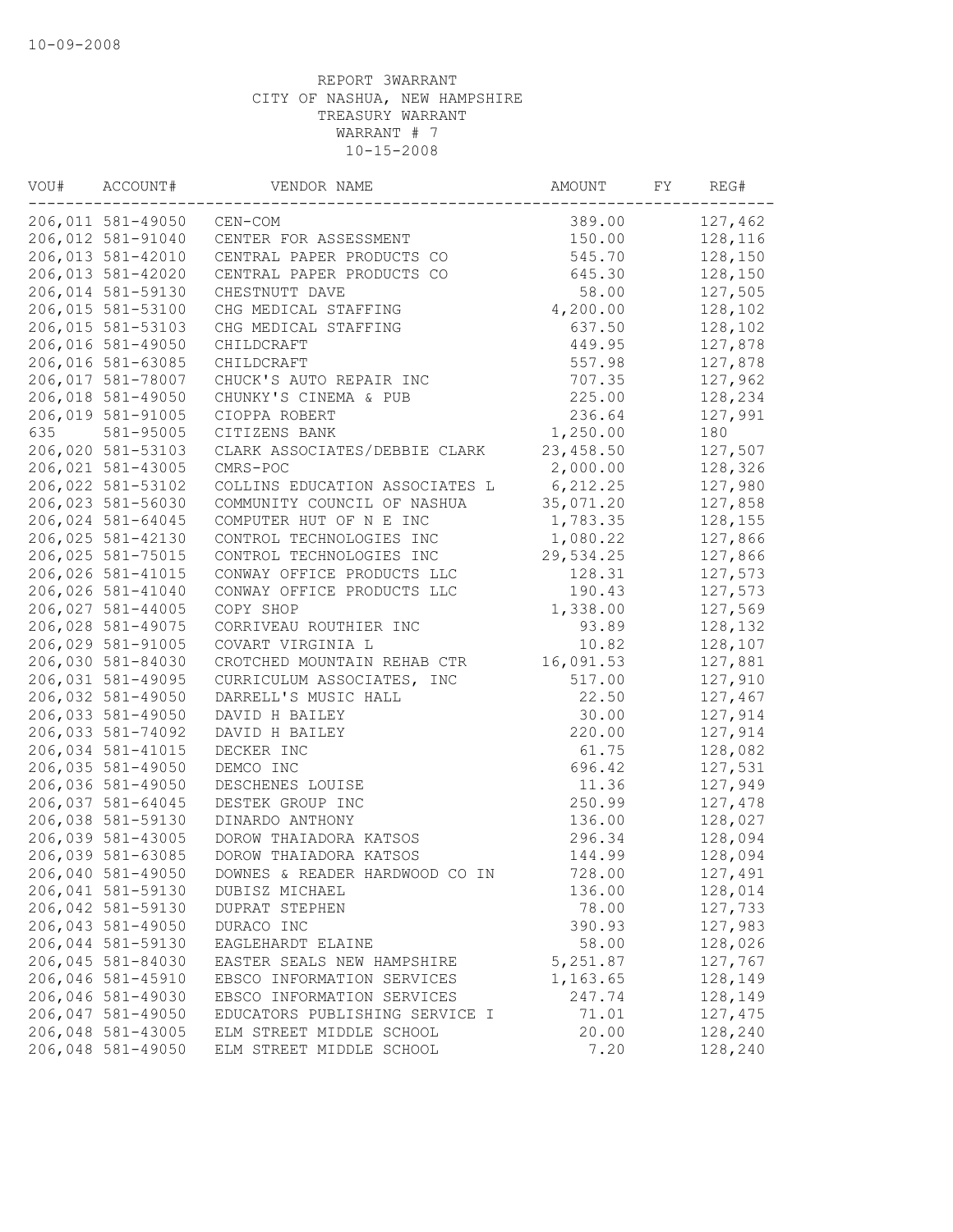| VOU# | ACCOUNT#          | VENDOR NAME                                | AMOUNT     | FY | REG#    |
|------|-------------------|--------------------------------------------|------------|----|---------|
|      |                   | 206,048 581-49110 ELM STREET MIDDLE SCHOOL | 124.90     |    | 128,240 |
|      | 206,049 581-59130 | EMOND ED                                   | 58.00      |    | 128,040 |
|      | 206,050 581-55010 | ERB GEORGE                                 | 5.00       |    | 128,103 |
|      | 206,051 581-91005 | ESSON VIRGINIA                             | 24.10      |    | 127,896 |
|      | 206,052 581-49050 | EVAN-MOOR                                  | 404.66     |    | 127,563 |
|      | 206,053 581-42130 | F W WEBB COMPANY                           | 808.21     |    | 127,539 |
|      | 206,053 581-49050 | F W WEBB COMPANY                           | 264.46     |    | 127,539 |
|      | 206,054 581-53100 | FAGAN MELISSA MA CCCC-SLP                  | 1,087.50   |    | 128,118 |
|      | 206,055 581-34015 | FAIRPOINT COMMUNICATIONS INC               | 31.37      |    | 128,329 |
|      | 206,056 581-34015 | FAIRPOINT COMMUNICATIONS INC               | 34.63      |    | 128,330 |
|      | 206,057 581-34015 | FAIRPOINT COMMUNICATIONS INC               | 31.37      |    | 128,331 |
|      | 206,058 581-31005 | FAIRPOINT COMMUNICATIONS INC               | 28.59      |    | 128,332 |
|      | 206,059 581-64040 | FARRENKOPF RICHARD                         | 39.50      |    | 127,984 |
|      | 206,060 581-75023 | FASTENAL COMPANY                           | 154.17     |    | 127,676 |
|      | 206,061 581-42130 | FAY ELECTRIC MOTORS                        | 402.00     |    | 127,570 |
|      | 206,062 581-59130 | FERENC JESSICA                             | 194.00     |    | 128,098 |
|      | 206,063 581-49050 | FERNANDEZ MONICA                           | 29.86      |    | 128,109 |
|      | 206,064 581-55005 | FIRST STUDENT INC                          | 2,275.62   |    | 127,934 |
|      | 206,064 581-55005 | FIRST STUDENT INC                          | 5,651.54   |    | 127,935 |
|      | 206,064 581-55005 | FIRST STUDENT INC                          | 3,058.00   |    | 127,936 |
|      | 206,064 581-55015 | FIRST STUDENT INC                          | 133,907.17 |    | 127,934 |
|      | 206,064 581-55025 | FIRST STUDENT INC                          | 261,761.10 |    | 127,934 |
|      | 206,065 581-49050 | FLAGHOUSE INC                              | 417.01     |    | 127,864 |
|      | 206,066 581-49035 | FOLLETT EDUCATIONAL SERVICES               | 1,366.56   |    | 127,479 |
|      | 206,067 581-49030 | FOLLETT LIBRARY RESOURCES                  | 11,762.23  |    | 127,480 |
|      | 206,068 581-91005 | FORAN MARY C                               | 37.88      |    | 128,001 |
|      | 206,069 581-49050 | FREE SPIRIT PUBLISHING INC                 | 131.45     |    | 128,161 |
|      | 206,070 581-49050 | FREY SCIENTIFIC                            | 329.36     |    | 127,571 |
|      | 206,071 581-75023 | GATE CITY FENCE CO INC                     | 13,800.00  |    | 127,579 |
|      | 206,072 581-59130 | GEORGE JAMES                               | 58.00      |    | 128,030 |
|      | 206,073 581-59130 | GIBSON SR THOMAS                           | 58.00      |    | 128,076 |
|      | 206,074 581-63085 | GLOBAL EQUIPMENT CO                        | 656.90     |    | 128,125 |
|      | 206,075 581-59130 | GOEBEL WILLIAM                             | 116.00     |    | 128,004 |
|      | 206,076 581-59130 | GOMES MANNY                                | 116.00     |    | 128,012 |
|      | 206,077 581-49050 | <b>GOPHER</b>                              | 2,585.42   |    | 127,876 |
|      | 206,078 581-53100 | GOULET JULIE                               | 420.00     |    | 128,080 |
|      | 206,079 581-64045 | GOVCONNECTION INC                          | 234.63     |    | 127,451 |
|      | 206,080 581-42130 | GRAINGER                                   | 2,993.97   |    | 127,549 |
|      | 206,081 581-42120 | GRANITE GROUP (THE)                        | 662.10     |    | 127,754 |
|      | 206,082 581-84030 | GREATER LAWRENCE ED COLLABORAT             | 17,393.50  |    | 127,954 |
|      | 206,083 581-59130 | HALL STEPHEN                               | 78.00      |    | 128,018 |
|      | 206,084 581-74092 | HARRIS EQUIPMENT REPAIR SERVIC             | 1,104.73   |    | 128,140 |
|      | 206,085 581-42130 | HEATING SPECIALTIES OF NH INC              | 606.45     |    | 128,134 |
|      | 206,086 581-59130 | HENDERSON MICHAEL                          | 58.00      |    | 128,031 |
|      | 206,087 581-47010 | HENRY SCHEIN INC                           | 584.98     |    | 127,979 |
|      | 206,088 581-64045 | HEWLETT PACKARD COMPANY                    | 20,710.40  |    | 127,550 |
|      | 206,089 581-49050 | HIGHSMITH INC                              | 95.92      |    | 128,144 |
|      | 206,090 581-91005 | HINES JOE                                  | 60.84      |    | 128,108 |
|      |                   |                                            |            |    |         |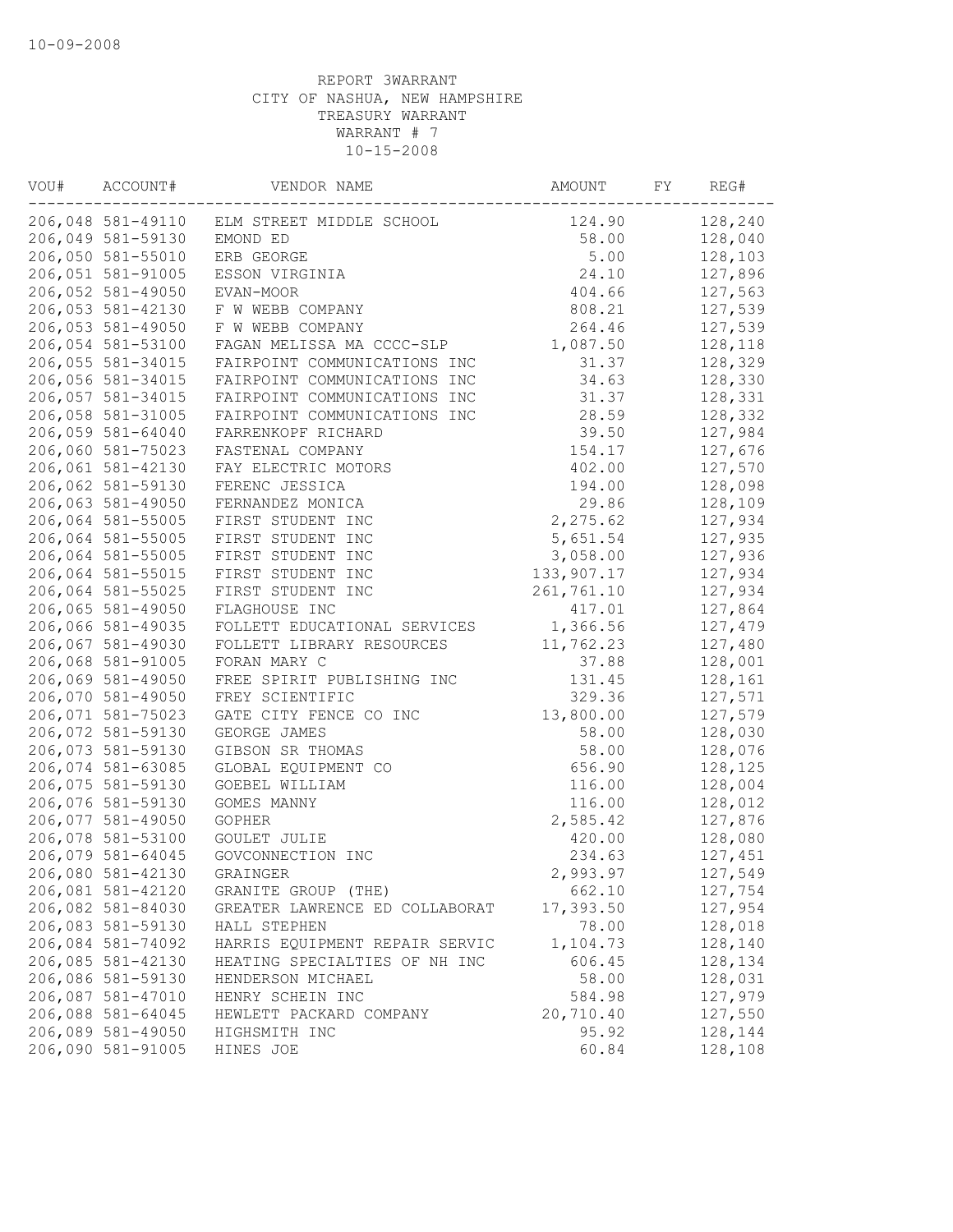| VOU# | ACCOUNT#           | VENDOR NAME                    | AMOUNT   | FY | REG#    |
|------|--------------------|--------------------------------|----------|----|---------|
|      | 206,091 581-59130  | HOGG TROY                      | 78.00    |    | 128,085 |
|      | 206,092 581-49050  | HOME DEPOT                     | 225.00   |    | 128,237 |
|      | 206,093 581-75023  | HOME DEPOT CREDIT SERVICES     | 158.97   |    | 127,915 |
|      | 206,094 581-49050  | HOME DEPOT CREDIT SERVICES     | 344.74   |    | 127,957 |
|      | 206,095 581-49050  | HOSPITALITY & TOURISM          | 271.07   |    | 128,244 |
|      | 206,096 581-64045  | INSIGHT PUBLIC SECTOR          | 84.40    |    | 127,515 |
|      | 206,097 581-84030  | INSTITUTE OF PROFESSIONAL PRAC | 2,597.51 |    | 128,032 |
|      | 206,098 581-41040  | INTEGRATED OFFICE SOLUTIONS    | 1,140.00 |    | 128,068 |
|      | 206,099 581-49050  | J W PEPPER & SON INC           | 1,107.06 |    | 127,553 |
|      | 206,100 581-59130  | JASKOLKA JOHN                  | 78.00    |    | 127,742 |
|      | 206,101 581-59130  | JONSON EDWARD                  | 174.00   |    | 128,010 |
|      | 206,102 581-59130  | JOUSSET JEFFERY                | 88.00    |    | 128,025 |
|      | 206,103 581-59130  | KELLY JOSEPH                   | 78.00    |    | 128,113 |
|      | 206,104 581-49050  | KELVIN                         | 49.90    |    | 128,166 |
|      | 206,105 581-84030  | KEYSTONE NATIONAL HIGH SCHOOL  | 1,950.00 |    | 128,017 |
|      | 206,106 581-91005  | KOTOPOULIS JEANNETTE           | 25.74    |    | 127,893 |
|      | 206,107 581-49050  | KRISAK JENNIFER                | 24.41    |    | 127,932 |
|      | 206,108 581-59130  | KUBA GARY                      | 136.00   |    | 128,034 |
|      | 206,109 581-49050  | LAKESHORE LEARNING MATERIALS   | 91.87    |    | 127,560 |
|      | 206,110 581-59130  | LANGELIER SEAN                 | 136.00   |    | 128,054 |
|      | 206, 111 581-49075 | LATINA DONNA                   | 38.76    |    | 127,956 |
|      | 206, 112 581-49050 | LAVOIE DEANNA                  | 20.00    |    | 128,091 |
|      | 206, 113 581-59130 | LEAO WAGNER                    | 290.00   |    | 128,046 |
|      | 206, 114 581-59130 | LEBEL ART                      | 58.00    |    | 128,029 |
|      | 206, 115 581-49910 | LESCO-PROX                     | 448.83   |    | 127,577 |
|      | 206, 116 581-49055 | LIBRARY VIDEO COMPANY          | 31.90    |    | 127,877 |
|      | 206, 117 581-49075 | LINEN & SHADE BIN INC          | 471.00   |    | 127,870 |
|      | 206,118 581-91005  | LUCAS MARK                     | 47.29    |    | 127,725 |
|      | 206,119 581-59130  | LUSIGNAU BRIAN                 | 116.00   |    | 128,005 |
|      | 206,120 581-42110  | M & M ELECTRICAL SUPPLY CO INC | 5,492.99 |    | 128,129 |
|      | 206,121 581-59130  | MAKARAWICZ WILLIAM             | 136.00   |    | 127,520 |
|      | 206, 122 581-42110 | MAMMOTH FIRE ALARMS INC        | 641.24   |    | 127,713 |
|      | 206,123 581-59130  | MANDRAVELIS NICK               | 194.00   |    | 128,019 |
|      | 206, 124 581-59130 | MANNI JOHN                     | 78.00    |    | 127,739 |
|      | 206,125 581-49050  | MARKET BASKET                  | 392.33   |    | 127,624 |
|      | 206,126 581-49050  | MARLENE'S CRAFT & DESIGN       | 86.00    |    | 128,096 |
|      | 206,127 581-94030  | MARTEL JENNIFER                | 50.00    |    | 127,926 |
|      | 206,128 581-75090  | MARVELL PLATE GLASS INC        | 354.00   |    | 127,476 |
|      | 206,129 581-78007  | MAYNARD & LESIEUR INCORPORATED | 48.20    |    | 128,141 |
|      | 206,130 581-53103  | MCCARTNEY AMY                  | 5,422.00 |    | 128,061 |
|      | 206, 131 581-49035 | MCGRAW HILL COMPANIES          | 7,541.47 |    | 127,584 |
|      | 206,131 581-49050  | MCGRAW HILL COMPANIES          | 1,484.30 |    | 127,584 |
|      | 206,132 581-59130  | MCGUIGAN DONALD                | 78.00    |    | 128,023 |
|      | 206, 133 581-42130 | MCMASTER-CARR SUPPLY CO        | 45.98    |    | 127,597 |
|      | 206,134 581-47010  | MEDCO SUPPLY INC               | 2,389.73 |    | 127,922 |
|      | 206,135 581-53100  | METRO GROUP INC (THE)          | 1,081.00 |    | 128,089 |
|      | 206,136 581-34015  | METROMEDIA ENERGY INC          | 4,754.38 |    | 128,327 |
|      | 206,137 581-49050  | MILLS MICHELLE                 | 49.99    |    | 128,112 |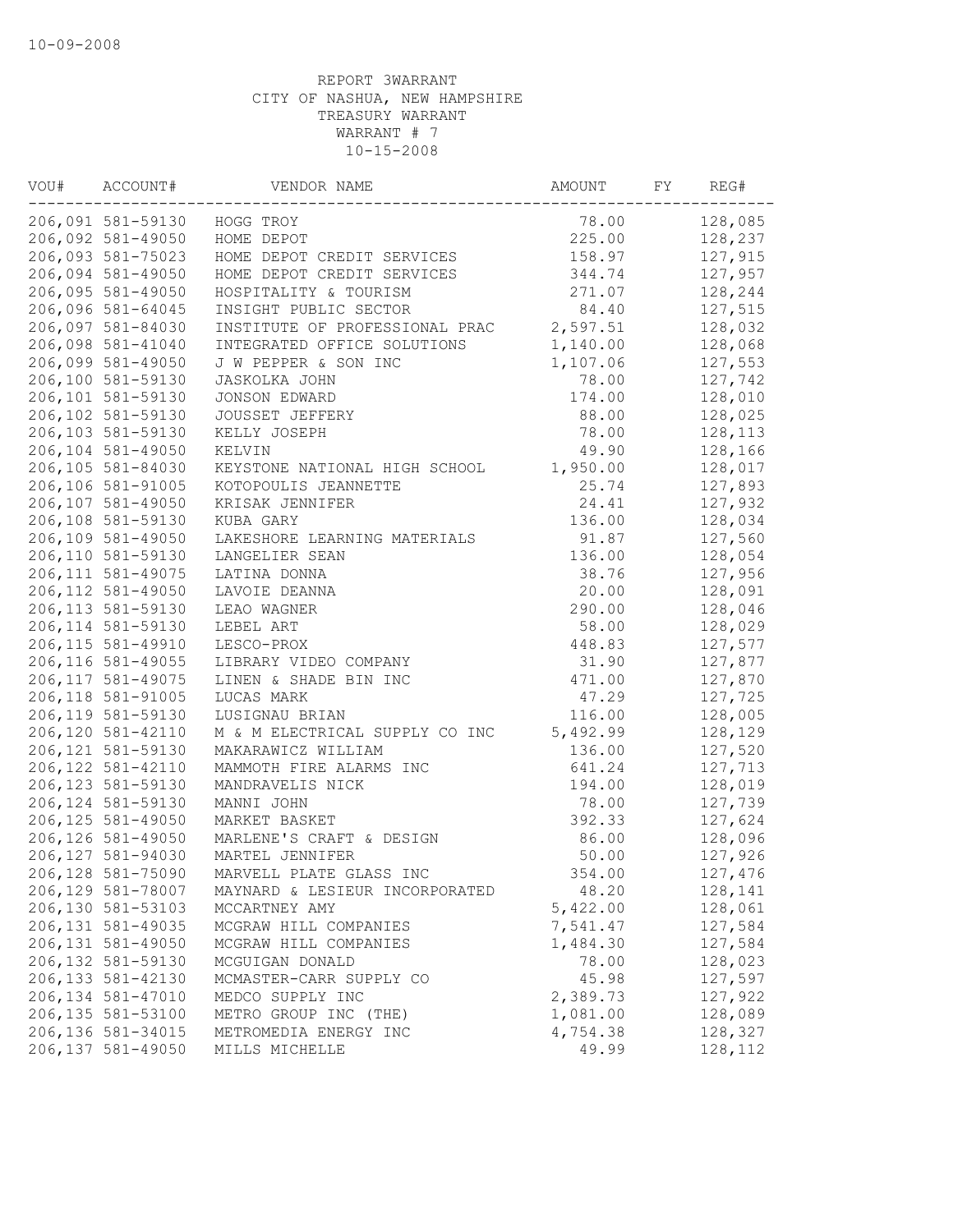| VOU# | ACCOUNT#           | VENDOR NAME                    | AMOUNT     | FY | REG#    |
|------|--------------------|--------------------------------|------------|----|---------|
|      | 206,138 581-75023  | MOBILE STORAGE GROUP (THE)     | 249.03     |    | 127,943 |
|      | 206,139 581-49050  | MODELL'S                       | 225.00     |    | 128,239 |
|      | 206,140 581-53100  | MOLLOY                         | 635.00     |    | 127,729 |
|      | 206,141 581-59130  | MONSON W THOMAS                | 136.00     |    | 128,015 |
|      | 206,142 581-59130  | MORGAN JAMES                   | 78.00      |    | 128,008 |
|      | 206, 143 581-84055 | MOUNT PROSPECT ACADEMY INC     | 29, 257.54 |    | 127,978 |
|      | 206, 144 581-49035 | <b>MPS</b>                     | 157.23     |    | 128,097 |
|      | 206,145 581-53100  | MULTI-STATE BILLING SERVICES L | 5,842.41   |    | 128,063 |
|      | 206,146 581-84030  | NASHUA CHILDREN'S HOME         | 22, 257.90 |    | 127,912 |
|      | 206,147 581-75090  | NASHUA GLASS                   | 28.00      |    | 128,131 |
|      | 206,148 581-49050  | NASHUA OUTDOOR POWER EQUIP     | 66.51      |    | 127,619 |
|      | 206,148 581-49910  | NASHUA OUTDOOR POWER EQUIP     | 75.00      |    | 127,619 |
| 636  | 581-45295          | NASHUA SCHOOL DISTRICT #42     | 1,860.00   |    | 191     |
| 636  | 581-94030          | NASHUA SCHOOL DISTRICT #42     | 180.00     |    | 191     |
|      | 206,149 581-49075  | NASHUA WALLPAPER & PAINT CO    | 33.99      |    | 127,623 |
|      | 206,150 581-78007  | NASHUA WHOLESALE TIRE INC      | 566.95     |    | 127,581 |
|      | 206,151 581-49095  | NASP                           | 301.50     |    | 127,929 |
|      | 206,152 581-95010  | NATIONAL GEOGRAPHIC SCHOOL PUB | 42.66      |    | 127,734 |
|      | 206, 153 581-34015 | NATIONAL GRID                  | 2,176.77   |    | 128,285 |
|      | 206,154 581-42010  | NATIONWIDE SALES & SERVICE     | 3,312.00   |    | 127,894 |
|      | 206,155 581-74092  | NELSON PIANO SERVICE/FRANK J N | 240.00     |    | 127,587 |
|      | 206,156 581-95005  | NEW HAMPSHIRE MUSIC EDUCATORS  | 350.00     |    | 128,071 |
|      | 206,157 581-95005  | NHASP                          | 681.00     |    | 128,251 |
|      | 206,158 581-49050  | NORTHCENTER FOODSERVICE        | 1,737.21   |    | 127,930 |
|      | 206,159 581-83009  | NORTHEAST DELTA DENTAL         | 6,569.39   |    | 128,321 |
|      | 206,160 581-41015  | NUNEZ MODESTA                  | 10.99      |    | 128,127 |
|      | 206,161 581-59130  | O'BRIEN JEANNE                 | 78.00      |    | 128,052 |
|      | 206,162 581-31005  | ONE COMMUNICATIONS             | 780.64     |    | 128,307 |
|      | 206,163 581-49050  | ORIENTAL TRADING CO INC        | 67.92      |    | 127,909 |
|      | 206,164 581-49050  | ORIGINS                        | 27.45      |    | 128,095 |
|      | 206,165 581-59130  | OSBORNE BRIAN                  | 58.00      |    | 128,016 |
|      | 206,166 581-59130  | OSBORNE GEOFFREY               | 232.00     |    | 128,128 |
|      | 206,167 581-49910  | OUTDOOR WORLD OF NE            | 1,974.75   |    | 127,940 |
|      | 206,168 581-49035  | OXFORD UNIVERSITY PRESS INC    | 330.22     |    | 128,152 |
|      | 206,169 581-49050  | P J CURRIER LUMBER CO          | 201.88     |    | 127,920 |
|      | 206,170 581-59130  | PAGE PAUL                      | 78.00      |    | 128,033 |
|      | 206,171 581-59130  | PALAZZOLO RICHARD              | 58.00      |    | 128,047 |
|      | 206,172 581-91005  | PANESSITI EDWARD               | 61.34      |    | 127,952 |
|      | 206,173 581-59130  | PARKIN MICHAEL                 | 58.00      |    | 128,146 |
|      | 206, 174 581-75023 | PASEK CORP                     | 333.91     |    | 127,869 |
|      | 206,175 581-49050  | PAXTON-PATTERSON               | 884.71     |    | 127,630 |
|      | 206,176 581-49035  | PEARSON EDUCATION              | 1,329.76   |    | 127,981 |
|      | 206,176 581-49050  | PEARSON EDUCATION              | 129.73     |    | 127,981 |
|      | 206, 177 581-49035 | PEARSON EDUCATION              | 2,869.10   |    | 127,982 |
|      | 206,178 581-59130  | PELTZ MICHEL                   | 78.00      |    | 128,070 |
|      | 206,179 581-33005  | PENNICHUCK WATER WORKS INC     | 7,674.99   |    | 128,254 |
|      | 206,180 581-53100  | PERFORMANCE REHAB INC.         | 5,012.76   |    | 127,977 |
|      | 206,181 581-41015  | PETTY CASH                     | 13.12      |    | 128,241 |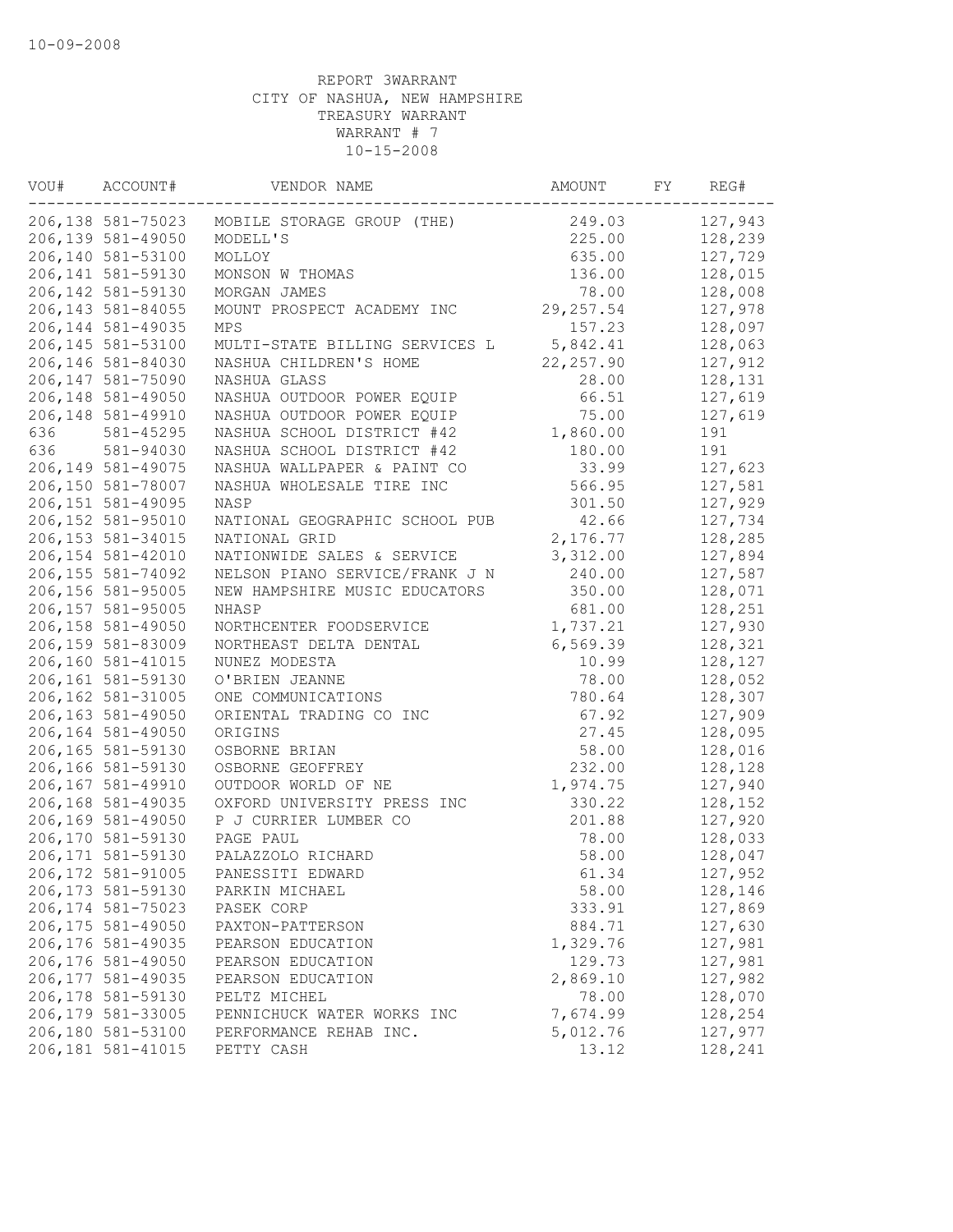| VOU# | ACCOUNT#           | VENDOR NAME                    | AMOUNT    | FY | REG#    |
|------|--------------------|--------------------------------|-----------|----|---------|
|      | 206,181 581-43005  | PETTY CASH                     | 46.32     |    | 128,241 |
|      | 206,181 581-49050  | PETTY CASH                     | 139.88    |    | 128,241 |
|      | 206,182 581-43005  | PETTY CASH                     | 70.78     |    | 128,242 |
|      | 206,182 581-55020  | PETTY CASH                     | 105.00    |    | 128,242 |
|      | 206,183 581-49050  | PHOTO WAREHOUSE                | 40.85     |    | 127,867 |
|      | 206,184 581-84055  | PINE HAVEN BOYS CENTER         | 5,486.40  |    | 127,873 |
|      | 206,185 581-49050  | PITSCO INC                     | 531.68    |    | 127,450 |
|      | 206,186 581-49050  | PLANK ROAD PUBLISHING INC      | 67.45     |    | 127,492 |
|      | 206,187 581-44005  | PREMIER SCHOOL AGENDAS         | 2,616.15  |    | 127,995 |
|      | 206,188 581-55015  | PROVIDER ENTERPRISES INC (THE) | 14,463.75 |    | 127,916 |
|      | 206,189 581-59130  | PRYOR WALT                     | 272.00    |    | 128,056 |
|      | 206,190 581-32005  | PSNH                           | 2,293.03  |    | 128,306 |
|      | 206,191 581-53100  | PUBLIC CONSULTING GROUP INC.   | 7,778.00  |    | 128,060 |
|      | 206,192 581-32005  | PUBLIC SERVICE OF NH           | 21,599.36 |    | 128,305 |
|      | 206,193 581-94030  | PUKT BARBARA                   | 59.00     |    | 127,990 |
|      | 206,194 581-49050  | QUIGLEY RACHEL                 | 112.12    |    | 127,933 |
|      | 206,195 581-74092  | R WHITE EQUIPMENT CENTER INC   | 125.90    |    | 128,143 |
|      | 206,196 581-84030  | READING FOUNDATION (THE)       | 3,100.00  |    | 127,939 |
|      | 206,197 581-49050  | REALLY GOOD STUFF INC          | 183.52    |    | 127,886 |
|      | 206,198 581-49025  | RESOURCES FOR EDUCATORS        | 208.00    |    | 127,998 |
|      | 206,199 581-42110  | REXEL CLS                      | 546.14    |    | 128,042 |
|      | 206,200 581-59130  | RIVARD CAROL                   | 136.00    |    | 128,050 |
|      | 206,201 581-59130  | ROBICHAUD ROGER                | 58.00     |    | 127,745 |
|      | 206,202 581-49050  | ROMANO MARK                    | 56.00     |    | 128,126 |
|      | 206,203 581-59130  | ROWE PHIL                      | 116.00    |    | 127,716 |
|      | 206,204 581-53100  | RTM COMMUNICATIONS INC         | 3,282.50  |    | 127,963 |
|      | 206,205 581-59130  | RUPPEL GEORGE                  | 78.00     |    | 128,045 |
|      | 206,206 581-91005  | RYAN DAVID                     | 12.63     |    | 128,043 |
|      | 206,207 581-55015  | SAFEWAY TRAINING & TRANS SERV  | 5,184.00  |    | 127,946 |
|      | 206,208 581-49075  | SAM'S CLUB                     | 249.31    |    | 128,314 |
|      | 206,209 581-78007  | SANEL AUTO PARTS CO            | 32.93     |    | 127,611 |
|      | 206,210 581-59130  | SANTEE NED                     | 58.00     |    | 128,100 |
|      | 206, 211 581-49050 | SARGENT-WELCH                  | 4,686.10  |    | 127,522 |
|      | 206, 212 581-49050 | SAX ARTS & CRAFTS              | 3,004.79  |    | 127,891 |
|      | 206, 213 581-49050 | SCANTRON CORPORATION           | 215.26    |    | 127,865 |
|      | 206, 214 581-49050 | SCHOLASTIC INC                 | 43.49     |    | 127,458 |
|      | 206, 215 581-45910 | SCHOLASTIC MAGAZINES           | 286.13    |    | 127,643 |
|      | 206, 215 581-49050 | SCHOLASTIC MAGAZINES           | 302.48    |    | 127,643 |
|      | 206, 215 581-95010 | SCHOLASTIC MAGAZINES           | 266.51    |    | 127,643 |
|      | 206,216 581-49050  | SCHOOL HEALTH CORPORATION      | 109.80    |    | 127,889 |
|      | 206, 217 581-41015 | SCHOOL SPECIALTY               | 60.93     |    | 127,904 |
|      | 206, 217 581-49050 | SCHOOL SPECIALTY               | 3,517.54  |    | 127,899 |
|      | 206, 217 581-49050 | SCHOOL SPECIALTY               | 3,524.89  |    | 127,900 |
|      | 206, 217 581-49050 | SCHOOL SPECIALTY               | 2,271.36  |    | 127,901 |
|      | 206, 217 581-49050 | SCHOOL SPECIALTY               | 2,218.97  |    | 127,902 |
|      | 206, 217 581-49050 | SCHOOL SPECIALTY               | 8,041.71  |    | 127,903 |
|      | 206, 217 581-49050 | SCHOOL SPECIALTY               | 2,809.80  |    | 127,904 |
|      | 206, 217 581-63085 | SCHOOL SPECIALTY               | 566.58    |    | 127,901 |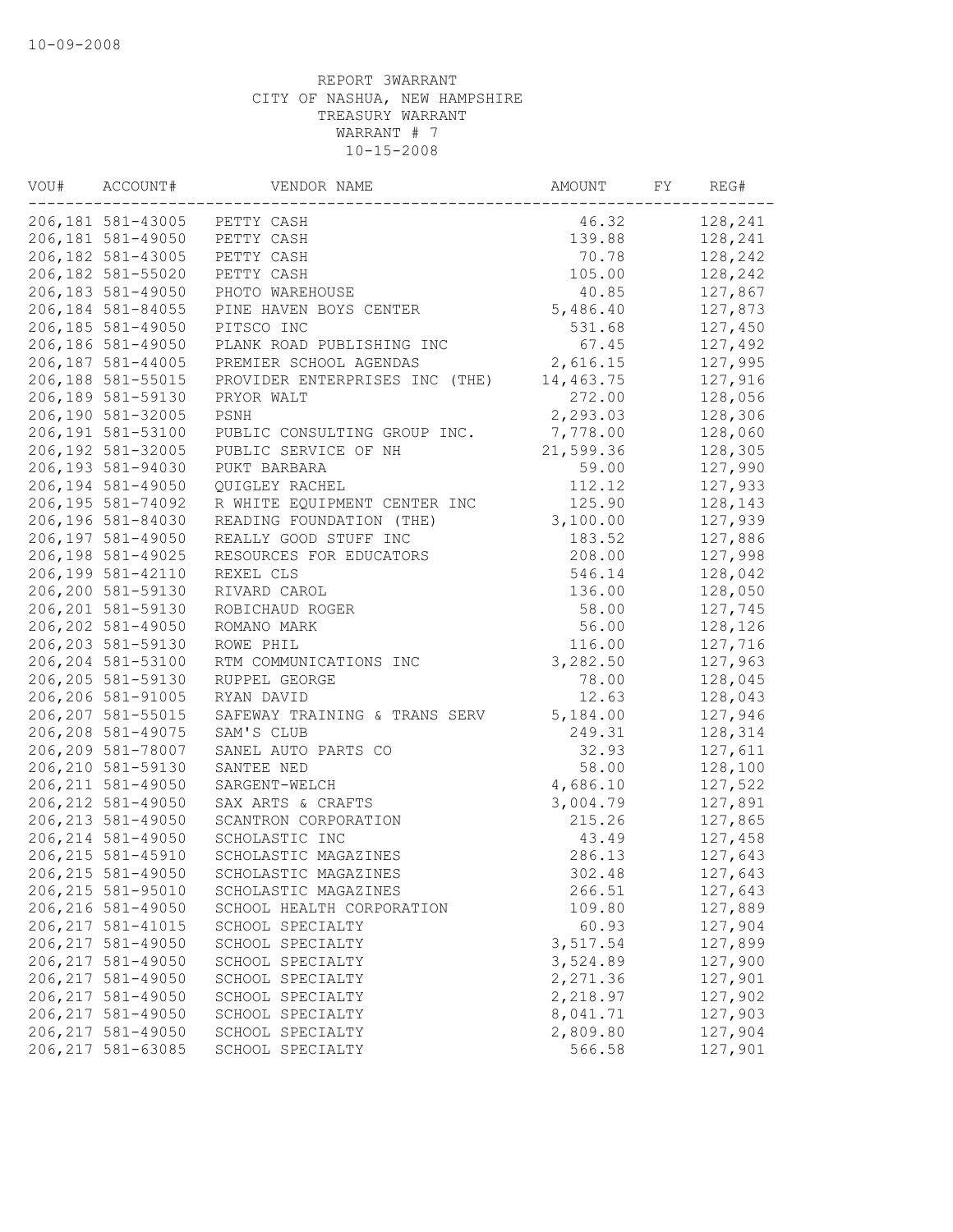| VOU# | ACCOUNT#           | VENDOR NAME                    | AMOUNT    | FY | REG#    |
|------|--------------------|--------------------------------|-----------|----|---------|
|      | 206,217 581-63085  | SCHOOL SPECIALTY               | 306.69    |    | 127,903 |
|      | 206, 217 581-64192 | SCHOOL SPECIALTY               | 373.64    |    | 127,901 |
|      | 206, 218 581-49050 | SCHOOL-TECH INC                | 4,269.35  |    | 128,136 |
|      | 206,219 581-84030  | SEACOST LEARNING COLLABORATIVE | 7,563.98  |    | 128,003 |
|      | 206,220 581-94030  | SERESC                         | 250.00    |    | 127,461 |
|      | 206, 221 581-42010 | SHIFFLER EQUIPMENT SALES INC   | 129.08    |    | 127,872 |
|      | 206, 222 581-91005 | SICILIA KATHRYN                | 103.55    |    | 128,059 |
|      | 206, 223 581-49035 | SIMPLE TRUTHS LLC              | 146.89    |    | 128,105 |
|      | 206, 224 581-59130 | SMITH MIKE                     | 58.00     |    | 128,013 |
|      | 206, 225 581-49050 | SOSA DAWNE                     | 31.91     |    | 128,122 |
|      | 206, 226 581-59130 | SOULE JEFFREY                  | 136.00    |    | 128,114 |
|      | 206, 227 581-53100 | SOUTHERN NH MEDICAL CTR        | 40.00     |    | 128,323 |
|      | 206, 228 581-49050 | SOUTHPORT MANAGEMENT GROUP LLC | 180.00    |    | 128,106 |
|      | 206,229 581-84030  | SPAULDING YOUTH CENTER         | 8,601.56  |    | 127,448 |
|      | 206, 229 581-84055 | SPAULDING YOUTH CENTER         | 4,334.46  |    | 127,448 |
|      | 206,230 581-31005  | SPRINT                         | 12.33     |    | 128,328 |
|      | 206, 231 581-53100 | STANLEY ELEVATOR COMPANY INC   | 440.30    |    | 128,156 |
|      | 206, 232 581-41015 | STAPLES BUSINESS ADVANTAGE     | 1,680.52  |    | 127,719 |
|      | 206, 232 581-41045 | STAPLES BUSINESS ADVANTAGE     | 2, 114.13 |    | 127,719 |
|      | 206, 232 581-49050 | STAPLES BUSINESS ADVANTAGE     | 2,613.01  |    | 127,719 |
|      | 206, 232 581-49050 | STAPLES BUSINESS ADVANTAGE     | 79.87     |    | 127,720 |
|      | 206, 232 581-49075 | STAPLES BUSINESS ADVANTAGE     | 248.14    |    | 127,719 |
|      | 206, 232 581-64045 | STAPLES BUSINESS ADVANTAGE     | 722.61    |    | 127,719 |
|      | 206, 233 581-59130 | STOLL DEBRA                    | 174.00    |    | 128,079 |
|      | 206, 234 581-91005 | STONE HALLIE                   | 32.58     |    | 128,115 |
|      | 206, 235 581-59130 | STUART ALISTAIR                | 156.00    |    | 127,572 |
|      | 206,236 581-49050  | SUCCESS BY DESIGN INC          | 66.50     |    | 127,938 |
|      | 206, 237 581-59130 | SULLIVAN SEAN                  | 58.00     |    | 128,099 |
|      | 206,238 581-91005  | SWINDELL LORNE                 | 359.65    |    | 127,928 |
|      | 206,239 581-49035  | TEACHER'S DISCOVERY            | 94.40     |    | 127,917 |
|      | 206,239 581-49050  | TEACHER'S DISCOVERY            | 44.65     |    | 127,917 |
|      | 206,240 581-59130  | TENZAR MICHAEL                 | 78.00     |    | 128,011 |
|      | 206, 241 581-59130 | THOMAS DOUGLAS                 | 58.00     |    | 128,038 |
|      | 206, 242 581-49035 | TIME FOR KIDS                  | 132.60    |    | 128,320 |
|      | 206, 243 581-49030 | TOADSTOOL BOOKSHOP             | 65.51     |    | 127,566 |
|      | 206, 244 581-42120 | TOTAL AIR SUPPLY INC           | 141.82    |    | 127,714 |
|      | 206, 245 581-78007 | TOWERS MOTOR PARTS CORP        | 183.93    |    | 127,743 |
|      | 206,246 581-42120  | TRANE US INC                   | 288.83    |    | 127,888 |
|      | 206, 247 581-95005 | TRI-COUNTY LEAGUE              | 90.00     |    | 127,927 |
|      | 206, 248 581-59130 | TRYON ROBERT                   | 116.00    |    | 128,048 |
|      | 206,249 581-49050  | UNITED MACHINE REPAIR INC      | 38.46     |    | 128,160 |
|      | 206,249 581-74092  | UNITED MACHINE REPAIR INC      | 250.00    |    | 128,160 |
|      | 206,250 581-42120  | UNITED SUPPLY INC              | 86.82     |    | 127,964 |
|      | 206, 251 581-49050 | UNO'S                          | 225.00    |    | 128,236 |
|      | 206, 252 581-83102 | UNUM LIFE INSURANCE            | 1,654.35  |    | 128,235 |
|      | 206, 253 581-75180 | VIKING ROOFING, INC.           | 690.00    |    | 127,997 |
|      | 206, 254 581-83004 | VISION SERVICE PLAN - NH       | 1,809.44  |    | 128,238 |
|      | 206, 255 581-49075 | W E AUBUCHON CO INC            | 27.88     |    | 128,324 |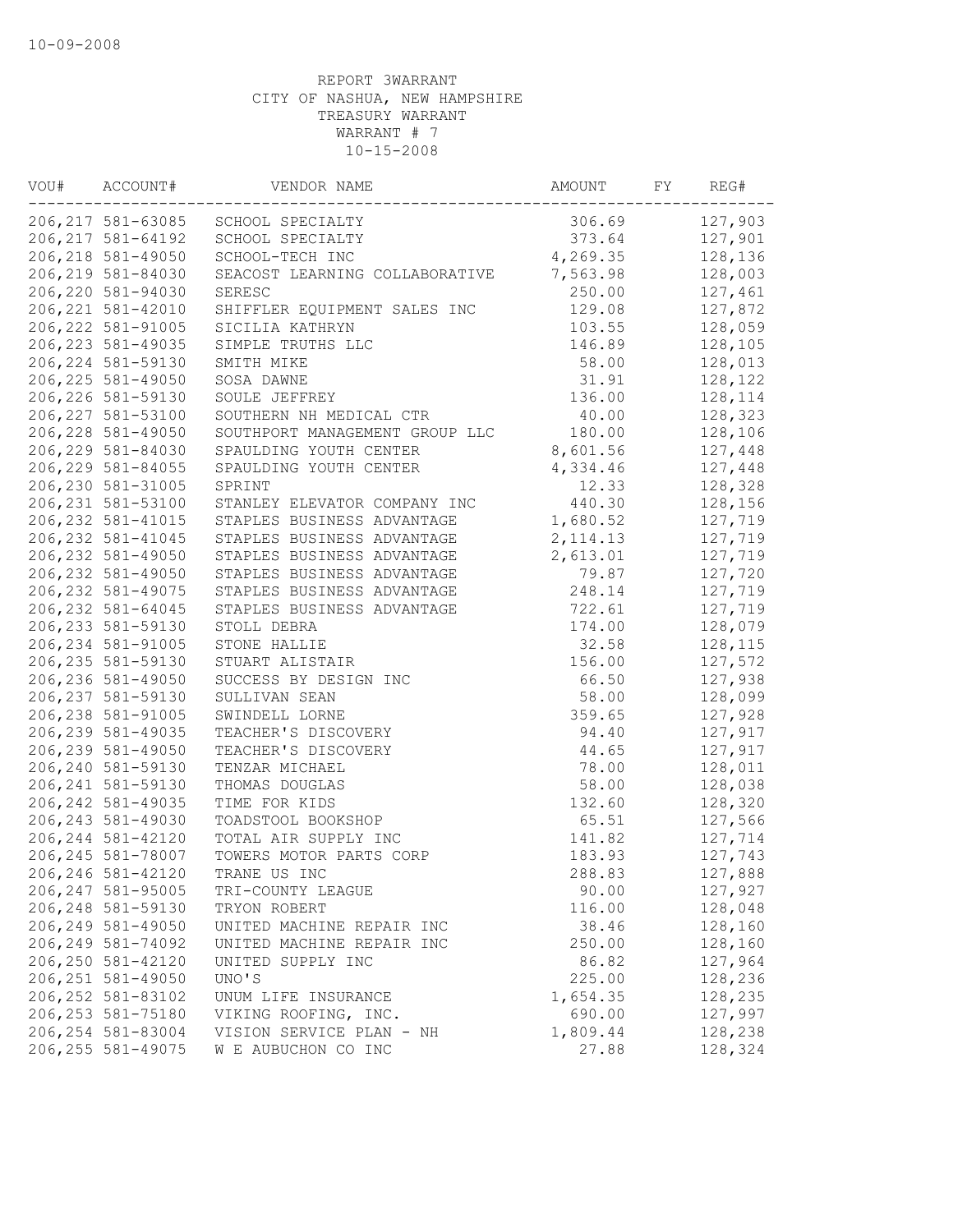| VOU#      | ACCOUNT#                                             | VENDOR NAME                                                                 | AMOUNT                               | FY | REG#               |
|-----------|------------------------------------------------------|-----------------------------------------------------------------------------|--------------------------------------|----|--------------------|
|           | 206, 255 581-75023                                   | W E AUBUCHON CO INC                                                         | 17.30                                |    | 128,324            |
|           | 206, 256 581-49050                                   | WALMART COMMUNITY                                                           | 191.46                               |    | 127,862            |
|           | 206,256 581-98030                                    | WALMART COMMUNITY                                                           | 105.99                               |    | 127,862            |
|           | 206, 257 581-49095                                   | WESTERN PSYCHOLOGICAL SERVICES                                              | 194.15                               |    | 127,976            |
|           | 206, 258 581-59130                                   | WILKINS GERARD                                                              | 78.00                                |    | 128,009            |
|           | 206, 259 581-47010                                   | WILLIAM V. MACGILL & COMPANY                                                | 603.00                               |    | 127,567            |
|           | 206,260 581-59130                                    | WILLIAMS BRIAN                                                              | 78.00                                |    | 128,021            |
|           | 206, 261 581-42110                                   | WILLIAMS COMMUNICATIONS SERVIC                                              | 413.00                               |    | 127,968            |
|           | 206, 262 581-49050                                   | WILSON LANGUAGE TRAINING CORP                                               | 289.30                               |    | 127,985            |
|           | 206, 262 581-49075                                   | WILSON LANGUAGE TRAINING CORP                                               | 438.90                               |    | 127,985            |
|           | 206, 263 581-49050                                   | WILSON LYNDSAY                                                              | 151.98                               |    | 127,911            |
|           | 206, 264 581-47010                                   | WINGATES PHARMACY INC                                                       | 61.00                                |    | 127,686            |
|           | 206, 265 581-49030                                   | WORLD ALMANAC EDUCATION                                                     | 199.95                               |    | 127,871            |
|           | 206,266 581-53100                                    | X2 DEVELOPMENT                                                              | 1,200.00                             |    | 128,037            |
|           | 206, 267 581-49050                                   | YATES CAROLYN H                                                             | 262.51                               |    | 128,075            |
|           | 206,268 581-53100                                    | YORK PATRICIA                                                               | 956.25                               |    | 128,081            |
|           | 206,269 581-59130                                    | ZIELINSKI KAREN                                                             | 136.00                               |    | 128,028            |
|           | 206, 270 581-49050                                   | ZINK PAT                                                                    | 97.10                                |    | 128,077            |
|           | 206, 271 581-74092                                   | ZONES                                                                       | 395.30                               |    | 127,908            |
|           | 206, 272 581-59130<br>------------------------------ | ZUCCARO ROBERT                                                              | 58.00<br>-------------------------   |    | 128,020            |
| TOTAL 581 |                                                      | SCHOOL DEPARTMENT                                                           |                                      |    | 1,005,212.16       |
|           |                                                      |                                                                             |                                      |    |                    |
| 637       | 590-23524                                            | INTELLIGOV SOFTWARE INC                                                     | 19,500.00                            |    | 127,804            |
| 638       | 590-24531                                            | MCMILLAN FIBERGLASS STOCKS INC                                              | 487.00                               |    | 127,598            |
| 639       | 590-24531                                            | RILEY'S SPORT SHOP INC                                                      | 1,797.45                             |    | 127,455            |
| 640       | 590-24532                                            | DIGITAL COMBUSTION, INC                                                     | 654.00                               |    | 127,793            |
| 641       | 590-24532                                            | ECS, INC                                                                    | 2,200.00                             |    | 127,794            |
| 642       | 590-24532                                            | GROUNDWORK PRINCIPLES                                                       | 1,200.00                             |    | 127,831            |
| 643       | 590-24543                                            | DRAGON MOSQUITO CONTROL INC                                                 | 1,600.00                             |    | 127,685            |
| 644       | 590-24551                                            | NASHUA REGIONAL PLANNING COMMI                                              | 533.50                               |    | 128,159            |
|           | 206, 273 590-24581                                   | CLEAN HARBORS ENV SERVICES                                                  | 4,206.40                             |    | 127,859            |
|           | 206, 274 590-24581                                   | EDUCATION INC                                                               | 1,328.67<br>1,440.00                 |    | 127,959            |
|           | 206, 275 590-24581                                   | FENN MAUREEN                                                                |                                      |    | 128,066<br>127,988 |
|           | 206, 276 590-24581                                   | MOYLAN GERALD<br>NEW HAMPSHIRE HOSPITAL                                     | 3,484.56                             |    |                    |
|           | 206, 277 590-24581                                   |                                                                             | 1,582.00                             |    | 127,992            |
|           | 206,278 590-24581                                    | PROQUEST LLC                                                                | 223.15                               |    | 127,456            |
|           |                                                      | 206,278 590-24581 PROQUEST LLC                                              | 1,406.85                             |    | 127,456            |
|           |                                                      | 206,279 590-24581 PROVOST HOLLY A                                           | 940.80 127,698                       |    |                    |
|           |                                                      | 206,280 590-24581 TEACHER'S CURRICULUM INSTITUTE 3,985.20 127,941           |                                      |    |                    |
|           |                                                      | 206,281 590-24581 WEEKLY READER PUBLISHING<br>206, 282 590-24581 YATES LISA | 1,221.60 128,058<br>1,233.60 128,120 |    |                    |
|           |                                                      |                                                                             |                                      |    |                    |
|           |                                                      | TOTAL 590 P/Y OBLIGATIONS                                                   |                                      |    | 49,024.78          |
|           |                                                      | 645 592-85010 US BANK NA (091000022)                                        | 45,665.00                            |    | 185                |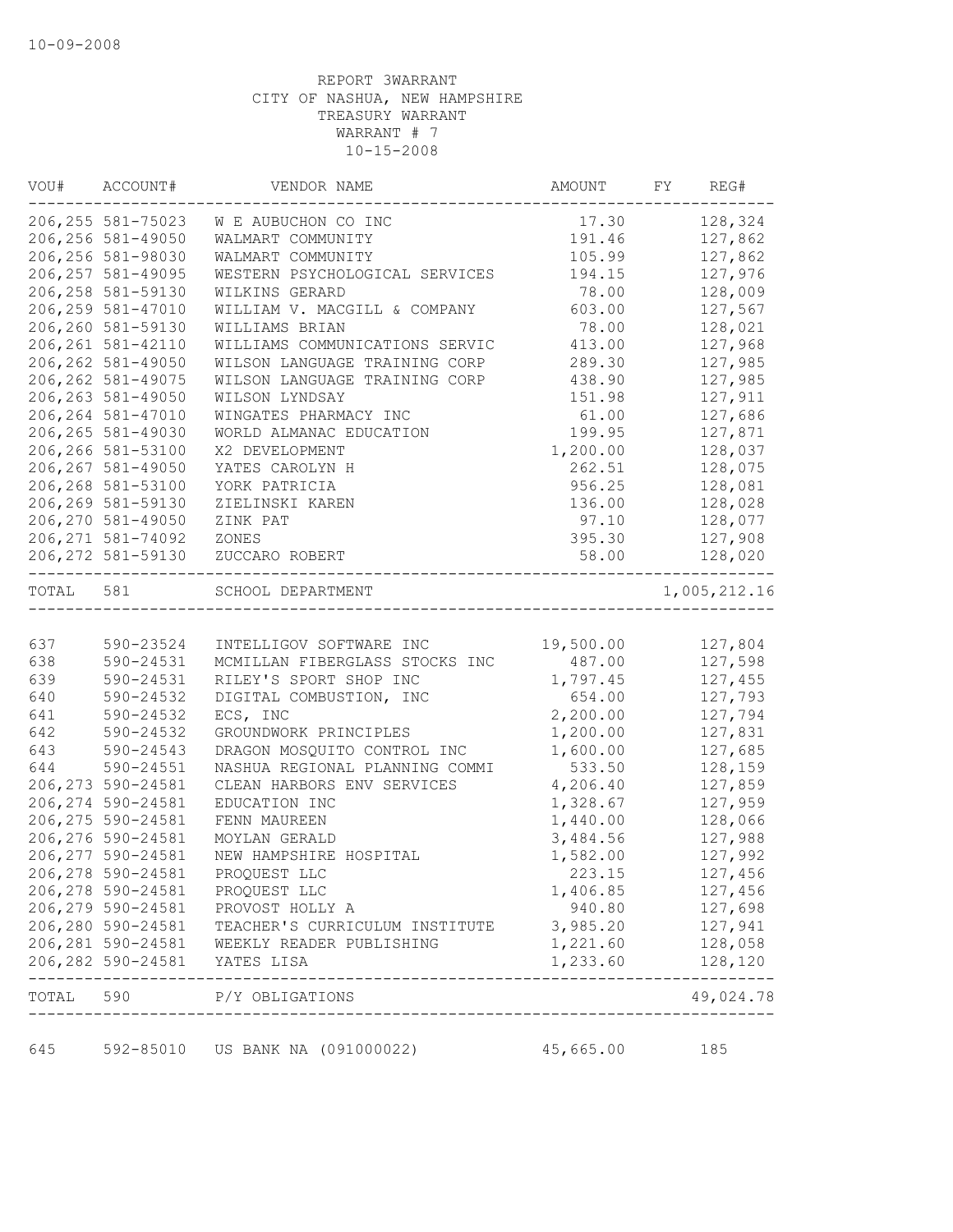| VOU#  | ACCOUNT#  | VENDOR NAME                             | AMOUNT     | FY | REG#         |
|-------|-----------|-----------------------------------------|------------|----|--------------|
| 645   | 592-85015 | US BANK NA (091000022)                  | 148,460.00 |    | 185          |
| 645   | 592-85020 | US BANK NA (091000022)                  | 202,000.00 |    | 185          |
| 645   | 592-85025 | US BANK NA (091000022) 658,000.00       |            |    | 185          |
| 646   | 592-85080 | FIRST SOUTHWEST ASSET MANAGEME 4,600.00 |            |    | 128,266      |
|       |           | TOTAL 592 BONDED DEBT SERVICE           |            |    | 1,058,725.00 |
|       |           |                                         |            |    |              |
| 647   | 595-22015 | COMMUNITY BANK & TRUST CO               | 39.72      |    | 127,795      |
| 648   | 595-22015 | PHILLIPS GAIL                           | 8.40       |    | 128,245      |
| 649   | 595-22020 | COMMUNITY BANK & TRUST CO               | 723.84     |    | 127,795      |
| 650   | 595-22020 | DUNSTABLE/LEDGE LLC                     | 10,286.88  |    | 127,796      |
| 651   | 595-22020 | GAUTHIER GLENN & CONSTANCE              | 3,034.56   |    | 127,797      |
| 652   | 595-22020 | JONES COURT INC                         | 727.32     |    | 127,798      |
| 653   | 595-22020 | PHILLIPS GAIL                           | 187.92     |    | 128,245      |
| TOTAL | 595       | OVERLAY                                 |            |    | 15,008.64    |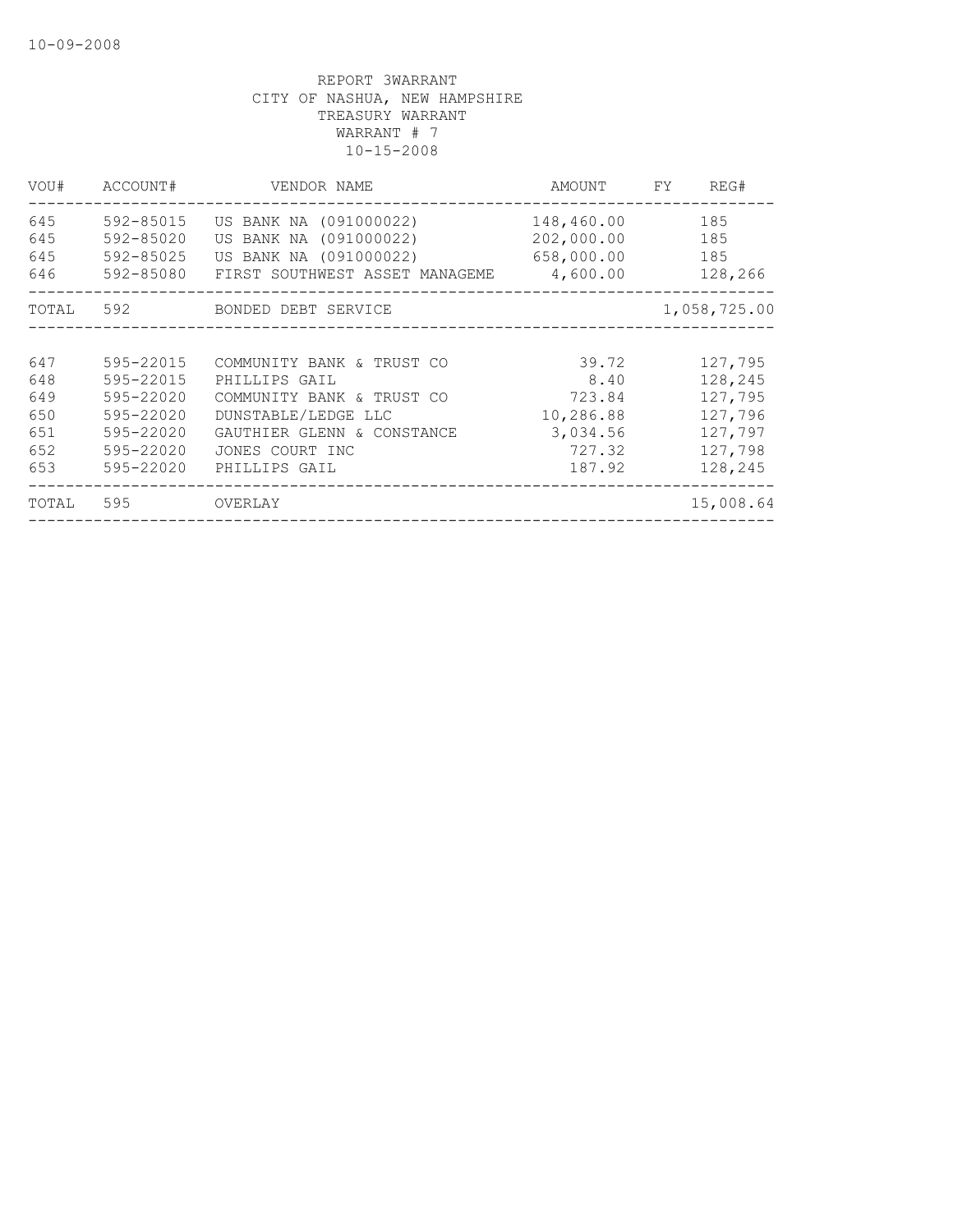| VOU#                                          | ACCOUNT#                                                                         | VENDOR NAME                                                                                                                                                                                                    | AMOUNT FY REG#                                  |                                                                                                |
|-----------------------------------------------|----------------------------------------------------------------------------------|----------------------------------------------------------------------------------------------------------------------------------------------------------------------------------------------------------------|-------------------------------------------------|------------------------------------------------------------------------------------------------|
| 654<br>655<br>656<br>657<br>658<br>659<br>660 | $653 - 18$<br>$653 - 18$<br>$653 - 18$<br>$653 - 18$<br>$653 - 18$<br>$653 - 18$ | 653-18 BELLETETES INC<br>BROX INDUSTRIES INC<br>CORRIVEAU ROUTHIER INC<br>GRANITE STATE CONCRETE CO INC 565.00<br>HOLLIS CONSTRUCTION INC<br>REDIMIX COMPANIES INC<br>STEVE SURETTE & SON EXCAVATION 83,265.52 | 182.44<br>304.38<br>99.80<br>880.00<br>2,825.50 | 127,605<br>127,499<br>128,132<br>127,777<br>127,555<br>127,627<br>127,788<br>. _ _ _ _ _ _ _ _ |
|                                               |                                                                                  | TOTAL 653-18 CAP IMP - STREET DEPT<br>SIDEWALK CONSTR & REPLACEMENT                                                                                                                                            |                                                 | 88, 122.64                                                                                     |
|                                               |                                                                                  | 206,283 681-09 TURNER BUILDING SCIENCE LLC 16,100.00 128,049                                                                                                                                                   |                                                 |                                                                                                |
|                                               |                                                                                  | TOTAL 681-09 CAP IMP - SCHOOL<br>DEFERRED MAINT/CAP IMPRVT FY06                                                                                                                                                |                                                 | 16,100.00                                                                                      |
|                                               |                                                                                  | 206,284 681-12 KEACH-NORDSTROM ASSOCS INC 8,167.86 127,975                                                                                                                                                     |                                                 |                                                                                                |
|                                               |                                                                                  | TOTAL 681-12 CAP IMP - SCHOOL<br>DEFERRED MAINTENANCE FY09                                                                                                                                                     |                                                 | 8,167.86                                                                                       |
|                                               |                                                                                  | 206,285 681-34 SCHIAVI LEASING CORP                                                                                                                                                                            |                                                 | 900.00 127,918                                                                                 |
|                                               |                                                                                  | TOTAL 681-34 CAP IMP - SCHOOL<br>PORTABLE CLASSROOMS                                                                                                                                                           |                                                 | 900.00                                                                                         |
|                                               |                                                                                  |                                                                                                                                                                                                                |                                                 |                                                                                                |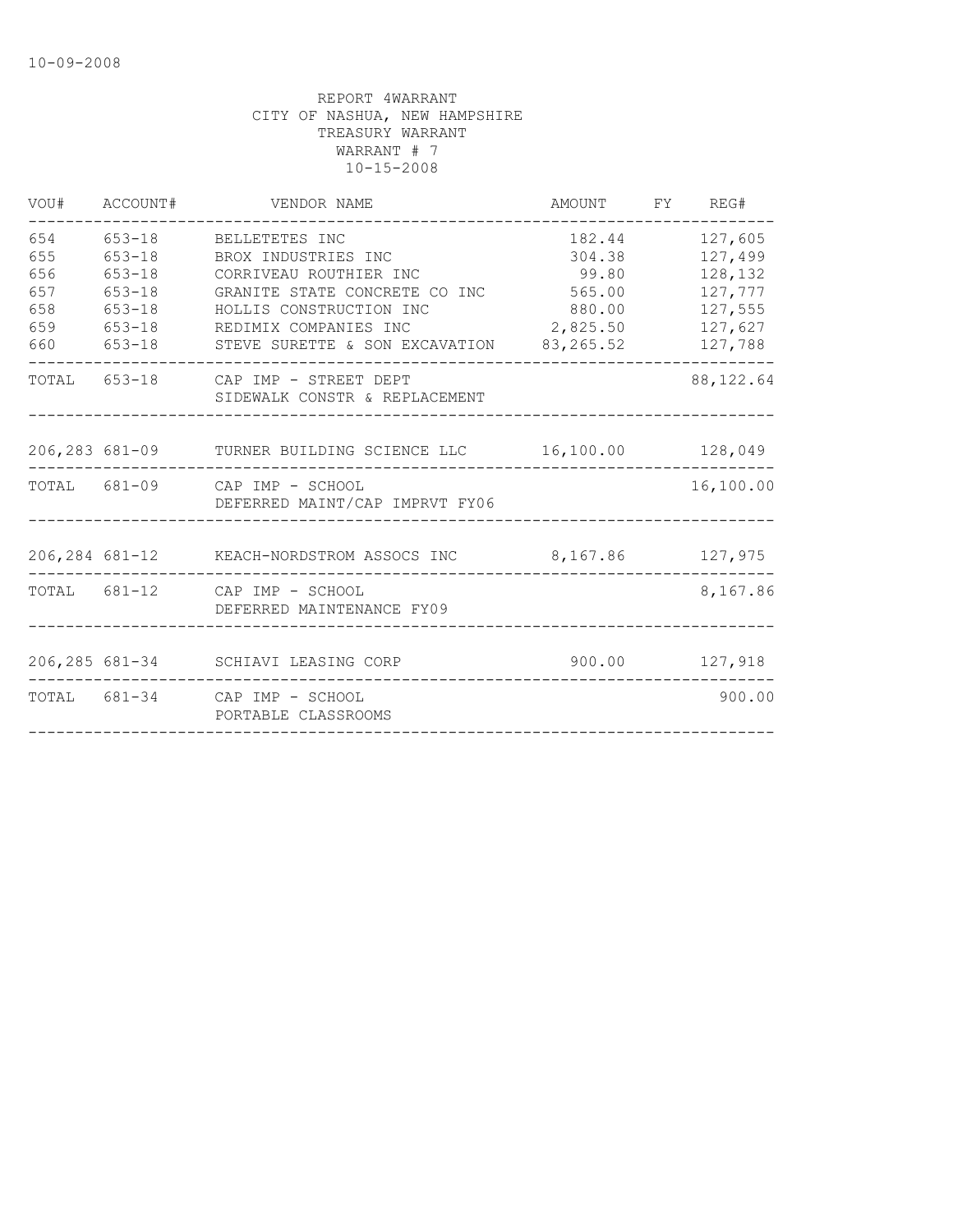| VOU#                                                        | ACCOUNT#                                                                                                        | PROGRAM<br>VENDOR NAME                                                                                                                                                                                                                                                                                   |                                                                                                                | AMOUNT FY REG#                                                                      |
|-------------------------------------------------------------|-----------------------------------------------------------------------------------------------------------------|----------------------------------------------------------------------------------------------------------------------------------------------------------------------------------------------------------------------------------------------------------------------------------------------------------|----------------------------------------------------------------------------------------------------------------|-------------------------------------------------------------------------------------|
| 661<br>662                                                  |                                                                                                                 | 752-01310 3710 T J B INC<br>752-49075 3709 CITY OF NASHUA/PETTY CASH SLIP                                                                                                                                                                                                                                | 2,420.00<br>18.00                                                                                              | 127,693<br>127,431                                                                  |
| TOTAL                                                       | 752                                                                                                             | CPF-PARKS & RECREATION                                                                                                                                                                                                                                                                                   | 2,438.00                                                                                                       |                                                                                     |
| 663                                                         |                                                                                                                 | 753-53030 3713 CLD CONSULTING ENGINEERS INC                                                                                                                                                                                                                                                              |                                                                                                                | 2,680.74 127,521                                                                    |
| TOTAL                                                       | 753                                                                                                             | CPF-STREET DEPT                                                                                                                                                                                                                                                                                          | 2,680.74                                                                                                       |                                                                                     |
| 664                                                         |                                                                                                                 | 772-53025 3720 COMPREHENSIVE ENVIRONMENTAL IN                                                                                                                                                                                                                                                            | 1,639.35                                                                                                       | 127,854                                                                             |
| TOTAL                                                       | 772                                                                                                             | CPF-PLANNING DEPT                                                                                                                                                                                                                                                                                        | 1,639.35                                                                                                       |                                                                                     |
| 665<br>666                                                  | 791-53030                                                                                                       | 791-01310 3788 RD EDMUNDS & SONS INC<br>3788 GEOSYNTEC CONSULTANTS                                                                                                                                                                                                                                       | 1,493,337.15<br>23,260.05                                                                                      | 127,494<br>127,785                                                                  |
| TOTAL                                                       | 791                                                                                                             | CPF-SOLID WASTE DISPOSAL                                                                                                                                                                                                                                                                                 | 1,516,597.20                                                                                                   |                                                                                     |
| 667<br>668<br>669<br>670<br>671<br>672<br>673<br>674<br>674 | 792-01310<br>792-01321<br>792-53030<br>792-53030<br>792-53030<br>792-53075<br>792-53181<br>792-61<br>$792 - 62$ | 3799 METHUEN CONSTRUCTION CORP INC<br>3799 GEMINI ELECTRIC/RETAINAGE<br>3793 HAZEN AND SAWYER PC<br>3799 MALCOLM PIRNIE INC<br>3797 STEARNS & WHELER LLC<br>3791 FAY SPOFFORD & THORNDIKE LLC<br>3794 CONCRETE SYSTEMS INC<br>3795 HUDSON PAVING & EXCAVATION INC<br>3795 HUDSON PAVING & EXCAVATION INC | 660, 642.75<br>16,864.87<br>1,364.18<br>27,106.43<br>11,937.28<br>30,677.81<br>1,276.50<br>36,464.13<br>690.03 | 127,617<br>178<br>127,678<br>127,636<br>128,294<br>127,482<br>128,162<br>183<br>183 |
| TOTAL                                                       | 792                                                                                                             | CPF-WASTEWATER USER FUND                                                                                                                                                                                                                                                                                 | 787,023.98                                                                                                     |                                                                                     |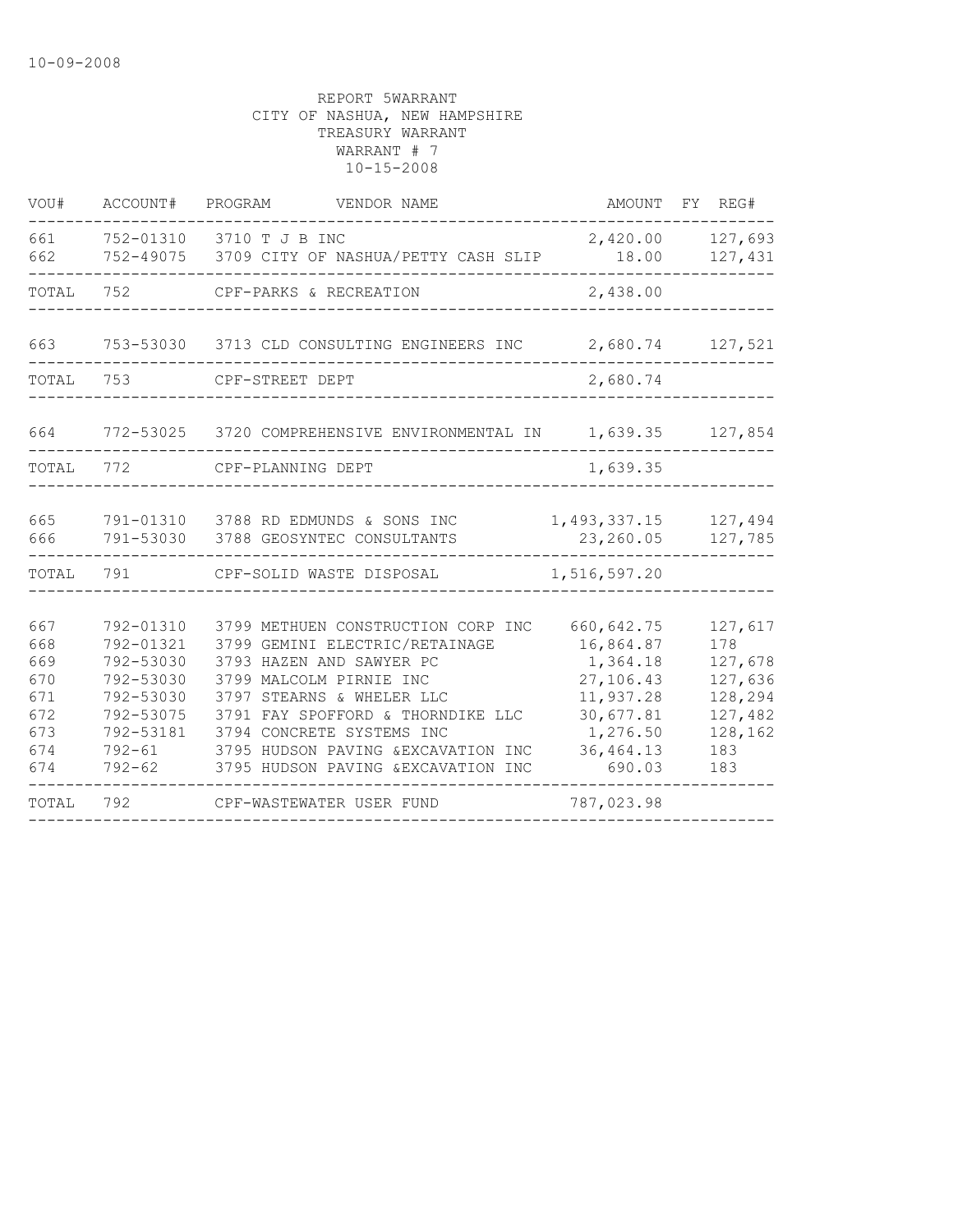| VOU#  | ACCOUNT#  | VENDOR NAME                            | AMOUNT    | FY | REG#      |
|-------|-----------|----------------------------------------|-----------|----|-----------|
| 675   |           | 801-31005 FAIRPOINT COMMUNICATIONS INC | 99.15     |    | 128,289   |
| 676   | 801-31040 | PAETEC COMMUNICATIONS INC              | 7.36      |    | 128,252   |
| 677   | 801-31050 | NEXTEL COMMUNICATIONS                  | 189.01    |    | 128,256   |
| 678   | 801-32005 | PSNH                                   | 1,079.75  |    | 128,301   |
| 679   | 801-33005 | PENNICHUCK WATER                       | 140.28    |    | 128,264   |
| 680   | 801-41010 | ANCO SIGNS & STAMPS INC                | 22.25     |    | 127,715   |
| 681   | 801-43005 | FEDEX                                  | 124.08    |    | 128,253   |
| 682   | 801-44005 | RYDIN DECAL                            | 253.10    |    | 127,699   |
| 683   | 801-46030 | CURRIER ERIC                           | 82.00     |    | 127,517   |
| 684   | 801-46030 | LAFLEUR JEFF                           | 82.00     |    | 127,564   |
| 685   | 801-46030 | ROCKY BRANDS RETAIL LLC                | 74.99     |    | 127,789   |
| 685   | 801-46030 | ROCKY BRANDS RETAIL LLC                | 142.00    |    | 127,789   |
| 686   | 801-46045 | CABELA'S MKTG & BRAND MGT INC          | 162.90    |    | 127,582   |
| 687   | 801-48005 | SHATTUCK MALONE OIL CO                 | 10,782.42 |    | 128,249   |
| 687   | 801-48005 | SHATTUCK MALONE OIL CO                 | 12,399.79 |    | 128,249   |
| 687   | 801-48005 | SHATTUCK MALONE OIL CO                 | 3,773.82  |    | 128,249   |
| 688   | 801-53075 | USDA APHIS                             | 5,308.34  |    | 128,265   |
| 689   | 801-53130 | COLUMBIA ANALYTICAL SERVICES I         | 872.50    |    | 127,644   |
| 690   | 801-54020 | BOXWOOD TECHNOLOGY INC                 | 300.00    |    | 127,853   |
| 691   | 801-54020 | THE LOWELL PUBLISHING CO               | 609.55    |    | 128,260   |
| 692   | 801-59100 | AMHERST APPLIANCE REPAIR/STEVE         | 952.00    |    | 127,647   |
| 693   | 801-59100 | RMG ENTERPRISE INC                     | 879.12    |    | 127,965   |
| 694   | 801-64045 | COMCAST                                | 68.48     |    | 128,275   |
| 695   | 801-75023 | HOME DEPOT CREDIT SERVICES             | 100.13    |    | 128,261   |
| 696   | 801-77020 | PORTLAND GLASS                         | 650.00    |    | 127,955   |
| 697   | 801-78100 | CREATIVE SIGNS LLC                     | 170.00    |    | 127,712   |
| 697   | 801-78100 | CREATIVE SIGNS LLC                     | 170.00    |    | 127,712   |
| 698   | 801-78100 | NAPA AUTO PARTS                        | 80.31     |    | 127,737   |
| 698   | 801-78100 | NAPA AUTO PARTS                        | 113.24    |    | 127,737   |
| 698   | 801-78100 | NAPA AUTO PARTS                        | 19.51     |    | 127,737   |
| 699   | 801-78100 | PORTLAND GLASS                         | 256.00    |    | 127,955   |
| 700   | 801-78100 | WINDWARD PETROLEUM                     | 1,921.26  |    | 127,528   |
| 700   | 801-78100 | WINDWARD PETROLEUM                     | 2,209.44  |    | 127,528   |
| 700   | 801-78100 | WINDWARD PETROLEUM                     | 672.45    |    | 127,528   |
| 701   | 801-91005 | CONVERSE KERRY                         | 53.47     |    | 127,444   |
| 701   | 801-94005 | CONVERSE KERRY                         | 249.50    |    | 127,444   |
| 702   | 801-94005 | SWANA                                  | 1,180.00  |    | 128,263   |
|       |           |                                        |           |    |           |
| TOTAL | 801       | SOLID WASTE DISPOSAL                   |           |    | 46,250.20 |
| 703   | 802-31005 | FAIRPOINT COMMUNICATIONS INC           | 63.12     |    | 128,289   |
| 704   | 802-31005 | NEXTEL COMMUNICATIONS                  | 99.90     |    | 128,256   |
| 704   | 802-31005 | NEXTEL COMMUNICATIONS                  | 216.70    |    | 128,256   |
| 705   | 802-31040 | PAETEC COMMUNICATIONS INC              | 8.13      |    | 128,252   |
| 706   | 802-32005 | PSNH                                   | 15.66     |    | 128,301   |
| 706   | 802-32005 | PSNH                                   | 893.93    |    | 128,301   |
| 707   | 802-33005 | PENNICHUCK WATER                       | 29.35     |    | 128,264   |
|       |           |                                        |           |    |           |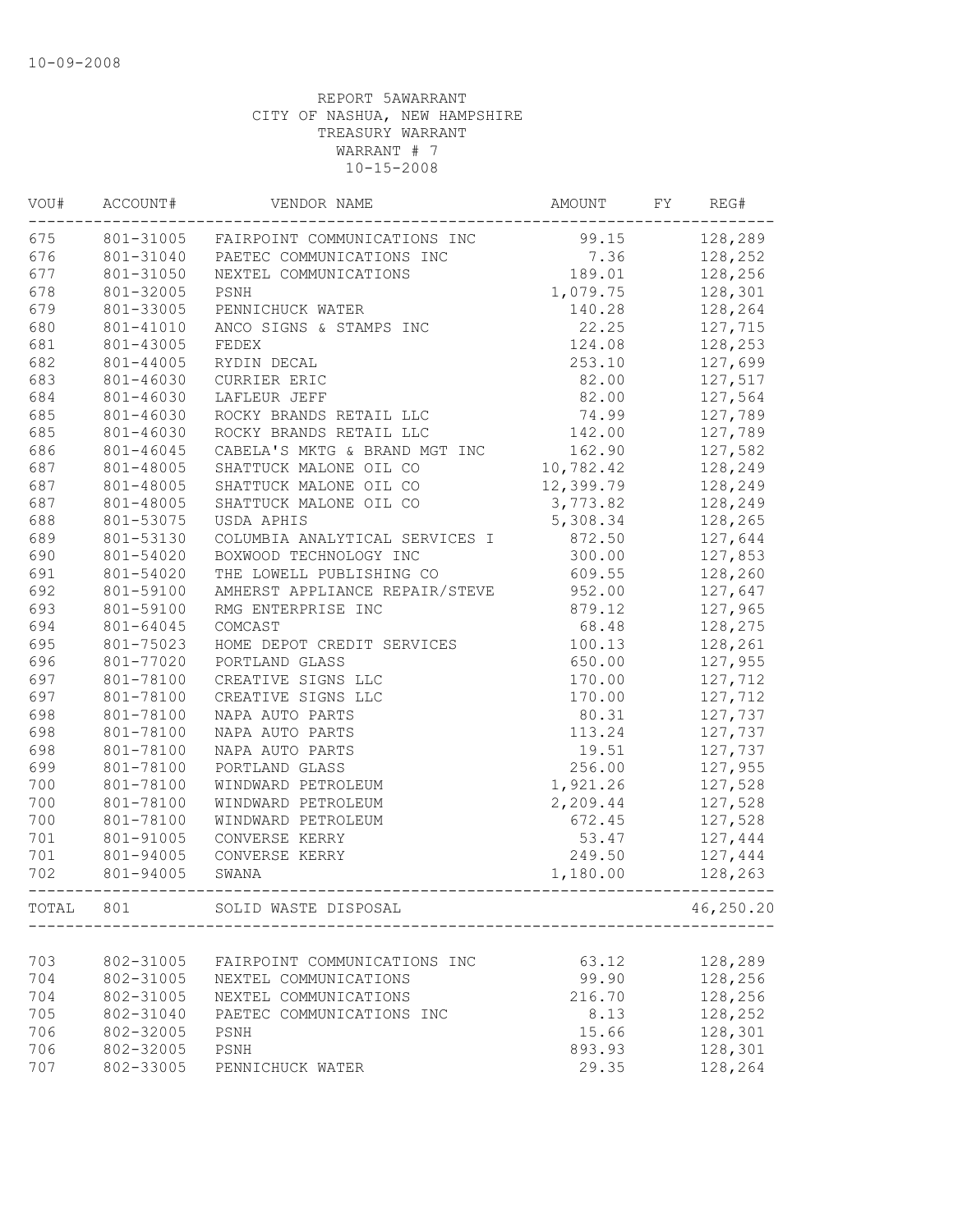| VOU# | ACCOUNT#    | VENDOR NAME                    | AMOUNT    | FY | REG#    |
|------|-------------|--------------------------------|-----------|----|---------|
| 708  | 802-34015   | METROMEDIA ENERGY INC          | 62.52     |    | 128,288 |
| 709  | 802-41015   | STAPLES BUSINESS ADVANTAGE     | 599.74    |    | 127,857 |
| 710  | 802-43005   | CITY OF NASHUA/PETTY CASH SLIP | 45.16     |    | 127,431 |
| 711  | 802-43005   | LECLERC MARIO                  | 36.58     |    | 128,246 |
| 712  | 802-45101   | CIBA CORPORATION               | 11,736.00 |    | 127,527 |
| 713  | 802-45103   | JCI JONES CHEMICALS INC        | 10,026.68 |    | 127,637 |
| 714  | 802-45105   | HOLLAND COMPANY INC            | 4,935.84  |    | 127,554 |
| 715  | 802-45106   | KEMIRA WATER SOLUTIONS INC     | 8,809.90  |    | 127,640 |
| 716  | 802-45175   | ARCSOURCE INC                  | 64.00     |    | 127,614 |
| 717  | $802 - 452$ | DEMETROULAKOS GEORGE           | 540.00    |    | 127,828 |
| 718  | $802 - 452$ | GURSKIS ALEXANDER              | 540.00    |    | 127,827 |
| 719  | 802-46045   | ROCKY BRANDS RETAIL LLC        | 79.99     |    | 127,789 |
| 719  | 802-46045   | ROCKY BRANDS RETAIL LLC        | 164.00    |    | 127,789 |
| 720  | 802-46045   | UNIFIRST CORPORATION           | 158.73    |    | 127,761 |
| 720  | 802-46045   | UNIFIRST CORPORATION           | 1,116.48  |    | 127,761 |
| 721  | $802 - 467$ | HILLSBOROUGH COUNTY TREASURER  | 37.26     |    | 128,147 |
| 722  | 802-48015   | DENNIS K BURKE INC             | 927.63    |    | 128,316 |
| 722  | 802-48015   | DENNIS K BURKE INC             | 927.63    |    | 128,316 |
| 723  | 802-49070   | HACH COMPANY                   | 346.95    |    | 127,746 |
| 724  | 802-49070   | MILLIPORE CORPORATION          | 611.00    |    | 127,544 |
| 725  | 802-49075   | FASTENAL COMPANY               | 391.84    |    | 127,676 |
| 726  | 802-49075   | HOME DEPOT CREDIT SERVICES     | 15.38     |    | 128,261 |
| 727  | 802-49075   | IMTEK REPROGRAPHICS INC        | 48.00     |    | 127,924 |
| 728  | 802-49075   | STAPLES BUSINESS ADVANTAGE     | 36.12     |    | 127,857 |
| 729  | 802-53030   | CHEMSERVE ENVIRONMENTAL ANALYS | 2,889.18  |    | 127,718 |
| 730  | 802-53030   | EASTERN ANALYTICAL INC         | 65.00     |    | 127,606 |
| 731  | 802-54020   | THE LOWELL PUBLISHING CO       | 571.20    |    | 128,260 |
| 732  | 802-54020   | UNION LEADER CORPORATION       | 422.46    |    | 128,255 |
| 733  | 802-59100   | ANSWERING SERVICES OF NH LLC   | 70.00     |    | 127,660 |
| 734  | 802-59100   | ASAP FIRE & SAFETY CORPORATION | 1,551.00  |    | 127,562 |
| 735  | 802-59100   | GREENLEAF WILLIAM              | 340.00    |    | 127,673 |
| 736  | 802-59100   | MARCOR REMEDIATION INC         | 5,200.00  |    | 127,842 |
| 737  | 802-59225   | RESOURCE MANAGEMENT INC        | 40,920.18 |    | 127,454 |
| 738  | 802-59230   | BROX INDUSTRIES INC            | 1,061.13  |    | 127,499 |
| 739  | 802-59230   | CORRIVEAU ROUTHIER INC         | 1,448.35  |    | 128,132 |
| 740  | 802-59230   | E J PRESCOTT INC               | 4,440.04  |    | 127,540 |
| 741  | 802-59230   | NEW ENGLAND PIPE CLEANING COMP | 2,800.00  |    | 127,834 |
| 742  | 802-59230   | TDD EARTH TECHNOLOGIES INC     | 12,725.00 |    | 127,542 |
| 743  | 802-59230   | VELLANO BROS INC               | 146.00    |    | 127,613 |
| 744  | 802-59239   | STAPLES BUSINESS ADVANTAGE     | 157.49    |    | 127,857 |
| 745  | 802-59275   | PENNICHUCK WATER WORKS         | 7,760.32  |    | 127,556 |
| 746  | 802-59320   | NAPA AUTO PARTS                | 55.23     |    | 127,737 |
| 747  | 802-59320   | SANEL AUTO PARTS CO            | 18.82     |    | 127,611 |
| 747  | 802-59320   | SANEL AUTO PARTS CO            | 13.39     |    | 127,611 |
| 748  | 802-64192   | AQUAONE TECHNOLOGIES LLC       | 242.50    |    | 127,835 |
| 749  | 802-64192   | FASTENAL COMPANY               | 254.54    |    | 127,676 |
| 750  | 802-64192   | GRAINGER                       | 433.59    |    | 127,549 |
| 750  | 802-64192   | GRAINGER                       | 324.78    |    | 127,549 |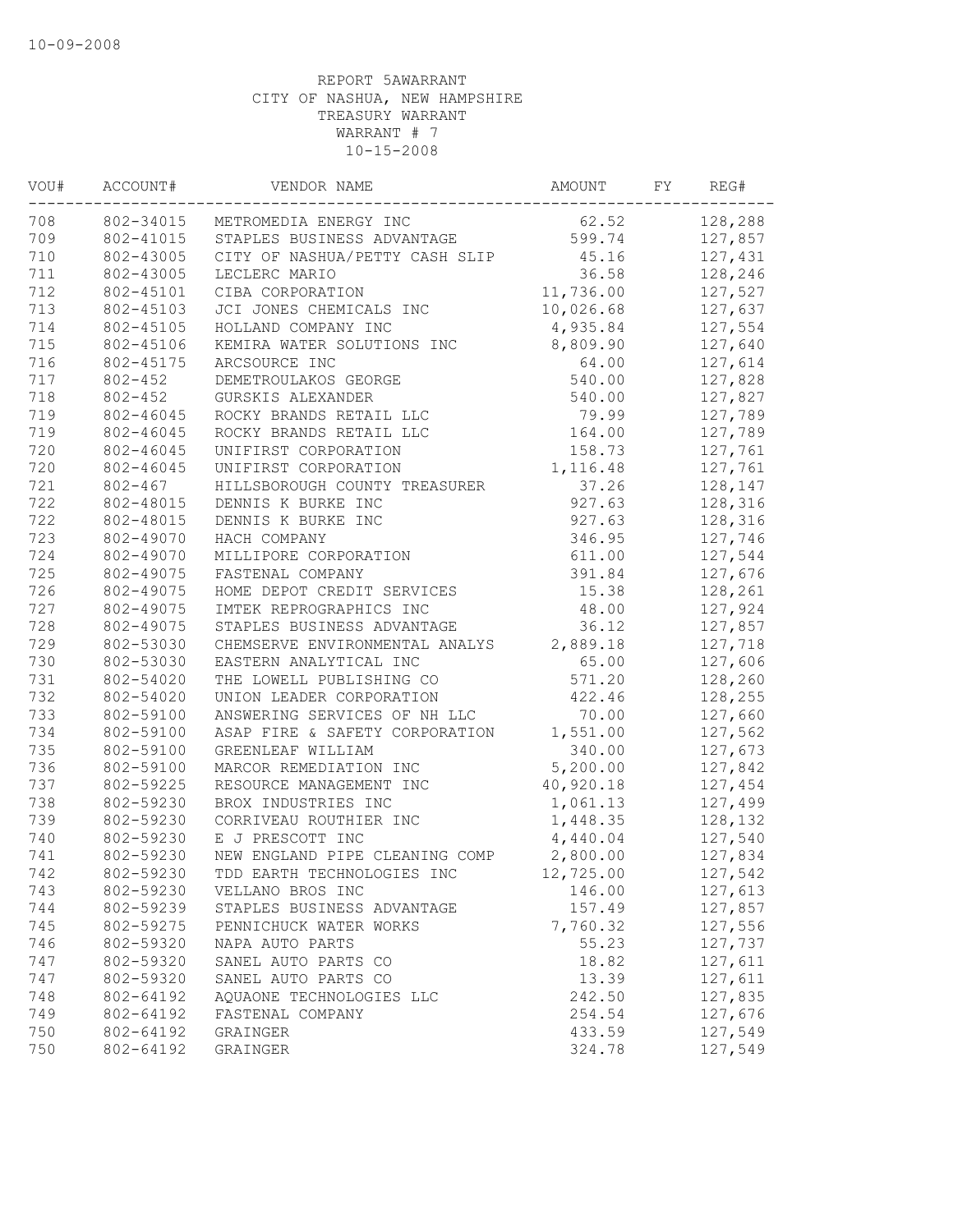| VOU#  | ACCOUNT#  | VENDOR NAME                    | AMOUNT   | FY | REG#       |
|-------|-----------|--------------------------------|----------|----|------------|
| 751   | 802-64192 | HOME DEPOT CREDIT SERVICES     | 636.69   |    | 128,261    |
| 752   | 802-64192 | PINE MOTOR PARTS               | 14.40    |    | 128,142    |
| 753   | 802-77045 | FASTENAL COMPANY               | 4.80     |    | 127,676    |
| 754   | 802-77050 | HOME DEPOT CREDIT SERVICES     | 159.96   |    | 128,261    |
| 755   | 802-77055 | GRAINGER                       | 38.76    |    | 127,549    |
| 756   | 802-77062 | MCMASTER-CARR SUPPLY CO        | 91.55    |    | 127,597    |
| 757   | 802-77067 | GRAINGER                       | 432.83   |    | 127,549    |
| 758   | 802-77067 | UNITED SUPPLY COMPANY INC      | 33.36    |    | 128,148    |
| 759   | 802-77069 | GRAINGER                       | 912.66   |    | 127,549    |
| 760   | 802-77069 | HOME DEPOT CREDIT SERVICES     | 21.54    |    | 128,261    |
| 761   | 802-77069 | M & M ELECTRICAL SUPPLY CO INC | 458.05   |    | 128,129    |
| 762   | 802-77069 | MCMASTER-CARR SUPPLY CO        | 112.39   |    | 127,597    |
| 763   | 802-77069 | PINE MOTOR PARTS               | 305.78   |    | 128,142    |
| 764   | 802-77071 | FASTENAL COMPANY               | 12.51    |    | 127,676    |
| 765   | 802-77072 | M & B MACHINING AND WELDING    | 3,892.00 |    | 128,139    |
| 766   | 802-77999 | GRAINGER                       | 13.89    |    | 127,549    |
| 767   | 802-91010 | KEATING WILLIAM                | 15.80    |    | 127,674    |
| 768   | 802-94005 | CIARDELLI GERALDINE            | 52.38    |    | 128,247    |
| 769   | 802-94005 | FODY'S GREAT AMERICAN TAVERN   | 840.00   |    | 128,313    |
| 770   | 802-94005 | SUMMIT TECHNOLOGIES INC        | 1,075.00 |    | 128,309    |
| 771   | 802-96004 | AJ MAC CONTRACTING             | 2,050.00 |    | 127,833    |
| 772   | 802-96004 | HAMPSHIRE PUMP & EQUIPMENT LLC | 2,995.00 |    | 128,291    |
| TOTAL | 802       | SEWERAGE DISPOSAL SYSTEM       |          |    | 141,663.77 |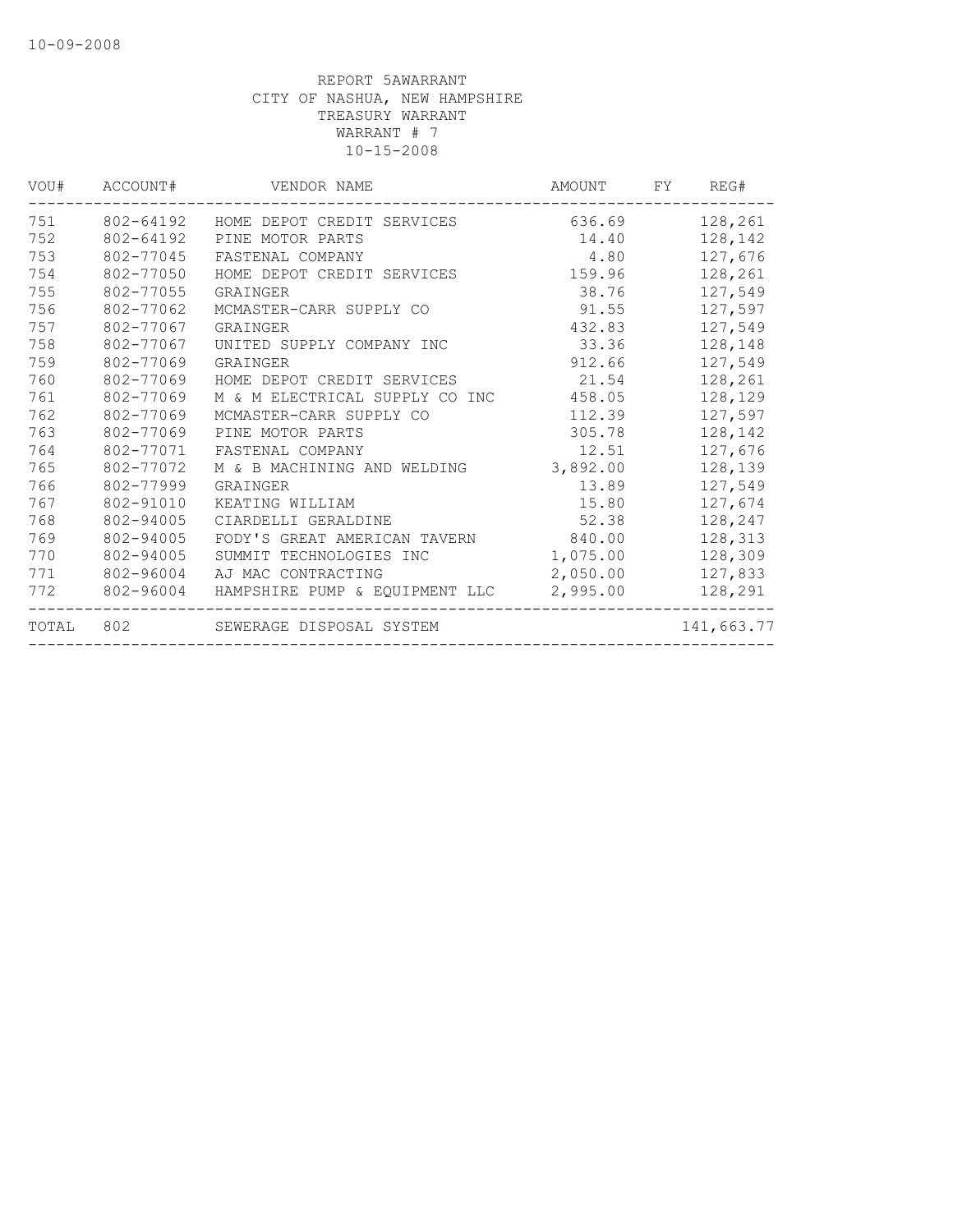| VOU#                                          | ACCOUNT#                                                                                            | VENDOR NAME                                                                                                                                                                                    | AMOUNT FY REG#                                                |                                                                           |
|-----------------------------------------------|-----------------------------------------------------------------------------------------------------|------------------------------------------------------------------------------------------------------------------------------------------------------------------------------------------------|---------------------------------------------------------------|---------------------------------------------------------------------------|
| 773                                           |                                                                                                     | 901-68080 S & J MOTOR CO                                                                                                                                                                       | 6,027.00 127,433                                              |                                                                           |
| TOTAL                                         | 901                                                                                                 | SOLID WASTE TRUST FUND                                                                                                                                                                         |                                                               | 6,027.00                                                                  |
| 774                                           | 915-94010                                                                                           | SCHRADER BECKY                                                                                                                                                                                 | 607.50                                                        | 128,248                                                                   |
| TOTAL                                         | 915                                                                                                 | HUMAN RESOURCE TRUST FUND                                                                                                                                                                      |                                                               | 607.50                                                                    |
| 775<br>775<br>776<br>777<br>778<br>779<br>780 | $952 - 05054$<br>952-05054<br>952-05058<br>952-05058<br>$952 - 45065$<br>$952 - 45285$<br>952-53075 | HOME DEPOT CREDIT SERVICES<br>HOME DEPOT CREDIT SERVICES<br>ASAP FIRE & SAFETY CORPORATION<br>HANDY HOUSE INC<br>GATE CITY FENCE CO INC<br>MARSHALL SIGNS INC<br>LOUIS BERGER & ASSOCIATES INC | 75.51<br>9.94<br>70.00<br>55.00<br>200.00<br>122.00<br>334.04 | 128,261<br>128,261<br>127,562<br>128,274<br>127,579<br>127,967<br>127,723 |
| TOTAL                                         | 952                                                                                                 | PARK & RECREATION TRUST FUND                                                                                                                                                                   |                                                               | 866.49                                                                    |
| 781                                           |                                                                                                     | 961-45185 HARDY DORIC INC                                                                                                                                                                      | 1,560.00                                                      | 127,621                                                                   |
| TOTAL                                         | 961                                                                                                 | EDGEWOOD CEMETERY TRUST FUND                                                                                                                                                                   |                                                               | 1,560.00                                                                  |
| 782<br>783<br>784<br>785                      | 975-05058<br>975-05058<br>975-05072<br>975-59100                                                    | APS LIGHTING-SOUND-A/V<br>STATE OF NH<br>NH PUBLIC RADIO INC<br>PRESTON JULIA                                                                                                                  | 47.50<br>75.00<br>360.00<br>400.00                            | 128,064<br>127,440<br>128,298<br>127,851                                  |
| TOTAL                                         | 975                                                                                                 | LIBRARY TRUST FUND                                                                                                                                                                             |                                                               | 882.50                                                                    |
| 206,28                                        |                                                                                                     | 981-49050 PAYNE VICTORIA                                                                                                                                                                       | 269.29                                                        | 127,970                                                                   |
| TOTAL                                         | 981                                                                                                 | <b>SCHOOL TRUST FUND</b>                                                                                                                                                                       |                                                               | 269.29                                                                    |
|                                               |                                                                                                     |                                                                                                                                                                                                |                                                               |                                                                           |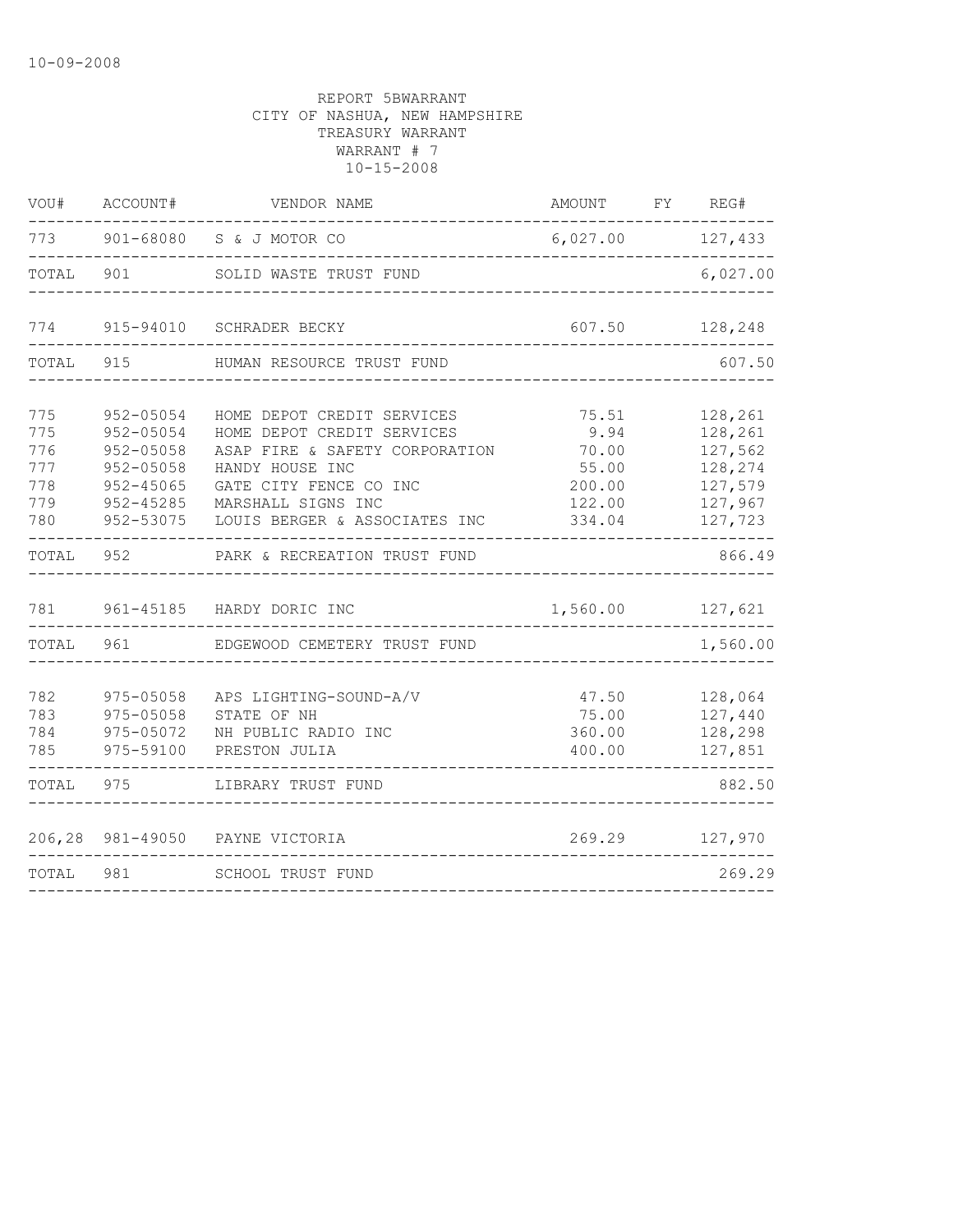|           | ACCOUNT# PAYROLL WEEK ENDING |  | AMOUNT |
|-----------|------------------------------|--|--------|
|           |                              |  |        |
| TOTAL 981 |                              |  |        |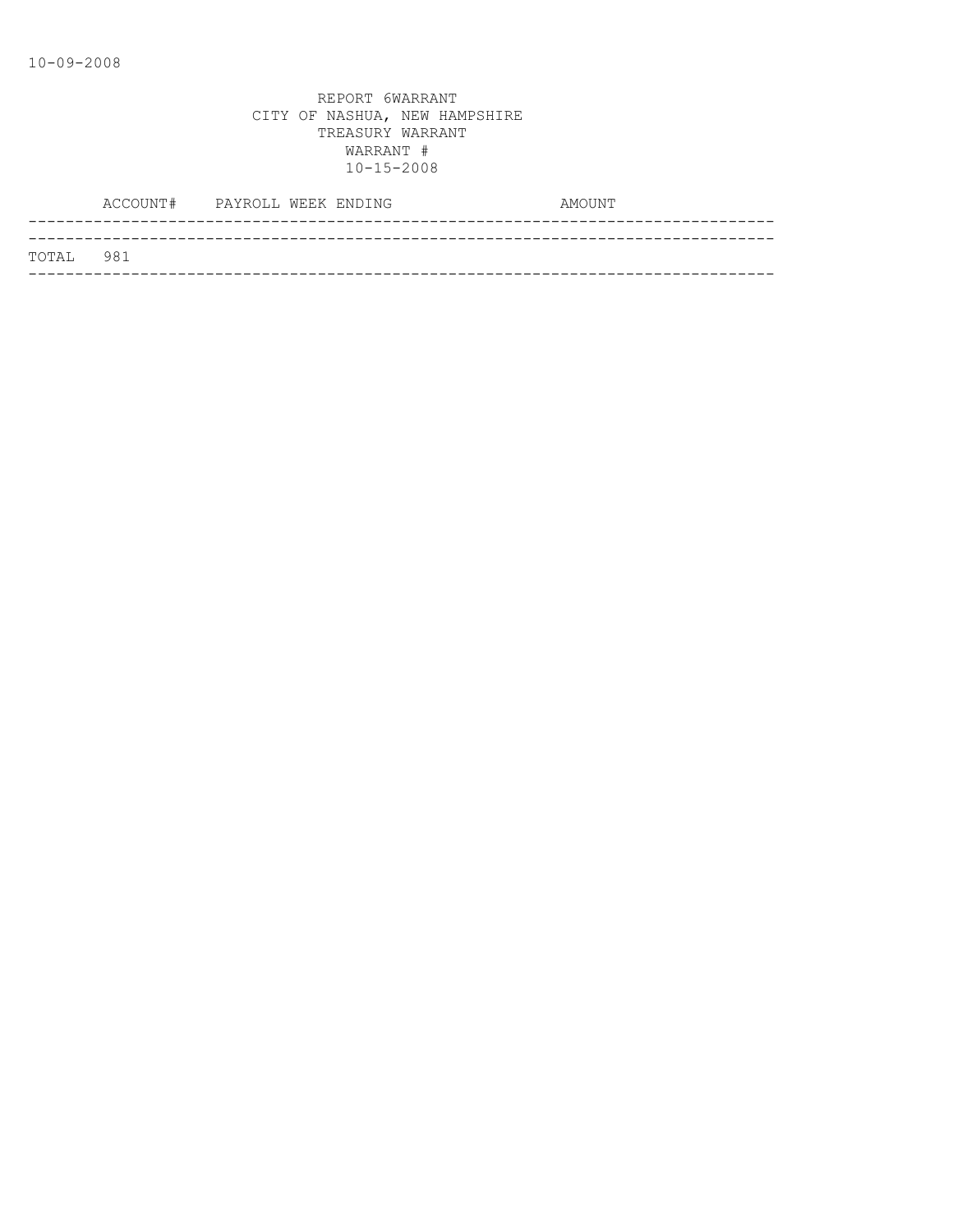|           | ACCOUNT#   | PAYROLL WEEK ENDING           | AMOUNT    |          |
|-----------|------------|-------------------------------|-----------|----------|
|           | 305-11125  | $04 - OCT - 2008$             | 903.15    |          |
|           |            | 305-11125 27-SEP-2008         | 903.15    |          |
|           |            | 305-11239 04-OCT-2008         | 1,014.26  |          |
|           |            | 305-11239 27-SEP-2008         | 1,014.26  |          |
|           |            | 305-59100 27-SEP-2008         | 200.00    |          |
| TOTAL 305 |            | SRF - CIVIC & COMM ACTIVITIES |           | 4,034.82 |
|           |            |                               |           |          |
|           | 308-83051  | $04 - OCT - 2008$             | 721.03    |          |
|           |            | 308-83051 27-SEP-2008         | 738.81    |          |
|           |            | 308-83052 04-OCT-2008         | 1,225.10  |          |
|           |            | 308-83052 27-SEP-2008         | 967.21    |          |
|           |            | 308-83102 04-OCT-2008         | 1,438.42  |          |
|           |            | 308-83102 27-SEP-2008         | 2,018.68  |          |
| TOTAL 308 |            | SRF - INSURANCE               |           | 7,109.25 |
|           |            |                               |           |          |
|           |            | 3086-11870 04-OCT-2008        | 5,853.77  |          |
|           |            | 3086-13032 04-OCT-2008        | 256.05    |          |
|           |            | 3086-13032 27-SEP-2008        | 256.05    |          |
|           |            | 3086-13133 04-OCT-2008        | 431.25    |          |
| TOTAL     | 308        | JAVITS GRANT PROGRAM          |           | 6,797.12 |
|           |            |                               |           |          |
|           |            | 3097-11162 04-OCT-2008        | 610.13    |          |
|           | 3097-11162 | 27-SEP-2008                   | 610.13    |          |
|           | 3097-11408 | $04 - OCT - 2008$             | 360.80    |          |
|           | 3097-11408 | 27-SEP-2008                   |           |          |
|           | 3097-12112 | $04 - OCT - 2008$             | 814.68    |          |
|           | 3097-12112 | 27-SEP-2008                   | 861.93    |          |
|           | 3097-12830 | $04 - OCT - 2008$             | 162.70    |          |
|           | 3097-12830 | 27-SEP-2008                   | 89.74     |          |
|           | 3097-19138 | $04-0CT-2008$                 | 2,952.16  |          |
|           | 3097-19139 | $04 - OCT - 2008$             | 20,318.50 |          |
|           | 3097-19140 | $04 - OCT - 2008$             | 8,950.55  |          |
|           | 3097-19140 | 27-SEP-2008                   | 9,110.61  |          |
|           | 3097-19540 | $04 - OCT - 2008$             | 22,068.58 |          |
|           | 3097-19540 | 27-SEP-2008                   | 21,864.33 |          |
|           | 3097-19544 | $04 - OCT - 2008$             | 688.94    |          |
|           | 3097-19544 | 27-SEP-2008                   | 693.37    |          |
|           | 3097-19545 | $04 - OCT - 2008$             | 2,471.98  |          |
|           | 3097-19545 | 27-SEP-2008                   | 2,128.59  |          |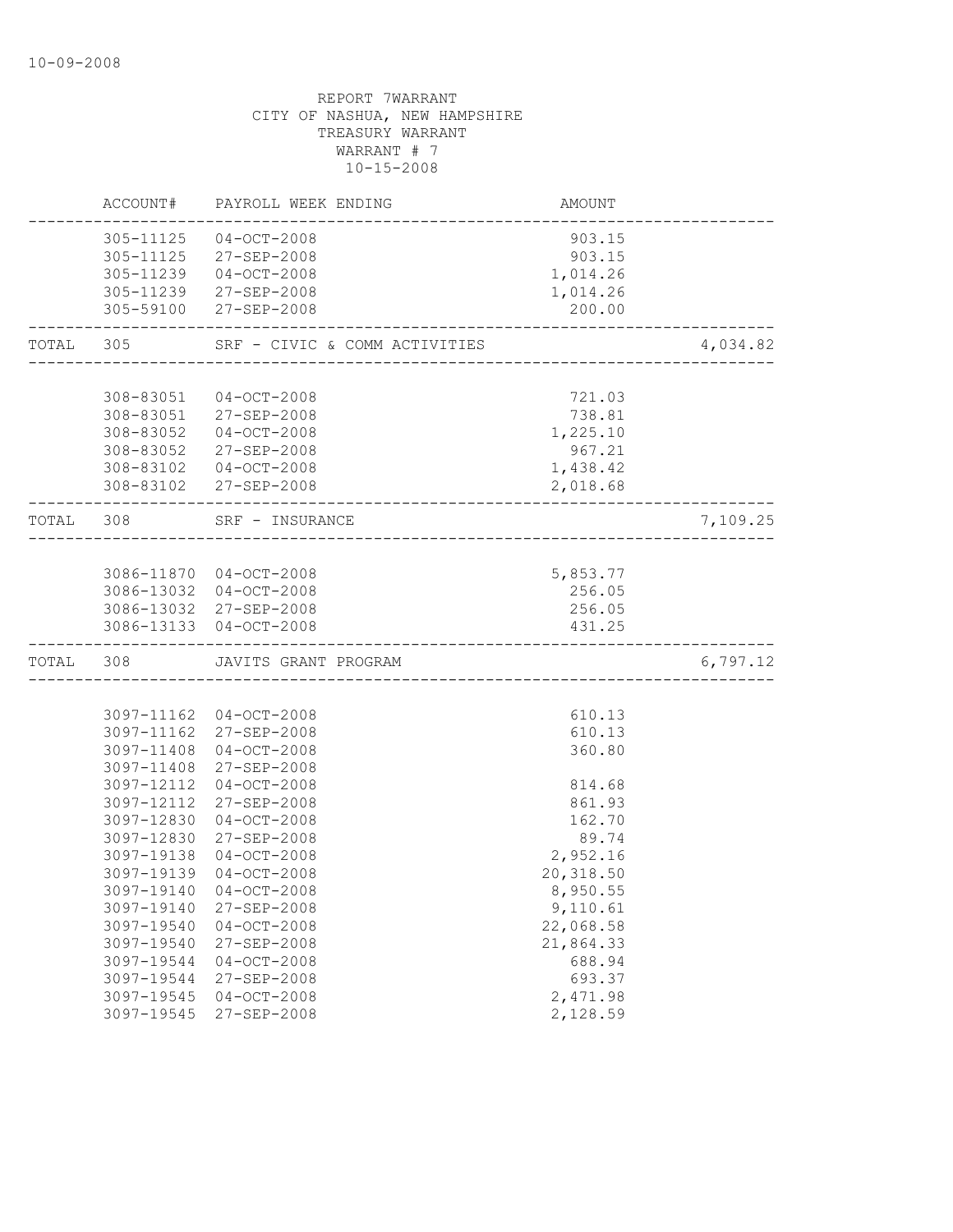|           | ACCOUNT#               | PAYROLL WEEK ENDING                      | <b>AMOUNT</b>          |           |
|-----------|------------------------|------------------------------------------|------------------------|-----------|
| TOTAL 309 |                        | SRF - FOOD SERVICES                      |                        | 94,757.72 |
|           |                        |                                          | ______________________ |           |
|           |                        | 3098-13004 04-OCT-2008                   | 3,726.56               |           |
|           |                        | 3098-13004 27-SEP-2008                   | 566.44                 |           |
| TOTAL     | 309                    | FRESH FRUIT & VEGETABLE GRANT            |                        | 4,293.00  |
|           |                        | 3117-12006 04-OCT-2008                   | 2,800.00               |           |
|           |                        | 3117-12006 27-SEP-2008                   | 525.00                 |           |
| TOTAL 311 |                        | DRIVER'S EDUCATION                       |                        | 3,325.00  |
|           | 312-11165              | $04 - OCT - 2008$                        | 1,052.87               |           |
|           | 312-11165              | 27-SEP-2008                              | 1,052.87               |           |
|           | 312-11191              | $04-0CT-2008$                            | 788.83                 |           |
|           | 312-11191              | 27-SEP-2008                              | 788.83                 |           |
|           | $312 - 11547$          | $04-0CT-2008$                            | 2,117.19               |           |
|           | 312-11547              | 27-SEP-2008                              | 2,117.19               |           |
|           | 312-12010              | $04-0CT-2008$                            | 75.00                  |           |
|           | 312-12010<br>312-12116 | 27-SEP-2008<br>$04-0CT-2008$             | 100.00<br>599.87       |           |
|           | 312-12116              | 27-SEP-2008                              | 599.87                 |           |
|           | 312-13004              | $04 - OCT - 2008$                        | 1,083.12               |           |
|           | 312-13004              | 27-SEP-2008                              | 307.59                 |           |
| TOTAL     | 312                    | SRF - FINANCIAL SERVICES                 |                        | 10,683.23 |
|           |                        | 3122-12006 04-OCT-2008                   | 850.00                 |           |
|           |                        | 3122-12006 27-SEP-2008                   | 187.50                 |           |
| TOTAL     | 312                    | ADULT ED/CONTINUING ED<br>______________ |                        | 1,037.50  |
|           |                        | 3138-13133 27-SEP-2008                   | 1,250.00               |           |
| TOTAL     | 313                    | FIFTH BLOCK INITIATIVE                   |                        | 1,250.00  |
|           |                        |                                          |                        |           |
|           |                        | 3149-11870 04-OCT-2008                   | $-50.00$               |           |
|           | 3149-11870             | 27-SEP-2008                              | 50.00                  |           |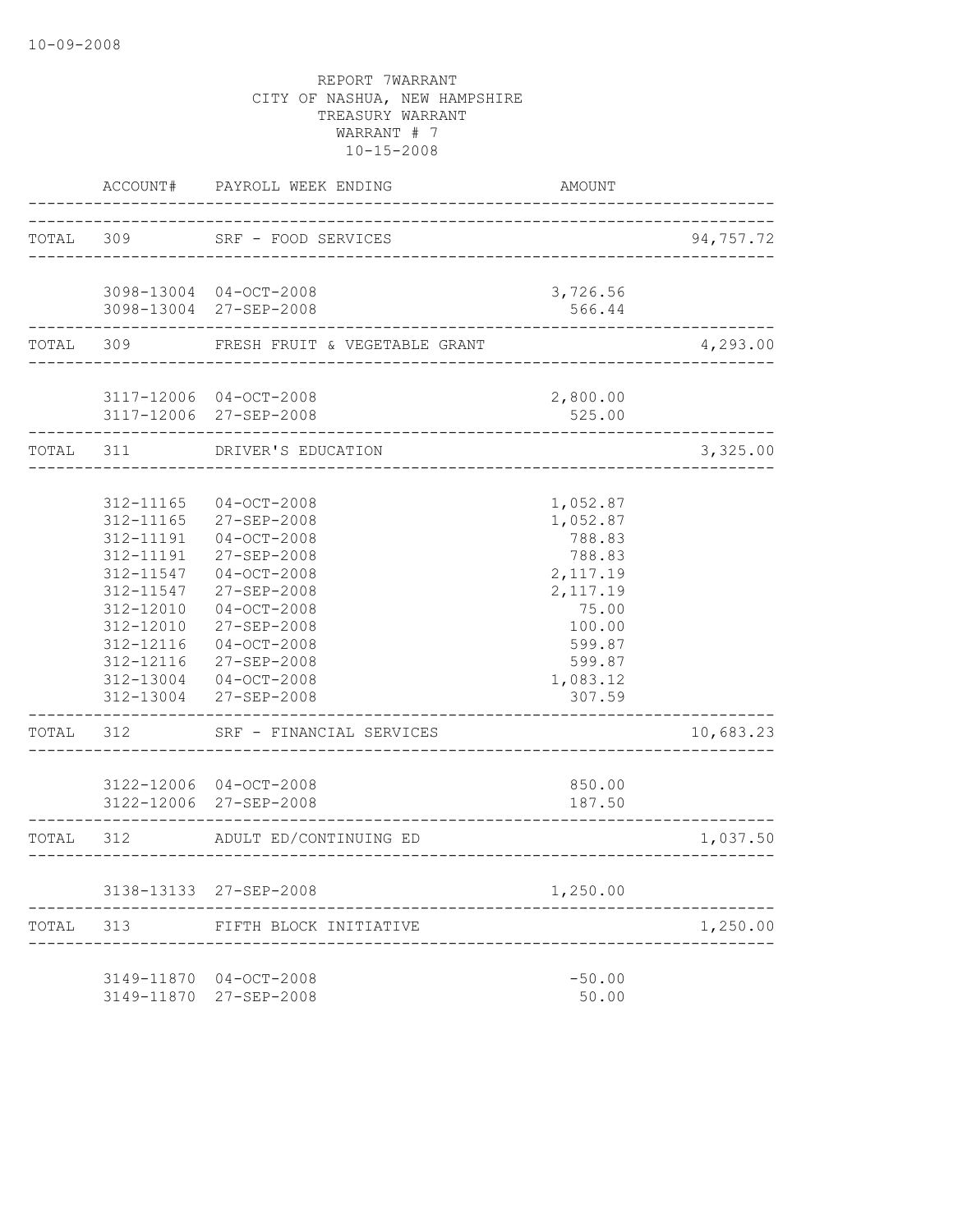|           |                                                  | ACCOUNT# PAYROLL WEEK ENDING                                                           | AMOUNT                                      |          |
|-----------|--------------------------------------------------|----------------------------------------------------------------------------------------|---------------------------------------------|----------|
| TOTAL 314 |                                                  |                                                                                        |                                             |          |
|           |                                                  | 3239-12006 04-OCT-2008<br>3239-12006 27-SEP-2008                                       | 1,637.50<br>700.00                          |          |
|           |                                                  | TOTAL 323 ADULT H.S.ALTERNATIVE ED                                                     |                                             | 2,337.50 |
|           | -----------------                                | 3245-11860 04-OCT-2008                                                                 | 1,346.15                                    |          |
|           |                                                  | TOTAL 324 YOUTH SAFE HAVEN-PAL                                                         |                                             | 1,346.15 |
|           |                                                  | 3269-11726 04-OCT-2008                                                                 | 1,831.69                                    |          |
|           |                                                  | TOTAL 326 NH ALTERNATE ASSESSMENT COACH                                                |                                             | 1,831.69 |
|           |                                                  | 3279-12006 04-OCT-2008                                                                 | 450.00                                      |          |
|           |                                                  | TOTAL 327 ADULT H.S.SPECIAL NEEDS GRANT                                                |                                             | 450.00   |
|           |                                                  | 331-11245 04-OCT-2008<br>331-11245 27-SEP-2008<br>331-11250 04-OCT-2008                | 597.36<br>597.36<br>1,365.74                |          |
|           | 331-11552                                        | 331-11250 27-SEP-2008<br>331-11552 04-OCT-2008<br>27-SEP-2008<br>331-11561 04-OCT-2008 | 682.87<br>986.27<br>986.27<br>1,117.33      |          |
|           | 331-11561<br>331-11567<br>331-11567<br>331-12115 | 27-SEP-2008<br>$04 - OCT - 2008$<br>27-SEP-2008<br>$04 - OCT - 2008$                   | 1,117.33<br>1,414.76<br>1,414.76<br>548.32  |          |
|           | 331-12115<br>331-13038<br>331-13044              | 27-SEP-2008<br>331-13038 04-OCT-2008<br>27-SEP-2008<br>$04-0CT-2008$                   | 548.32<br>1,591.56<br>2,922.22<br>2,050.10  |          |
|           | 331-13044<br>331-13048<br>331-13048<br>331-18036 | 27-SEP-2008<br>$04-OCT-2008$<br>27-SEP-2008<br>$04-0CT-2008$                           | 4,241.73<br>1,464.17<br>570.18<br>14,656.33 |          |
|           | 331-18036                                        | 27-SEP-2008                                                                            | 11,930.46                                   |          |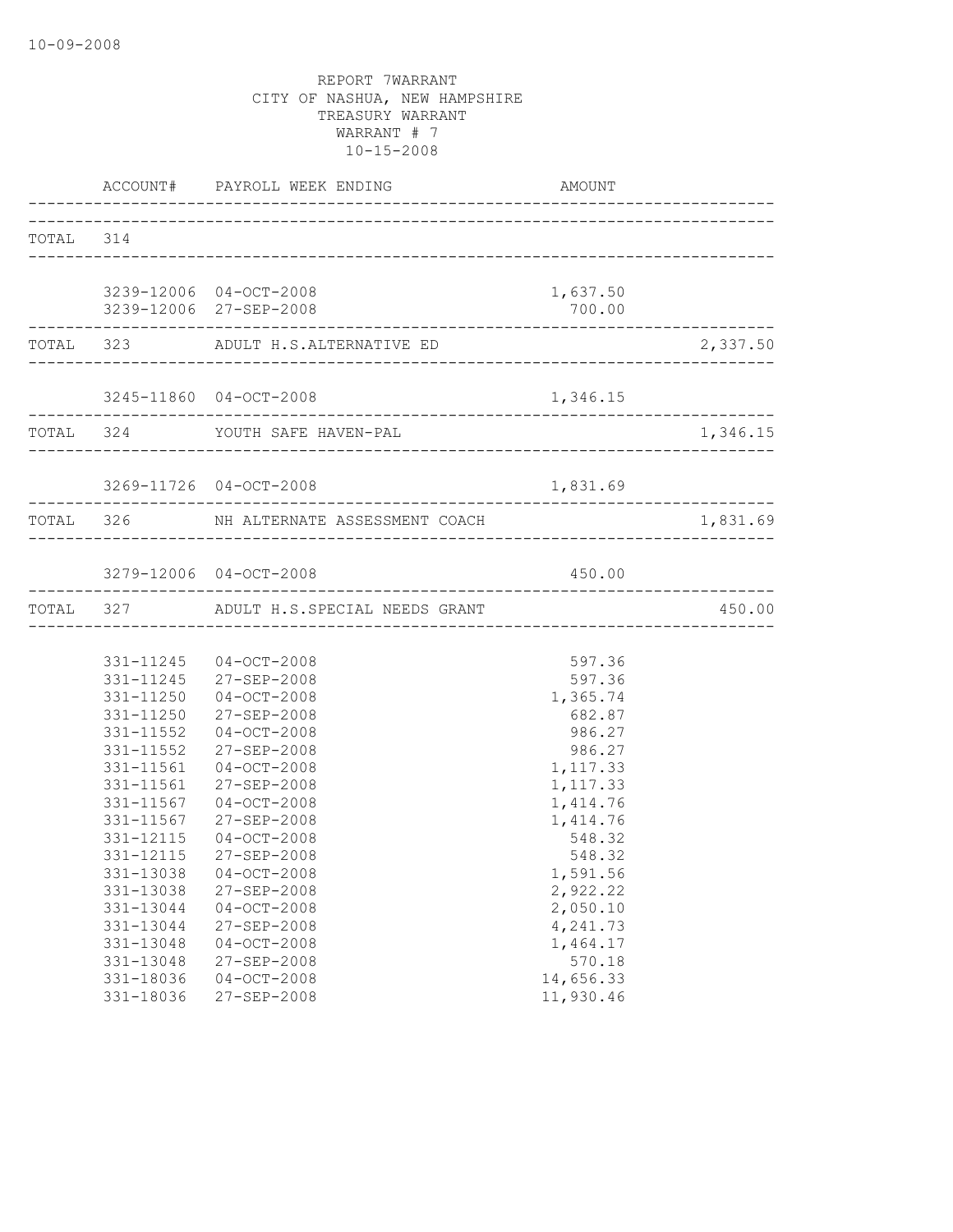|           | <b>AMOUNT</b>                                                                                                                                                               | PAYROLL WEEK ENDING                                                                                                                                                                                                                                             | ACCOUNT#                                                                                                                                                                                                                                              |           |
|-----------|-----------------------------------------------------------------------------------------------------------------------------------------------------------------------------|-----------------------------------------------------------------------------------------------------------------------------------------------------------------------------------------------------------------------------------------------------------------|-------------------------------------------------------------------------------------------------------------------------------------------------------------------------------------------------------------------------------------------------------|-----------|
| 50,803.44 | -----------------------------                                                                                                                                               | SRF - POLICE DEPARTMENT                                                                                                                                                                                                                                         |                                                                                                                                                                                                                                                       | TOTAL 331 |
|           | 97.20                                                                                                                                                                       |                                                                                                                                                                                                                                                                 | 332-13004 04-OCT-2008                                                                                                                                                                                                                                 |           |
|           | 133.21                                                                                                                                                                      |                                                                                                                                                                                                                                                                 | 332-13004 27-SEP-2008                                                                                                                                                                                                                                 |           |
|           | 106.57                                                                                                                                                                      |                                                                                                                                                                                                                                                                 | 332-18084 04-OCT-2008                                                                                                                                                                                                                                 |           |
| 336.98    |                                                                                                                                                                             | SRF - FIRE DEPARTMENT                                                                                                                                                                                                                                           |                                                                                                                                                                                                                                                       | TOTAL 332 |
|           | $-93.00$                                                                                                                                                                    |                                                                                                                                                                                                                                                                 | 3339-12201 27-SEP-2008                                                                                                                                                                                                                                |           |
| $-93.00$  |                                                                                                                                                                             | TITLE I SCHL IMPRV MT PLEASANT                                                                                                                                                                                                                                  |                                                                                                                                                                                                                                                       | TOTAL 333 |
|           |                                                                                                                                                                             |                                                                                                                                                                                                                                                                 |                                                                                                                                                                                                                                                       |           |
|           | 2,117.29                                                                                                                                                                    |                                                                                                                                                                                                                                                                 | 3359-11870 04-OCT-2008                                                                                                                                                                                                                                |           |
|           |                                                                                                                                                                             |                                                                                                                                                                                                                                                                 |                                                                                                                                                                                                                                                       |           |
|           |                                                                                                                                                                             |                                                                                                                                                                                                                                                                 |                                                                                                                                                                                                                                                       |           |
|           |                                                                                                                                                                             |                                                                                                                                                                                                                                                                 |                                                                                                                                                                                                                                                       |           |
|           | 62.50                                                                                                                                                                       |                                                                                                                                                                                                                                                                 | 3359-19230 27-SEP-2008                                                                                                                                                                                                                                |           |
| 6,134.10  |                                                                                                                                                                             | TITLE IB READ 1ST MT PLEASANT                                                                                                                                                                                                                                   | 335                                                                                                                                                                                                                                                   | TOTAL     |
|           |                                                                                                                                                                             |                                                                                                                                                                                                                                                                 |                                                                                                                                                                                                                                                       |           |
|           |                                                                                                                                                                             |                                                                                                                                                                                                                                                                 |                                                                                                                                                                                                                                                       |           |
|           |                                                                                                                                                                             |                                                                                                                                                                                                                                                                 |                                                                                                                                                                                                                                                       |           |
|           |                                                                                                                                                                             |                                                                                                                                                                                                                                                                 |                                                                                                                                                                                                                                                       |           |
|           |                                                                                                                                                                             |                                                                                                                                                                                                                                                                 |                                                                                                                                                                                                                                                       |           |
|           | 104.21                                                                                                                                                                      | 27-SEP-2008                                                                                                                                                                                                                                                     | 341-12037                                                                                                                                                                                                                                             |           |
|           | 396.07                                                                                                                                                                      | $04 - OCT - 2008$                                                                                                                                                                                                                                               | 341-12101                                                                                                                                                                                                                                             |           |
|           | 396.07                                                                                                                                                                      |                                                                                                                                                                                                                                                                 | 341-12101 27-SEP-2008                                                                                                                                                                                                                                 |           |
| 4,323.47  |                                                                                                                                                                             | SRF - COMMUNITY SERVICES                                                                                                                                                                                                                                        | 341                                                                                                                                                                                                                                                   | TOTAL     |
|           |                                                                                                                                                                             |                                                                                                                                                                                                                                                                 |                                                                                                                                                                                                                                                       |           |
|           | 1,864.14                                                                                                                                                                    | $04-0CT-2008$                                                                                                                                                                                                                                                   | 342-11584                                                                                                                                                                                                                                             |           |
|           |                                                                                                                                                                             |                                                                                                                                                                                                                                                                 |                                                                                                                                                                                                                                                       |           |
|           |                                                                                                                                                                             |                                                                                                                                                                                                                                                                 |                                                                                                                                                                                                                                                       |           |
|           |                                                                                                                                                                             |                                                                                                                                                                                                                                                                 |                                                                                                                                                                                                                                                       |           |
|           |                                                                                                                                                                             |                                                                                                                                                                                                                                                                 |                                                                                                                                                                                                                                                       |           |
|           |                                                                                                                                                                             |                                                                                                                                                                                                                                                                 |                                                                                                                                                                                                                                                       |           |
|           |                                                                                                                                                                             |                                                                                                                                                                                                                                                                 |                                                                                                                                                                                                                                                       |           |
|           |                                                                                                                                                                             |                                                                                                                                                                                                                                                                 |                                                                                                                                                                                                                                                       |           |
|           | 254.35                                                                                                                                                                      | 27-SEP-2008                                                                                                                                                                                                                                                     | 342-12582                                                                                                                                                                                                                                             |           |
|           | 660.56<br>1,593.75<br>1,625.00<br>75.00<br>722.90<br>722.90<br>938.55<br>938.56<br>104.21<br>1,864.14<br>635.11<br>635.11<br>200.51<br>200.51<br>904.16<br>904.16<br>254.35 | $04-0CT-2008$<br>$04-0CT-2008$<br>$04 - OCT - 2008$<br>27-SEP-2008<br>$04 - OCT - 2008$<br>27-SEP-2008<br>$04 - OCT - 2008$<br>27-SEP-2008<br>$04 - OCT - 2008$<br>27-SEP-2008<br>$04-0CT-2008$<br>27-SEP-2008<br>$04-0CT-2008$<br>27-SEP-2008<br>$04-0CT-2008$ | 3359-12006<br>3359-12078<br>3359-12078 27-SEP-2008<br>3359-19230 04-OCT-2008<br>341-11107<br>341-11107<br>341-11563<br>341-11563<br>341-12037<br>342-11584<br>342-12000<br>342-12000<br>342-12113<br>342-12113<br>342-12199<br>342-12199<br>342-12582 |           |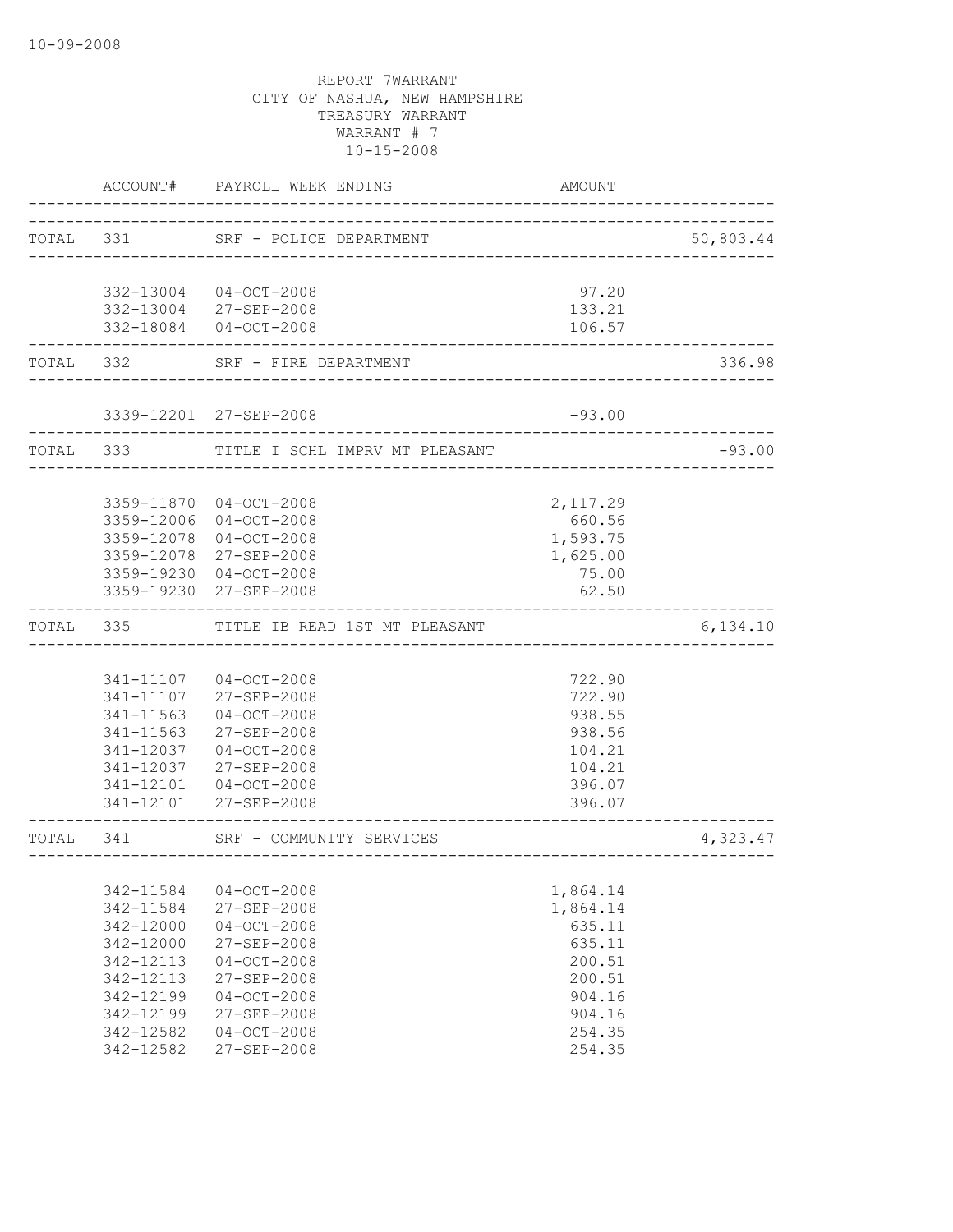|           | ACCOUNT#                 | PAYROLL WEEK ENDING                                                                                                                                            | AMOUNT                                                                        |             |
|-----------|--------------------------|----------------------------------------------------------------------------------------------------------------------------------------------------------------|-------------------------------------------------------------------------------|-------------|
| TOTAL 342 |                          | SRF - COMMUNITY HEALTH                                                                                                                                         |                                                                               | 7,716.54    |
|           |                          | 3440-11860 04-OCT-2008                                                                                                                                         | 1,153.85                                                                      |             |
|           | TOTAL 344                | ___________________<br>AFTER SCHOOL PROGRAM                                                                                                                    |                                                                               | 1,153.85    |
|           |                          | 3449-11162 04-OCT-2008<br>3449-11162 27-SEP-2008<br>3449-11860 04-OCT-2008<br>3449-12006 04-OCT-2008                                                           | 640.13<br>640.13<br>7,994.51<br>5.00                                          |             |
| TOTAL 344 |                          | TITLE IV SDF 21ST CENTURY                                                                                                                                      |                                                                               | 9,279.77    |
|           | 3468-11162<br>3468-11162 | 3468-10923 04-OCT-2008<br>$04-0CT-2008$<br>27-SEP-2008<br>3468-11870 04-OCT-2008<br>3468-1923. 04-OCT-2008<br>3468-19230 04-OCT-2008<br>3468-19230 27-SEP-2008 | $-50.00$<br>464.40<br>580.50<br>25,391.23<br>$-100.00$<br>18,300.00<br>275.00 |             |
|           |                          | TOTAL 346 SMALLER LEARNING COMMUNITY                                                                                                                           |                                                                               | 44,861.13   |
|           |                          | 3508-12201 04-OCT-2008                                                                                                                                         | 93.00                                                                         |             |
|           | TOTAL 350                | TITLE 11A TEACHER QUALITY                                                                                                                                      |                                                                               | 93.00       |
|           |                          | 3509-11726 04-OCT-2008                                                                                                                                         | 25, 145. 93                                                                   |             |
|           | TOTAL 350                | TITLE 11A TEACHER QUALITY                                                                                                                                      | ----------------------------                                                  | 25, 145. 93 |
|           |                          | 352-59055 04-OCT-2008<br>352-59055 27-SEP-2008                                                                                                                 | 400.06<br>400.06                                                              |             |
| TOTAL     | 352                      | SRF - PARKS AND RECREATION                                                                                                                                     |                                                                               | 800.12      |
|           |                          | 3539-13032 04-OCT-2008<br>3539-13032 27-SEP-2008                                                                                                               | 726.08<br>143.85                                                              |             |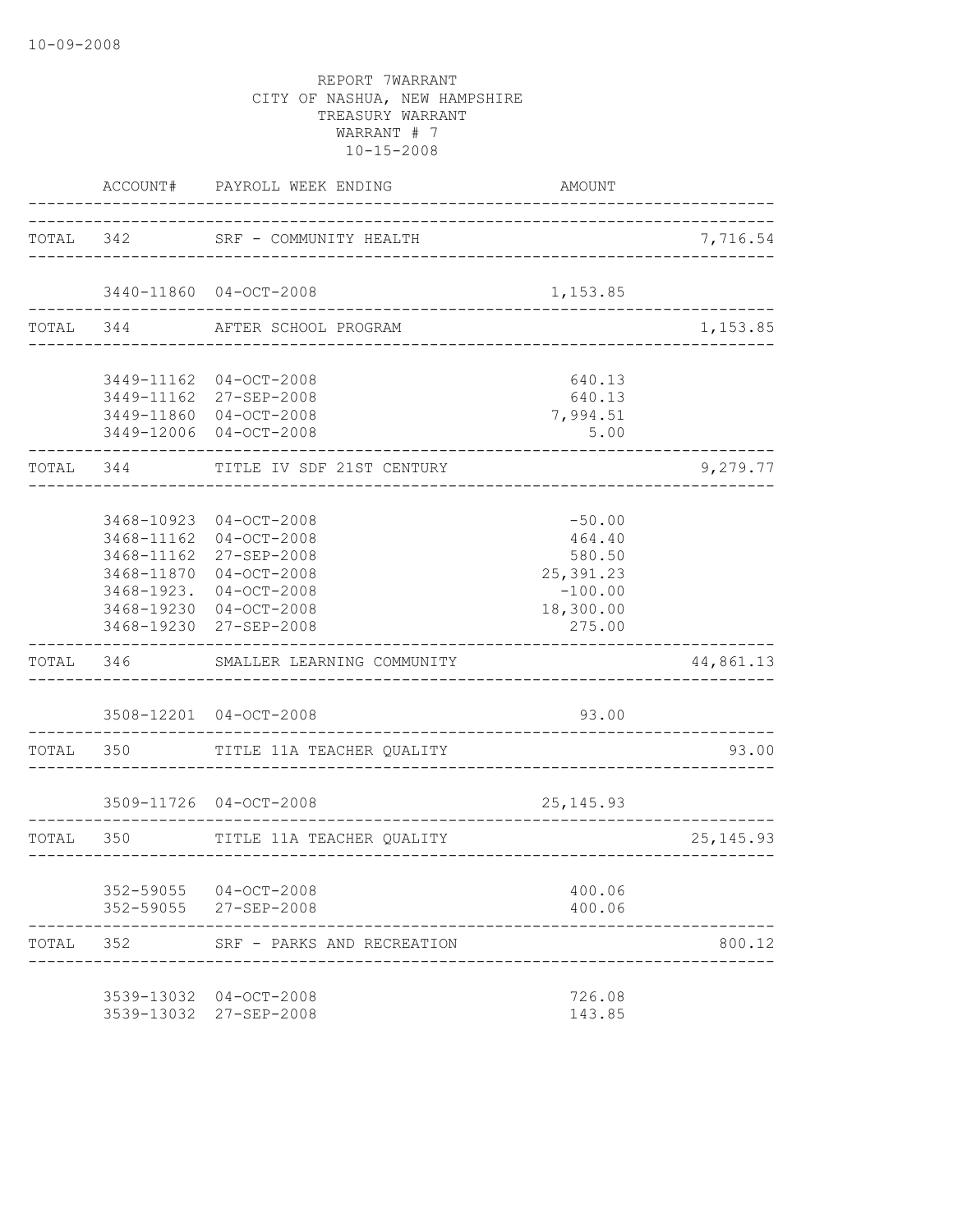|                        | ACCOUNT# PAYROLL WEEK ENDING         | AMOUNT                                      |                               |
|------------------------|--------------------------------------|---------------------------------------------|-------------------------------|
|                        | TOTAL 353 ADULT BASIC EDUCATION      |                                             | 869.93                        |
|                        |                                      |                                             |                               |
|                        | 3559-11870 04-OCT-2008               | 2,809.53                                    |                               |
|                        | 3559-12006 04-OCT-2008               | 2,066.40                                    |                               |
|                        | 3559-12006 27-SEP-2008               | 646.16                                      |                               |
|                        | 3559-12078 04-OCT-2008               | 1,375.00                                    |                               |
|                        | 3559-12078 27-SEP-2008               | 1,418.75                                    |                               |
|                        | 3559-19230 04-OCT-2008               | 821.15                                      |                               |
|                        | 3559-19230 27-SEP-2008               | 33.50<br>---------------------------------- |                               |
|                        | TOTAL 355 TITLE IB READING 1ST FES   |                                             | 9,170.49                      |
|                        | 3608-11515 04-OCT-2008               | 5,080.33                                    |                               |
|                        | TOTAL 360 DROP OUT PREVENTION/ALT ED |                                             | -----------------<br>5,080.33 |
|                        |                                      |                                             |                               |
|                        | 3609-13133 04-OCT-2008               | 1,325.00                                    |                               |
|                        | TOTAL 360 DROP OUT PREVENTION/ALT ED |                                             | 1,325.00                      |
|                        |                                      |                                             |                               |
|                        | 374-01126 04-OCT-2008                | 914.75                                      |                               |
|                        | 374-01126 27-SEP-2008                | 914.75                                      |                               |
|                        | 374-01127 04-OCT-2008                | 264.98                                      |                               |
|                        | 374-01127 27-SEP-2008                | 264.98                                      |                               |
|                        | 374-01210 04-OCT-2008                | 1,780.14                                    |                               |
|                        | 374-01210 27-SEP-2008                | 1,780.14                                    |                               |
|                        | 374-0703P 04-OCT-2008                | 377.53                                      |                               |
|                        | 374-0703P 27-SEP-2008                | 377.53                                      |                               |
| 374-0704P              | $04-OCT-2008$                        | 322.99                                      |                               |
| 374-0704P              | 27-SEP-2008                          | 322.99                                      |                               |
| 374-0705P              | $04 - OCT - 2008$                    | 1,121.97                                    |                               |
| 374-0705P              | 27-SEP-2008                          | 1,121.97                                    |                               |
|                        | 374-07235 04-OCT-2008                | 919.22                                      |                               |
| 374-07235              | 27-SEP-2008                          | 919.22                                      |                               |
| 374-0734P              | $04-0CT-2008$                        | 1,953.19                                    |                               |
| 374-0734P<br>374-09003 | 27-SEP-2008<br>$04-0CT-2008$         | 1,759.02<br>524.27                          |                               |
| 374-09003              | 27-SEP-2008                          | 524.27                                      |                               |
| 374-11131              | $04 - OCT - 2008$                    | 1,219.71                                    |                               |
| 374-11131              | 27-SEP-2008                          | 1,219.71                                    |                               |
| 374-11149              | $04 - OCT - 2008$                    | 1,714.37                                    |                               |
| 374-11149              | $27 - SEP - 2008$                    | 1,840.92                                    |                               |
| 374-11168              | $04-0CT-2008$                        | 928.64                                      |                               |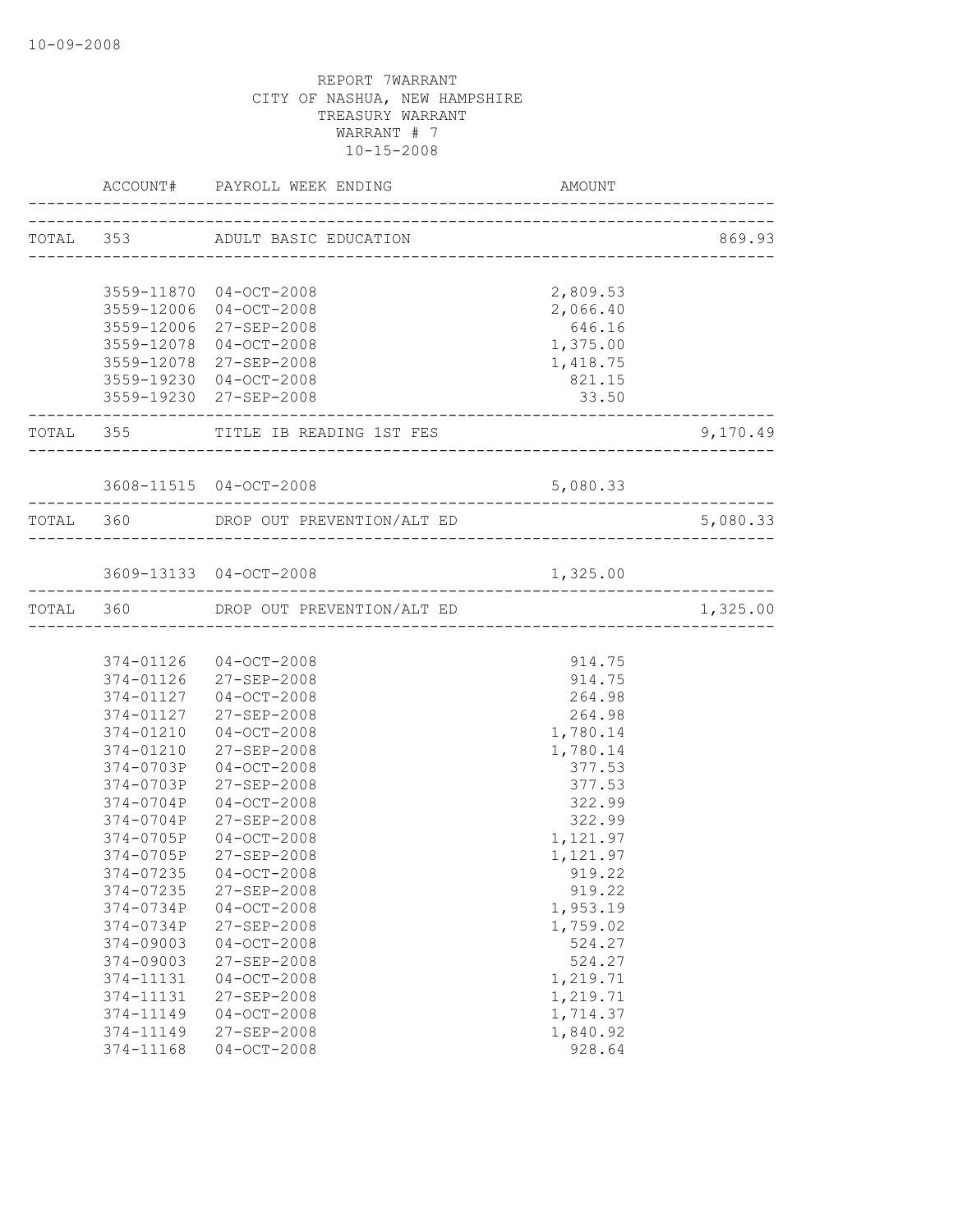|           | ACCOUNT#   | PAYROLL WEEK ENDING                                                     | <b>AMOUNT</b>                      |              |
|-----------|------------|-------------------------------------------------------------------------|------------------------------------|--------------|
|           |            | 374-11168 27-SEP-2008<br>374-11653 04-OCT-2008<br>374-11653 27-SEP-2008 | 928.64<br>469.42<br>469.42         |              |
| TOTAL     | 374        | SRF - URBAN PROGRAMS                                                    |                                    | 24,954.74    |
|           |            |                                                                         | __________________________________ |              |
|           |            | 3768-11726 04-OCT-2008                                                  | $-5,623.62$                        |              |
|           |            | 3768-12198 04-OCT-2008                                                  | $-2,912.41$                        |              |
| TOTAL 376 |            | TITLE I ESEA                                                            |                                    | $-8,536.03$  |
|           |            | 3769-11726 04-OCT-2008                                                  | 7,892.33                           |              |
|           |            | 3769-11802 04-OCT-2008                                                  | 1,972.09                           |              |
|           | 3769-11870 | $04 - OCT - 2008$                                                       | 2,426.57                           |              |
|           | 3769-12111 | $04-0CT-2008$                                                           | 4,338.33                           |              |
|           | 3769-12111 | 27-SEP-2008                                                             | 4,584.67                           |              |
|           | 3769-12126 | $04-OCT-2008$                                                           | 537.60                             |              |
|           | 3769-12126 | 27-SEP-2008                                                             | 537.60                             |              |
|           | 3769-12198 | $04 - OCT - 2008$                                                       | 43,868.53                          |              |
|           |            | 3769-13133 04-OCT-2008                                                  | 2,007.90                           |              |
|           |            | 3769-13133 27-SEP-2008                                                  | 1,009.83                           |              |
|           |            | 3769-13137 04-OCT-2008                                                  | 38.75                              |              |
|           |            | 3769-19000 04-OCT-2008                                                  | 4,491.10                           |              |
|           |            | 3769-19000 27-SEP-2008                                                  | 1,725.62                           |              |
| TOTAL     | 376        | TITLE I ESEA                                                            |                                    | 75,430.92    |
|           |            | 3778-13133 27-SEP-2008                                                  |                                    |              |
| TOTAL 377 |            | TITLE III ENHANCE ENG LANGUAGE                                          |                                    |              |
|           |            |                                                                         |                                    |              |
|           |            | 3888-12126 04-OCT-2008                                                  | $-1,625.40$                        |              |
|           |            | 3888-12126 27-SEP-2008                                                  | 232.20                             |              |
| TOTAL     | 388        | TITLE V INNOVATIVE PROGRAMS                                             |                                    | $-1, 393.20$ |
|           |            | 3908-13133 04-OCT-2008                                                  | 400.00                             |              |
| TOTAL     | 390        | VOC ED SECONDARY PERKINS                                                |                                    | 400.00       |

3909-13133 04-OCT-2008 75.00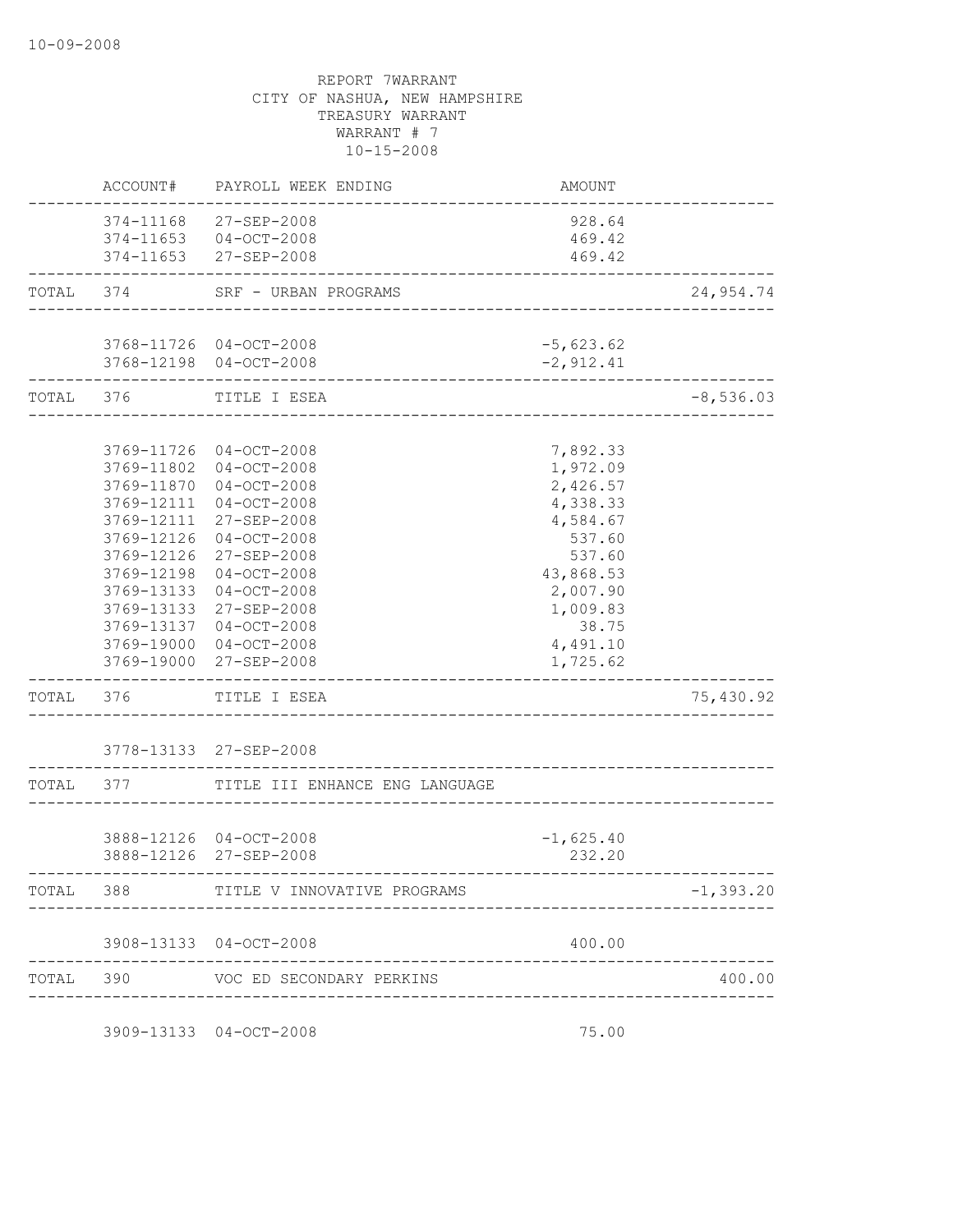|                    | ACCOUNT# PAYROLL WEEK ENDING                                                                         | AMOUNT                                 |              |
|--------------------|------------------------------------------------------------------------------------------------------|----------------------------------------|--------------|
|                    | TOTAL 390 VOC ED SECONDARY PERKINS                                                                   |                                        | 75.00        |
|                    | 3937-19000 04-OCT-2008                                                                               | 809.01                                 |              |
| TOTAL 393 DAY CARE |                                                                                                      |                                        | 809.01       |
|                    | 3958-11860 04-OCT-2008                                                                               | $-5,595.06$                            |              |
|                    | TOTAL 395 IDEA BASIC SPEC ED                                                                         |                                        | $-5, 595.06$ |
|                    | 3959-11726 04-OCT-2008<br>3959-12201 04-OCT-2008<br>3959-12201 27-SEP-2008                           | 69,841.14<br>310.00<br>217.00          |              |
|                    | TOTAL 395 IDEA BASIC SPEC ED<br><u>Listen in der der der der </u>                                    |                                        | 70,368.14    |
|                    | 3977-12111 04-OCT-2008<br>3977-12111 27-SEP-2008<br>3977-12112 04-OCT-2008<br>3977-13137 04-OCT-2008 | 6, 395.08<br>6,336.57<br>34.65<br>3.84 |              |
|                    | TOTAL 397 SPECIAL ED LOCAL                                                                           |                                        | 12,770.14    |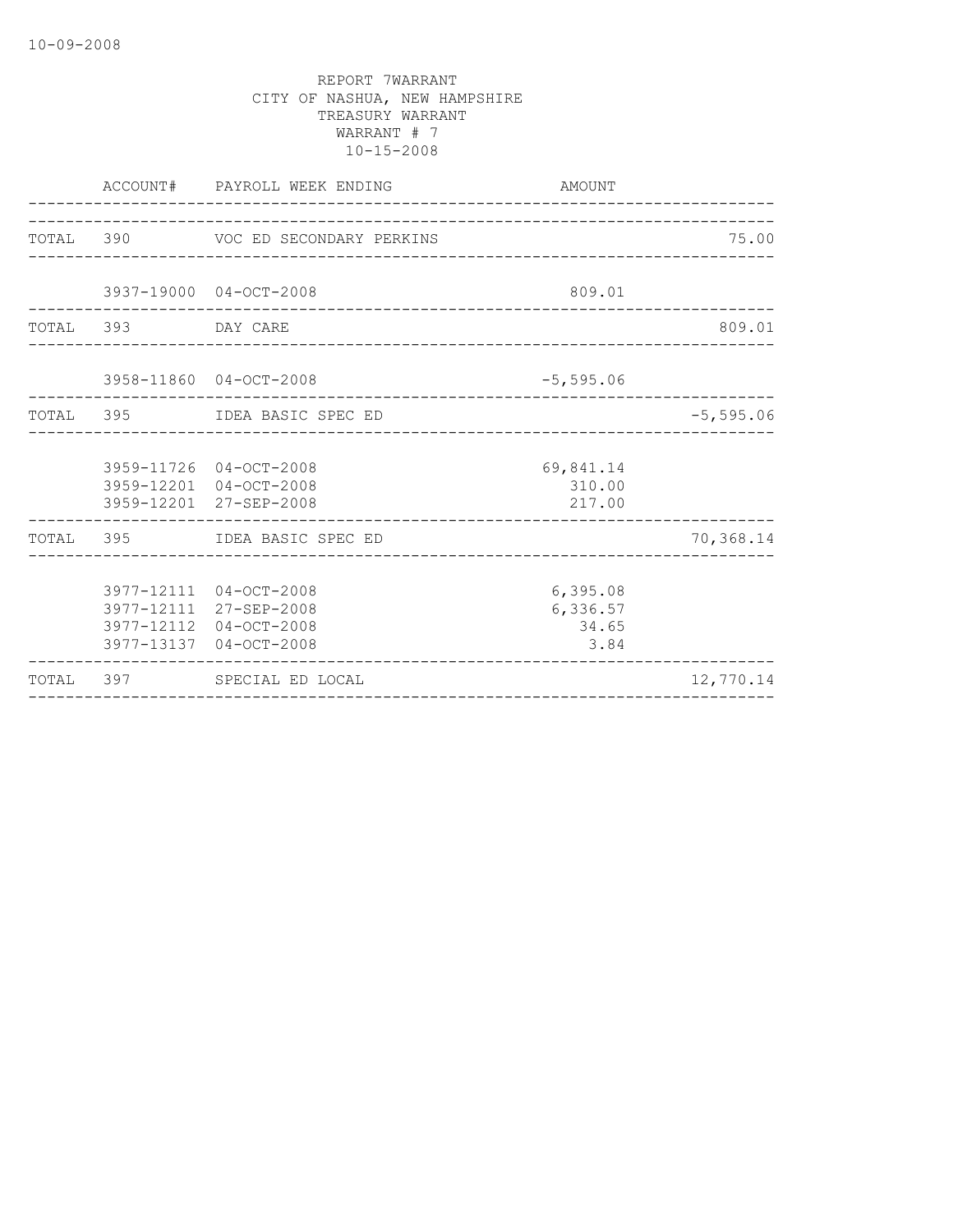|       | ACCOUNT#               | PAYROLL WEEK ENDING              | <b>AMOUNT</b>    |           |
|-------|------------------------|----------------------------------|------------------|-----------|
|       | 501-11033              | $04 - OCT - 2008$                | 769.94           |           |
|       | 501-11033              | 27-SEP-2008                      | 769.93           |           |
|       | 501-11470              | $04 - OCT - 2008$                | 798.30           |           |
|       | $501 - 11470$          | 27-SEP-2008                      | 798.30           |           |
|       | 501-11471              | $04-0CT-2008$                    | 1,926.42         |           |
|       | 501-11471              | 27-SEP-2008                      | 1,926.42         |           |
|       | 501-11611              | $04 - OCT - 2008$                | 528.68           |           |
|       | 501-11611              | $27 - SEP - 2008$                | 528.68           |           |
| TOTAL | 501                    | MAYOR'S OFFICE                   |                  | 8,046.67  |
|       |                        |                                  |                  |           |
|       | 502-11113              | $04-0CT-2008$                    | 1,526.00         |           |
|       | 502-11113              | 27-SEP-2008                      | 1,526.00         |           |
|       | 502-11195              | $04-0CT-2008$                    | 1,941.86         |           |
|       | 502-11195              | 27-SEP-2008                      | 1,941.86         |           |
|       | 502-11219              | $04-0CT-2008$                    | 1,766.76         |           |
|       | 502-11219              | 27-SEP-2008                      | 1,766.76         |           |
|       | 502-11518              | $04 - OCT - 2008$                | 1,615.59         |           |
|       | 502-11518              | 27-SEP-2008                      | 1,615.60         |           |
| TOTAL | 502                    | LEGAL DEPARTMENT                 |                  | 13,700.43 |
|       |                        |                                  |                  |           |
|       |                        | 503-11071  04-OCT-2008           | 1,196.29         |           |
|       | 503-11071              | 27-SEP-2008                      | 1,196.29         |           |
|       |                        | 503-12092  04-OCT-2008           | 490.64           |           |
|       | 503-12092              | 27-SEP-2008                      | 490.64           |           |
| TOTAL | 503                    | BOARD OF ALDERMEN                |                  | 3,373.86  |
|       |                        |                                  |                  |           |
|       | 508-11130              | $04 - OCT - 2008$                | 809.99           |           |
|       | 508-11130              | 27-SEP-2008                      | 809.99           |           |
|       | 508-11446              | $04-0CT-2008$                    | 813.98           |           |
|       | 508-11446              | $27 - SEP - 2008$                | 813.98           |           |
| TOTAL | 508                    | INSURANCE - POLICY COSTS         |                  | 3, 247.94 |
|       |                        |                                  |                  |           |
|       | 511-11247<br>511-11247 | $04 - OCT - 2008$<br>27-SEP-2008 | 662.00<br>662.00 |           |
|       | 511-11248              | $04 - OCT - 2008$                | 1,351.04         |           |
|       | 511-11248              | 27-SEP-2008                      | 1,351.04         |           |
| TOTAL | 511                    | CITI-STAT (FORMERLY ADMIN SVS)   |                  | 4,026.08  |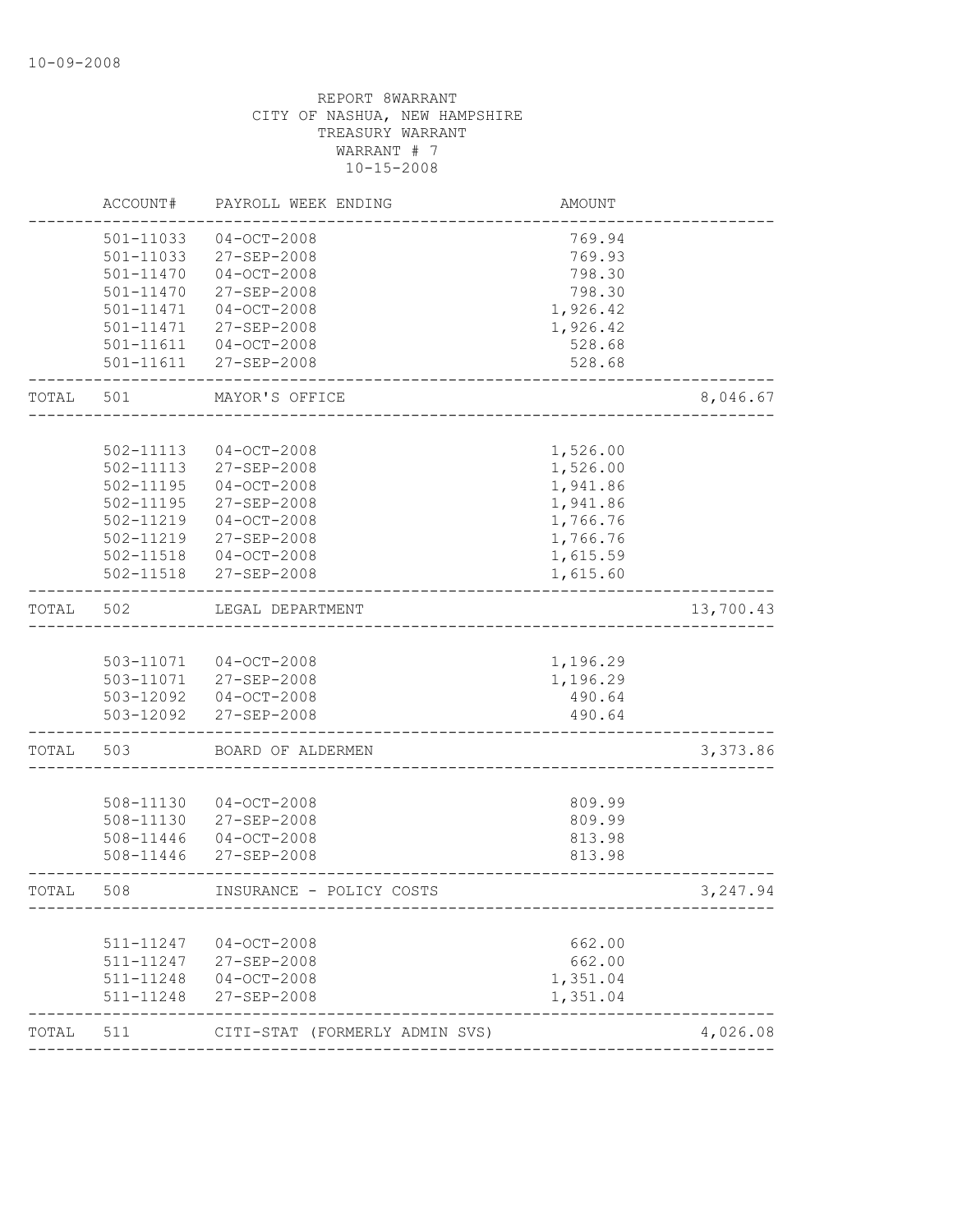|       | ACCOUNT#  | PAYROLL WEEK ENDING    | AMOUNT   |           |
|-------|-----------|------------------------|----------|-----------|
|       | 512-11005 | $04 - OCT - 2008$      | 876.86   |           |
|       | 512-11005 | 27-SEP-2008            | 876.86   |           |
|       | 512-11050 | $04 - OCT - 2008$      | 1,436.34 |           |
|       | 512-11050 | $27 - SEP - 2008$      | 718.17   |           |
|       | 512-11064 | $04 - OCT - 2008$      | 954.94   |           |
|       | 512-11064 | 27-SEP-2008            | 954.94   |           |
|       | 512-11073 | $04 - OCT - 2008$      | 1,544.89 |           |
|       | 512-11073 | 27-SEP-2008            | 1,544.88 |           |
|       | 512-11165 | $04 - OCT - 2008$      | 2,123.90 |           |
|       | 512-11165 | 27-SEP-2008            | 2,178.03 |           |
|       | 512-11173 | $04 - OCT - 2008$      | 1,364.21 |           |
|       | 512-11173 | 27-SEP-2008            | 1,364.21 |           |
|       | 512-11177 | $04 - OCT - 2008$      | 1,885.72 |           |
|       | 512-11177 | 27-SEP-2008            | 1,885.72 |           |
|       | 512-11222 | $04 - OCT - 2008$      | 957.31   |           |
|       | 512-11222 | 27-SEP-2008            | 957.31   |           |
|       | 512-11224 | $04 - OCT - 2008$      | 957.64   |           |
|       | 512-11224 | $27 - SEP - 2008$      | 957.64   |           |
|       | 512-11232 | $04 - OCT - 2008$      | 1,010.46 |           |
|       | 512-11232 | 27-SEP-2008            | 1,010.46 |           |
|       | 512-11265 | $04 - OCT - 2008$      | 833.86   |           |
|       |           |                        |          |           |
|       | 512-11265 | 27-SEP-2008            | 833.86   |           |
|       | 512-11531 | $04 - OCT - 2008$      | 1,683.20 |           |
|       | 512-11531 | 27-SEP-2008            | 1,683.20 |           |
|       | 512-11684 | $04 - OCT - 2008$      | 827.74   |           |
|       | 512-11684 | 27-SEP-2008            | 827.74   |           |
|       | 512-11714 | $04 - OCT - 2008$      | 903.15   |           |
|       | 512-11714 | 27-SEP-2008            | 903.15   |           |
|       | 512-11740 | $04 - OCT - 2008$      | 1,575.29 |           |
|       | 512-11740 | 27-SEP-2008            | 1,575.29 |           |
|       | 512-12010 | $04 - OCT - 2008$      | 225.00   |           |
|       | 512-12010 | 27-SEP-2008            | 300.00   |           |
|       | 512-12033 | $04 - OCT - 2008$      | 581.13   |           |
|       | 512-12033 | 27-SEP-2008            | 581.13   |           |
|       | 512-12052 | $04 - OCT - 2008$      | 552.06   |           |
|       | 512-12052 | 27-SEP-2008            | 559.35   |           |
|       | 512-12056 | $04 - OCT - 2008$      | 450.65   |           |
|       | 512-12056 | 27-SEP-2008            | 455.09   |           |
|       |           | 512-12749 04-OCT-2008  | 592.39   |           |
|       |           | 512-12749 27-SEP-2008  | 592.39   |           |
|       |           | 512-13004 04-OCT-2008  | 61.72    |           |
|       | 512-13004 | 27-SEP-2008            | 29.07    |           |
| TOTAL |           | 512 FINANCIAL SERVICES |          | 42,186.95 |
|       |           |                        |          |           |
|       |           | 513-11117 04-OCT-2008  | 1,533.61 |           |
|       |           | 513-11117 27-SEP-2008  | 1,533.61 |           |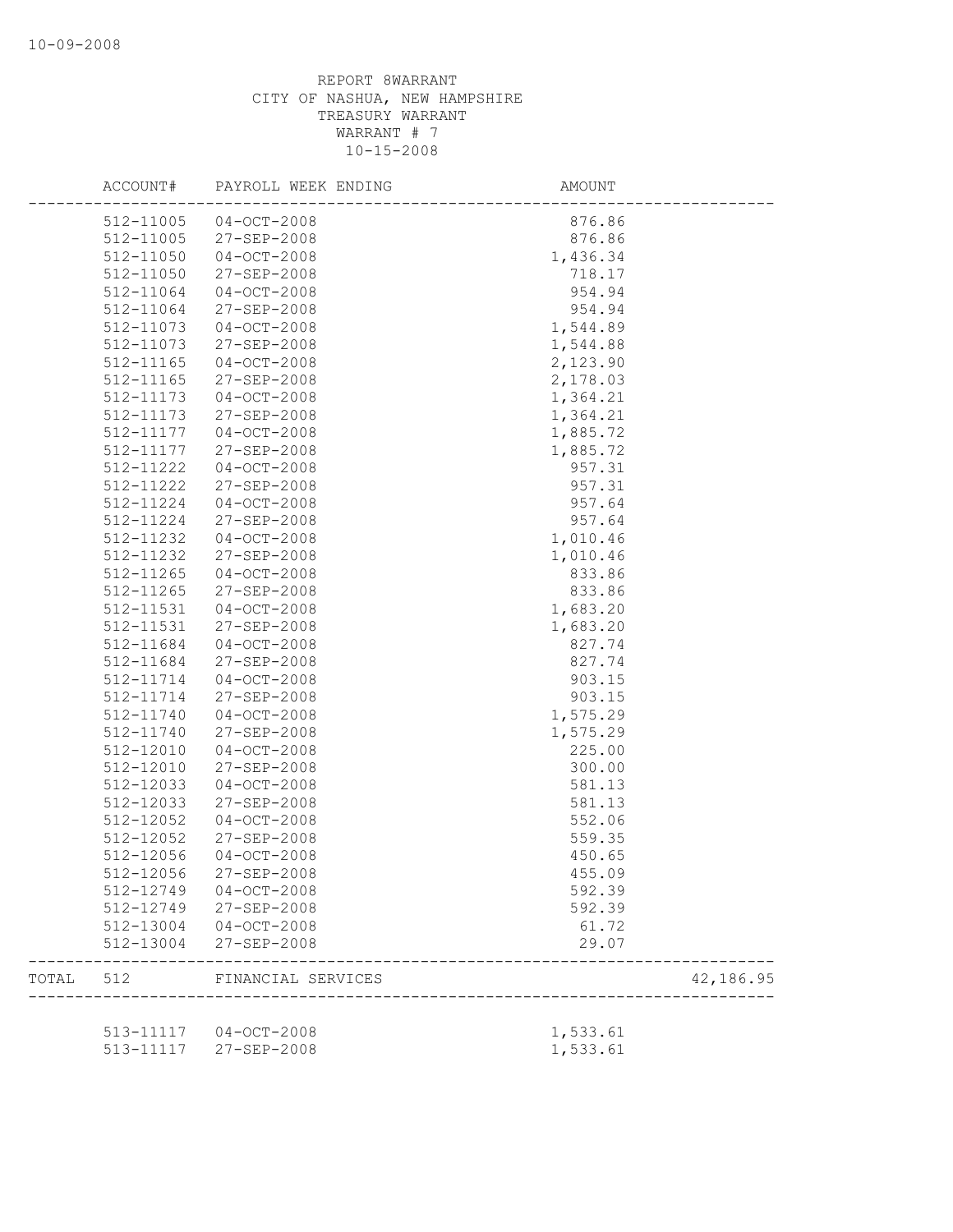|           | ACCOUNT#  | PAYROLL WEEK ENDING           | AMOUNT   |           |
|-----------|-----------|-------------------------------|----------|-----------|
|           | 513-11171 | $04-0CT-2008$                 | 4,001.87 |           |
|           | 513-11171 | 27-SEP-2008                   | 3,267.98 |           |
|           | 513-11213 | $04-0CT-2008$                 | 1,219.71 |           |
|           | 513-11213 | 27-SEP-2008                   | 1,219.71 |           |
|           | 513-11223 | $04-0CT-2008$                 | 737.23   |           |
|           | 513-11223 | 27-SEP-2008                   | 737.23   |           |
|           | 513-12064 | $04-0CT-2008$                 | 125.00   |           |
| TOTAL     | 513       | CITY CLERK'S OFFICE           |          | 14,375.95 |
|           |           |                               |          |           |
|           | 514-11441 | $04 - OCT - 2008$             | 1,364.20 |           |
|           | 514-11441 | 27-SEP-2008                   | 1,364.20 |           |
|           | 514-11540 | 04-OCT-2008                   | 1,017.42 |           |
|           | 514-11540 | 27-SEP-2008                   | 1,017.42 |           |
|           | 514-11578 | $04-0CT-2008$                 | 936.70   |           |
|           | 514-11578 | 27-SEP-2008                   | 936.70   |           |
|           | 514-11589 | $04-0CT-2008$                 | 1,014.25 |           |
|           | 514-11589 | 27-SEP-2008                   | 1,014.26 |           |
| TOTAL     | 514       | INSURANCE-PROPERTY & CASUALTY |          | 8,665.15  |
|           |           |                               |          |           |
|           | 515-11031 | 04-OCT-2008                   | 1,044.26 |           |
|           | 515-11031 | 27-SEP-2008                   | 1,044.26 |           |
|           | 515-11350 | $04-0CT-2008$                 | 903.15   |           |
|           | 515-11350 | 27-SEP-2008                   | 903.15   |           |
|           | 515-11446 | $04-0CT-2008$                 | 271.32   |           |
|           | 515-11446 | 27-SEP-2008                   | 271.32   |           |
|           | 515-11447 | $04-0CT-2008$                 | 1,622.11 |           |
|           | 515-11447 | 27-SEP-2008                   | 1,622.11 |           |
|           | 515-12001 | $04 - OCT - 2008$             | 665.03   |           |
|           |           | 515-12001 27-SEP-2008         | 665.03   |           |
| TOTAL 515 |           | HUMAN RESOURCES               |          | 9,011.74  |
|           |           |                               |          |           |
|           |           | 516-11147 04-OCT-2008         | 693.38   |           |
|           | 516-11147 | 27-SEP-2008                   | 693.38   |           |
|           | 516-11148 | $04 - OCT - 2008$             | 902.81   |           |
|           | 516-11148 | 27-SEP-2008                   | 902.81   |           |
|           | 516-11459 | $04 - OCT - 2008$             | 1,196.29 |           |
|           | 516-11459 | 27-SEP-2008                   | 1,196.29 |           |
|           | 516-11573 | $04-0CT-2008$                 | 895.46   |           |
|           | 516-11573 | 27-SEP-2008                   | 895.46   |           |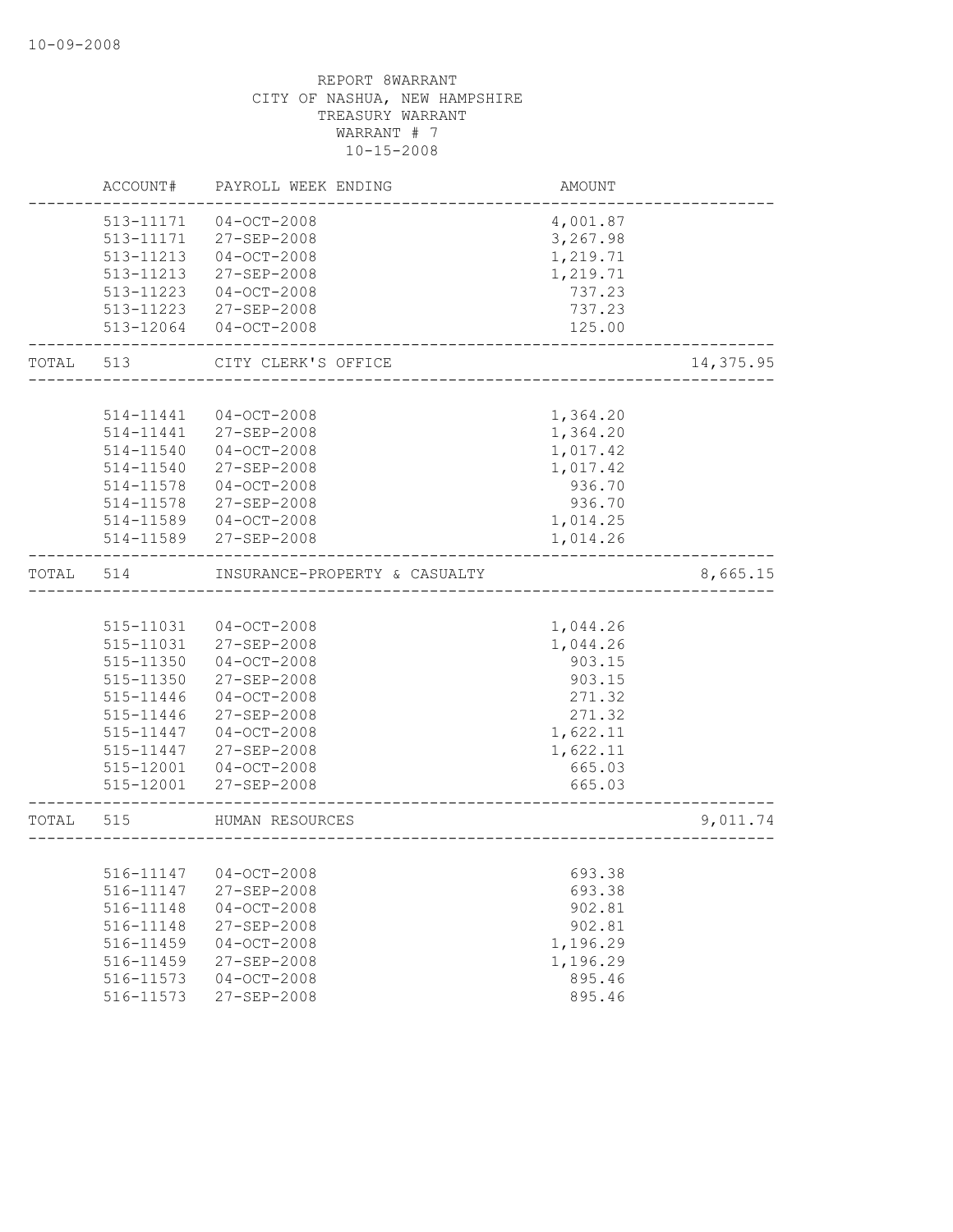|           | ACCOUNT#  | PAYROLL WEEK ENDING                    | AMOUNT                        |           |
|-----------|-----------|----------------------------------------|-------------------------------|-----------|
| TOTAL 516 |           | PURCHASING DEPARTMENT                  | _____________________________ | 7,375.88  |
|           |           |                                        |                               |           |
|           | 517-11198 | $04 - OCT - 2008$                      | 622.64                        |           |
|           | 517-11198 | 27-SEP-2008                            | 622.63                        |           |
|           | 517-11201 | $04-0CT-2008$                          | 624.52                        |           |
|           | 517-11201 | $27 - SEP - 2008$                      | 624.52                        |           |
|           | 517-11420 | $04 - OCT - 2008$                      | 835.74                        |           |
|           | 517-11420 | 27-SEP-2008                            | 835.74                        |           |
|           | 517-12063 | $04-OCT-2008$<br>517-12063 27-SEP-2008 | 284.23<br>284.23              |           |
| TOTAL 517 |           | BUILDING MAINT - CITY ADMIN            |                               | 4,734.25  |
|           |           |                                        |                               |           |
|           | 519-11014 | $04 - OCT - 2008$                      | 1,069.50                      |           |
|           | 519-11014 | $27 - SEP - 2008$                      | 1,069.50                      |           |
|           | 519-11016 | $04 - OCT - 2008$                      | 938.85                        |           |
|           | 519-11016 | 27-SEP-2008                            | 938.85                        |           |
|           | 519-11017 | $04 - OCT - 2008$                      | 783.92                        |           |
|           | 519-11017 | 27-SEP-2008                            | 783.92                        |           |
|           | 519-11115 | $04 - OCT - 2008$                      | 1,873.48                      |           |
|           | 519-11115 | 27-SEP-2008                            | 1,873.48                      |           |
|           | 519-11146 | $04 - OCT - 2008$                      | 816.64                        |           |
|           | 519-11146 | $27 - SEP - 2008$                      | 816.64                        |           |
|           | 519-11153 | $04 - OCT - 2008$                      | 589.71                        |           |
|           | 519-11153 | 27-SEP-2008                            | 589.71                        |           |
|           | 519-11154 | $04 - OCT - 2008$                      | 617.67                        |           |
|           | 519-11154 | 27-SEP-2008                            | 617.67                        |           |
|           | 519-11205 | $04 - OCT - 2008$                      | 773.50                        |           |
|           | 519-11205 | 27-SEP-2008                            | 773.50                        |           |
|           | 519-11241 | $04-0CT-2008$                          | 1,328.18                      |           |
|           | 519-11241 | 27-SEP-2008                            | 1,328.18                      |           |
| TOTAL     | 519       | ASSESSORS                              |                               | 17,582.90 |
|           |           |                                        |                               |           |
|           | 520-12077 | $04 - OCT - 2008$                      | 256.94                        |           |
|           | 520-12077 | 27-SEP-2008                            | 256.94                        |           |
| TOTAL     | 520       | HUNT BUILDING                          |                               | 513.88    |
|           |           |                                        |                               |           |
|           | 522-11127 | $04-0CT-2008$                          | 1,626.12                      |           |
|           | 522-11127 | 27-SEP-2008                            | 1,626.11                      |           |
|           | 522-11128 | $04-0CT-2008$                          | 1,096.69                      |           |
|           | 522-11128 | 27-SEP-2008                            | 1,096.70                      |           |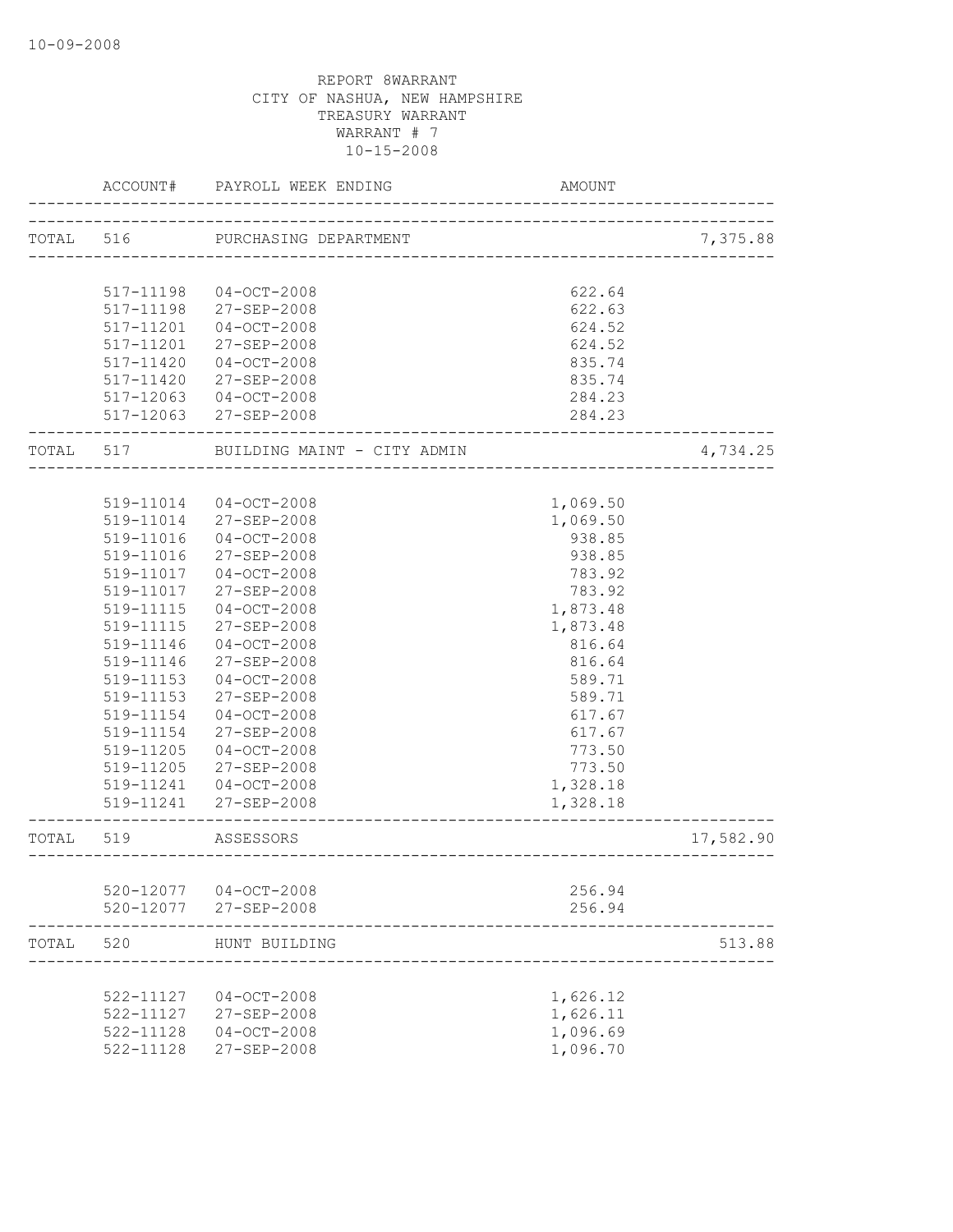|           | ACCOUNT#  | PAYROLL WEEK ENDING                                   | AMOUNT    |           |
|-----------|-----------|-------------------------------------------------------|-----------|-----------|
|           | 522-11429 | $04 - OCT - 2008$                                     | 1,766.76  |           |
|           | 522-11429 | 27-SEP-2008                                           | 1,766.76  |           |
|           | 522-11641 | $04 - OCT - 2008$                                     | 1,342.56  |           |
|           | 522-11641 | 27-SEP-2008                                           | 1,342.55  |           |
|           | 522-11652 | $04 - OCT - 2008$                                     | 1,404.69  |           |
|           | 522-11652 | 27-SEP-2008                                           | 1,404.69  |           |
|           | 522-11721 | $04 - OCT - 2008$                                     | 1,482.33  |           |
|           | 522-11721 | 27-SEP-2008                                           | 1,482.33  |           |
|           | 522-11724 | $04 - OCT - 2008$                                     | 1,293.11  |           |
|           | 522-11724 | 27-SEP-2008                                           | 1,293.11  |           |
|           | 522-11725 | $04 - OCT - 2008$                                     | 951.69    |           |
|           | 522-11725 | 27-SEP-2008                                           | 951.69    |           |
|           | 522-11729 | $04 - OCT - 2008$                                     | 2,124.16  |           |
|           | 522-11729 | 27-SEP-2008                                           | 2,124.16  |           |
|           | 522-12040 | 04-OCT-2008                                           | 287.40    |           |
|           | 522-13004 | 27-SEP-2008                                           | 112.20    |           |
| TOTAL 522 |           | INFORMATION TECHNOLOGY                                |           | 26,575.81 |
|           |           |                                                       |           |           |
|           |           | 523-11332 04-OCT-2008                                 | 957.33    |           |
|           |           | 523-11332 27-SEP-2008<br>---------------------------- | 957.34    |           |
| TOTAL     | 523       | GIS                                                   |           | 1,914.67  |
|           |           |                                                       |           |           |
|           | 531-11065 | 04-OCT-2008                                           | 1,078.50  |           |
|           | 531-11065 | 27-SEP-2008                                           | 1,078.50  |           |
|           | 531-11085 | $04 - OCT - 2008$                                     | 877.59    |           |
|           | 531-11085 | 27-SEP-2008                                           | 877.60    |           |
|           | 531-11114 | $04 - OCT - 2008$                                     | 2,241.79  |           |
|           | 531-11114 | 27-SEP-2008                                           | 2,241.79  |           |
|           | 531-11129 | $04 - OCT - 2008$                                     | 1,909.13  |           |
|           | 531-11129 | 27-SEP-2008                                           | 3,167.42  |           |
|           | 531-11164 | $04 - OCT - 2008$                                     | 1,121.86  |           |
|           | 531-11164 | 27-SEP-2008                                           | 1,121.86  |           |
|           | 531-11166 | $04 - OCT - 2008$                                     | 2,308.14  |           |
|           | 531-11166 | 27-SEP-2008                                           | 2,418.71  |           |
|           | 531-11170 | $04 - OCT - 2008$                                     | 1, 417.74 |           |
|           | 531-11170 | 27-SEP-2008                                           | 1, 417.73 |           |
|           | 531-11201 | $04-0CT-2008$                                         | 1,287.41  |           |
|           | 531-11201 | 27-SEP-2008                                           | 1,287.41  |           |
|           | 531-11203 | $04 - OCT - 2008$                                     | 634.30    |           |
|           | 531-11203 | 27-SEP-2008                                           | 634.30    |           |
|           | 531-11226 | $04-0CT-2008$                                         | 773.98    |           |
|           | 531-11226 | 27-SEP-2008                                           | 773.98    |           |
|           | 531-11242 | $04 - OCT - 2008$                                     | 1,076.54  |           |
|           | 531-11242 | 27-SEP-2008                                           | 1,076.54  |           |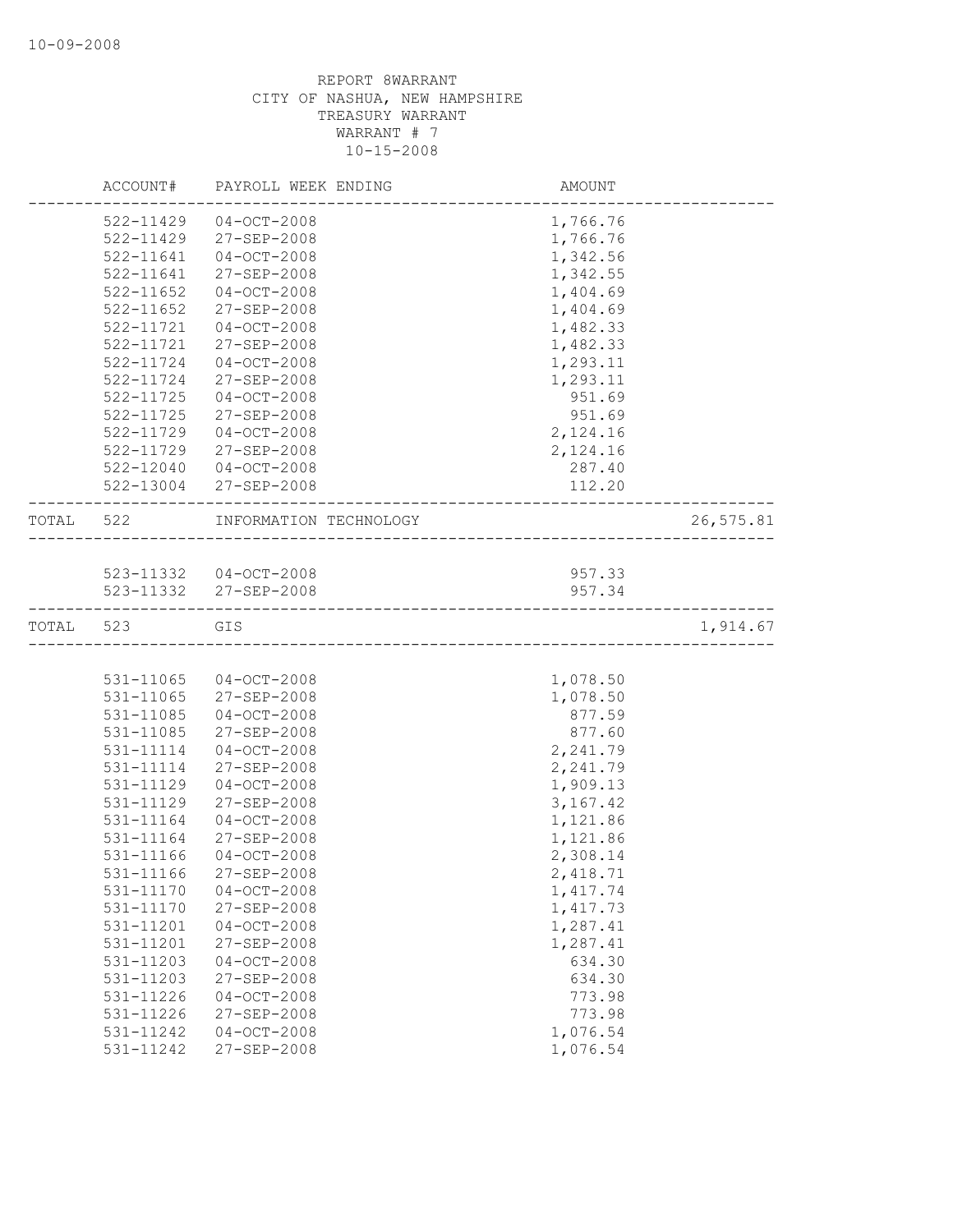| ACCOUNT#               | PAYROLL WEEK ENDING          | AMOUNT             |
|------------------------|------------------------------|--------------------|
| 531-11398              | $04 - OCT - 2008$            | 600.35             |
| 531-11398              | 27-SEP-2008                  | 600.39             |
| 531-11477              | $04 - OCT - 2008$            | 807.89             |
| 531-11477              | 27-SEP-2008                  | 807.89             |
| 531-11487              | $04 - OCT - 2008$            | 1,332.86           |
| 531-11487              | 27-SEP-2008                  | 1,332.86           |
| 531-11495              | $04 - OCT - 2008$            | 987.31             |
| 531-11495              | 27-SEP-2008                  | 987.31             |
| 531-11498              | $04-0CT-2008$                | 835.86             |
| 531-11498              | 27-SEP-2008                  | 835.86             |
| 531-11516              | $04 - OCT - 2008$            | 821.79             |
| 531-11516              | 27-SEP-2008                  | 821.79             |
| 531-11535              | $04 - OCT - 2008$            | 12,736.22          |
| 531-11535              | 27-SEP-2008                  | 12,736.22          |
| 531-11537              | $04 - OCT - 2008$            | 13,787.18          |
| 531-11537              | $27 - SEP - 2008$            | 13,787.19          |
| 531-11538              | $04 - OCT - 2008$            | 877.60             |
| 531-11538              | $27 - SEP - 2008$            | 877.60             |
| 531-11539              | $04-0CT-2008$                | 1,489.36           |
| 531-11539              | 27-SEP-2008                  | 1,489.36           |
| 531-11544              | $04 - OCT - 2008$            | 4,062.92           |
| 531-11544              | 27-SEP-2008                  | 4,062.92           |
| 531-11549              | $04 - OCT - 2008$            | 17,772.74          |
| 531-11549              | 27-SEP-2008                  | 17,968.38          |
| 531-11552              | $04 - OCT - 2008$            | 4,428.87           |
| 531-11552              | 27-SEP-2008                  | 4,931.50           |
| $531 - 11555$          | $04-0CT-2008$                | 28, 337.38         |
| 531-11555              | 27-SEP-2008                  | 28,531.43          |
| 531-11558              | $04 - OCT - 2008$            | 65, 553.26         |
| 531-11558              | 27-SEP-2008                  | 65, 553.25         |
| 531-11561              | $04 - OCT - 2008$            | 22,430.83          |
| 531-11561              | 27-SEP-2008                  | 22,430.85          |
| 531-11567              | $04 - OCT - 2008$            | 29,992.73          |
| 531-11567              | $27 - SEP - 2008$            | 31, 124.53         |
| 531-11569              | $04 - OCT - 2008$            | 1,155.52           |
| 531-11569              | 27-SEP-2008                  | 1,155.52           |
| 531-11618              | $04 - OCT - 2008$            | 2,720.91           |
| 531-11618              | 27-SEP-2008                  | 2,720.89           |
| 531-11622              | $04 - OCT - 2008$            | 2,862.51           |
| 531-11622              | 27-SEP-2008<br>$04-0CT-2008$ | 2,862.49           |
| 531-11632<br>531-11632 | 27-SEP-2008                  | 7,129.44<br>610.55 |
| 531-11633              | $04-0CT-2008$                | 14,981.99          |
| 531-11633              | 27-SEP-2008                  | 1,363.50           |
| 531-11635              | $04 - OCT - 2008$            | 13,576.03          |
| 531-11635              | 27-SEP-2008                  | 803.90             |
| 531-11636              | $04 - OCT - 2008$            | 8,073.10           |
| 531-11636              | 27-SEP-2008                  | 844.70             |
|                        |                              |                    |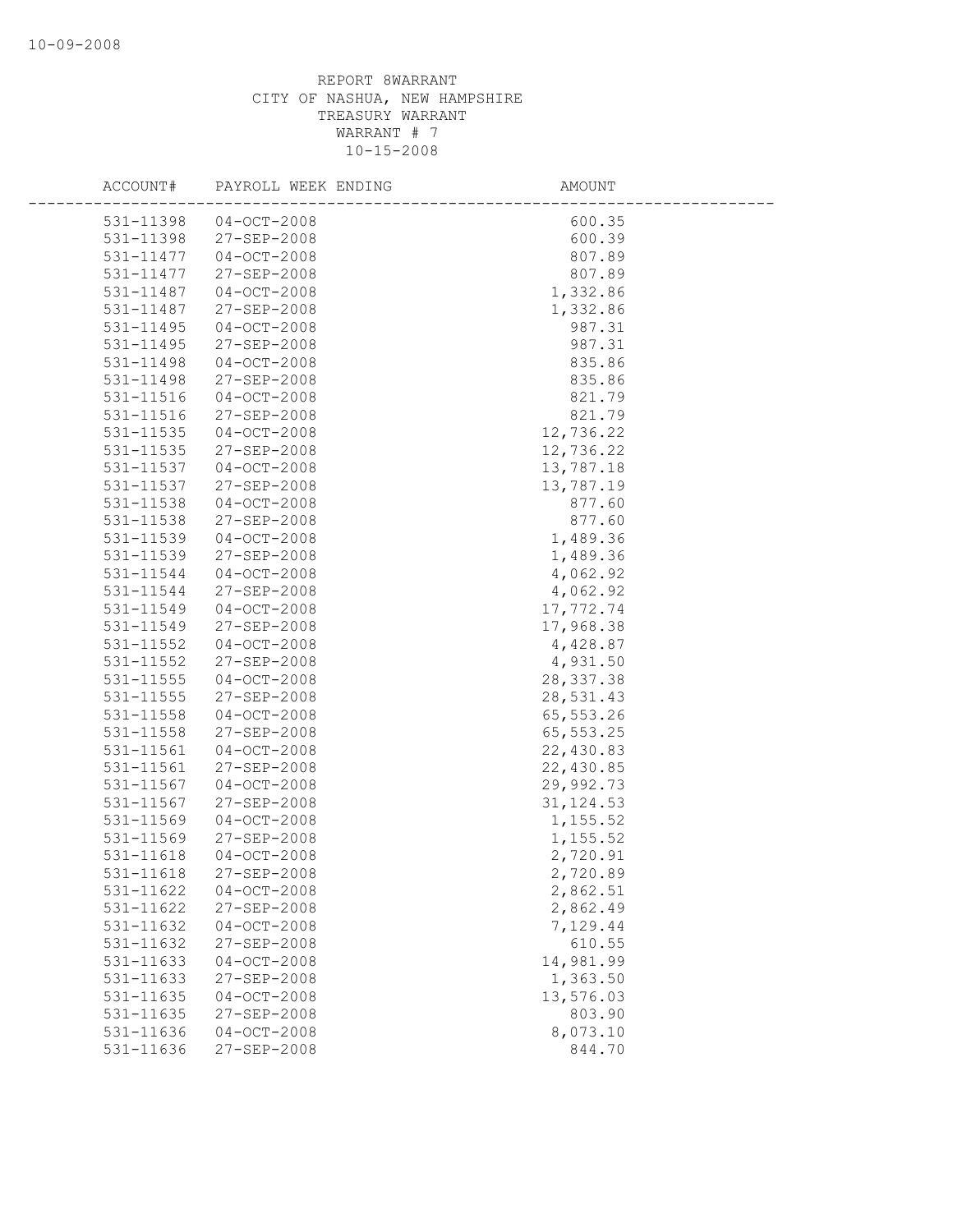|           | ACCOUNT#      | PAYROLL WEEK ENDING | AMOUNT                                       |            |
|-----------|---------------|---------------------|----------------------------------------------|------------|
|           | 531-11664     | 04-OCT-2008         | 1, 114.74                                    |            |
|           | 531-11664     | 27-SEP-2008         | 1, 114.75                                    |            |
|           | $531 - 11665$ | $04 - OCT - 2008$   | 751.95                                       |            |
|           | 531-11665     | 27-SEP-2008         | 751.95                                       |            |
|           | 531-11719     | $04 - OCT - 2008$   | 903.52                                       |            |
|           | 531-11719     | 27-SEP-2008         | 903.52                                       |            |
|           | 531-11722     | $04 - OCT - 2008$   | 2,650.46                                     |            |
|           | 531-11722     | 27-SEP-2008         |                                              |            |
|           | 531-11732     | $04 - OCT - 2008$   | 22,090.99                                    |            |
|           | 531-11732     | 27-SEP-2008         | 2,787.40                                     |            |
|           | 531-11733     | $04 - OCT - 2008$   | 21,770.54                                    |            |
|           | 531-11733     | 27-SEP-2008         | 2,088.55                                     |            |
|           | 531-12020     | $04 - OCT - 2008$   | 915.07                                       |            |
|           | 531-12020     | 27-SEP-2008         | 915.07                                       |            |
|           | 531-12042     | $04 - OCT - 2008$   | 1,323.93                                     |            |
|           | 531-12042     | 27-SEP-2008         | 1,664.05                                     |            |
|           | 531-12066     | $04 - OCT - 2008$   | 657.80                                       |            |
|           | 531-12066     | $27 - SEP - 2008$   | 657.80                                       |            |
|           | 531-12068     | $04 - OCT - 2008$   | 1,468.42                                     |            |
|           | 531-12068     | 27-SEP-2008         | 1,468.42                                     |            |
|           | 531-12071     | $04 - OCT - 2008$   | 251.32                                       |            |
|           | 531-12071     | 27-SEP-2008         | 251.32                                       |            |
|           | 531-12119     | $04 - OCT - 2008$   | 1,102.70                                     |            |
|           | 531-12119     | 27-SEP-2008         | 1,102.71                                     |            |
|           | 531-13004     | $04 - OCT - 2008$   | 4,775.90                                     |            |
|           | 531-13004     | 27-SEP-2008         | 3,087.49                                     |            |
|           | 531-13038     | $04 - OCT - 2008$   | 2,228.22                                     |            |
|           | 531-13038     | 27-SEP-2008         | 2,740.31                                     |            |
|           | 531-13040     | $04 - OCT - 2008$   | 3,328.24                                     |            |
|           | 531-13040     | 27-SEP-2008         | 6,425.92                                     |            |
|           | 531-13044     | $04 - OCT - 2008$   | 2,939.70                                     |            |
|           | 531-13044     | 27-SEP-2008         | 5,032.13                                     |            |
|           | 531-13047     | $04 - OCT - 2008$   | 15,278.84                                    |            |
|           | 531-13047     | 27-SEP-2008         | 15,585.08                                    |            |
|           | 531-13048     | $04 - OCT - 2008$   | 9,144.64                                     |            |
|           | 531-13048     | 27-SEP-2008         | 5,451.09                                     |            |
|           | 531-17003     | 27-SEP-2008         | 1,200.00                                     |            |
|           | 531-17006     | $04-0CT-2008$       | 900.00<br>---------------------------------- |            |
| TOTAL 531 |               | POLICE DEPARTMENT   |                                              | 654,242.89 |
|           |               |                     |                                              |            |
|           | 532-11024     | $04 - OCT - 2008$   | 2,002.09                                     |            |
|           | 532-11024     | 27-SEP-2008         | 2,002.10                                     |            |
|           | 532-11036     | $04 - OCT - 2008$   | 1,819.33                                     |            |
|           | 532-11036     | 27-SEP-2008         | 1,819.33                                     |            |
|           | 532-11063     | $04 - OCT - 2008$   | 1,242.12                                     |            |
|           | 532-11063     | 27-SEP-2008         | 1,242.12                                     |            |
|           |               |                     |                                              |            |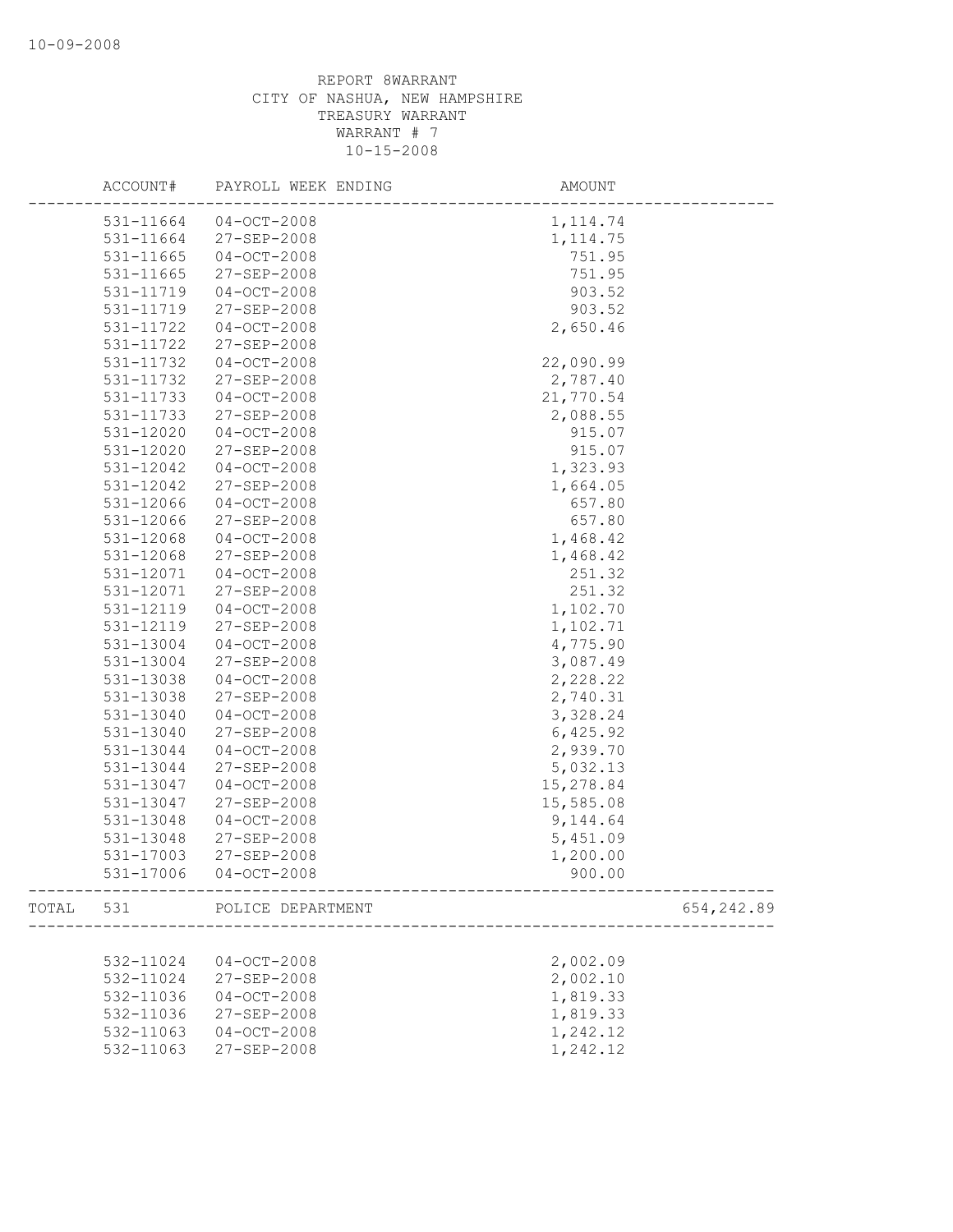| ACCOUNT#  | PAYROLL WEEK ENDING | AMOUNT    |
|-----------|---------------------|-----------|
| 532-11066 | $04-0CT-2008$       | 1,205.58  |
| 532-11066 | 27-SEP-2008         | 1,205.58  |
| 532-11069 | $04 - OCT - 2008$   | 2,435.39  |
| 532-11069 | 27-SEP-2008         | 2,435.39  |
| 532-11111 | $04 - OCT - 2008$   | 2,120.58  |
| 532-11111 | 27-SEP-2008         | 2,120.58  |
| 532-11207 | $04 - OCT - 2008$   | 6,457.54  |
| 532-11207 | 27-SEP-2008         | 6,457.55  |
| 532-11281 | $04-0CT-2008$       | 958.08    |
| 532-11281 | 27-SEP-2008         | 958.08    |
| 532-11285 | $04 - OCT - 2008$   | 7,391.28  |
| 532-11285 | 27-SEP-2008         | 7,391.28  |
| 532-11291 | $04 - OCT - 2008$   | 6,581.39  |
| 532-11291 | 27-SEP-2008         | 5,939.63  |
| 532-11298 | $04 - OCT - 2008$   | 882.67    |
| 532-11298 | $27 - SEP - 2008$   | 1,246.12  |
| 532-11300 | $04 - OCT - 2008$   | 32,816.92 |
| 532-11300 | 27-SEP-2008         | 32,882.04 |
| 532-11303 | $04-0CT-2008$       | 1,090.35  |
| 532-11303 | 27-SEP-2008         | 1,090.35  |
| 532-11305 | $04 - OCT - 2008$   | 4,350.61  |
| 532-11305 | 27-SEP-2008         | 4,350.60  |
| 532-11309 | $04 - OCT - 2008$   | 94,864.34 |
| 532-11309 | 27-SEP-2008         | 95,048.63 |
| 532-11660 | $04 - OCT - 2008$   | 1,385.40  |
| 532-11660 | 27-SEP-2008         | 1,385.40  |
| 532-11663 | $04-0CT-2008$       | 1,344.65  |
| 532-11663 | 27-SEP-2008         | 1,344.65  |
| 532-11666 | $04 - OCT - 2008$   | 1,344.65  |
| 532-11666 | 27-SEP-2008         | 1,344.65  |
| 532-11669 | $04 - OCT - 2008$   | 1,358.09  |
| 532-11669 | 27-SEP-2008         | 1,358.10  |
| 532-12070 | $04 - OCT - 2008$   | 19,962.09 |
| 532-12070 | 27-SEP-2008         | 17,156.38 |
| 532-13003 | $04 - OCT - 2008$   | 2,448.64  |
| 532-13003 | 27-SEP-2008         | 16,728.59 |
| 532-13004 | $04 - OCT - 2008$   | 188.93    |
| 532-13004 | 27-SEP-2008         | 187.42    |
| 532-13018 | $04 - OCT - 2008$   | 354.96    |
| 532-13018 | 27-SEP-2008         | 1,838.22  |
| 532-13024 | $04 - OCT - 2008$   | 147.26    |
| 532-13024 | 27-SEP-2008         | 334.67    |
| 532-13050 | $04 - OCT - 2008$   | 5,596.16  |
| 532-13050 | 27-SEP-2008         | 7,953.37  |
| 532-19231 | $04 - OCT - 2008$   | 1,004.18  |
| 532-19231 | 27-SEP-2008         | 1,004.18  |
| 532-19232 | $04 - OCT - 2008$   | 1,597.75  |
| 532-19232 | 27-SEP-2008         | 1,653.05  |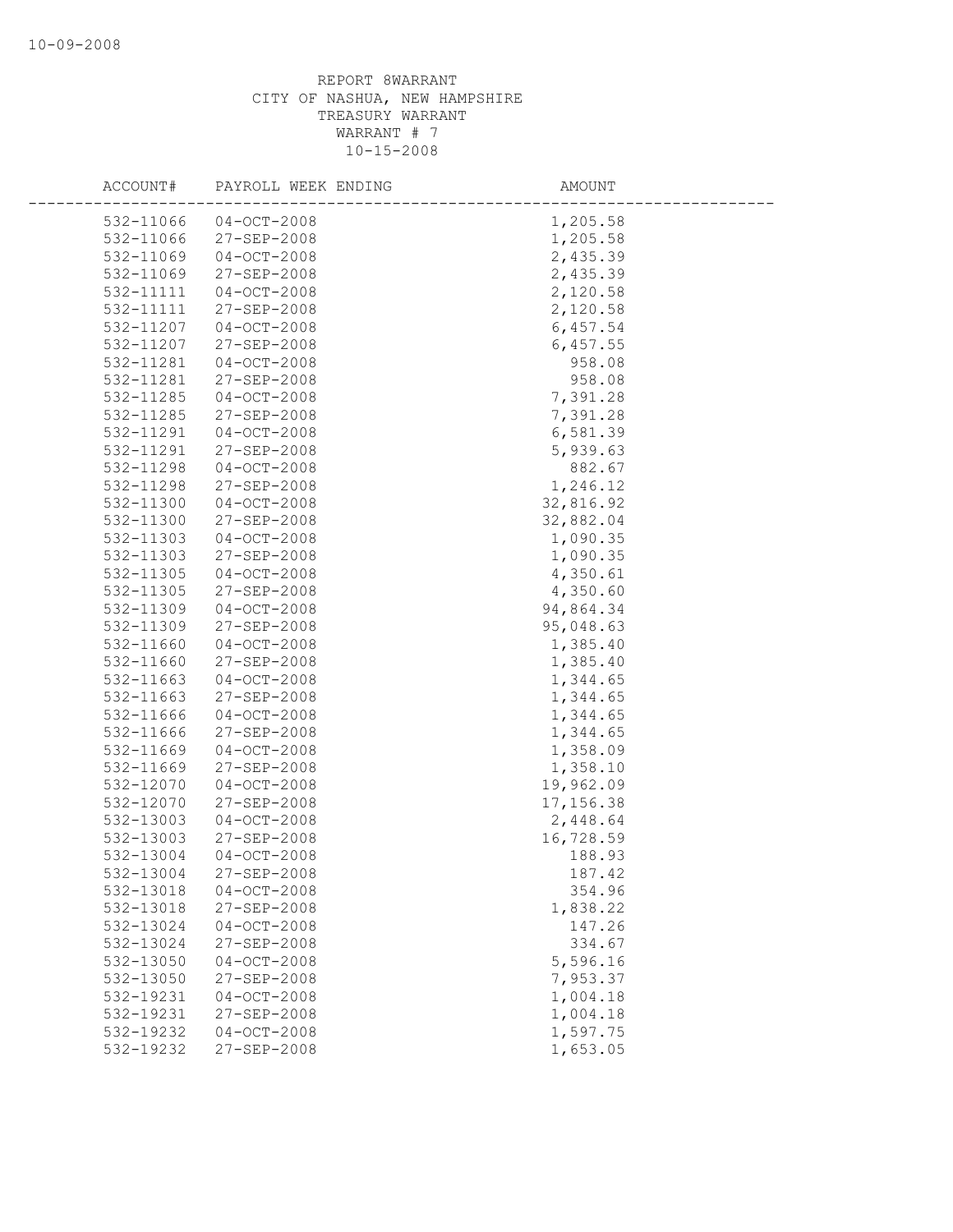|       | ACCOUNT#               | PAYROLL WEEK ENDING                            | <b>AMOUNT</b>        |            |
|-------|------------------------|------------------------------------------------|----------------------|------------|
|       |                        | 532-19233 04-OCT-2008                          | 2,405.23             |            |
|       |                        | 532-19233 27-SEP-2008                          | 2,464.26             |            |
|       |                        | 532-19234 04-OCT-2008                          | 1,642.55             |            |
|       |                        | 532-19234 27-SEP-2008                          | 1,926.81             |            |
| TOTAL | 532                    | FIRE DEPARTMENT                                |                      | 429,867.94 |
|       |                        | 535-81023 04-OCT-2008                          | 192.30               |            |
|       |                        | 535-81023 27-SEP-2008                          | 192.30               |            |
| TOTAL | 535                    | EMERGENCY MANAGEMENT                           |                      | 384.60     |
|       |                        | 536-11200 04-OCT-2008                          | 1,379.75             |            |
|       |                        | 536-11200 27-SEP-2008                          | 1,379.75             |            |
| TOTAL | 536                    | CITYWIDE COMMUNICATIONS                        |                      | 2,759.50   |
|       |                        |                                                |                      |            |
|       | 541-11024              | $04 - OCT - 2008$                              | 612.77               |            |
|       |                        | 541-11024 27-SEP-2008                          | 612.76               |            |
|       | 541-11104              | $04 - OCT - 2008$                              | 985.13               |            |
|       | 541-11104              | 27-SEP-2008                                    | 985.14               |            |
|       | 541-11240              | $04-0CT-2008$                                  | 1,449.15             |            |
|       | 541-11240              | 27-SEP-2008                                    | 1,449.15             |            |
|       |                        | 541-11346 04-OCT-2008<br>541-11346 27-SEP-2008 | 435.31<br>435.31     |            |
| TOTAL | 541                    | COMMUNITY SERVICES DIVISION                    |                      | 6,964.72   |
|       |                        |                                                |                      |            |
|       | 542-11426              | $04 - OCT - 2008$                              | 1,324.89             |            |
|       | 542-11426              | 27-SEP-2008                                    | 1,324.89             |            |
|       | 542-11584              | $04-0CT-2008$                                  | 3,315.01             |            |
|       | 542-11584              | 27-SEP-2008                                    | 3,315.01             |            |
|       | 542-12109              | $04 - OCT - 2008$                              | 96.00                |            |
|       | 542-12582              | $04 - OCT - 2008$                              | 842.94               |            |
|       | 542-12582              | 27-SEP-2008                                    | 842.95               |            |
| TOTAL | 542                    | COMMUNITY HEALTH                               |                      | 11,061.69  |
|       |                        |                                                | 919.00               |            |
|       | 543-11380<br>543-11380 | $04-0CT-2008$<br>27-SEP-2008                   | 919.01               |            |
|       | 543-11438              | $04 - OCT - 2008$                              |                      |            |
|       | 543-11438              |                                                | 1,489.36             |            |
|       | 543-11601              | 27-SEP-2008<br>$04-0CT-2008$                   | 1,489.36<br>1,219.72 |            |
|       |                        |                                                |                      |            |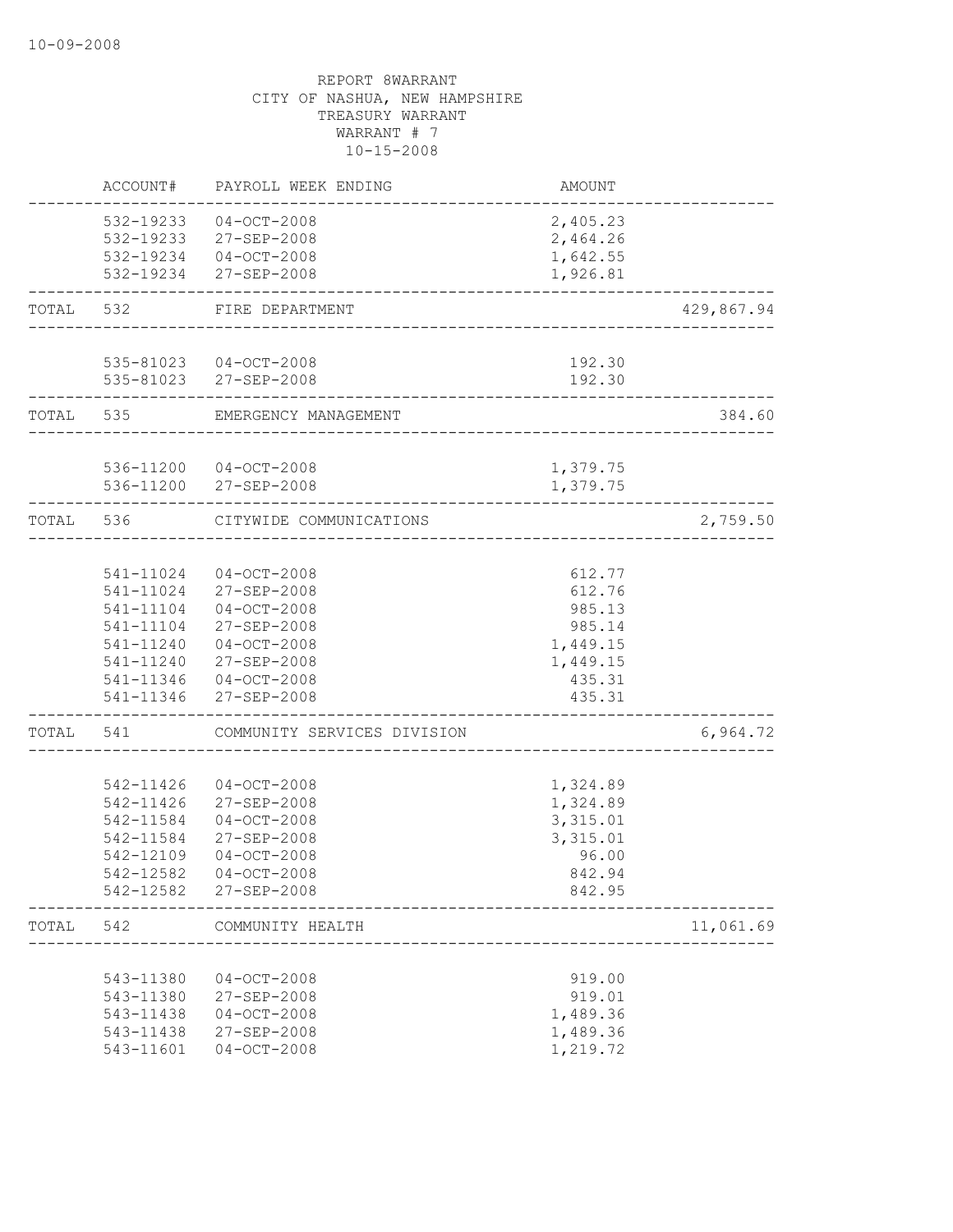|           | ACCOUNT#  | PAYROLL WEEK ENDING        | AMOUNT                    |           |
|-----------|-----------|----------------------------|---------------------------|-----------|
|           |           | 543-11601 27-SEP-2008      | 1,219.72                  |           |
|           | 543-11602 | $04 - OCT - 2008$          | 858.44                    |           |
|           | 543-11602 | 27-SEP-2008                | 858.43                    |           |
|           | 543-11604 | $04 - OCT - 2008$          | 1,474.36                  |           |
|           | 543-11604 | 27-SEP-2008                | 1,474.36                  |           |
|           | 543-11605 | 04-OCT-2008                | 896.88                    |           |
|           | 543-11605 | 27-SEP-2008                | 929.41                    |           |
| TOTAL 543 |           | ENVIRONMENTAL HEALTH DEPT. | ______________________    | 13,748.05 |
|           |           |                            |                           |           |
|           | 544-11008 | 04-OCT-2008                | 723.28                    |           |
|           | 544-11008 | 27-SEP-2008                | 723.28                    |           |
|           | 544-11099 | $04 - OCT - 2008$          | 2,109.74                  |           |
|           | 544-11099 | 27-SEP-2008                | 2,109.73                  |           |
|           | 544-11112 | $04-0CT-2008$              | 827.74                    |           |
|           | 544-11112 | 27-SEP-2008                | 827.74                    |           |
|           | 544-11367 | $04 - OCT - 2008$          | 809.99                    |           |
|           | 544-11367 | 27-SEP-2008                | 809.99                    |           |
|           | 544-11777 | $04 - OCT - 2008$          | 1,252.76                  |           |
|           |           | 544-11777 27-SEP-2008      | 1,252.76                  |           |
|           |           | 544-12101 04-OCT-2008      | 271.04                    |           |
|           |           | 544-12101 27-SEP-2008      | 271.04                    |           |
| TOTAL 544 |           | WELFARE ADMINISTRATION     | _________________________ | 11,989.09 |
|           |           |                            |                           |           |
|           | 551-11008 | 04-OCT-2008                | 693.39                    |           |
|           | 551-11008 | 27-SEP-2008                | 693.39                    |           |
|           | 551-11028 | 04-OCT-2008                | 531.38                    |           |
|           | 551-11028 | 27-SEP-2008                | 531.38                    |           |
|           | 551-11057 | $04-0CT-2008$              | 877.88                    |           |
|           | 551-11057 | 27-SEP-2008                |                           |           |
|           |           |                            | 877.88                    |           |
|           | 551-11094 | $04 - OCT - 2008$          | 298.90                    |           |
|           | 551-11094 | 27-SEP-2008                | 298.91                    |           |
|           | 551-11097 | $04 - OCT - 2008$          | 1,050.79                  |           |
|           | 551-11097 | 27-SEP-2008                | 1,050.79                  |           |
|           | 551-11208 | $04 - OCT - 2008$          | 670.10                    |           |
|           | 551-11208 | $27 - SEP - 2008$          | 670.10                    |           |
|           | 551-11211 | $04 - OCT - 2008$          | 596.20                    |           |
|           | 551-11211 | 27-SEP-2008                | 596.20                    |           |
|           | 551-11212 | $04 - OCT - 2008$          | 1,408.18                  |           |
|           | 551-11212 | 27-SEP-2008                | 1,408.18                  |           |
|           | 551-11249 | 27-SEP-2008                | 37,040.81                 |           |
|           | 551-11273 | $04 - OCT - 2008$          |                           |           |
|           | 551-11273 | $27 - SEP - 2008$          | 1,640.42                  |           |
|           | 551-11435 | $04 - OCT - 2008$          | 1,640.42<br>883.38        |           |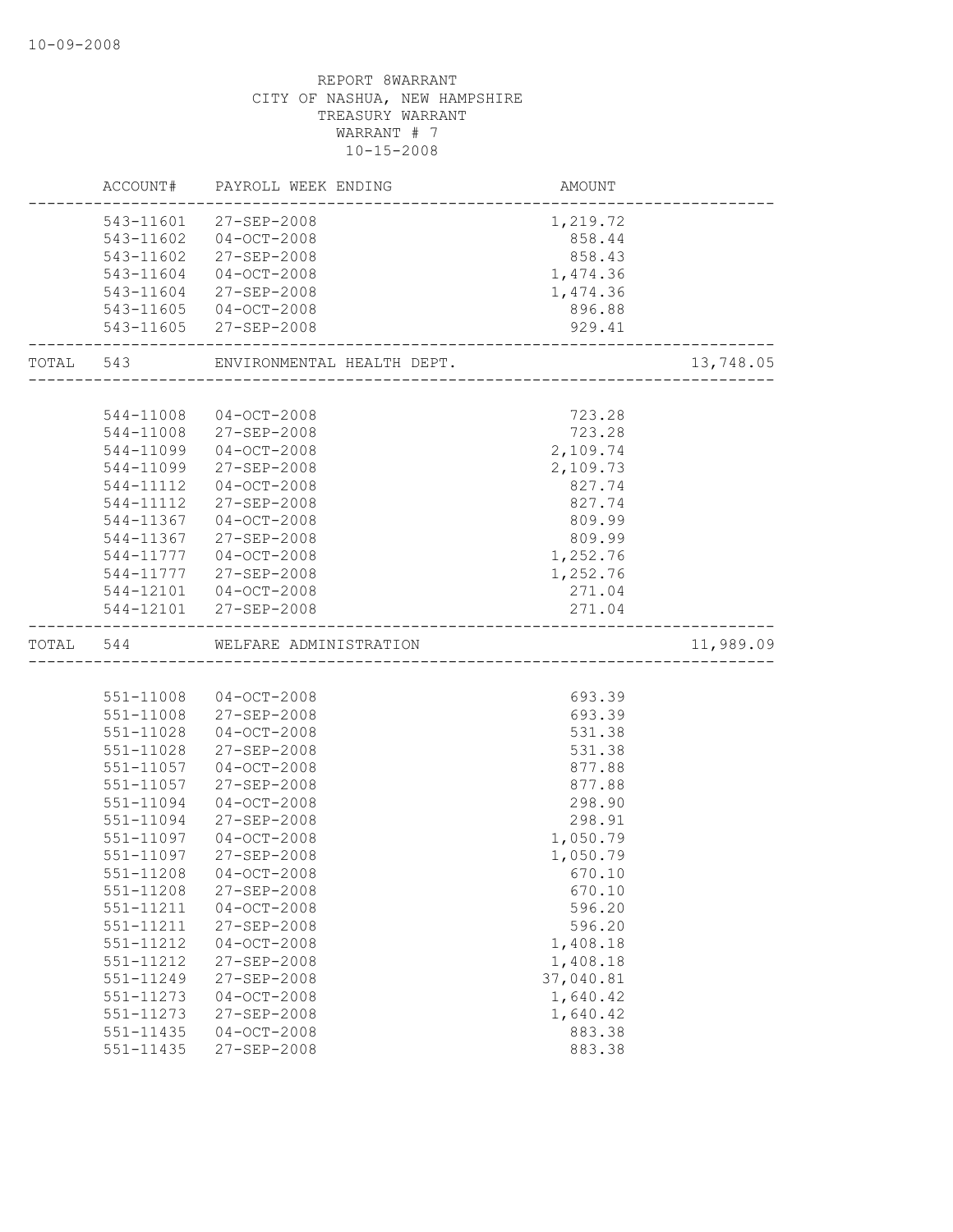|           |           | AMOUNT<br>------------------------<br>ACCOUNT# PAYROLL WEEK ENDING |                                 |           |
|-----------|-----------|--------------------------------------------------------------------|---------------------------------|-----------|
|           |           | 551-11462 04-OCT-2008                                              | 1,009.96                        |           |
|           |           | 551-11462 27-SEP-2008                                              | 1,009.96                        |           |
|           |           | 551-11638 04-OCT-2008                                              | 1,143.31                        |           |
|           |           | 551-11638 27-SEP-2008                                              | 1,143.31                        |           |
|           |           | 551-13004 27-SEP-2008                                              |                                 |           |
| TOTAL 551 |           | PUBLIC WORKS DIV & ENGINEERING                                     |                                 | 58,780.28 |
|           |           |                                                                    |                                 |           |
|           |           | 552-11077 04-OCT-2008                                              | 1,255.86                        |           |
|           |           | 552-11077 27-SEP-2008                                              | 1,255.86                        |           |
|           |           | 552-11087 04-OCT-2008                                              | 754.24                          |           |
|           | 552-11087 | 27-SEP-2008                                                        | 746.80                          |           |
|           | 552-11143 | $04 - OCT - 2008$                                                  | 784.00                          |           |
|           | 552-11143 | 27-SEP-2008                                                        | 784.00                          |           |
|           | 552-11324 | $04 - OCT - 2008$                                                  | 3,231.88                        |           |
|           | 552-11324 | 27-SEP-2008                                                        | 4,039.84                        |           |
|           | 552-11339 | $04 - OCT - 2008$                                                  | 2,689.60                        |           |
|           | 552-11339 | 27-SEP-2008                                                        | 2,689.60                        |           |
|           | 552-11342 | $04-0CT-2008$                                                      | 706.00                          |           |
|           | 552-11342 | 27-SEP-2008                                                        | 706.00                          |           |
|           | 552-11343 | $04-0CT-2008$                                                      | 2,352.00                        |           |
|           | 552-11343 | 27-SEP-2008                                                        | 2,352.00                        |           |
|           |           | 552-11407 04-OCT-2008                                              | 4,884.00                        |           |
|           | 552-11407 | 27-SEP-2008                                                        | 4,884.01                        |           |
|           | 552-11492 | $04 - OCT - 2008$                                                  | 746.80                          |           |
|           | 552-11492 | 27-SEP-2008                                                        | 746.80                          |           |
|           | 552-11548 | $04 - OCT - 2008$                                                  | 1,028.00                        |           |
|           | 552-11548 | 27-SEP-2008                                                        | 1,028.00                        |           |
|           | 552-11562 | $04-0CT-2008$                                                      | 400.06                          |           |
|           | 552-11562 | 27-SEP-2008                                                        | 400.06                          |           |
|           | 552-11580 | $04 - OCT - 2008$                                                  | 957.28                          |           |
|           | 552-11580 | 27-SEP-2008                                                        | 957.28                          |           |
|           | 552-11618 | $04 - OCT - 2008$                                                  | 638.05                          |           |
|           | 552-11618 | 27-SEP-2008                                                        | 638.05                          |           |
|           | 552-11672 | $04 - OCT - 2008$                                                  | 1,404.69                        |           |
|           | 552-11672 | 27-SEP-2008                                                        | 1,404.69                        |           |
|           |           | 552-11750 04-OCT-2008                                              | 725.68                          |           |
|           | 552-11750 | 27-SEP-2008                                                        | 736.96                          |           |
|           | 552-12156 | $04-OCT-2008$                                                      | 1,982.50                        |           |
|           | 552-12156 | 27-SEP-2008                                                        | 1,462.50                        |           |
|           | 552-13004 | $04 - OCT - 2008$                                                  | 2,996.50                        |           |
|           | 552-13004 | 27-SEP-2008                                                        | 3,240.57                        |           |
| TOTAL     | 552       | PARKS AND RECREATION                                               | ------------------------------- | 55,610.16 |
|           |           |                                                                    |                                 |           |
|           | 553-11041 | $04 - OCT - 2008$                                                  | 1,016.27                        |           |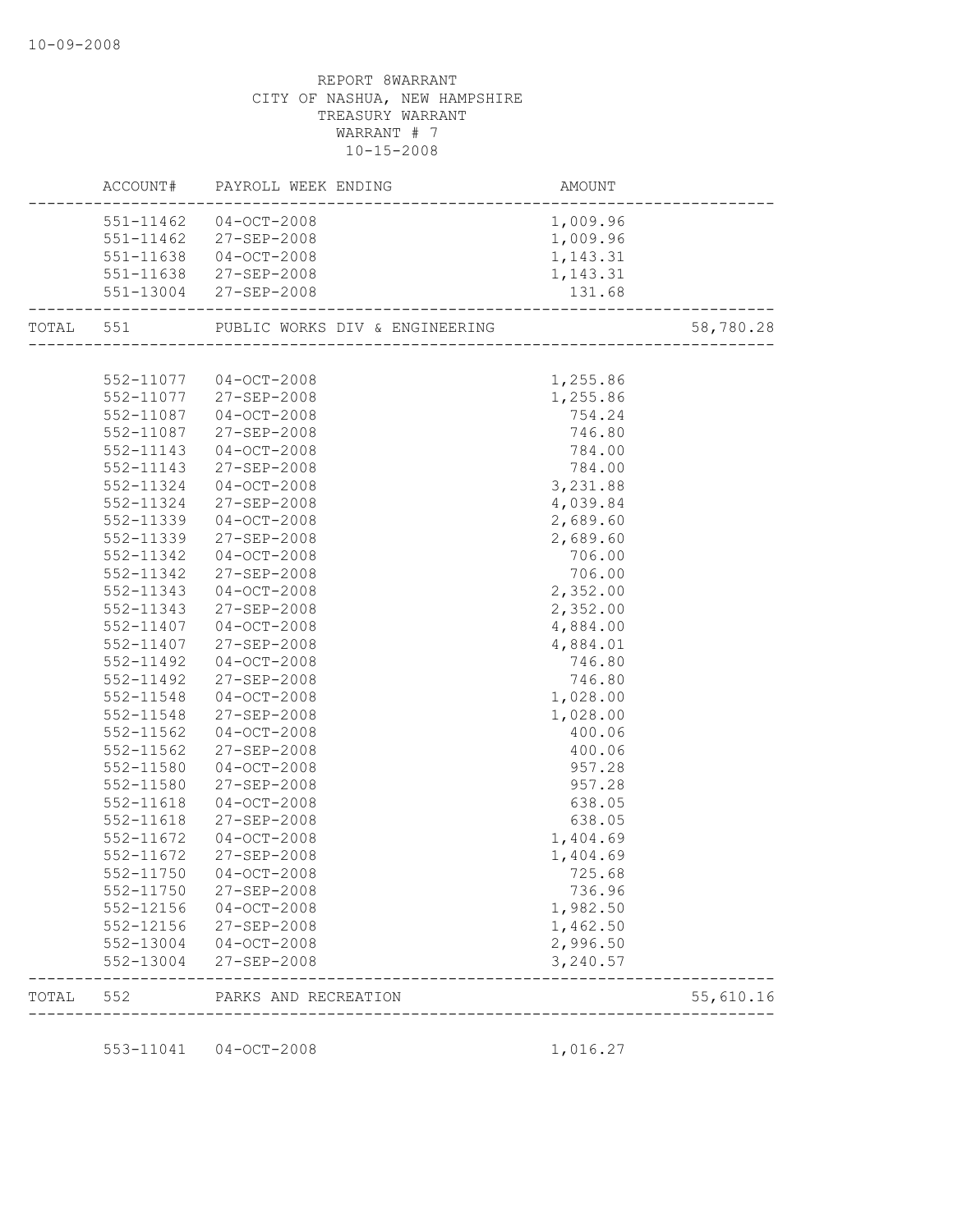|       | ACCOUNT#  | PAYROLL WEEK ENDING   | AMOUNT    |           |
|-------|-----------|-----------------------|-----------|-----------|
|       | 553-11041 | 27-SEP-2008           | 1,016.27  |           |
|       | 553-11078 | $04 - OCT - 2008$     | 1,367.59  |           |
|       | 553-11078 | 27-SEP-2008           | 1,367.59  |           |
|       | 553-11169 | $04 - OCT - 2008$     | 1,021.62  |           |
|       | 553-11169 | 27-SEP-2008           | 1,021.62  |           |
|       | 553-11192 | $04 - OCT - 2008$     | 931.64    |           |
|       | 553-11192 | 27-SEP-2008           | 931.64    |           |
|       | 553-11279 | $04 - OCT - 2008$     | 5,521.79  |           |
|       | 553-11279 | 27-SEP-2008           | 5,488.00  |           |
|       | 553-11327 | $04-0CT-2008$         | 4,050.21  |           |
|       | 553-11327 | 27-SEP-2008           | 4,057.13  |           |
|       | 553-11375 | $04 - OCT - 2008$     | 1,643.52  |           |
|       | 553-11375 | 27-SEP-2008           | 1,494.16  |           |
|       | 553-11465 | $04 - OCT - 2008$     | 2,688.48  |           |
|       | 553-11465 | 27-SEP-2008           | 2,819.17  |           |
|       | 553-11474 | $04 - OCT - 2008$     | 3,366.40  |           |
|       | 553-11474 | $27 - SEP - 2008$     | 3,366.40  |           |
|       | 553-11475 | $04 - OCT - 2008$     | 1,706.90  |           |
|       | 553-11475 | 27-SEP-2008           | 1,704.20  |           |
|       | 553-11630 | $04 - OCT - 2008$     | 1,435.20  |           |
|       | 553-11630 | 27-SEP-2008           | 1,454.19  |           |
|       | 553-11631 | $04 - OCT - 2008$     | 729.60    |           |
|       | 553-11631 | 27-SEP-2008           | 729.60    |           |
|       | 553-11648 | $04 - OCT - 2008$     | 820.54    |           |
|       | 553-11648 | 27-SEP-2008           | 820.54    |           |
|       | 553-11678 | $04 - OCT - 2008$     | 1,622.11  |           |
|       | 553-11678 | 27-SEP-2008           | 1,622.10  |           |
|       |           |                       |           |           |
|       | 553-11759 | $04 - OCT - 2008$     | 12,294.41 |           |
|       | 553-11759 | 27-SEP-2008           | 12,453.28 |           |
|       | 553-11771 | $04 - OCT - 2008$     | 962.58    |           |
|       | 553-11771 | 27-SEP-2008           | 1,804.18  |           |
|       | 553-12128 | $04 - OCT - 2008$     | 331.80    |           |
|       | 553-12128 | 27-SEP-2008           | 325.03    |           |
|       | 553-13004 | $04 - OCT - 2008$     | 603.20    |           |
|       | 553-13004 | 27-SEP-2008           | 457.03    |           |
|       | 553-17001 | 27-SEP-2008           | 300.00    |           |
|       | 553-17004 | $27 - SEP - 2008$     | 700.00    |           |
|       | 553-17008 | $04 - OCT - 2008$     | 900.00    |           |
|       |           | 553-17008 27-SEP-2008 | 3,600.00  |           |
| TOTAL | 553       | STREET DEPARTMENT     |           | 90,545.99 |
|       |           |                       |           |           |
|       | 555-11024 | $04-0CT-2008$         | 754.60    |           |
|       | 555-11024 | $27 - SEP - 2008$     | 754.60    |           |
|       | 555-11058 | $04 - OCT - 2008$     | 957.28    |           |
|       | 555-11058 | $27 - SEP - 2008$     | 957.28    |           |
|       | 555-11461 | $04-0CT-2008$         | 1,446.40  |           |
|       |           |                       |           |           |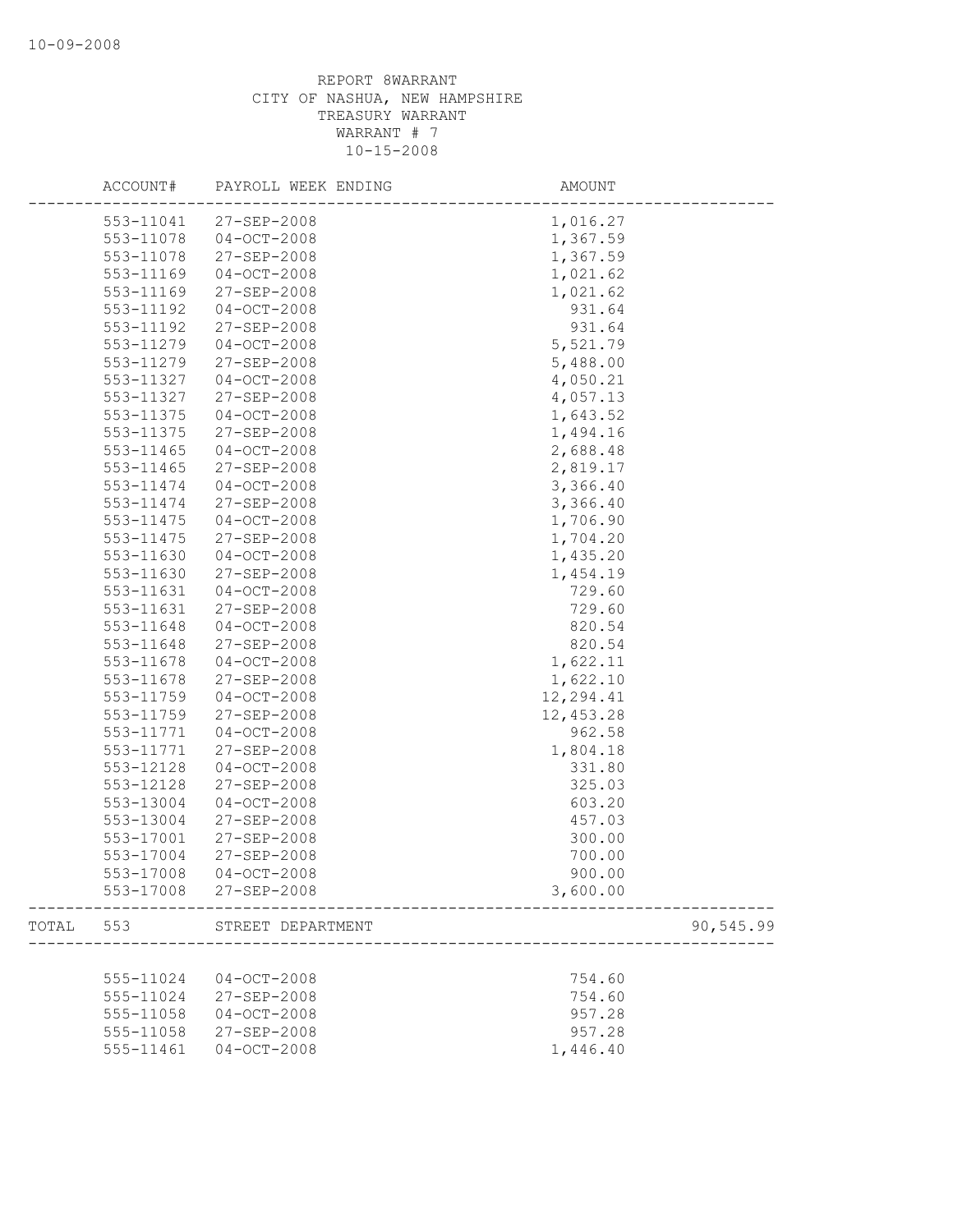|       | ACCOUNT#  | PAYROLL WEEK ENDING   | AMOUNT   |           |
|-------|-----------|-----------------------|----------|-----------|
|       | 555-11461 | 27-SEP-2008           | 1,446.40 |           |
|       | 555-11505 | $04-OCT-2008$         | 1,150.52 |           |
|       | 555-11505 | 27-SEP-2008           | 1,150.52 |           |
|       | 555-11639 | $04-0CT-2008$         | 746.80   |           |
|       | 555-11639 | 27-SEP-2008           | 746.80   |           |
|       | 555-11640 | $04-0CT-2008$         | 695.60   |           |
|       | 555-11640 | 27-SEP-2008           | 695.60   |           |
|       | 555-11738 | $04 - OCT - 2008$     | 1,760.00 |           |
|       | 555-11738 | 27-SEP-2008           | 1,760.00 |           |
|       | 555-11745 | $04 - OCT - 2008$     | 738.80   |           |
|       | 555-11745 | 27-SEP-2008           | 738.80   |           |
|       | 555-11746 | $04-0CT-2008$         | 1,106.97 |           |
|       | 555-11746 | 27-SEP-2008           | 1,106.96 |           |
|       | 555-13004 | $04 - OCT - 2008$     | 442.80   |           |
|       | 555-13004 | 27-SEP-2008           | 99.00    |           |
|       | 555-13068 | $04-0CT-2008$         | 231.00   |           |
|       | 555-13068 | 27-SEP-2008           | 231.00   |           |
| TOTAL | 555       | TRAFFIC DEPARTMENT    |          | 19,717.73 |
|       |           |                       |          |           |
|       |           | 557-11161 04-OCT-2008 | 746.80   |           |
|       | 557-11161 | 27-SEP-2008           | 746.80   |           |
| TOTAL | 557       | PARKING LOTS          |          | 1,493.60  |
|       |           |                       |          |           |
|       | 561-11345 | $04 - OCT - 2008$     | 1,339.68 |           |
|       | 561-11345 | 27-SEP-2008           | 1,339.68 |           |
|       | 561-11651 | $04 - OCT - 2008$     | 835.74   |           |
|       | 561-11651 | 27-SEP-2008           | 835.74   |           |
|       | 561-11658 | $04 - OCT - 2008$     | 1,014.70 |           |
|       | 561-11658 | 27-SEP-2008           | 1,014.70 |           |
|       | 561-12153 | $04 - OCT - 2008$     | 800.00   |           |
|       | 561-12153 | 27-SEP-2008           | 800.00   |           |
|       | 561-13004 | 27-SEP-2008           | 94.02    |           |
| TOTAL | 561       | EDGEWOOD CEMETERY     |          | 8,074.26  |
|       |           |                       |          |           |
|       | 563-11345 | $04 - OCT - 2008$     | 1,126.64 |           |
|       | 563-11345 | 27-SEP-2008           | 1,126.64 |           |
|       | 563-11651 | $04-0CT-2008$         | 744.15   |           |
|       | 563-11651 | 27-SEP-2008           | 744.15   |           |
|       | 563-11657 | $04 - OCT - 2008$     | 929.81   |           |
|       | 563-11657 | 27-SEP-2008           | 929.81   |           |
|       | 563-12153 | $04-0CT-2008$         | 80.00    |           |
|       | 563-12153 | 27-SEP-2008           | 120.00   |           |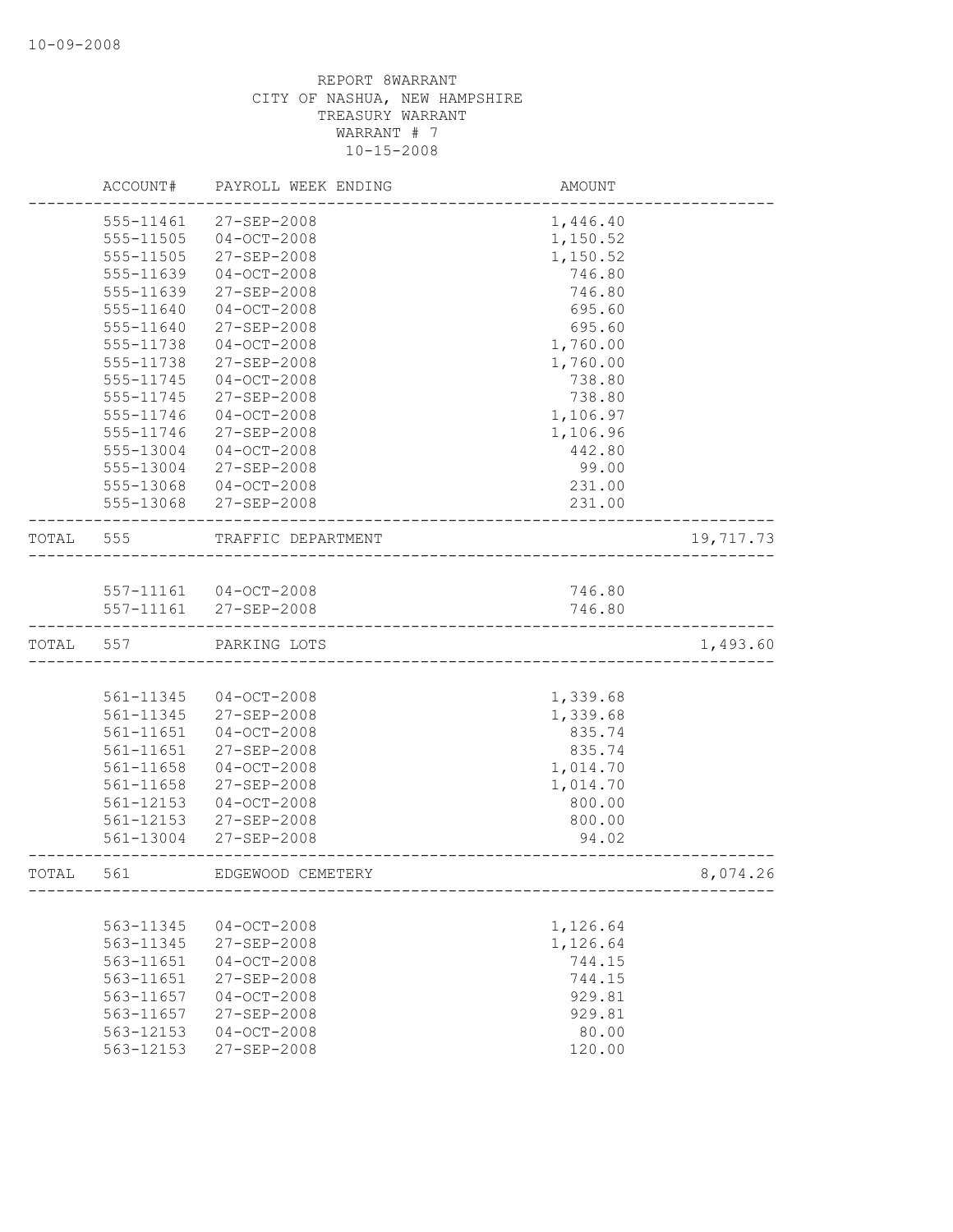| ACCOUNT#      | PAYROLL WEEK ENDING             | AMOUNT    |           |
|---------------|---------------------------------|-----------|-----------|
|               | TOTAL 563 WOODLAWN CEMETERY     |           | 5,801.20  |
|               |                                 |           |           |
|               | 571-11174 04-OCT-2008           | 867.77    |           |
|               | 571-11174 27-SEP-2008           | 867.77    |           |
|               | 571-11237 04-OCT-2008           | 1,941.86  |           |
|               | 571-11237 27-SEP-2008           | 1,941.86  |           |
|               | TOTAL 571 COMMUNITY DEVELOPMENT |           | 5,619.26  |
|               |                                 |           |           |
|               | 572-11024 04-OCT-2008           | 634.62    |           |
|               | 572-11024 27-SEP-2008           | 634.62    |           |
| 572-11215     | 04-OCT-2008                     | 3,644.95  |           |
| 572-11215     | 27-SEP-2008                     | 3,644.94  |           |
| 572-11238     | $04-0CT-2008$                   | 841.38    |           |
| 572-11238     | 27-SEP-2008                     | 841.39    |           |
| 572-11450     | $04-0CT-2008$                   | 1,670.34  |           |
| 572-11450     | $27 - SEP - 2008$               | 1,670.34  |           |
| 572-11522     | $04 - OCT - 2008$               | 816.64    |           |
| 572-11522     | 27-SEP-2008                     | 816.64    |           |
| 572-11525     | $04 - OCT - 2008$               | 1,007.85  |           |
| $572 - 11525$ | 27-SEP-2008                     | 1,007.85  |           |
|               | 572-98045 04-OCT-2008           | 86.76     |           |
|               | 572-98045 27-SEP-2008           | 21.69     |           |
|               | TOTAL 572 PLANNING DEPARTMENT   |           | 17,340.01 |
|               | 573-11444 04-OCT-2008           | 1,423.89  |           |
|               | TOTAL 573 ECONOMIC DEVELOPMENT  |           | 1,423.89  |
|               |                                 |           |           |
|               | 575-11032 04-OCT-2008           | 696.76    |           |
| $575 - 11032$ | 27-SEP-2008                     | 696.76    |           |
| 575-11042     | $04-0CT-2008$                   | 1,367.77  |           |
| 575-11042     | 27-SEP-2008                     | 1,367.77  |           |
| 575-11062     | $04 - OCT - 2008$               | 604.76    |           |
| 575-11062     | 27-SEP-2008                     | 604.76    |           |
| 575-111400    | 27-SEP-2008                     | $-585.92$ |           |
| 575-11189     | $04 - OCT - 2008$               | 1,062.06  |           |
| 575-11189     | 27-SEP-2008                     | 1,062.06  |           |
| 575-11246     | $04-0CT-2008$                   | 1,697.14  |           |
| 575-11246     | 27-SEP-2008                     | 1,508.57  |           |
| 575-11387     | $04-0CT-2008$                   | 5,755.10  |           |
| 575-11387     | 27-SEP-2008                     | 5,755.10  |           |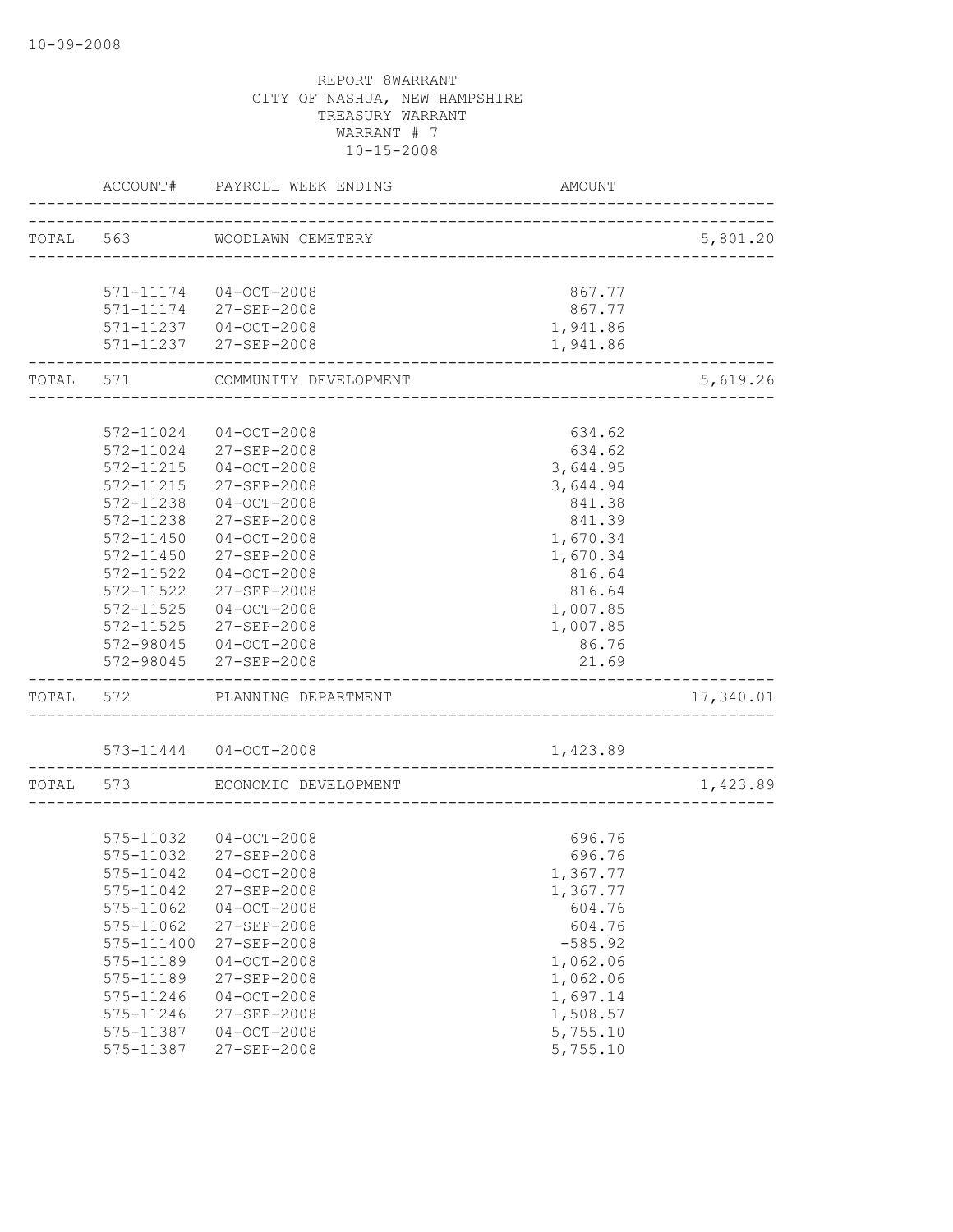|       | ACCOUNT#      | PAYROLL WEEK ENDING | <b>AMOUNT</b> |           |
|-------|---------------|---------------------|---------------|-----------|
|       | 575-11393     | $04 - OCT - 2008$   | 3,004.38      |           |
|       | 575-11393     | 27-SEP-2008         | 3,004.38      |           |
|       | 575-11400     | $04-0CT-2008$       | 8,630.99      |           |
|       | 575-11400     | 27-SEP-2008         | 15,534.08     |           |
|       | 575-11401     | $04 - OCT - 2008$   | 3,996.67      |           |
|       | 575-11401     | 27-SEP-2008         | 3,996.69      |           |
|       | 575-11403     | $04 - OCT - 2008$   | 833.86        |           |
|       | 575-11403     | 27-SEP-2008         | 833.86        |           |
|       | 575-11404     | $04 - OCT - 2008$   | 751.37        |           |
|       | 575-11404     | $27 - SEP - 2008$   | 751.38        |           |
|       | $575 - 11627$ | $04 - OCT - 2008$   | 589.06        |           |
|       | 575-11627     | 27-SEP-2008         | 589.06        |           |
|       | 575-12076     | $04 - OCT - 2008$   | $-517.38$     |           |
|       | 575-12076     | 27-SEP-2008         | 898.20        |           |
|       | 575-12087     | $04-0CT-2008$       | 406.58        |           |
|       | 575-12087     | 27-SEP-2008         | 406.58        |           |
|       | 575-12090     | $04 - OCT - 2008$   | 1,157.60      |           |
|       | 575-12090     | 27-SEP-2008         | 1,157.60      |           |
|       | 575-12114     | $04 - OCT - 2008$   | 1,584.20      |           |
|       | 575-12114     | 27-SEP-2008         | $-4,617.28$   |           |
|       | 575-13004     | $04 - OCT - 2008$   | 133.46        |           |
|       | 575-13004     | 27-SEP-2008         | 47.72         |           |
|       | 575-13035     | 04-OCT-2008         | 886.08        |           |
|       | 575-13035     | 27-SEP-2008         | 550.12        |           |
| TOTAL | 575           | PUBLIC LIBRARIES    |               | 66,201.95 |
|       |               |                     |               |           |
|       | 576-11059     | $04 - OCT - 2008$   | 1,252.76      |           |
|       | 576-11059     | 27-SEP-2008         | 1,252.76      |           |
|       | 576-11221     | $04 - OCT - 2008$   | 1,038.98      |           |
|       | 576-11221     | 27-SEP-2008         | 1,038.98      |           |
|       | 576-11315     | $04-0CT-2008$       | 1,294.20      |           |
|       | 576-11315     | 27-SEP-2008         | 1,294.20      |           |
|       | 576-11361     | $04 - OCT - 2008$   | 4,070.37      |           |
|       | 576-11361     | 27-SEP-2008         | 4,070.38      |           |
|       | 576-11362     | $04 - OCT - 2008$   | 255.69        |           |
|       | 576-11362     | 27-SEP-2008         | 244.24        |           |
| TOTAL | 576           | BUILDING DEPARTMENT |               | 15,812.56 |
|       |               |                     |               |           |
|       | 577-11067     | $04-0CT-2008$       | 1,139.43      |           |
|       | 577-11067     | 27-SEP-2008         | 1,139.43      |           |
|       | 577-11183     | $04 - OCT - 2008$   | 2,002.48      |           |
|       | 577-11183     | 27-SEP-2008         | 2,002.48      |           |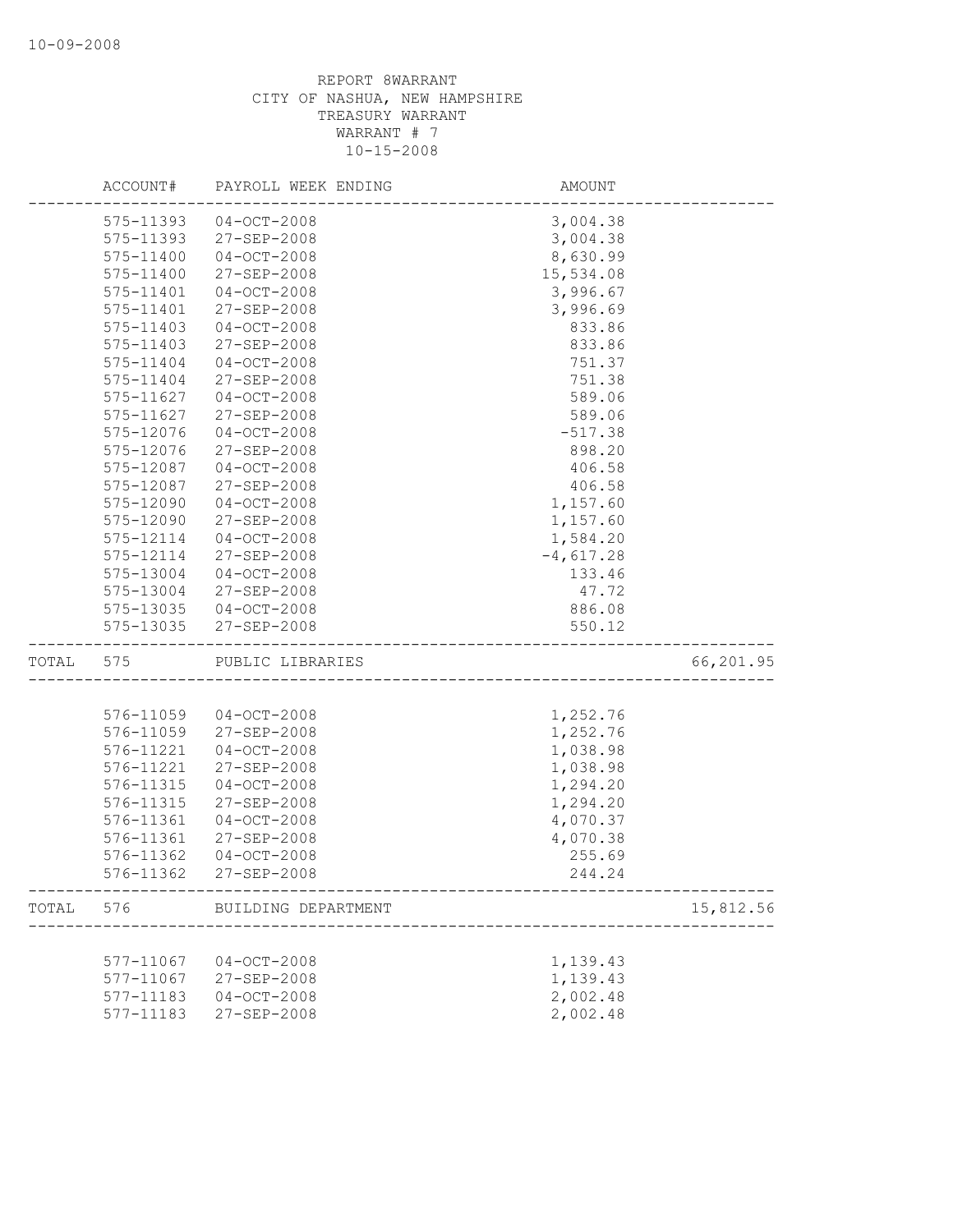|           | ACCOUNT# PAYROLL WEEK ENDING | AMOUNT       |          |
|-----------|------------------------------|--------------|----------|
|           | TOTAL 577 CODE ENFORCEMENT   |              | 6,283.82 |
|           |                              |              |          |
| 581-11012 | $04-OCT-2008$                | 4,089.42     |          |
| 581-11075 | $04 - OCT - 2008$            | 4,228.08     |          |
| 581-11081 | $04-0CT-2008$                | 2,110.70     |          |
| 581-11162 | $04-0CT-2008$                | 53,540.83    |          |
| 581-11162 | 27-SEP-2008                  | 53,626.45    |          |
| 581-11204 | $04 - OCT - 2008$            | 11,022.01    |          |
| 581-11204 | 27-SEP-2008                  | 11,022.00    |          |
| 581-11298 | $04-0CT-2008$                | 915.85       |          |
| 581-11348 | 04-OCT-2008                  | 77,098.58    |          |
| 581-11366 | $04 - OCT - 2008$            | 49,873.49    |          |
| 581-11366 | 27-SEP-2008                  | 49,501.33    |          |
| 581-11396 | $04 - OCT - 2008$            | 38,490.61    |          |
| 581-11408 | $04 - OCT - 2008$            | 14,521.17    |          |
| 581-11408 | 27-SEP-2008                  | 15,681.54    |          |
| 581-11486 | $04 - OCT - 2008$            | 40,773.16    |          |
| 581-11515 | $04-0CT-2008$                | 2,807.35     |          |
| 581-11570 | $04-0CT-2008$                | 63,817.60    |          |
| 581-11572 | 04-OCT-2008                  | 46,240.23    |          |
| 581-11579 | $04 - OCT - 2008$            | 37,104.68    |          |
| 581-11628 | 04-OCT-2008                  | 646.80       |          |
| 581-11628 | 27-SEP-2008                  | 646.80       |          |
| 581-11675 | $04 - OCT - 2008$            | 5,769.23     |          |
| 581-11709 | 04-OCT-2008                  | 5,957.19     |          |
| 581-11711 | $04-0CT-2008$                | 2,576.95     |          |
| 581-11726 | 04-OCT-2008                  | 1,620,123.43 |          |
| 581-11800 | $04 - OCT - 2008$            | 38,400.43    |          |
| 581-11801 | 04-OCT-2008                  | 14,879.13    |          |
| 581-11801 | 27-SEP-2008                  | 525.00       |          |
| 581-11802 | $04 - OCT - 2008$            | 12,960.75    |          |
| 581-11803 | $04-0CT-2008$                | 14,296.89    |          |
| 581-11803 | 27-SEP-2008                  | 698.95       |          |
| 581-11805 | 04-OCT-2008                  | 19,603.81    |          |
| 581-11812 | $04 - OCT - 2008$            | 2,504.85     |          |
| 581-11830 | $04 - OCT - 2008$            | 3,882.59     |          |
| 581-11850 | $04 - OCT - 2008$            | 2,723.70     |          |
| 581-11850 | 27-SEP-2008                  | 2,723.70     |          |
| 581-11860 | $04 - OCT - 2008$            | 15,651.87    |          |
| 581-12006 | $04 - OCT - 2008$            | 11,917.30    |          |
| 581-12006 | 27-SEP-2008                  | 8,362.91     |          |
| 581-12021 | $04 - OCT - 2008$            | 1,798.40     |          |
| 581-12021 | 27-SEP-2008                  | 220.45       |          |
| 581-12028 | 27-SEP-2008                  | $-220.45$    |          |
| 581-12060 | $04 - OCT - 2008$            | 2,856.10     |          |
| 581-12060 | 27-SEP-2008                  | 2,829.32     |          |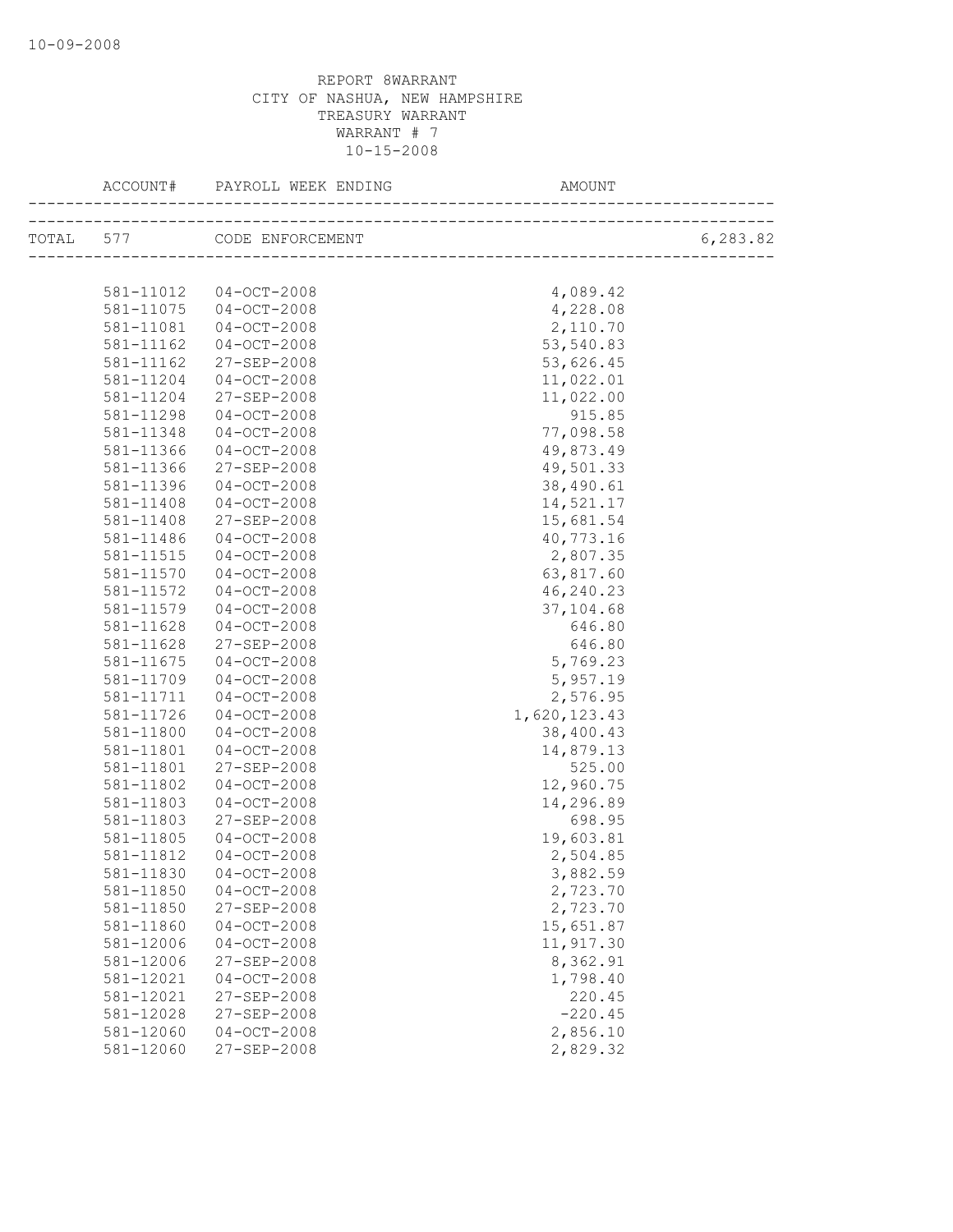| ACCOUNT#               | PAYROLL WEEK ENDING                    | AMOUNT               |
|------------------------|----------------------------------------|----------------------|
| 581-12078              | $04-0CT-2008$                          | 1,675.00             |
| 581-12078              | 27-SEP-2008                            | 487.50               |
| 581-12081              | $04 - OCT - 2008$                      | 1,470.95             |
| 581-12084              | $04 - OCT - 2008$                      | 2,535.50             |
| 581-12084              | 27-SEP-2008                            | 1,462.50             |
| 581-12087              | $04 - OCT - 2008$                      | 1,397.86             |
| 581-12087              | 27-SEP-2008                            | 1,212.04             |
| 581-12111              | $04 - OCT - 2008$                      | 137,670.42           |
| 581-12111              | 27-SEP-2008                            | 140,041.33           |
| 581-12112              | $04 - OCT - 2008$                      | 10,363.79            |
| 581-12112              | 27-SEP-2008                            | 9,687.58             |
| 581-12126              | $04 - OCT - 2008$                      | 8,904.07             |
| 581-12126              | 27-SEP-2008                            | 6,740.01             |
| 581-12135              | $04 - OCT - 2008$                      | 5,372.44             |
| 581-12135              | 27-SEP-2008                            | 3,662.85             |
| 581-12136              | $04 - OCT - 2008$                      | 786.64               |
| 581-12136              | 27-SEP-2008                            | 756.12               |
| 581-12138              | $04-0CT-2008$                          | 449.25               |
| 581-12138              | 27-SEP-2008                            | 530.33               |
| 581-12141              | $04 - OCT - 2008$                      | 300.00               |
| 581-12153              | $04 - OCT - 2008$                      | 498.50               |
| 581-12153              | 27-SEP-2008                            | 840.00               |
| 581-12198              | $04 - OCT - 2008$                      | 21,169.64            |
| 581-12201              | $04 - OCT - 2008$                      | 24,639.84            |
| 581-12201              | 27-SEP-2008                            | 20,385.98            |
| 581-12206              | $04 - OCT - 2008$                      | $-61.25$             |
| 581-12206              | 27-SEP-2008                            | 61.25                |
| 581-13004              | $04 - OCT - 2008$                      | 2,795.99             |
| 581-13004              | 27-SEP-2008                            | 112.88               |
| 581-13021              | $04 - OCT - 2008$                      | 356.31               |
| 581-13021              | 27-SEP-2008                            | 795.00               |
| 581-13032              | $04 - OCT - 2008$                      | 780.86               |
| 581-13032              | 27-SEP-2008                            | 519.72               |
| 581-13120<br>581-13120 | $04 - OCT - 2008$                      | 4,264.90<br>2,621.22 |
|                        | 27-SEP-2008                            |                      |
| 581-13133<br>581-13133 | $04 - OCT - 2008$<br>$27 - SEP - 2008$ | 8,554.79<br>1,109.90 |
| 581-13137              | $04-0CT-2008$                          | 700.00               |
| 581-13137              | 27-SEP-2008                            | 350.00               |
| 581-17004              | $04-0CT-2008$                          | 1,500.00             |
| 581-19000              | $04 - OCT - 2008$                      | 7,477.60             |
| 581-19210              | $04-0CT-2008$                          | 37,360.05            |
| 581-19230              | $04 - OCT - 2008$                      | 875.00               |
| 581-19240              | $04-0CT-2008$                          | 1,623.10             |
| 581-19240              | 27-SEP-2008                            | 44.00                |
| 581-19310              | $04 - OCT - 2008$                      | 6,519.60             |
|                        |                                        |                      |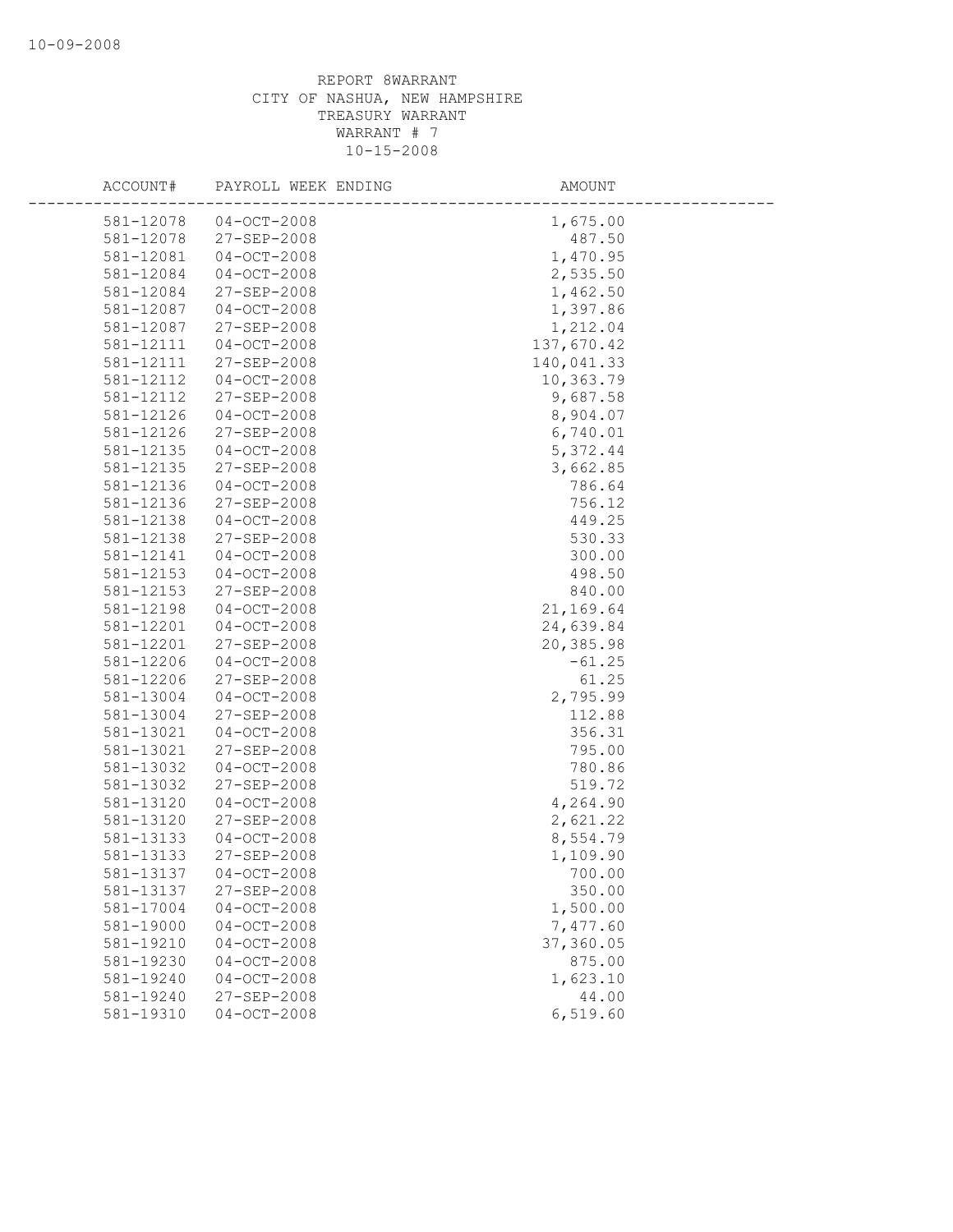|       | ACCOUNT#                   | PAYROLL WEEK ENDING              | AMOUNT           |
|-------|----------------------------|----------------------------------|------------------|
| TOTAL | 581                        | SCHOOL DEPARTMENT                | 2,850,202.24     |
|       | $590 - 23522$<br>590-23522 | $04 - OCT - 2008$<br>27-SEP-2008 | 100.00<br>140.00 |
| TOTAL | 590                        | P/Y OBLIGATIONS                  | 240.00           |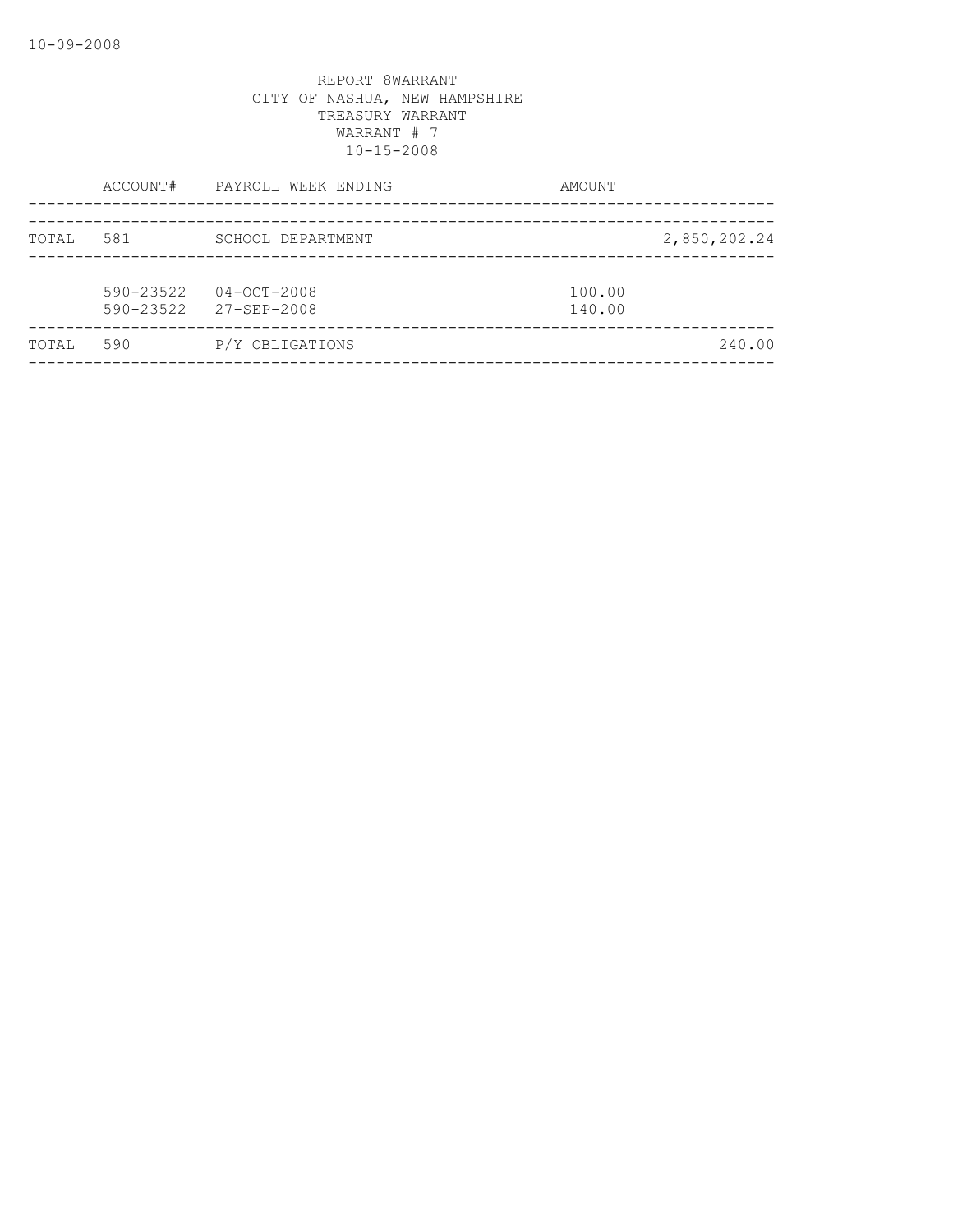|           | ACCOUNT# PAYROLL WEEK ENDING |  | AMOUNT |
|-----------|------------------------------|--|--------|
|           |                              |  |        |
| TOTAL 981 |                              |  |        |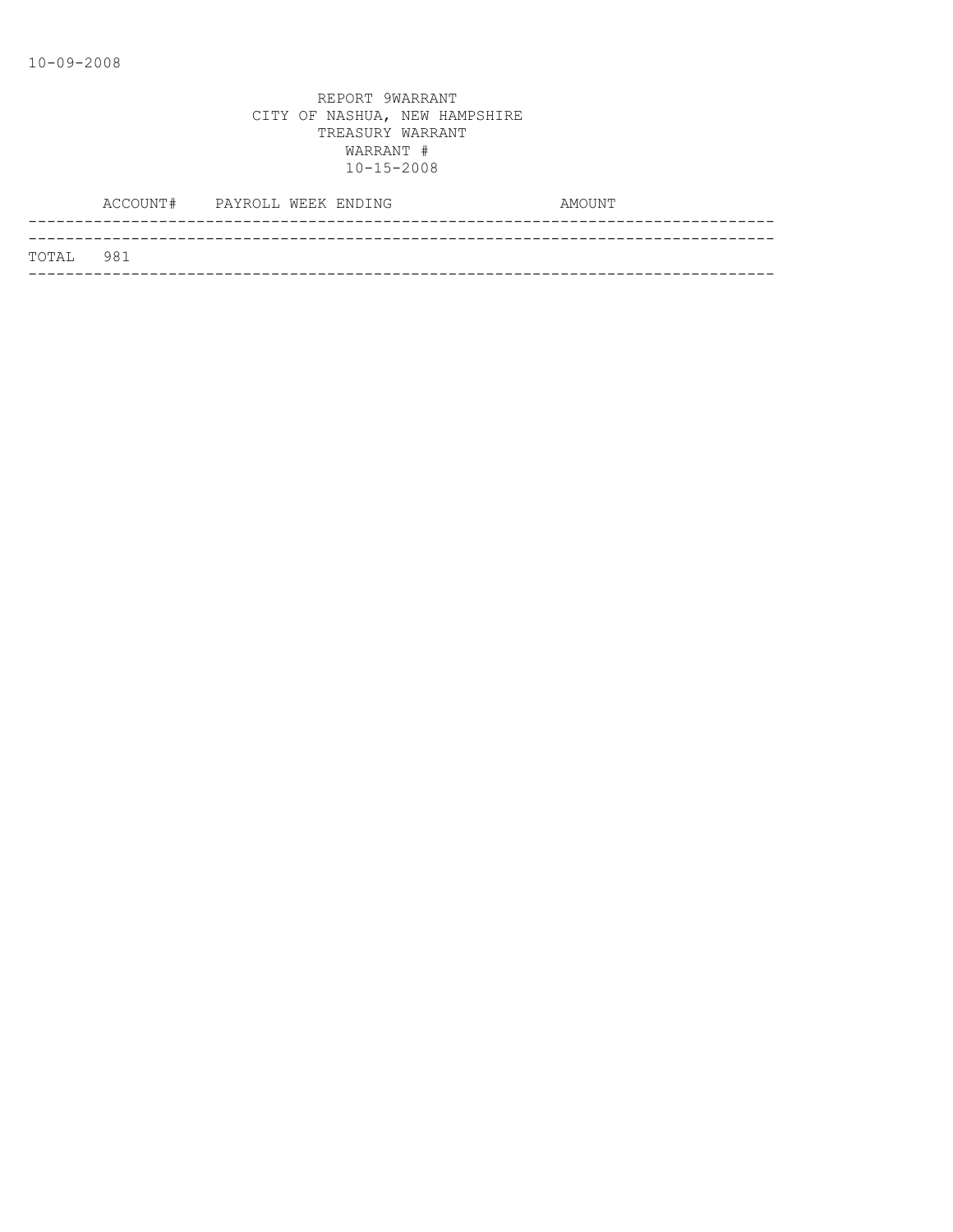| ACCOUNT#  | PAYROLL WEEK ENDING | AMOUNT    |  |
|-----------|---------------------|-----------|--|
| 801-11008 | $04 - OCT - 2008$   | 576.29    |  |
| 801-11008 | 27-SEP-2008         | 576.29    |  |
| 801-11028 | $04-0CT-2008$       | 59.04     |  |
| 801-11028 | 27-SEP-2008         | 59.04     |  |
| 801-11094 | $04 - OCT - 2008$   | 99.63     |  |
| 801-11094 | 27-SEP-2008         | 99.64     |  |
| 801-11193 | $04 - OCT - 2008$   | 976.79    |  |
| 801-11193 | 27-SEP-2008         | 976.79    |  |
| 801-11208 | $04-0CT-2008$       | 143.59    |  |
| 801-11208 | 27-SEP-2008         | 143.59    |  |
| 801-11211 | $04 - OCT - 2008$   | 66.24     |  |
| 801-11211 | 27-SEP-2008         | 66.24     |  |
| 801-11222 | 04-OCT-2008         | 205.14    |  |
| 801-11222 | 27-SEP-2008         | 205.14    |  |
| 801-11249 | 27-SEP-2008         | 5,291.60  |  |
| 801-11271 | $04-0CT-2008$       | 1, 117.43 |  |
| 801-11271 | 27-SEP-2008         | 1, 117.43 |  |
| 801-11276 | $04 - OCT - 2008$   | 4,002.41  |  |
| 801-11276 | 27-SEP-2008         | 4,002.41  |  |
| 801-11383 | $04 - OCT - 2008$   | 867.77    |  |
| 801-11383 | 27-SEP-2008         | 867.77    |  |
| 801-11435 | 04-OCT-2008         | 265.01    |  |
| 801-11435 | 27-SEP-2008         | 265.01    |  |
| 801-11595 | $04 - OCT - 2008$   | 5,194.00  |  |
| 801-11595 | $04 - OCT - 2008$   | 3,710.00  |  |
| 801-11595 | 27-SEP-2008         | 5,194.00  |  |
| 801-11595 | 27-SEP-2008         | 3,710.00  |  |
| 801-11596 | $04-0CT-2008$       | 3,136.00  |  |
| 801-11596 | 27-SEP-2008         | 3,136.00  |  |
| 801-11598 | $04-0CT-2008$       | 776.80    |  |
| 801-11598 | 27-SEP-2008         | 776.80    |  |
| 801-11599 | $04 - OCT - 2008$   | 1,062.92  |  |
| 801-11599 | $04 - OCT - 2008$   | 1,062.92  |  |
| 801-11599 | 27-SEP-2008         | 1,062.92  |  |
| 801-11599 | 27-SEP-2008         | 1,062.92  |  |
| 801-11606 | $04 - OCT - 2008$   | 691.54    |  |
| 801-11606 | 27-SEP-2008         | 691.54    |  |
| 801-11647 | $04 - OCT - 2008$   | 138.62    |  |
| 801-11647 | 27-SEP-2008         | 4,988.62  |  |
| 801-12085 | $04-0CT-2008$       | 200.00    |  |
| 801-12085 | 27-SEP-2008         | 195.00    |  |
| 801-12128 | $04 - OCT - 2008$   | 294.57    |  |
| 801-12128 | 27-SEP-2008         | 277.64    |  |
| 801-12594 | $04-0CT-2008$       | 3,945.50  |  |
| 801-12594 | 27-SEP-2008         | 9,672.00  |  |
| 801-13004 | $04 - OCT - 2008$   | 1,095.35  |  |
| 801-13004 | $04-0CT-2008$       | 935.69    |  |
| 801-13004 | $04-OCT-2008$       | 5.40      |  |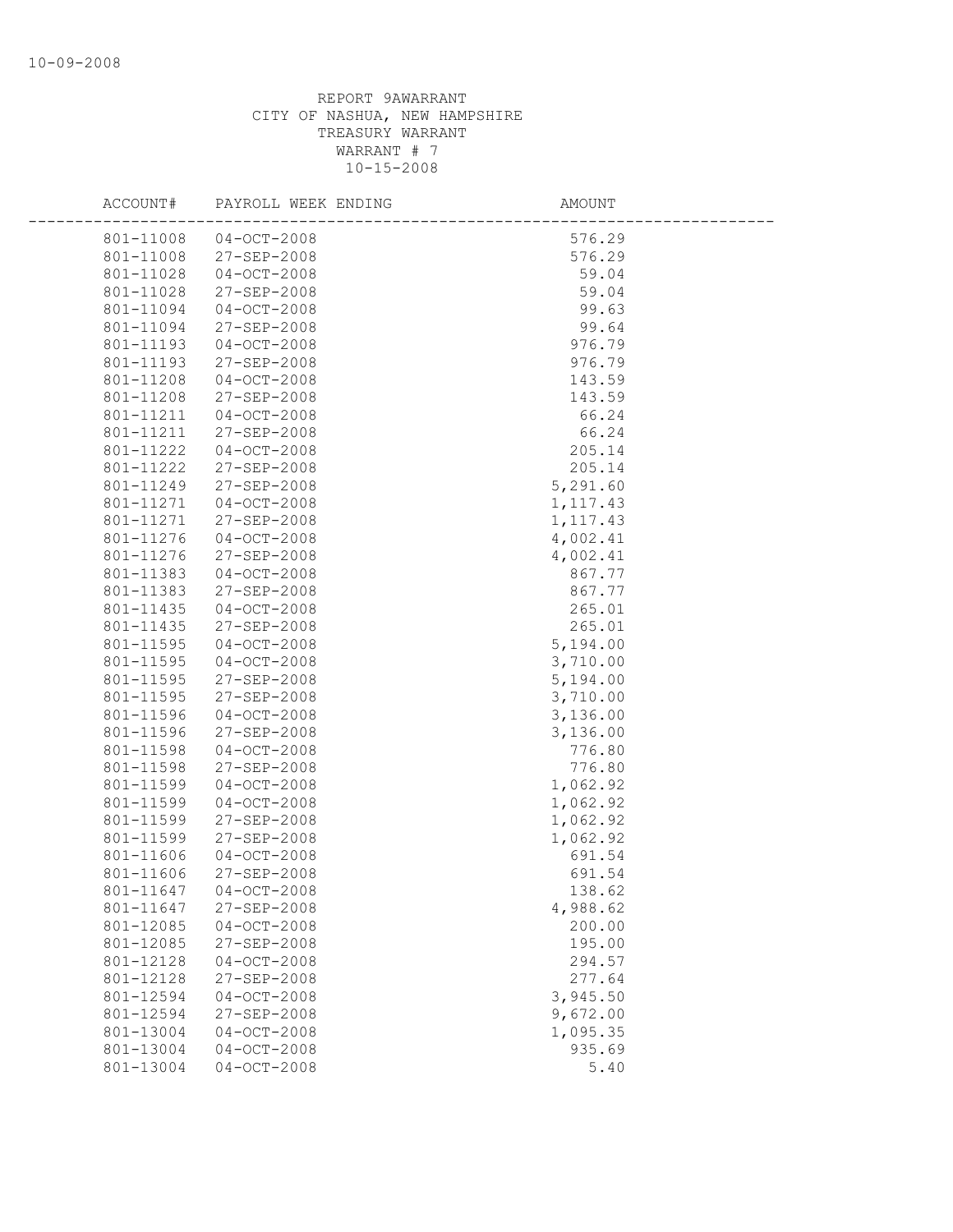## REPORT 9AWARRANT CITY OF NASHUA, NEW HAMPSHIRE TREASURY WARRANT WARRANT # 7 10-15-2008

|       | ACCOUNT#  | PAYROLL WEEK ENDING  | AMOUNT                      |           |
|-------|-----------|----------------------|-----------------------------|-----------|
|       | 801-13004 | $04-0CT-2008$        | 174.78                      |           |
|       | 801-13004 | 27-SEP-2008          | 1,356.42                    |           |
|       | 801-13004 | 27-SEP-2008          | 870.96                      |           |
|       | 801-13004 | $27 - SEP - 2008$    | 174.78                      |           |
|       | 801-17001 | 27-SEP-2008          | 300.00                      |           |
|       | 801-17008 | 27-SEP-2008          | 900.00                      |           |
|       | 801-17008 | 27-SEP-2008          | 900.00                      |           |
|       | 801-59236 | $04-0CT-2008$        | 397.89                      |           |
|       | 801-59236 | 27-SEP-2008          | 397.89                      |           |
|       | 801-59237 | $04 - OCT - 2008$    | 375.26                      |           |
|       | 801-59237 | 27-SEP-2008          | 375.26                      |           |
|       | 801-59240 | $04-0CT-2008$        | 136.42                      |           |
|       | 801-59240 | 27-SEP-2008          | 136.42                      |           |
| TOTAL | 801       | SOLID WASTE DISPOSAL | L<br>---------------------- | 81,563.12 |
|       |           |                      |                             |           |
|       | 802-11028 | $04 - OCT - 2008$    | 401.48                      |           |
|       | 802-11028 | $04 - OCT - 2008$    | 188.93                      |           |
|       | 802-11028 | $27 - SEP - 2008$    | 401.48                      |           |
|       | 802-11028 | 27-SEP-2008          | 188.93                      |           |
|       | 802-11064 | $04 - OCT - 2008$    | 136.42                      |           |
|       | 802-11064 | $04 - OCT - 2008$    | 136.42                      |           |
|       | 802-11064 | 27-SEP-2008          | 136.42                      |           |
|       | 802-11064 | 27-SEP-2008          | 136.42                      |           |
|       | 802-11091 | $04-0CT-2008$        | 1,075.15                    |           |
|       | 802-11091 | 27-SEP-2008          | 1,075.15                    |           |
|       | 802-11092 | $04 - OCT - 2008$    | 739.60                      |           |
|       | 802-11092 | $27 - SEP - 2008$    | 735.20                      |           |
|       | 802-11094 | $04-0CT-2008$        | 298.91                      |           |
|       | 802-11094 | $04 - OCT - 2008$    | 298.90                      |           |
|       | 802-11094 | 27-SEP-2008          | 298.89                      |           |
|       | 802-11094 | 27-SEP-2008          | 298.91                      |           |
|       | 802-11096 | $04 - OCT - 2008$    | 915.17                      |           |
|       | 802-11096 | 27-SEP-2008          | 915.17                      |           |
|       | 802-11102 | $04 - OCT - 2008$    | 885.14                      |           |
|       | 802-11102 | 27-SEP-2008          | 996.83                      |           |
|       | 802-11105 | $04 - OCT - 2008$    | 987.44                      |           |
|       | 802-11105 | 27-SEP-2008          | 987.45                      |           |
|       | 802-11155 | $04-0CT-2008$        | 1,001.60                    |           |
|       | 802-11155 | 27-SEP-2008          | 1,001.60                    |           |
|       | 802-11157 | $04-0CT-2008$        | 1,560.00                    |           |
|       | 802-11157 | 27-SEP-2008          | 1,560.00                    |           |
|       | 802-11158 | $04-0CT-2008$        | 1,799.54                    |           |
|       | 802-11158 | 27-SEP-2008          | 1,677.94                    |           |
|       | 802-11208 | $04 - OCT - 2008$    | 95.73                       |           |
|       | 802-11208 | $04 - OCT - 2008$    | 47.86                       |           |
|       | 802-11208 | 27-SEP-2008          | 95.73                       |           |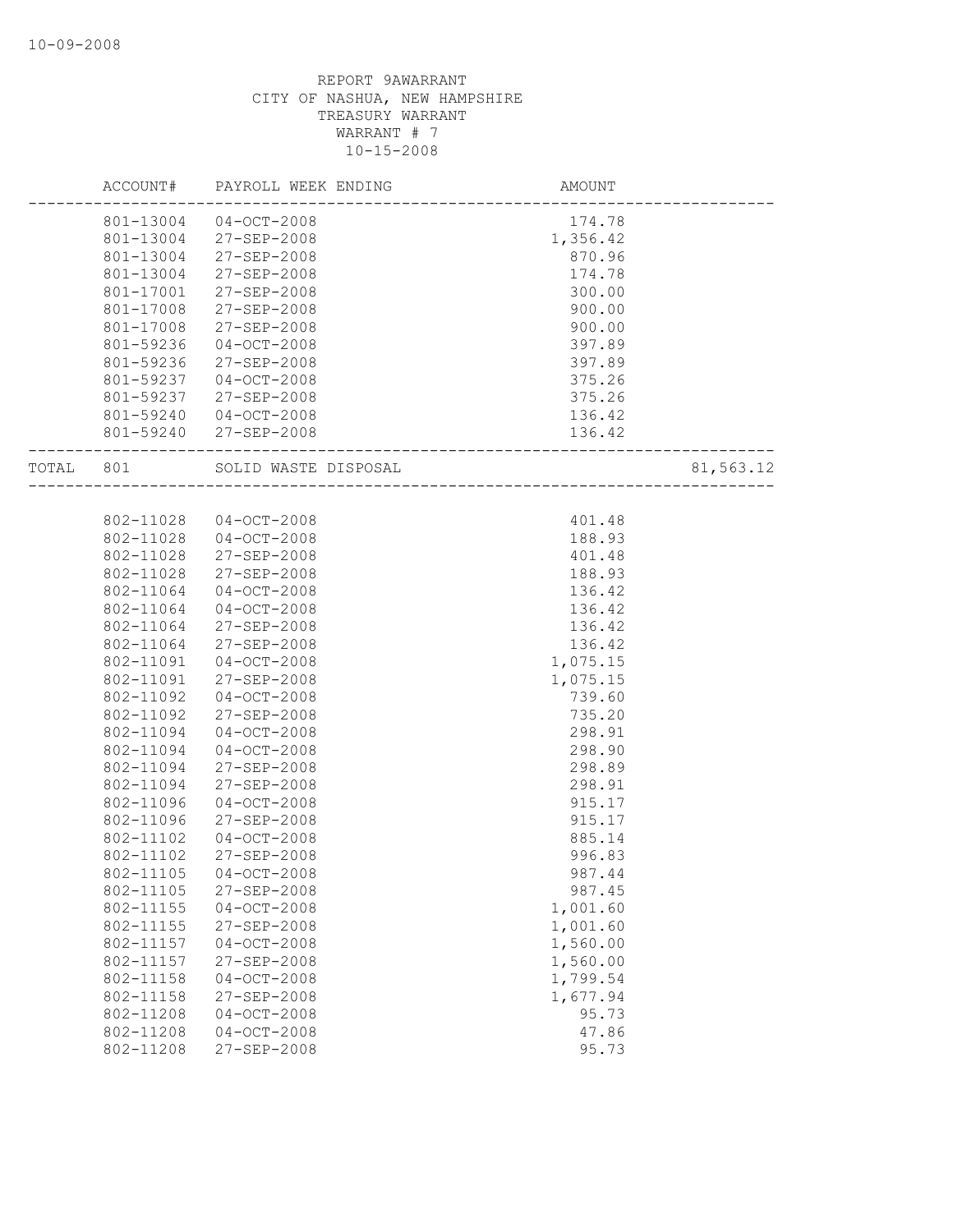## REPORT 9AWARRANT CITY OF NASHUA, NEW HAMPSHIRE TREASURY WARRANT WARRANT # 7 10-15-2008

| ACCOUNT#               | PAYROLL WEEK ENDING              | AMOUNT             |
|------------------------|----------------------------------|--------------------|
| 802-11208              | 27-SEP-2008                      | 47.86              |
| 802-11211              | $04 - OCT - 2008$                | 264.98             |
| 802-11211              | $04 - OCT - 2008$                | 397.47             |
| 802-11211              | 27-SEP-2008                      | 264.98             |
| 802-11211              | 27-SEP-2008                      | 397.46             |
| 802-11222              | $04 - OCT - 2008$                | 205.14             |
| 802-11222              | 27-SEP-2008                      | 205.14             |
| 802-11249              | $27 - SEP - 2008$                | 5,291.60           |
| 802-11249              | 27-SEP-2008                      | 5,291.60           |
| 802-11260              | $04 - OCT - 2008$                | 1,760.00           |
| 802-11260              | 27-SEP-2008                      | 1,760.00           |
| 802-11270              | $04 - OCT - 2008$                | 1,060.46           |
| 802-11270              | 27-SEP-2008                      | 1,060.46           |
| 802-11333              | $04 - OCT - 2008$                | 1,042.06           |
| 802-11333              | 27-SEP-2008                      | 1,042.06           |
| 802-11435              | $04 - OCT - 2008$                | 441.69             |
| 802-11435              | $04 - OCT - 2008$                | 176.68             |
| 802-11435              | $27 - SEP - 2008$                | 441.69             |
| 802-11435              | $27 - SEP - 2008$                | 176.68             |
| 802-11480              | $04 - OCT - 2008$                | 3,564.01           |
| 802-11480              | 27-SEP-2008                      | 3,564.01           |
| 802-11513              | $04 - OCT - 2008$                | 6,626.58           |
| 802-11513              | 27-SEP-2008                      | 6,795.20           |
| 802-11514              | $04 - OCT - 2008$                | 2,690.42           |
| 802-11514              | 27-SEP-2008                      | 2,644.80           |
| 802-11681              | $04 - OCT - 2008$                | 305.96             |
| 802-11681              | $04 - OCT - 2008$                | 1,223.86           |
| 802-11681              | 27-SEP-2008                      | 305.96             |
| 802-11681              | 27-SEP-2008                      | 1,223.86           |
| 802-11693              | $04 - OCT - 2008$                | 1,172.38           |
| 802-11693              | 27-SEP-2008                      | 1,172.38           |
| 802-11763              | $04 - OCT - 2008$                | 173.55             |
| 802-11763              | $04 - OCT - 2008$                | 694.22             |
| 802-11763              | 27-SEP-2008                      | 173.55             |
| 802-11763<br>802-11764 | 27-SEP-2008                      | 694.22             |
|                        | $04 - OCT - 2008$                | 1,150.52           |
| 802-11764              | 27-SEP-2008                      | 1,150.52           |
| 802-13004              | $04 - OCT - 2008$                | 293.22             |
| 802-13004<br>802-13004 | $04 - OCT - 2008$<br>27-SEP-2008 | 1,267.56<br>281.70 |
| 802-13004              | 27-SEP-2008                      | 435.39             |
| 802-17004              | $04 - OCT - 2008$                | 700.00             |
| 802-17004              | 27-SEP-2008                      | 700.00             |
| 802-17008              | 27-SEP-2008                      | 900.00             |
| 802-59236              | $04 - OCT - 2008$                | 397.88             |
| 802-59236              | 27-SEP-2008                      | 397.88             |
| 802-59237              | $04 - OCT - 2008$                | 1,093.43           |
| 802-59237              | 27-SEP-2008                      | 1,093.43           |
|                        |                                  |                    |